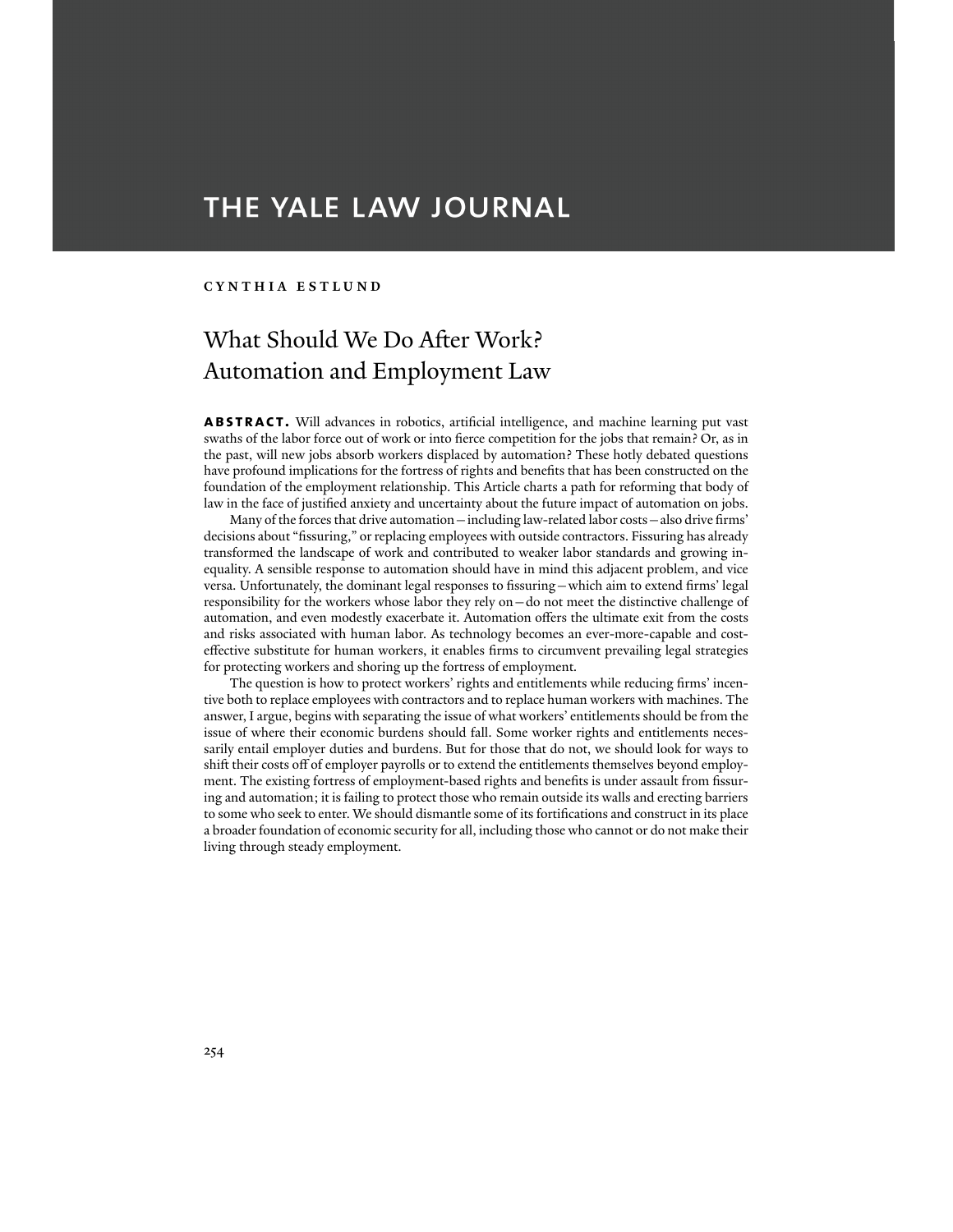

**author.** Catherine A. Rein Professor, New York University School of Law. I would like to thank Charlotte Alexander, Lily Batchelder, William Forbath, Jess Issacharoff, Samuel Issacharoff, David Kamin, Mitchell Kane, Wilma Liebman, Dennis Nolan, Brishen Rogers, Benjamin Sachs, Daniel Shaviro, and Andy Stern, as well as participants in several workshops and conferences, for thought-provoking comments and helpful advice. I also had the benefit of outstanding research assistance from Alexander Arnold, Matthew Stoltz, and Rachel Sommer, and excellent editorial input from the *Yale Law Journal* editors. All errors and misunderstandings are my own.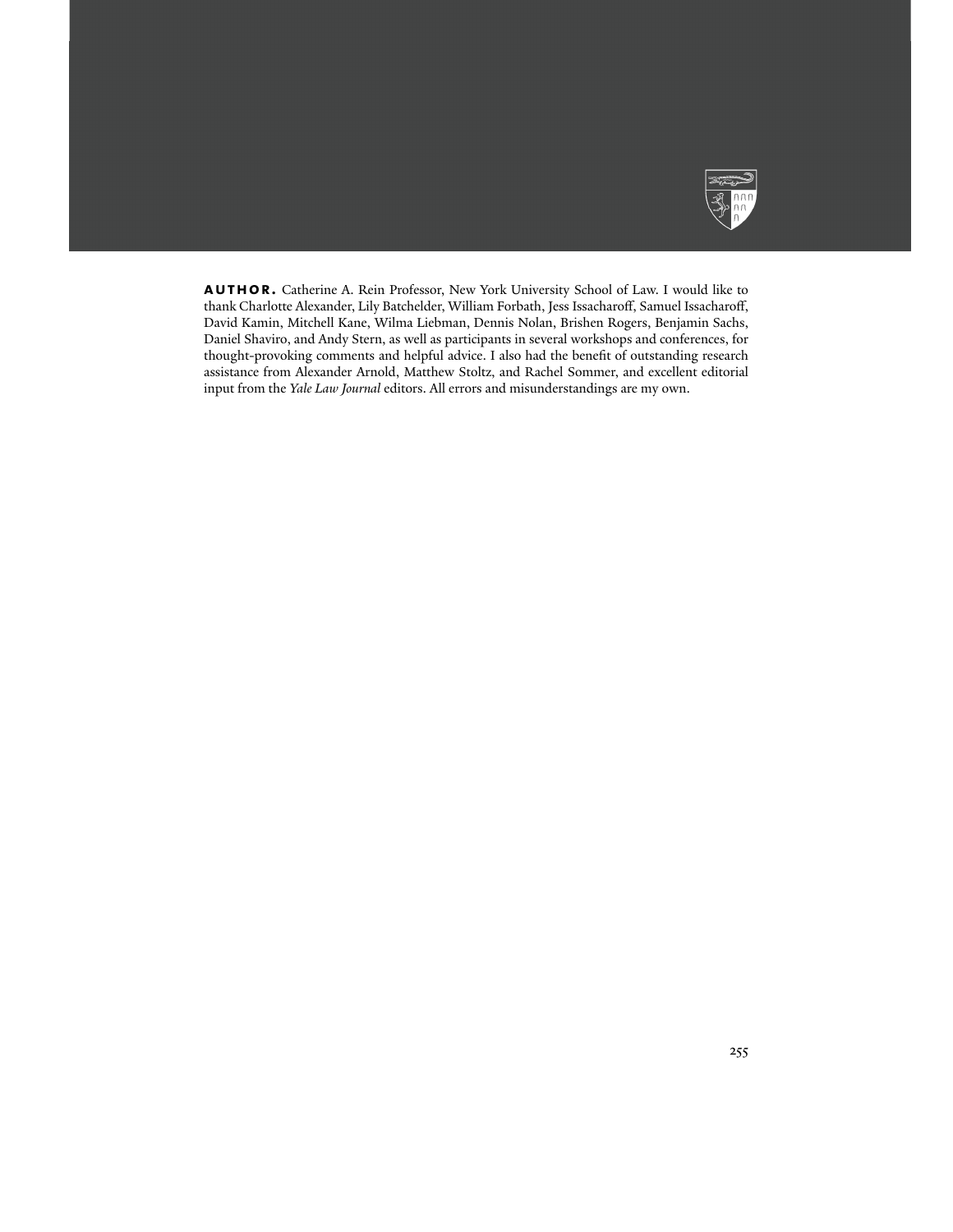

## **article contents**

| <b>INTRODUCTION</b>                           |                                                                           | 257 |
|-----------------------------------------------|---------------------------------------------------------------------------|-----|
| Ι.                                            | "THIS TIME IS DIFFERENT": THE NEXT WAVE OF AUTOMATION AND                 |     |
|                                               | WHY WE SHOULD WORRY                                                       | 263 |
|                                               | A. What Is New About the New Wave of Automating Technologies?             | 264 |
|                                               | B. Estimating Automatability and the Pace of Job Destruction              | 267 |
|                                               | C. Estimating New Job Creation Through Labor Complementarity,             |     |
|                                               | Consumer Surplus, and New Products and Services                           | 271 |
|                                               | D. Should We Welcome or Worry About a Future with Much Less Work?         | 275 |
|                                               | E. Alternative Futures and Why the Pace of Automation Matters             | 280 |
|                                               | <b>II. HOW AUTOMATION ALTERS THE LANDSCAPE OF WORK AND</b>                |     |
|                                               | CONFOUNDS EFFORTS TO SHORE UP THE FORTRESS OF EMPLOYMENT                  | 283 |
|                                               | A. Fissuring and the Growth of Outsourcing, Offshoring, and Platform Work | 283 |
|                                               | B. Three Common Causes of Automation and Fissuring: Technology,           |     |
|                                               | Heightened Competition, and the Costs of Employing People                 | 286 |
|                                               | C. Why Automation Is Different                                            | 291 |
|                                               | D. How Automation Confounds Prevailing Approaches to the Regulation of    |     |
|                                               | Work                                                                      | 295 |
| III. A WAY FORWARD IN THE FACE OF UNCERTAINTY |                                                                           | 301 |
|                                               | A. Framing a Strategy in the Face of Uncertainty                          | 301 |
|                                               | B. Employee Entitlements that Are Inextricable from Employer Mandates     | 303 |
|                                               | C. Employee Entitlements that Can and Should Be Detached from Employer    |     |
|                                               | Mandates                                                                  | 305 |
|                                               | D. Paying for Entitlements that Are Detached from Employment              | 315 |
|                                               | E. A Broader Case for Reconstructing the Platform for Social Rights and   |     |
|                                               | <b>Benefits</b>                                                           | 319 |
|                                               | F. Some Objections and Alternatives                                       | 320 |
| <b>CONCLUSION</b>                             |                                                                           | 325 |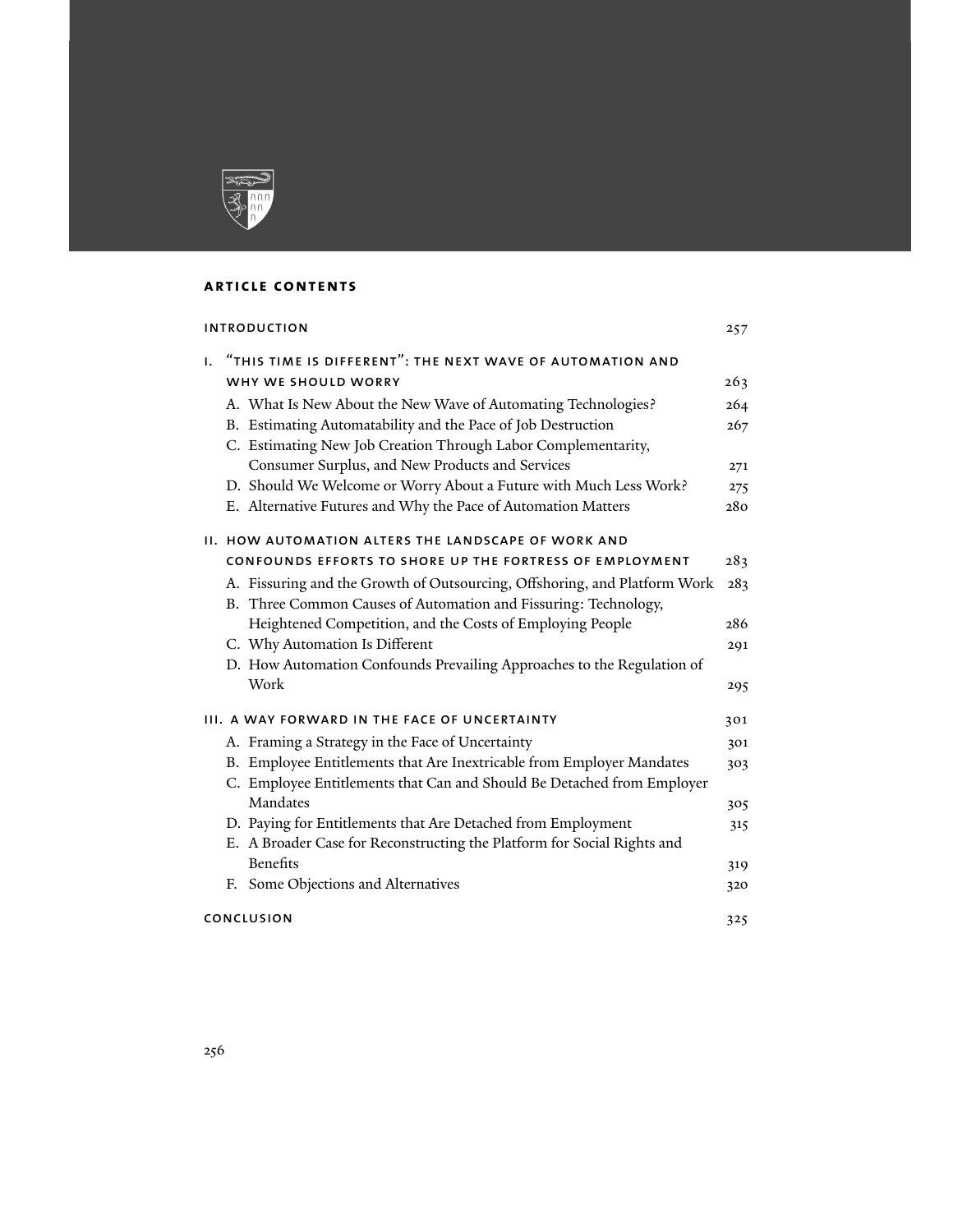## **introduction**

Three major threats to American jobs have grabbed headlines in recent years. One is the migration of manufacturing jobs to China, as perhaps best exemplified by Foxconn, the Taiwanese firm that employs over a million Chinese workers in the production of iPhones, iPads, and other consumer electronics. To labor-law cognoscenti, the outsourcing of manufacturing to China, and the feared "race to the bottom" in labor standards, is mostly yesterday's news. Since 2015, they have been more preoccupied with a second development—the rise of platform-based "gig" work in place of real jobs, epitomized by Uber's treatment of its drivers as independent contractors rather than employees.

Yet both of these threats to American jobs and workers arguably pale beside the threat of automation. If Uber has its way, its drivers will soon go the way of lamplighters, replaced by self-driving vehicles.<sup>1</sup> And if Foxconn is representative, then Chinese factory jobs are also at risk: by 2016, Foxconn had replaced 60,000 production workers with robots and was planning to replace most of the others within several years.<sup>2</sup>

For some observers, Uber's autonomous vehicles and Foxconn's robots are harbingers of a jobless future, as machines and algorithms threaten to put vast swaths of the labor force in the United States and worldwide out of work or into desperate competition for the jobs that remain.<sup>3</sup> These commentators describe an exponential growth of technologies that replicate or surpass humans in an

**<sup>1</sup>***. See, e.g.*, Steven Greenhouse, *Autonomous Vehicles Could Cost America 5 Million Jobs. What Should We Do About It?*, L.A. TIMES (Sept. 22, 2016, 4:00 AM), http://www.latimes.com /opinion/op-ed/la-oe-greenhouse-driverless-job-loss-20160922-snap-story.html [https:// perma.cc/N49P-3ZE8]; Casey Newton, *Uber Will Eventually Replace All Its Drivers with Self-Driving Cars*, VERGE (May 28, 2014, 3:52 PM), https://www.theverge.com/2014/5/28/5758734 /uber-will-eventually-replace-all-its-drivers-with-self-driving-cars [https://perma.cc /QN7W-CBP9].

**<sup>2</sup>**. Jane Wakefield, *Foxconn Replaces '60,000 Factory Workers with Robots*,*'* BBC NEWS (May 25, 2016), http://www.bbc.com/news/technology-36376966 [https://perma.cc/XQ3A-6DSG].

**<sup>3</sup>**. See ERIK BRYNJOLFSSON & ANDREW MCAFEE, RACE AGAINST THE MACHINE: HOW THE DIGITAL REVOLUTION IS ACCELERATING INNOVATION, DRIVING PRODUCTIVITY, AND IRREVERSIBLY TRANSFORMING EMPLOYMENT AND THE ECONOMY (2012) [hereinafter BRYNJOLFSSON & MCAFEE, RACE AGAINST THE MACHINE]; ERIK BRYNJOLFSSON & ANDREW MCAFEE, THE SEC-OND MACHINE AGE: WORK, PROGRESS, AND PROSPERITY IN A TIME OF BRILLIANT TECHNOLO-GIES (2014); MARTIN FORD, RISE OF THE ROBOTS:TECHNOLOGY AND THE THREAT OF A JOBLESS FUTURE (2015); JERRY KAPLAN, HUMANS NEED NOT APPLY: A GUIDE TO WEALTH AND WORK IN THE AGE OF ARTIFICIAL INTELLIGENCE (2015); ANDREW STERN &LEE KRAVITZ, RAISING THE FLOOR: HOW A UNIVERSAL BASIC INCOME CAN RENEW OUR ECONOMY AND REBUILD THE AMERICAN DREAM (2016).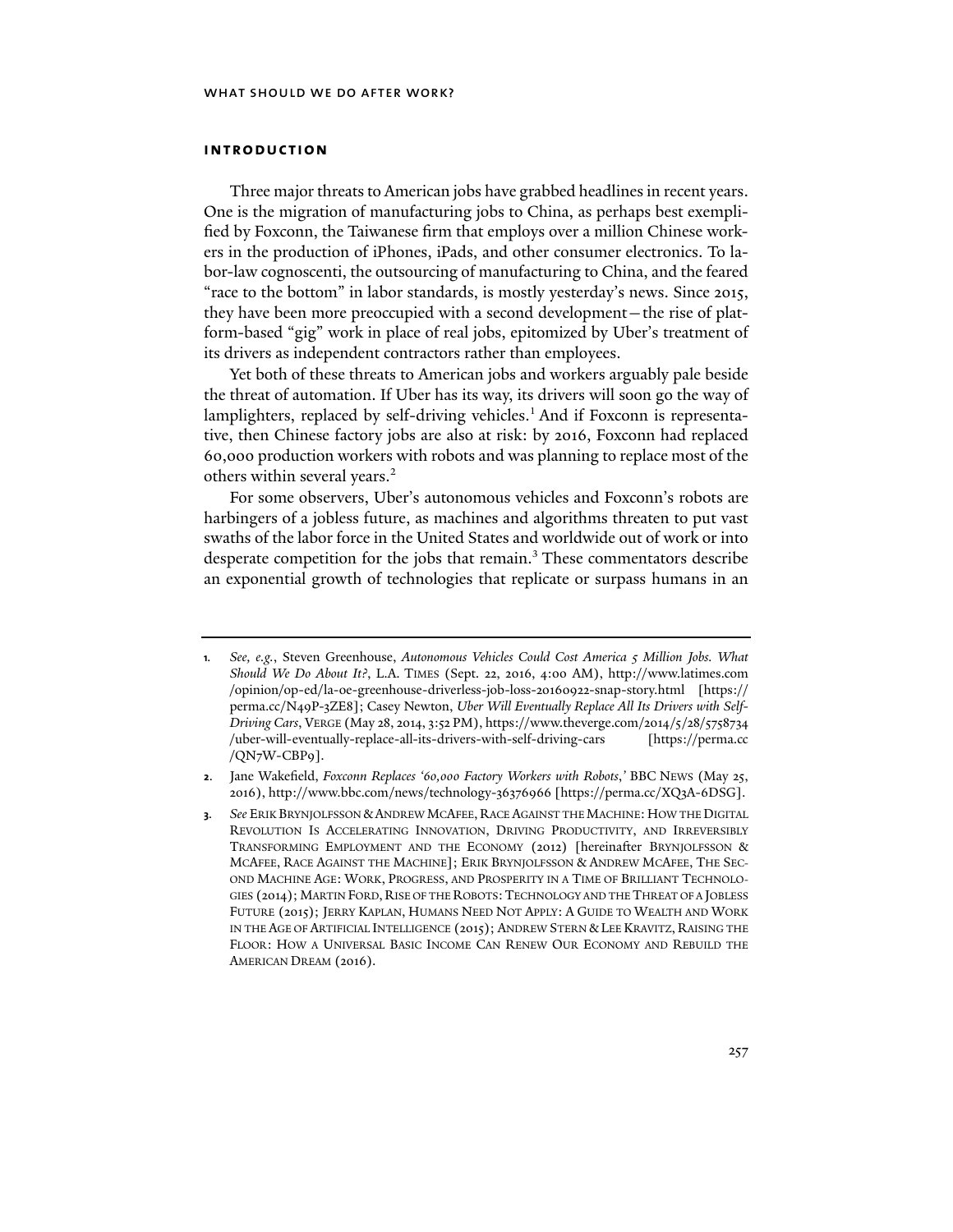ever-wider range of tasks.<sup>4</sup> Putting aside the more fantastical predictions about artificial intelligence (AI) dominating or even devouring its human creators, $^{\rm 5}$  the prospects for job destruction are eye-opening. Robotic and digital production of goods and services, coupled with advances in AI and machine learning, is poised to take over both routine or repetitive tasks and some more advanced tasks. In one much-cited reckoning, nearly half of the jobs in the current economy are at risk.6 Although some new jobs are readily foreseeable—especially skilled jobs working with technology—no large new sectors or industries yet visible on the horizon appear likely to absorb the multitudes of human workers who might be displaced. Within this camp, predictions range from a tsunami of job losses to a more manageable rising tide.

For other observers, the real threat from automation is not a net loss of jobs but growing polarization of the labor market.<sup>7</sup> These observers note that automation generates large productivity gains and profits for some, while destroying many decent midlevel jobs. They predict a growing economic chasm between those who create or own the new technology, or whose high-end skills are complemented by that technology, and most workers who are stuck competing for the less-skilled but still human jobs that remain. In this scenario, labor shortages in some skilled-job categories will coexist with labor surpluses and downward wage pressure outside those categories.

The prospect of large net job losses and sharper income polarization has generated new interest in some old ideas, such as a universal basic income  $(UBI)$ ,<sup>8</sup>

**<sup>4</sup>***. See, e.g.*, BRYNJOLFSSON & MCAFEE, RACE AGAINST THE MACHINE, *supra* note 3; FORD, *supra*  note 3; STERN & KRAVITZ, *supra* note 3.

**<sup>5</sup>**. One such example is the "grey goo" scenario, in which self-replicating nanorobots rapidly consume all organic matter on Earth. *See* K. ERIC DREXLER, ENGINES OF CREATION 172-73  $(1086)$ .

**<sup>6</sup>**. Carl Benedikt Frey & Michael A. Osborne, *The Future of Employment: How Susceptible Are Jobs to Computerisation?* 44 (Oxford Martin Sch., Working Paper, 2013), https://www .oxfordmartin.ox.ac.uk/downloads/academic/The\_Future\_of\_Employment.pdf [https:// perma.cc/S6F6-ZSMP]. On competing estimates of automatability, see *infra* Section I.B.

**<sup>7</sup>**. *See* Laura Tyson & Michael Spence, *Exploring the Effects of Technology on Income and Wealth Inequality, in AFTER PIKETTY: THE AGENDA FOR ECONOMICS AND INEQUALITY 170, 172-73* (Heather Boushey, J. Bradford DeLong & Marshall Steinbaum eds., 2017); Richard B. Freeman, *Who Owns the Robots Rules the World*, IZA WORLD LAB. 1, 9 (2015), https://wol.iza.org /uploads/articles/5/pdfs/who-owns-the-robots-rules-the-world.pdf [https://perma.cc /V8R9-7PRX]; *see also* TYLER COWEN, AVERAGE IS OVER: POWERING AMERICA BEYOND THE AGE OF THE GREAT STAGNATION 37-38 (2013). Economists who do see a new threat from automation tend to predict a greater impact on wages than on employment. *See* Freeman, *supra*, at 4.

**<sup>8</sup>**. Among proponents, see GUY STANDING, BASIC INCOME: A GUIDE FOR THE OPEN-MINDED (2017); STERN & KRAVITZ, *supra* note 3; PHILIPPE VAN PARIJS & YANNICK VANDERBORGHT,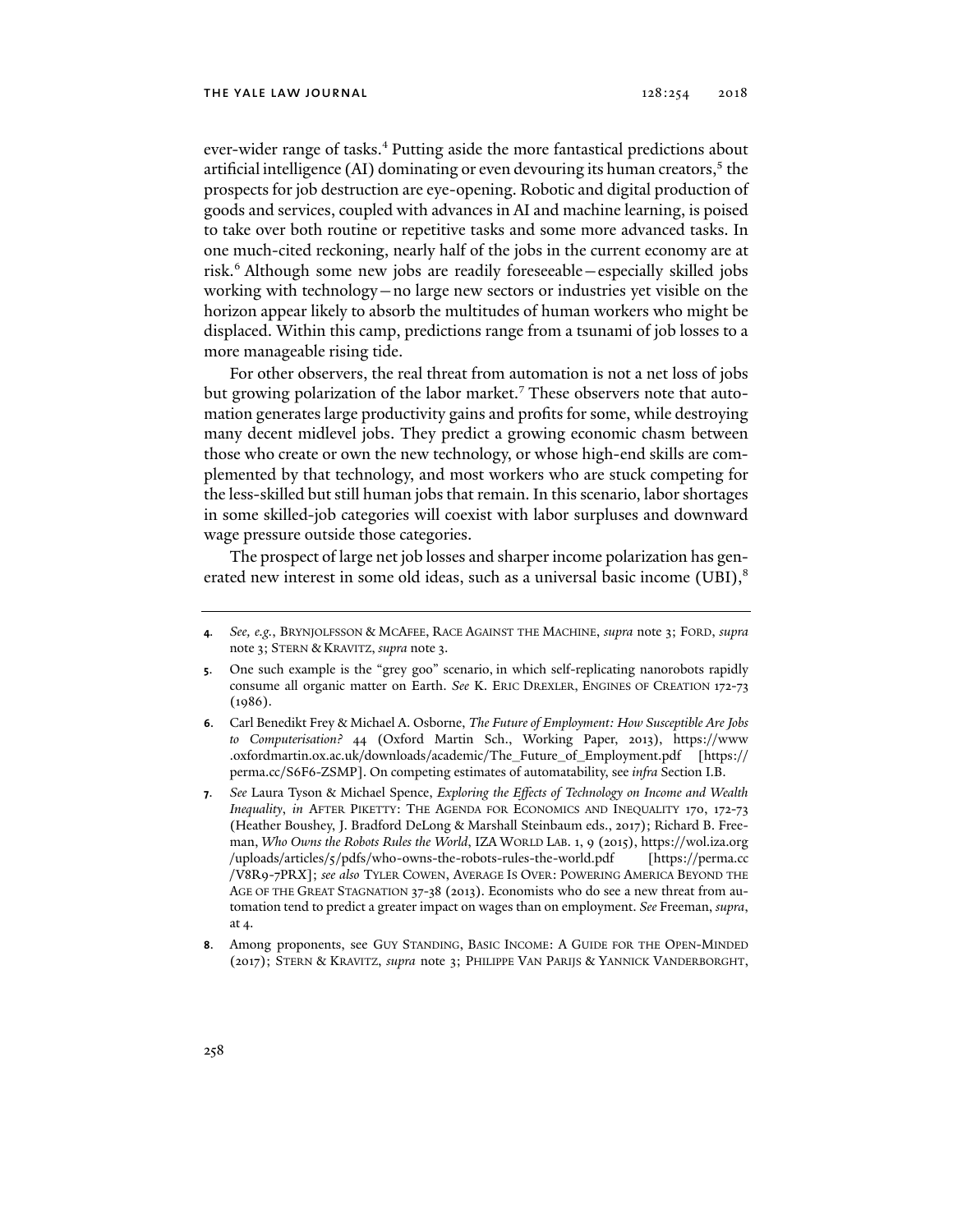reduction of maximum working hours,<sup>9</sup> and public investments in job creation.<sup>10</sup> Before taking up responses to feared job losses, however, we must turn to the other side in the debate over the impact of automation on jobs—that is, those who discount the claim that "this time is different," and would predict the future of automation from its past.

For many economists, the current wave of automation anxiety amounts to misguided scaremongering by modern-day Luddites.<sup>11</sup> After all, they point out, the prediction that automation will supplant human labor on a massive scale has recurred in both utopian and dystopian flavors throughout the history of indus-

BASIC INCOME: A RADICAL PROPOSAL FOR A FREE SOCIETY AND A SANE ECONOMY (2017); and Erik Olin Wright, *Basic Income, Stakeholder Grants, and Class Analysis*, 32 POL. & SOC'Y 79 (2004). The idea has found support on the right as well as the left. *See, e.g.*, MILTON FRIED-MAN, CAPITALISM AND FREEDOM 191-95 (1962) (proposing a universal minimum income in the form of a negative income tax). Indeed, the idea can be traced back to the sixteenth century and Thomas More's *Utopia*. *See History of Basic Income*, BASIC INCOME EARTH NETWORK, http://basicincome.org/basic-income/history [https://perma.cc/B4TK-CHQK]. For critics of the UBI, see, for example, Daniel Sage & Patrick Diamond, *Europe's New Social Reality: The Case Against Universal Basic Income*, POL'Y NETWORK (Feb. 16, 2017), http://www.policy -network.net/publications/6190/Europes-New-Social-Reality-the-Case-Against-Universal -Basic-Income [https://perma.cc/PKB9-JCRR]. For a recent compilation of views, pro and con, see PHILIPPE VAN PARIJS, BASIC INCOME AND THE LEFT: A EUROPEAN DEBATE (2018).

**<sup>9</sup>***. See* BENJAMIN HUNNICUTT, FREE TIME: THE FORGOTTEN AMERICAN DREAM (2013); Matthew Dimick, *Better Than Basic Income? Liberty, Equality, and the Regulation of Working Time*, 50 IND. L. REV. 473 (2017). I address proposals to reduce working hours briefly below, *see infra* Section I.D, and plan to return to the topic in future work.

**<sup>10</sup>***. See* THE JOB GUARANTEE: TOWARD TRUE FULL EMPLOYMENT (Michael J. Murray & Mathew Forstater eds., 2013). For recent calls among American left-liberals for a government-backed jobs guarantee, see, for example, Sean McElwee, Colin McAuliffe & Jon Green, *Why Democrats Should Embrace a Federal Jobs Guarantee*, NATION (Mar. 20, 2018), https://www .thenation.com/article/why-democrats-should-embrace-a-federal-jobs-guarantee [https:// perma.cc/PM9D-FWS3]; Robert E. Rubin, Opinion, *Why the U.S. Needs a Federal Jobs Program, Not Payouts*, N.Y.TIMES (Nov. 8, 2017), https://www.nytimes.com/2017/11/08/opinion /federal-jobs-program-payouts.html [https://perma.cc/VKF8-XTXK]; Mark Paul et al., *The Federal Job Guarantee—A Policy to Achieve Permanent Full Employment*, CTR. ON BUDGET & POL'Y PRIORITIES (Mar. 9, 2018), https://www.cbpp.org/research/full-employment/the -federal-job-guarantee-a-policy-to-achieve-permanent-full-employment [https://perma .cc/TJN9-QJJF]; and Neera Tanden et al., *Toward a Marshall Plan for America: Rebuilding Our Towns, Cities, and the Middle Class*, CTR. FOR AM. PROGRESS (May 16, 2017), https://www .americanprogress.org/issues/economy/reports/2017/05/16/432499/toward-marshall-plan -america [https://perma.cc/J8CS-Q4HM].

**<sup>11</sup>***. See, e.g.*, Ben Miller & Robert D. Atkinson,*Are Robots Taking Our Jobs, or Making Them?*, INFO. TECH. & INNOVATION FOUND. 1 (Sept. 2013), http://www2.itif.org/2013-are-robots-taking -jobs.pdf [https://perma.cc/XP76-QWXF].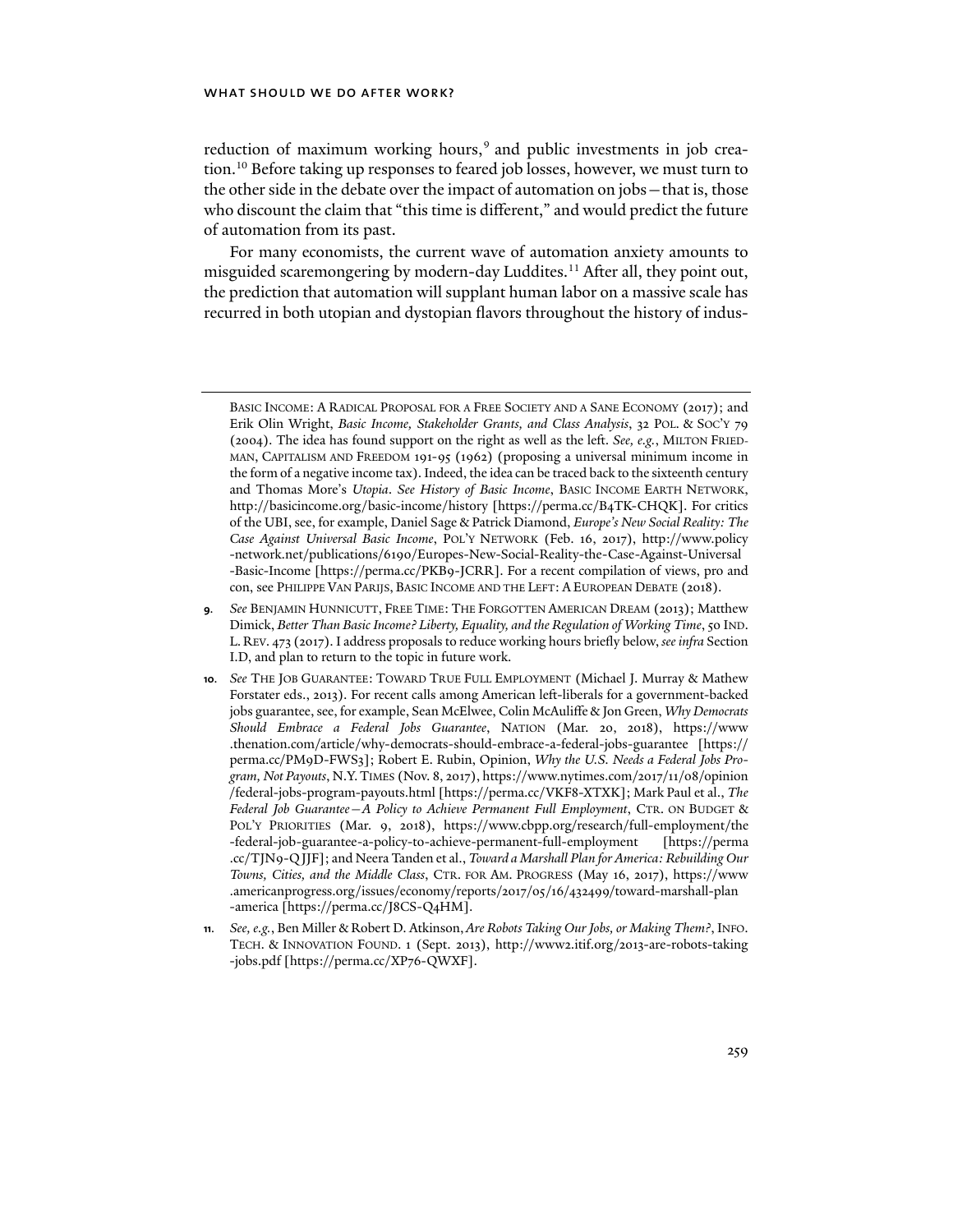trialization.<sup>12</sup> Futurists of the past have predicted that mass automation will usher in an era of human liberation from toil, or that it will immiserate all but the fortunate few who own or create the machines.<sup>13</sup> Time and again, however, the economy has defied such predictions. For centuries, automation has been destroying some jobs while creating other jobs—usually better paid and less grueling—and driving economic growth and prosperity. In short, the history of automation's impact on the labor market has been one of "creative destruction," a mantra to which many economists adhere today.14

The debate over automation and jobs rages within and between the fields of economics and information technology.15 Among technology experts canvassed in 2014, nearly half said they believed that "networked, automated, [AI] applications and robotic devices [will] have displaced more jobs than they have created by 2025."16 By contrast, a 2014 survey of academic economists found wide agreement that "[a]dvancing automation has not historically reduced employ-

- **13**. *See* Ryan Avent, Opinion, *A World Without Work Is Coming—It Could Be Utopia or It Could Be Hell*, GUARDIAN (Sept. 19, 2016, 1:00 PM), https://www.theguardian.com/commentisfree /2016/sep/19/world-without-work-utopia-hell-human-labour-obsolete [https://perma.cc /4XTP-XM4Y]; Ross Douthat, Opinion, *A World Without Work*, N.Y. TIMES (Feb. 23, 2013), http://www.nytimes.com/2013/02/24/opinion/sunday/douthat-a-world-without-work .html [https://perma.cc/8ZPA-CXSQ]; Bernard Marr, *The 4th Industrial Revolution and a Jobless Future—A Good Thing?*, FORBES (Mar. 3, 2017, 2:05 AM), https://www.forbes.com/sites /bernardmarr/2017/03/03/the-4th-industrial-revolution-and-a-jobless-future-a-good-thing [https://perma.cc/UT6T-36LV]; Derek Thompson, *A World Without Work*, ATLANTIC (July/Aug. 2015), https://www.theatlantic.com/magazine/archive/2015/07/world-without -work/395294 [https://perma.cc/M75C-H7U2].
- **14**. *See* David H. Autor, *Why Are There Still So Many Jobs? The History and Future of Workplace Automation*, 29 J. ECON. PERSP. 3, 9-10 (2015). The concept of "creative destruction" within capitalism was named and elucidated by Joseph Schumpeter. *See* JOSEPH A. SCHUMPETER, CAPITALISM, SOCIALISM AND DEMOCRACY 81-86 (3d ed. 1975).
- **15**. For a review of recent economic scholarship on automation, see *infra* notes 44-59.
- **16**. Aaron Smith & Janna Anderson, *AI, Robotics, and the Future of Jobs*, PEW RES. CTR. 5 (Aug. 6, 2014), http://www.pewinternet.org/2014/08/06/future-of-jobs [https://perma.cc/PG4R -LHYK].

**<sup>12</sup>**. For two famous examples, see KARL MARX,CAPITAL:ACRITIQUE OF POLITICAL ECONOMY (Ben Fowkes trans., Penguin Books 1976) (1867), which argued that automation yielded both alienation and immiseration on the one hand and the potential for human liberation on the other; and John Maynard Keynes, *Economic Possibilities for Our Grandchildren*, *in* ESSAYS IN PERSUASION (1931), which predicted that productivity in the United States and Europe would improve so dramatically in one hundred years that people would work only three hours per day.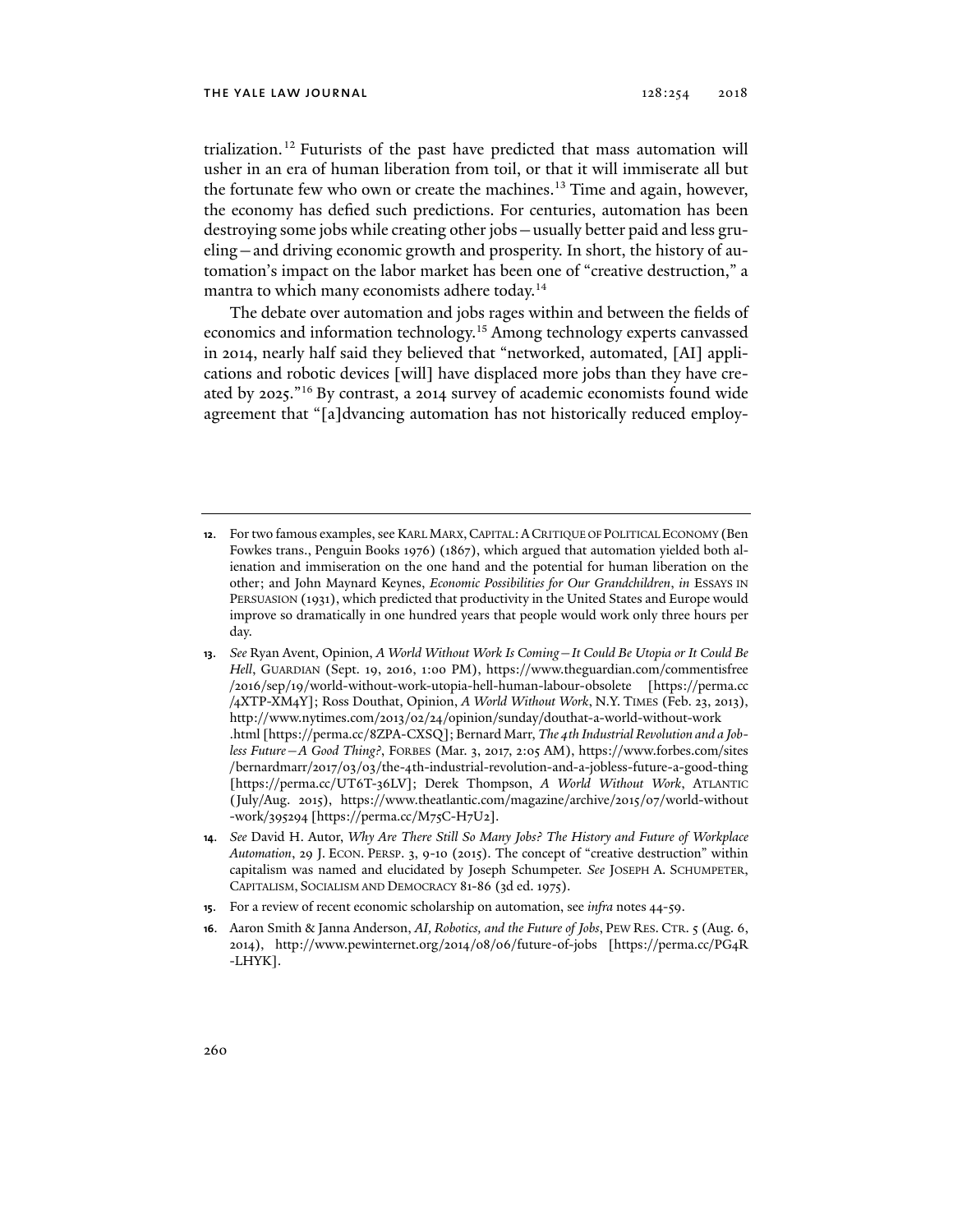ment in the United States"17 (which sidesteps the claim that "this time is different"). Yet one-third of them agreed that automation was "a central reason why median wages have been stagnant in the US over the past decade, despite rising productivity."18

The debate over the impact of automation also divides economists on the left who are chiefly concerned with the well-being of ordinary workers. For example, economists at the left-leaning Economic Policy Institute<sup>19</sup> reject both the jobkilling story and the income-polarization story about automation.<sup>20</sup> For them, the very real problem of wage stagnation stems not from technology but from globalization of trade and finance, declining union strength, and lagging enforcement of labor standards. By contrast, labor-friendly Harvard economist Richard Freeman believes that this time really is different, and that technology has already contributed to a historic shift in the distribution of income over the past two decades "toward robots/capital and against labor."21 Freeman expects technology to affect wages more than employment: "The 'iron law' of the effect of robots on pay is that increased substitutability with human skills puts downward pressure on the wages of persons doing competing tasks—a pressure likely to grow in the future as technology improves the competence of robots and lowers their cost."22

This vigorous debate is not likely to be resolved within the legal academy; yet legal scholars, and especially scholars of labor and employment law, cannot afford to ignore it. In the United States, as in many developed countries, the employment relationship has long served as the platform for delivering a plethora of rights, protections, and benefits that enable people to live a decent life.

**18***. Id.*

**<sup>17</sup>***. Robots*, CHI. BOOTH: IGM F. (Feb. 25, 2014, 1:55 PM), http://www.igmchicago.org/surveys /robots [https://perma.cc/QY4Y-MPUY].

**<sup>19</sup>**. The Economic Policy Institute is a "nonprofit, nonpartisan think tank created in 1986 to include the needs of low- and middle-income workers in economic policy discussions." *About*, ECON. POL'Y INST., https://www.epi.org/about [https://perma.cc/84XY-D5JS].

**<sup>20</sup>**. *See* Lawrence Mishel & Josh Bivens, *The Zombie Robot Argument Lurches On: There Is No Evidence that Automation Leads to Joblessness or Inequality*, ECON. POL'Y INST. (May 24, 2017), http://www.epi.org/publication/the-zombie-robot-argument-lurches-on-there-is-no -evidence-that-automation-leads-to-joblessness-or-inequality [https://perma.cc/MP8X -TMBQ]; *see also* John Schmitt et al., *Don't Blame the Robots: Assessing the Job Polarization Explanation of Growing Wage Inequality*, ECON. POL'Y INST. (Nov. 19, 2013), http://www.epi.org /publication/technology-inequality-dont-blame-the-robots [https://perma.cc/ZUG9 -7UWB].

**<sup>21</sup>**. Freeman, *supra* note 7, at 4.

**<sup>22</sup>***. Id.*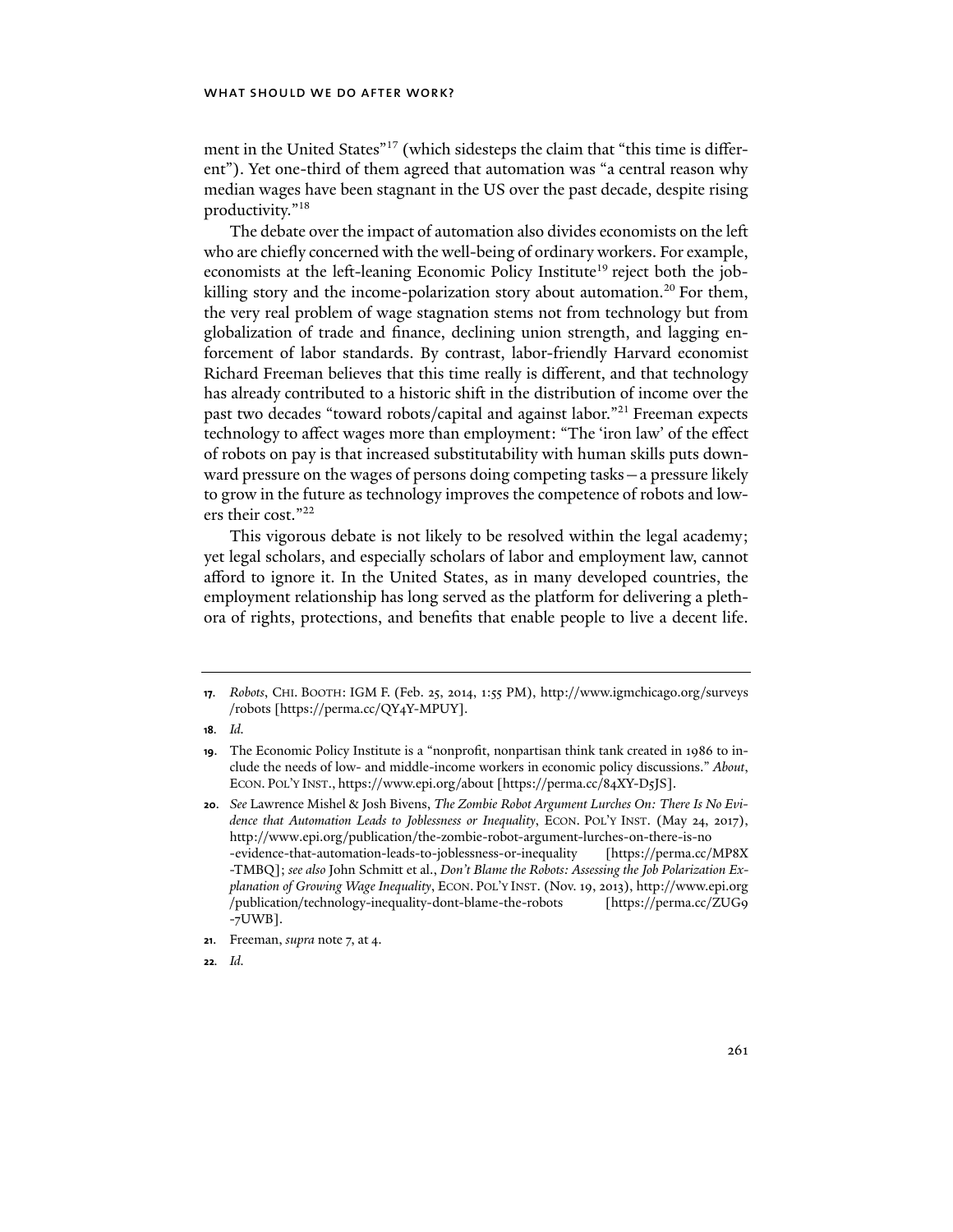### THE YALE LAW JOURNAL  $128:254$   $2018$

Automation-related job losses threaten to further destabilize that already-precarious platform. It is thus imperative that we try to understand how automation will affect the law of work—and how the law of work will affect the future trajectory of automation. This Article aims to advance that understanding and to propose an optimal strategy for the law of work in the face of uncertainty about automation's impact on the labor market.

An optimal response to automation must take into account three other labormarket problems that are far less controversial among those who focus on workers' well-being: rising income inequality, the erosion of labor standards for lowwage workers, and the role of "fissuring"—the substitution of outside contractors for employees—in both trends.<sup>23</sup> If we can find ways to meet the still-contested challenge of automation that will also address—or at least not exacerbate—the more certain challenges of fissuring, inequality, and deteriorating labor standards, then we will be on solid ground.

It is crucial to recognize at the outset that the existing law of work adds to the costs of employing human labor, and that new and improved worker benefits and higher labor standards would further increase those costs. As such, the law of work contributes both to firms' flight from direct employment through fissuring and to their substitution of machines for human workers. In response to fissuring, many scholars and advocates seek to shore up what I call the "fortress of employment" by extending firms' legal responsibility for workers in their supply chain, in most cases by expanding the definitions of "employee" and "employer."24 But automation confounds that strategy by offering firms a more complete exit from the costs, risks, and hassles associated with human labor. Extending firms' responsibility for workers in their supply chain not only fails to meet the challenge of automation; it also modestly exacerbates that challenge by raising the cost of human labor versus machines. As technology becomes an increasingly capable and cost-effective competitor to human workers, it may doom the prevailing strategy of shoring up the fortress of employment.

In response to these concerns, this Article explores ways to reduce the legal tax on employment while protecting the essential rights and entitlements of those who work for a living. The initial move is to separate the question of what workers' entitlements should be from the question of where their economic burdens should fall. Some worker entitlements (a term I use to include rights, protections, and benefits of various kinds) are inextricable from employer duties;

**<sup>23</sup>**. "Fissuring" is the term David Weil deployed to capture the strong trend of firms outsourcing labor needs to outside contractors. *See* DAVID WEIL, THE FISSURED WORKPLACE: WHY WORK BECAME SO BAD FOR SO MANY AND WHAT CAN BE DONE TO IMPROVE IT 7-27 (2017). The trend is described below, *infra* Section II.A.

**<sup>24</sup>**. *See infra* text accompanying notes 176-178.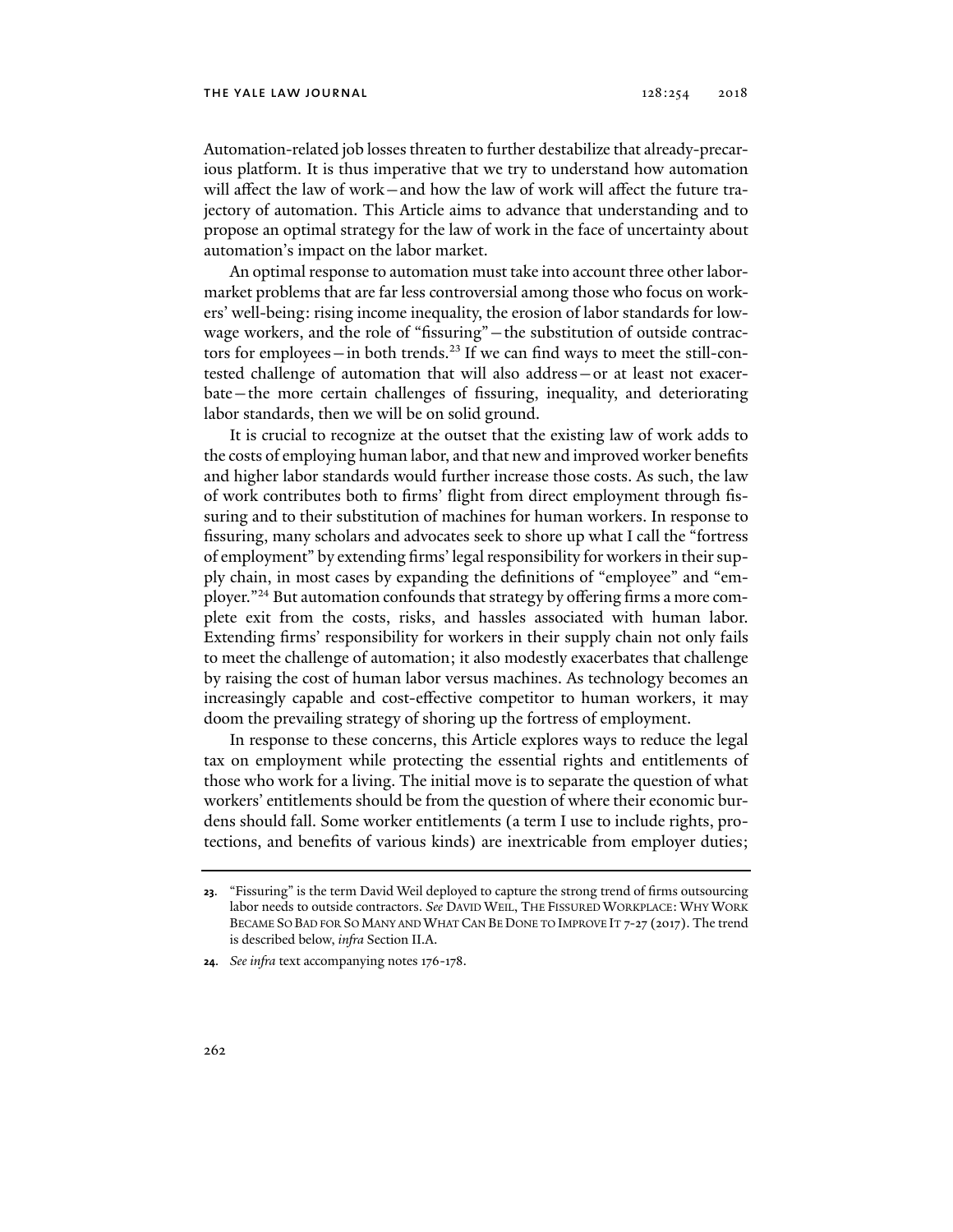their cost must as a practical matter, or should as a deterrence matter, be borne by employers. But entitlements that are not *productively* linked to employment in these ways tend to create *counterproductive* incentives to offload workers. We should aim to shift the burdens associated with the latter set of entitlements away from employment and off of employers' balance sheets.<sup>25</sup> That would modestly reduce firms' incentive to replace employees with contractors and human workers with machines. It would also extend some essential entitlements to those left outside the fortress of employment and allow for the pursuit of redistribution through alternative funding mechanisms—a more-than-incidental virtue in our increasingly unequal economy.

I begin in Part I with a closer look at job destruction and job creation through automation, and at the equally contested question of whether we should welcome or worry about the prospect of net job losses. In Part II, I delve into firms' decisions regarding both automation and fissuring, and discuss why the challenge of automation confounds prevailing legal and policy responses to the challenges of fissuring, declining labor standards, and inequality. Finally, Part III charts a path forward in the face of factual uncertainty and multiple objectives, and it considers critiques of, and alternatives to, that proposed path.

## **i. "this time is different": the next wave of automation and why we should worry**

The history of automation is the history of economic development. At least since the onset of the Industrial Revolution, machines have been replacing human labor, beginning with the production of food, textiles, and clothing—tasks which had occupied the bulk of humanity for millennia.<sup>26</sup> Machines and the newly collectivized modes of production they enabled supplanted most artisanal production while vastly increasing efficiency, driving down the cost of basic consumer goods and freeing up human labor for new industries that catered to the evolving appetites of a more prosperous population.<sup>27</sup> In particular, major tech-

**<sup>25</sup>**. A kindred strategy is sketched near the end of Brishen Rogers, *Employment Rights in the Platform Economy: Getting Back to Basics*, 10 HARV. L. & POL'Y REV. 479, 517-18 (2016), as an alternative to privatization of worker benefits. Rogers touts some of the same virtues of socializing employment-based benefits: promoting economic equality, reducing employer domination, and expanding access to benefits. *See id.* 

**<sup>26</sup>***. See* ROBERT J. GORDON, THE RISE AND FALL OF AMERICAN GROWTH: THE U.S. STANDARD OF LIVING SINCE THE CIVIL WAR 595 (2016).

**<sup>27</sup>***. See id*. at 62-93.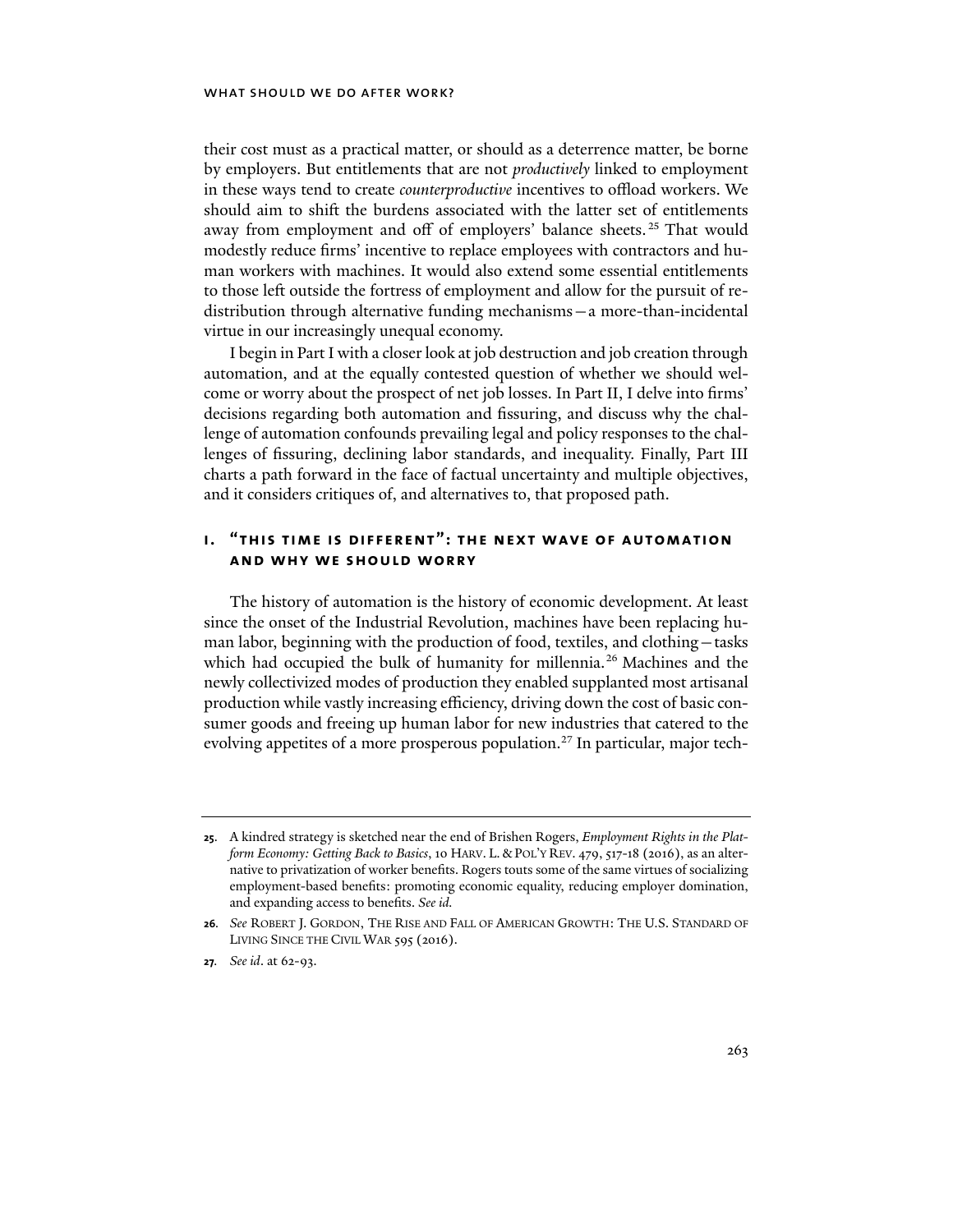nological innovations from the mid-1800s to the mid-1900s brought vast improvements in most people's lives and standards of living.<sup>28</sup> Since the mid-twentieth century, technology has continued to destroy some jobs, to create others, to reduce misery and drudgery on and off the job, and to generate economic growth and prosperity.<sup>29</sup>

So what's not to like about automation going forward? The answer, foreshadowed above, lies in the prospect of growing inequality and net job losses. First, the economic gains that labor-replacing technology has helped to generate, though widely shared during the middle of the twentieth century, have been sharply skewed toward the top of the income scale since the 1970s.<sup>30</sup> Automation has likely contributed to that skewed income distribution and will likely exacerbate it in the future.<sup>31</sup> Second, because emerging technologies are able to replicate or surpass a wider swath of human capabilities, there is more reason this time around to expect job destruction to outpace job creation. But debate persists over both whether net job destruction is likely and whether that would be good or bad. After all, less work might sound more like a blessing than a curse to many hard-working people, now and throughout history. This Part will address both debates, not with an eye to settling them but in order to frame the analysis that follows.

## *A. What Is New About the New Wave of Automating Technologies?*

Those who predict that the coming wave of automation will defy historical patterns in its impact on jobs point to the distinctive nature of the emerging technology. Advances in both hard and soft forms of technology—robots and algorithms, for example—are replicating a wider range of human capabilities and weaving together those distinct capabilities more seamlessly than ever before. The very terms "artificial intelligence" and "machine learning" hint at what is new: technology is acquiring and refining cognitive and sensory capabilities

**<sup>28</sup>***. See id*. at 94-95.

**<sup>29</sup>***. See id*. at 566-604.

**<sup>30</sup>***. See generally* THOMAS PIKETTY, CAPITAL IN THE TWENTY-FIRST CENTURY (Arthur Goldhammer trans., 2014) (chronicling increasing levels of economic inequality in countries such as the United States and the United Kingdom).

**<sup>31</sup>***. See* Freeman, *supra* note 7, at 4-5; McKinsey Glob. Inst., *A Future that Works: Automation, Employment, and Productivity*, MCKINSEY & COMPANY 109 (Jan. 2017) [hereinafter MGI, *A Future that Works*], https://www.mckinsey.com/~/media/McKinsey/Featured%20Insights/Digital %20Disruption/Harnessing%20automation%20for%20a%20future%20that%20works /MGI-A-future-that-works\_Full-report.ashx [https://perma.cc/X9BX-9RWQ].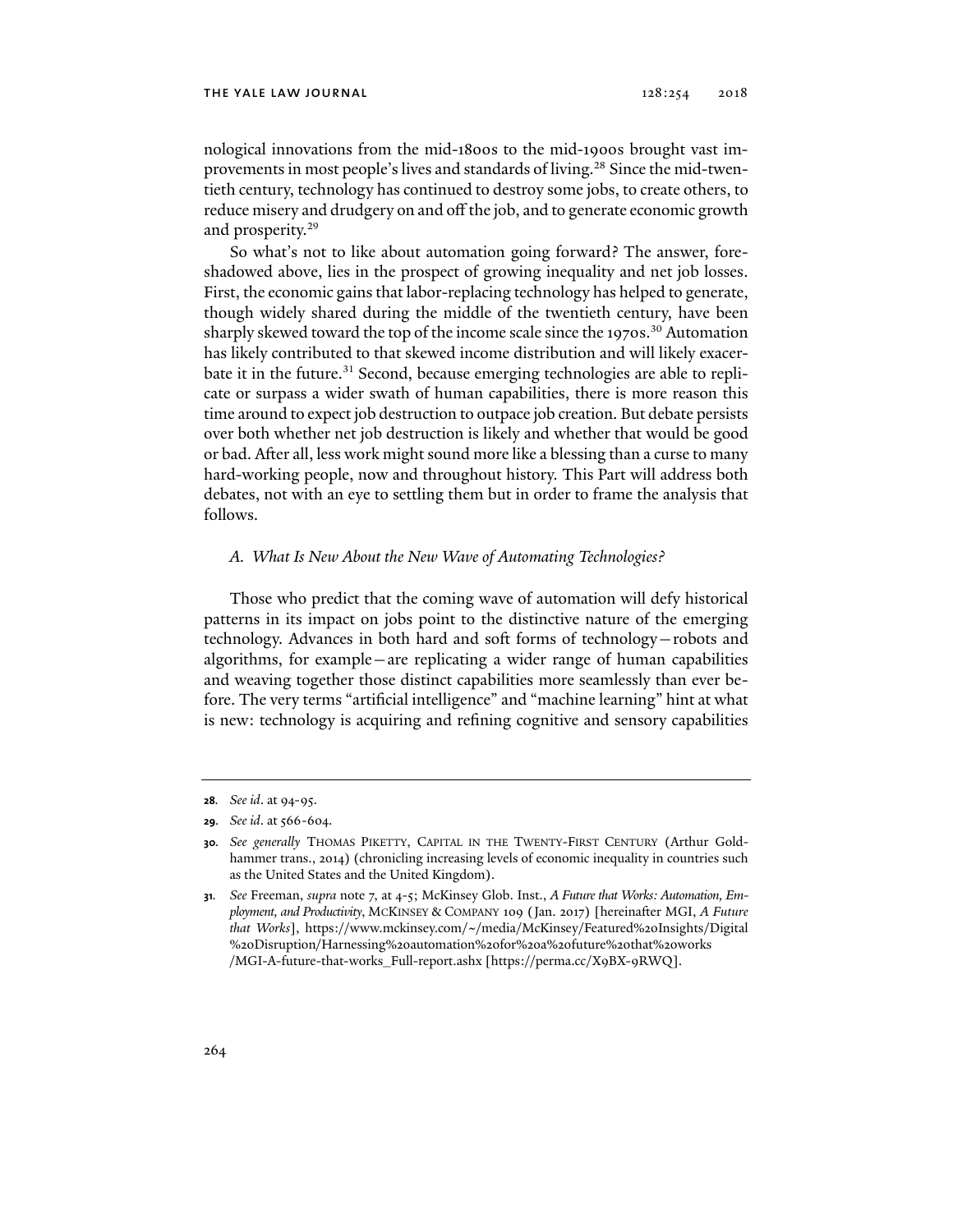## WHAT SHOULD WE DO AFTER WORK?

that had long been thought to be uniquely human, and is outpacing humans at increasingly complex tasks.

A few arresting examples underscore the point. Consider the lip-reading prowess of a program developed by Google and Oxford University using "deep learning" technology. In 2016, the program far outperformed an expert human lip reader, reading four times as many clips without error.<sup>32</sup> More familiar is the victory of computers over human champions at the game of *Jeopardy!*, 33 as well as two notoriously complex board games: chess  $(in 1996)^{34}$  and the more intricate Go (in 2016).<sup>35</sup> The Go saga suggests what is revolutionary about AI and machine learning: Google's AlphaGo program, which beat the reigning human champion in 2016, worked by analyzing a vast database of actual human games of Go. Its successor, AlphaGo Zero, learned the game and chose its moves based solely on the rules and logic of the game itself. Just one year after AlphaGo's triumph, "AlphaGo Zero . . . trounced the older program 100 games to zero, [while running] on just four processors, compared with the older AI's 48."<sup>36</sup>

Another example can be found in the field of natural-language translation. In July 2016, Jason Furman, then Chairman of the White House Council of Economic Advisors, used translation as a prime example of humans' enduring advantages over computers: "AI today can do decent translations but cannot come close to what a human can do with his or her knowledge of both languages, social and cultural context, and sense of the author's argument, emotional states, and intentions."37 Just four months later, Google launched a new version of Google

**<sup>32</sup>***.* MGI, *A Future that Works*, *supra* note 31, at 26.

**<sup>33</sup>**. *See* John Markoff, *Computer Wins on 'Jeopardy!': Trivial, It's Not*, N.Y. TIMES (Feb. 16, 2011), http://www.nytimes.com/2011/02/17/science/17jeopardy-watson.html [https://perma.cc /AB53-DV7V].

**<sup>34</sup>***. See* Bruce Weber, *In Upset, Computer Beats Chess Champion*, N.Y. TIMES (Feb. 11, 1996), https://www.nytimes.com/1996/02/11/us/in-upset-computer-beats-chess-champion.html [https://perma.cc/28SW-XY72].

**<sup>35</sup>***. See* Choe Sang-Hun, *Google's Computer Program Beats Lee Se-dol in Go Tournament*, N.Y.TIMES (Mar. 15, 2016), https://www.nytimes.com/2016/03/16/world/asia/korea-alphago-vs-lee -sedol-go.html [https://perma.cc/FMV5-USXK].

**<sup>36</sup>***. See* Matthew Hutson, *This Computer Program Can Beat Humans at Go*—*With No Human Instruction*, SCIENCE (Oct. 18, 2017, 1:00 PM), https://www.sciencemag.org/news/2017/10 /computer-program-can-beat-humans-go-no-human-instruction [https://perma.cc/LCA9 -M36M].

**<sup>37</sup>**. Jason Furman, Chairman, Council of Econ. Advisors, Address at New York University: Is This Time Different? The Opportunities and Challenges of Artificial Intelligence 4 (July 7, 2016), https://obamawhitehouse.archives.gov/sites/default/files/page/files/20160707\_cea\_ai \_furman.pdf [https://perma.cc/VT7V-WQ8X].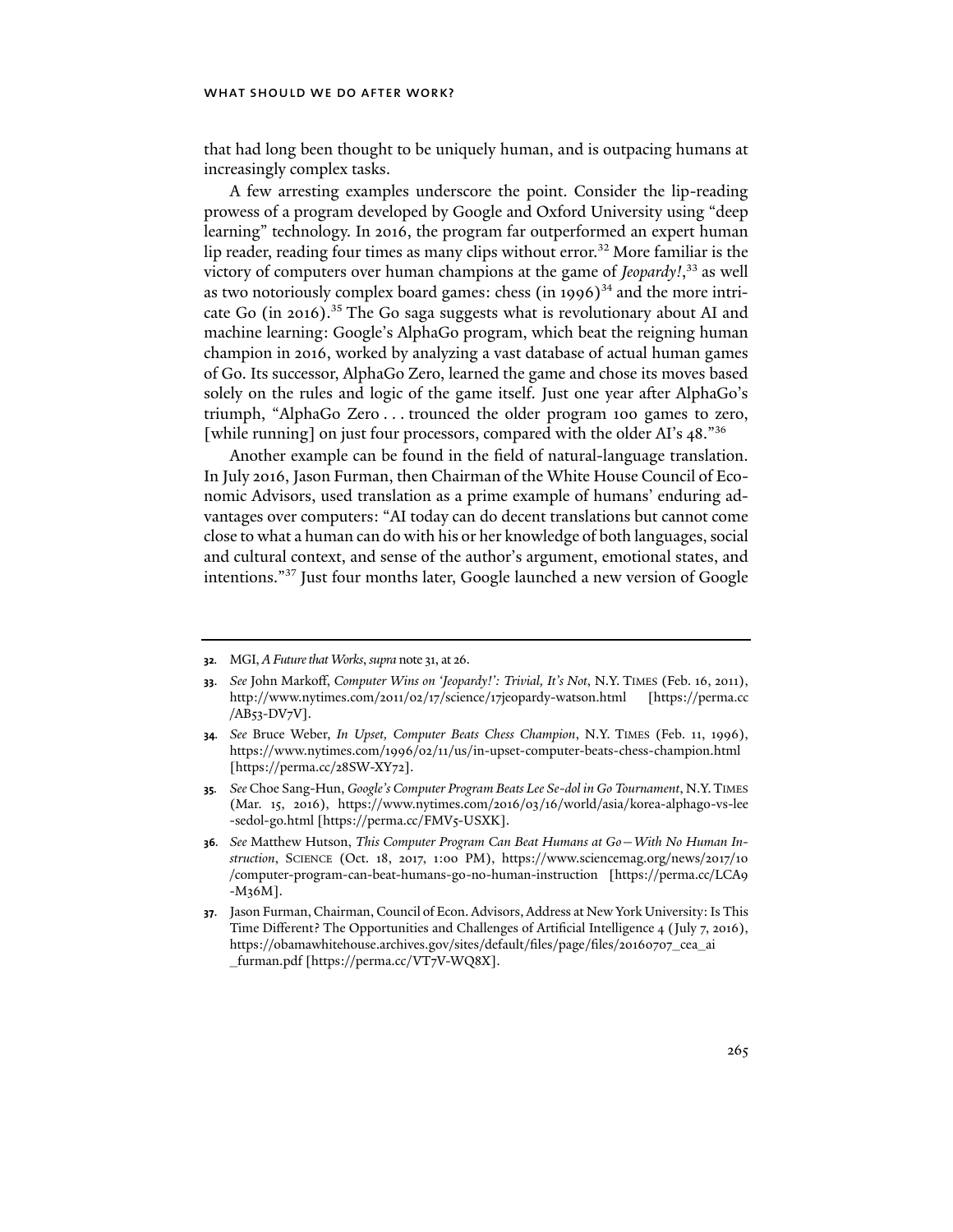Translate that exploited recent advances in machine learning to dramatically improve results.<sup>38</sup> Google Translate suddenly became a much closer rival to human translators—except that the former is free and instantaneous.

Of course, not many jobs require lip reading, strategic gaming, or naturallanguage translation. But given the complex nature of these human skills, the examples illustrate how far technology has come in recent years and how fast it is advancing. The examples also suggest the potential for replacing human labor. Once these systems are developed, they can be replicated and deployed innumerable times at little or no marginal cost.

Then there are the robots, which are making big inroads in manufacturing and logistics. Just around the corner are so-called dark factories with so few human workers that "you could switch the lights off and leave the place to the machines."39 The Kiva robots that help to automate the "picking and packing" process at some large Amazon warehouses have sped up operations while cutting costs by about 20%.<sup>40</sup> Their human coworkers are ambivalent. "While walking the aisles was 'good cardio,'" reported one Amazon employee, "the new system lets him get through more orders."41 "We don't socialize as much," he said, "but it's more efficient."42

Aside from the distressing sacrifice of sociability, the point about efficiency can be generalized. Like the Kiva robots, technology both replaces human labor

- **39**. Will Knight, *China Is Building a Robot Army of Model Workers*, MIT TECH. REV. (Apr. 26, 2016), https://www.technologyreview.com/s/601215/china-is-building-a-robot-army-of -model-workers [https://perma.cc/8EQV-LNN7].
- **40**. Eugene Kim, *Amazon's \$775 Million Deal for Robotics Company Kiva Is Starting to Look Really Smart*, BUS.INSIDER (June 15, 2016, 4:02 PM), http://www.businessinsider.com/kiva-robots -save-money-for-amazon-2016-6 [https://perma.cc/S2NY-7VS5]; *see also 10 Most Amazing Robots in the World*, VENTUREPACT (Nov. 11, 2016), http://blog.venturepact.com/10-most -amazing-robots-in-the-world [https://perma.cc/AYZ6-YKDG] ("The Kiva robot is about 16 inches tall, weighing around 320 pounds, square-shaped, yellow machine that runs on wheels. They can run at a steady  $5$  mph and haul packages weighing up to 700 pounds. Kiva robots pick up shelves of products from the warehouse floor and bring them to a human employee who picks items and then packs them for shipping. While navigating, they avoid running into each other by using sensors that talk to one another.").
- **41**. Donna Tam, *Meet Amazon's Busiest Employee—The Kiva Robot*, CNET (Nov. 30, 2014, 9:01 PM PST), https://www.cnet.com/news/meet-amazons-busiest-employee-the-kiva-robot [https://perma.cc/FSY7-N9NB].
- **42**. *Id.*

**<sup>38</sup>***. See* Sage Lazzaro, *Google Is Using Artificial Intelligence to Make a Huge Change to Its Translate Tool*, N.Y.OBSERVER (Mar. 6, 2017, 3:04 PM), https://observer.com/2017/03/google-translate -neural-update [https://perma.cc/944Z-QF6U]; Gideon Lewis-Kraus, *The Great A.I. Awakening*, N.Y. TIMES MAG. (Dec. 14, 2016), https://www.nytimes.com/2016/12/14 /magazine/the-great-ai-awakening.html [https://perma.cc/4KR5-6EZQ].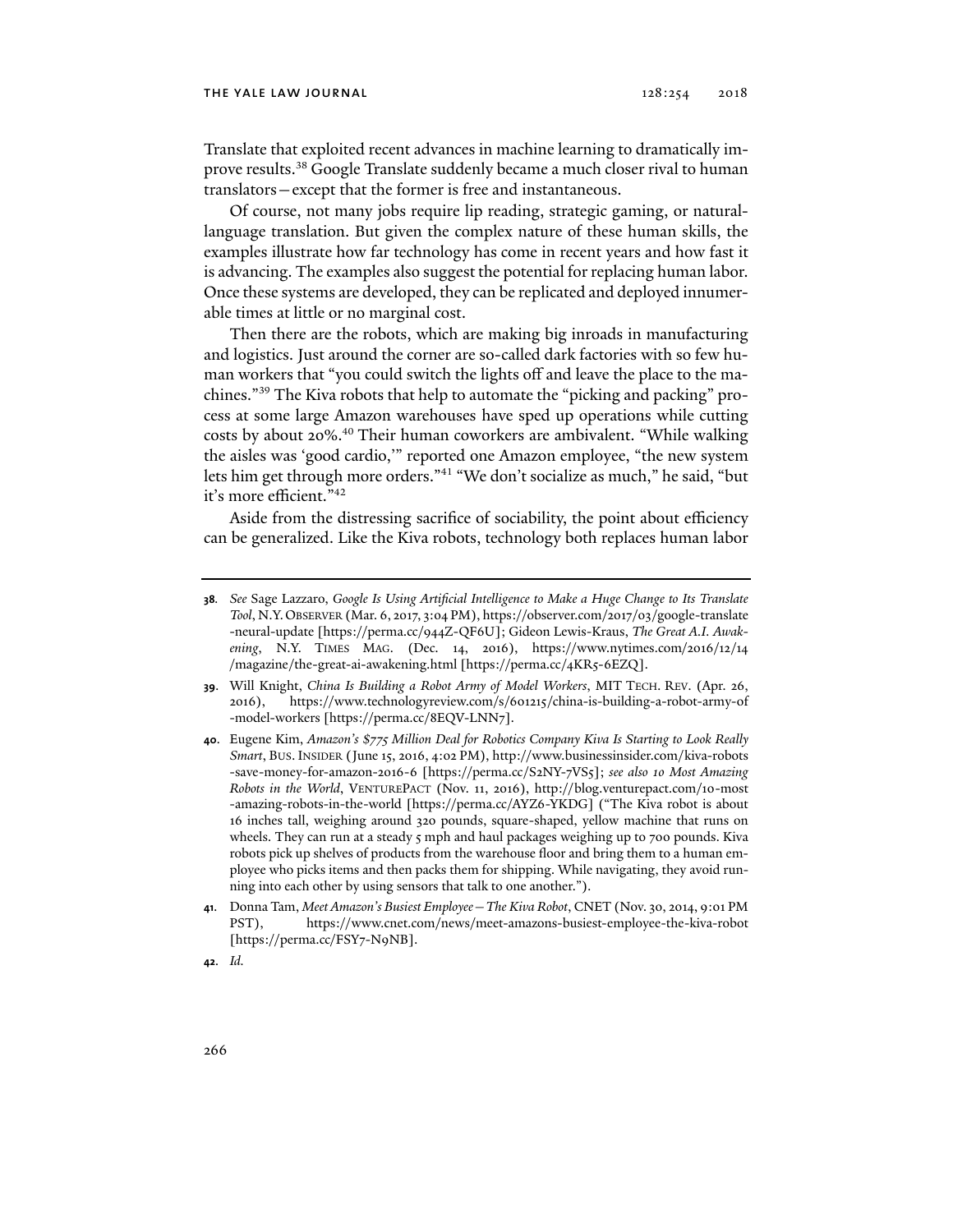and complements human labor, or makes it more productive.<sup>43</sup> The latter function is part of how automation can create jobs. Both sides of the equation have drawn empirical scrutiny and generated debate, as discussed in the next two Sections.

## *B. Estimating Automatability and the Pace of Job Destruction*

A recent spate of studies seeks to measure the extent of "automatability" of existing jobs.<sup>44</sup> Estimates vary from less than 10% to nearly half of jobs in the United States.45 Here, I rely chiefly on a 2017 report by a team of researchers at the McKinsey Global Institute (MGI), which analyzed what current technology can do and what humans are currently paid to do, both at a fairly granular level, in order to determine how much human work in today's economy can be automated.<sup>46</sup> The team looked at several major economies, but my focus here is on the U.S. results. The MGI study captures both the dramatic potential for job loss and the uncertainty of its time frame and extent.<sup>47</sup>

On the capabilities of current technology, the MGI researchers identified eighteen distinct human capabilities in five broad categories—sensory perception, cognitive skills, natural-language processing, social and emotional skills,

**47**. *See* MGI, *A Future that Works*, *supra* note 31, at 1-3.

**<sup>43</sup>**. For an attempt to model both dimensions of automation, see Daron Acemoglu & Pascual Restrepo, *Artificial Intelligence, Automation and Work* (Nat'l Bureau of Econ. Research, Working Paper No. 24196, 2018), which discusses how automation creates both a "displacement effect" and a "productivity effect."

**<sup>44</sup>***. Compare*, *e.g.*, Frey & Osborne, *supra* note 6, at 44 (estimating that nearly half of all jobs are at "high risk" of automation), *with* Melanie Arntz et al., *The Risk of Automation for Jobs in OECD Countries: A Comparative Analysis* 4 (OECD Soc., Emp. & Migration, Working Paper No. 189, 2016), https://www.oecd-ilibrary.org/social-issues-migration-health/the-risk-of -automation-for-jobs-in-oecd-countries\_5jlz9h56dvq7-en [https://perma.cc/ZJU7-UGUD] (estimating that, on average, 9% of jobs in Organisation for Economic Co-Operation and Development (OECD) countries are at risk).

**<sup>45</sup>***. See supra* note 44. The OECD study above criticizes Frey & Osborne, *supra* note 6, for overestimating automatability by failing to disaggregate occupations. However, the OECD study in turn appears to underestimate automatability by focusing on fully automatable jobs, and by discounting firms' ability (over time) to consolidate nonautomatable tasks into a smaller number of human jobs.

**<sup>46</sup>**. For those who might be suspicious of a study conducted by the research arm of a major business-consulting firm, it is worth noting that its headline estimate of automatability is virtually identical to the oft-cited Frey & Osborne study, *supra* note 6. I use the MGI study here because it breaks down the data and analyzes automation decisions in especially useful ways, and because MGI followed up that study with a similarly useful companion study of potential job creation, see *infra* Section I.C.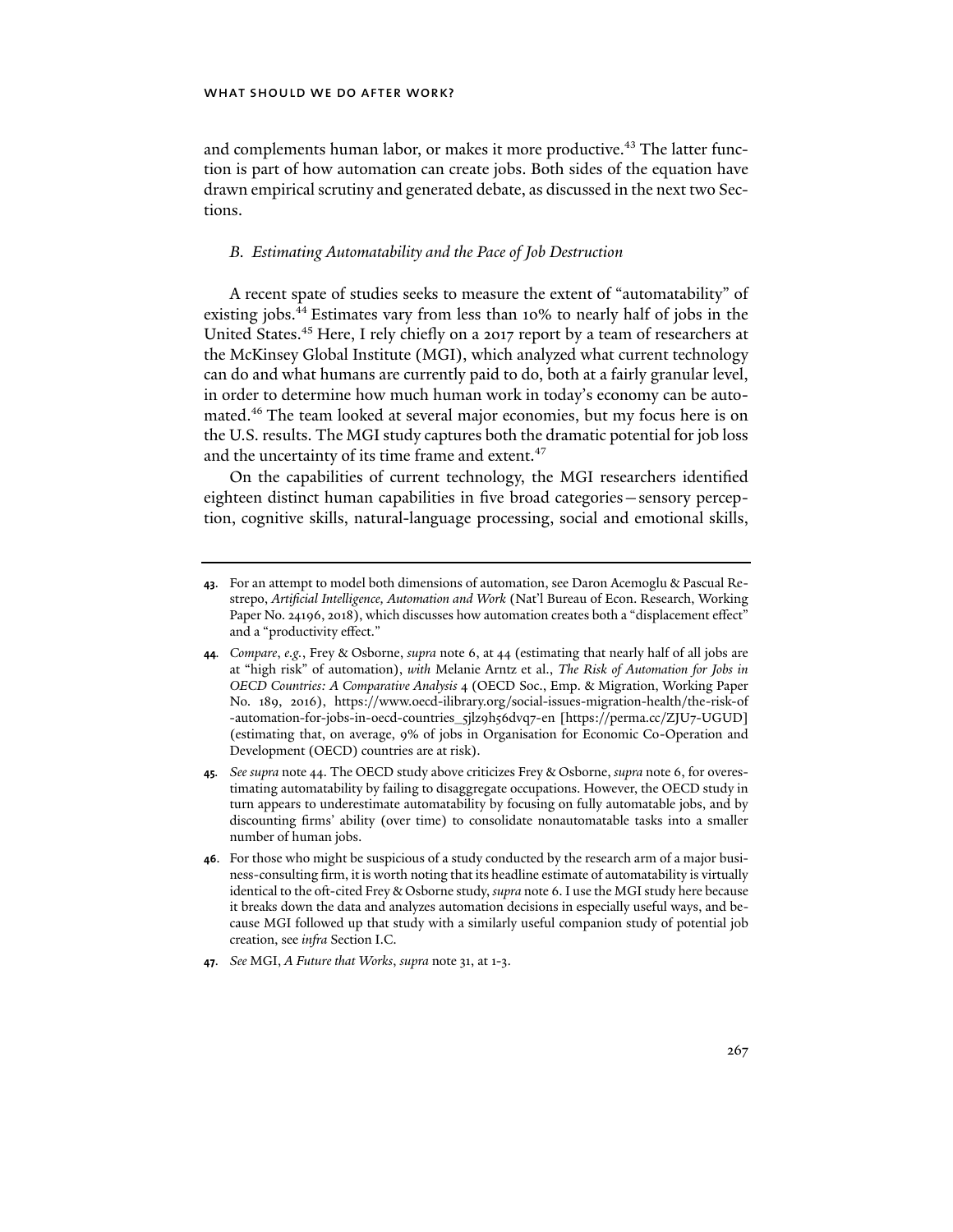### THE YALE LAW JOURNAL  $128:254$   $2018$

and physical skills—and assessed how current technology stacks up against human performance on these dimensions.<sup>48</sup> Not surprisingly, humans still outperform technology at sensing others' emotional state and responding in emotionally appropriate ways (although technology is making headway).<sup>49</sup> On the other hand, technology already outperforms most humans in many physical and cognitive skills.50 On some tasks like data processing, computers obviously leave even the most skilled human being in the dust on both speed and accuracy.<sup>51</sup>

While it is clear that machines have gained ground on humans across a wide range of skills and capabilities, how much actual human work can be automated? The MGI researchers broke down human work activities into seven large categories and analyzed what percentage of the time humans spend on each of those activities is capable of being automated "by adapting currently demonstrated technology."52 Least automatable are management and development of people (9%); application of expertise to decision making, planning, and creative tasks (18%); interacting with stakeholders like customers, suppliers, or the public (20%); and unpredictable physical activities (26%). Much more automatable are collection of data (64%); processing of data (69%); and predictable physical activities  $(81\%)$ .<sup>53</sup>

Because the mix of workers' activities varies widely by sector and by occupation, so does automatability. The MGI researchers estimate that, at one end of the spectrum, work in the accommodation and food services sector is 73% automatable; that is, 73% of the time for which humans are now paid in that sector is spent in activities that could be automated with existing technology.<sup>54</sup> By comparison, work in the health care and social assistance sector is just 36% automatable.55 (Readers employed in "educational services" will be happy to learn that it is the least automatable large sector at  $27\%$ .<sup>56</sup>) At the finer level of occupations,

- **50***. See id.* at 1, 3, 10, 24 exhibit 1, 26, 35 exhibit 3. The researchers conclude that machines can match or surpass several human capabilities, including "information retrieval, gross motor skills, and optimization and planning." *Id.* at 10.
- **51***. Id.* at 6 exhibit E3, 7 exhibit E4.
- **52***. Id.* at 42 exhibit 8.
- **53***. Id.* Not all activities within a category are equally automatable. For example, the predictable physical activities involved in "accommodation and food services" are over 90% automatable, while those involved in "health care and social assistance" are only 50 to 60% automatable. *Id.*  at 44 exhibit 9.
- **54***. Id.* at 44 exhibit 9.
- **55***. Id.*
- **56***. Id.*

**<sup>48</sup>***. See id.* at 35 exhibit 3.

**<sup>49</sup>***. See id.* at 29, 35 exhibit 3, 72.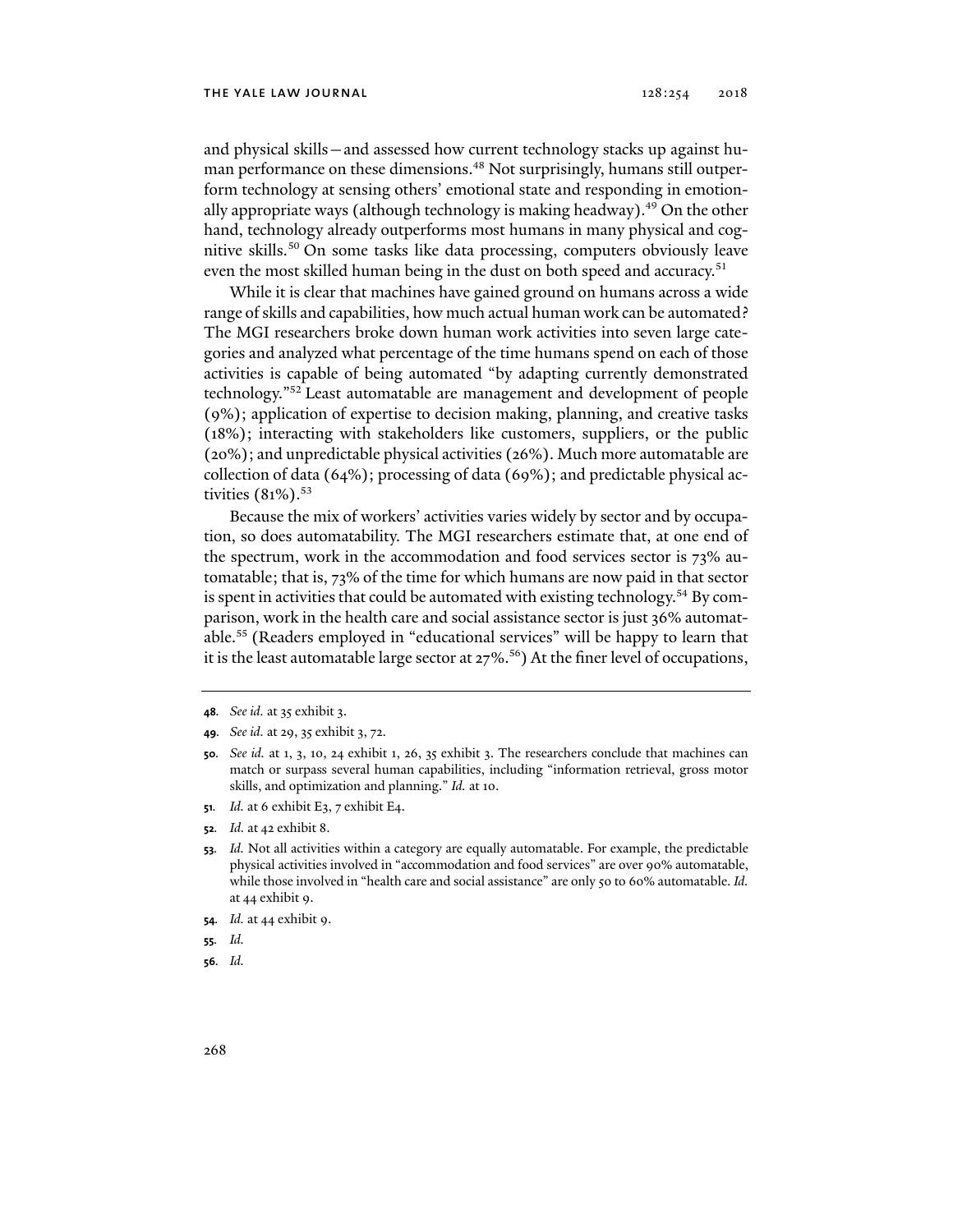## WHAT SHOULD WE DO AFTER WORK?

the work of both sewing machine operators and graders of agricultural products is nearly 100% automatable, while that of psychiatrists is between 0 and 10% automatable.57 It is not just professional jobs that are relatively insulated from automation. Some low-wage jobs are hard to automate because they involve unpredictable physical tasks (janitors, landscape workers, and domestic workers, for example) or social and emotional skills (childcare or eldercare workers, for example),<sup>58</sup> but pay remains low, primarily because those basic skills are far from scarce in the labor force.

Putting these data sets together, the MGI researchers estimate that *46% of all of the time for which people are now paid in the U.S. economy is spent in activities that could be automated based on "currently demonstrated technology*.*"*59 That estimate is especially eye-opening because it does not take into account the impact of future innovations, including technology that exists today but has not yet been adapted to perform work in today's economy.

A focus on the technology itself, however, might lead one to overestimate the speed or extent of job destruction. Technical automatability is only the threshold factor in firms' business decisions about automation. For one thing, it is no easy matter to disaggregate automatable tasks from those that humans still do better. As David Autor writes, "many of the tasks currently bundled into . . . jobs cannot readily be unbundled . . . without a substantial drop in quality."60 Consider, for example, the automation of customer service, which reduces costs but may annoy and alienate customers.<sup>61</sup> It will take time and managerial skill to reconfigure jobs and organizations. It will also require some highly skilled workers to implement and work with the new technology, and demand for those workers currently outstrips supply.<sup>62</sup>

In view of these challenges and uncertainties, the MGI study is circumspect about how long it is likely to take to move from technical automatability to largescale automation, with estimates ranging from two to six decades. The process is likely to be faster for software innovations (which are easier and cheaper to

**<sup>57.</sup>** *Id.* at 5 exhibit E2.

**<sup>58</sup>***. Id.* at 35, 45, 81 exhibit 20.

**<sup>59</sup>***. Id.* at 32 (emphasis added). This estimate is nearly identical to that of the widely cited Oxford study. *See* Frey & Osborne, *supra* note 6, at 38 (estimating 47% automatability).

**<sup>60</sup>**. Autor, *supra* note 14, at 27.

**<sup>61</sup>***. See* Callan Wienburg, *How to Stop Customer Service Automation from Annoying Your Customers*, SOLIDITECH (May 13, 2016), http://blog.soliditech.com/blog/how-to-stop-customer-service -automation-from-annoying-your-customers [https://perma.cc/P2TL-HRRV].

**<sup>62</sup>**. MGI, *A Future that Works*, *supra* note 31, at 114-15.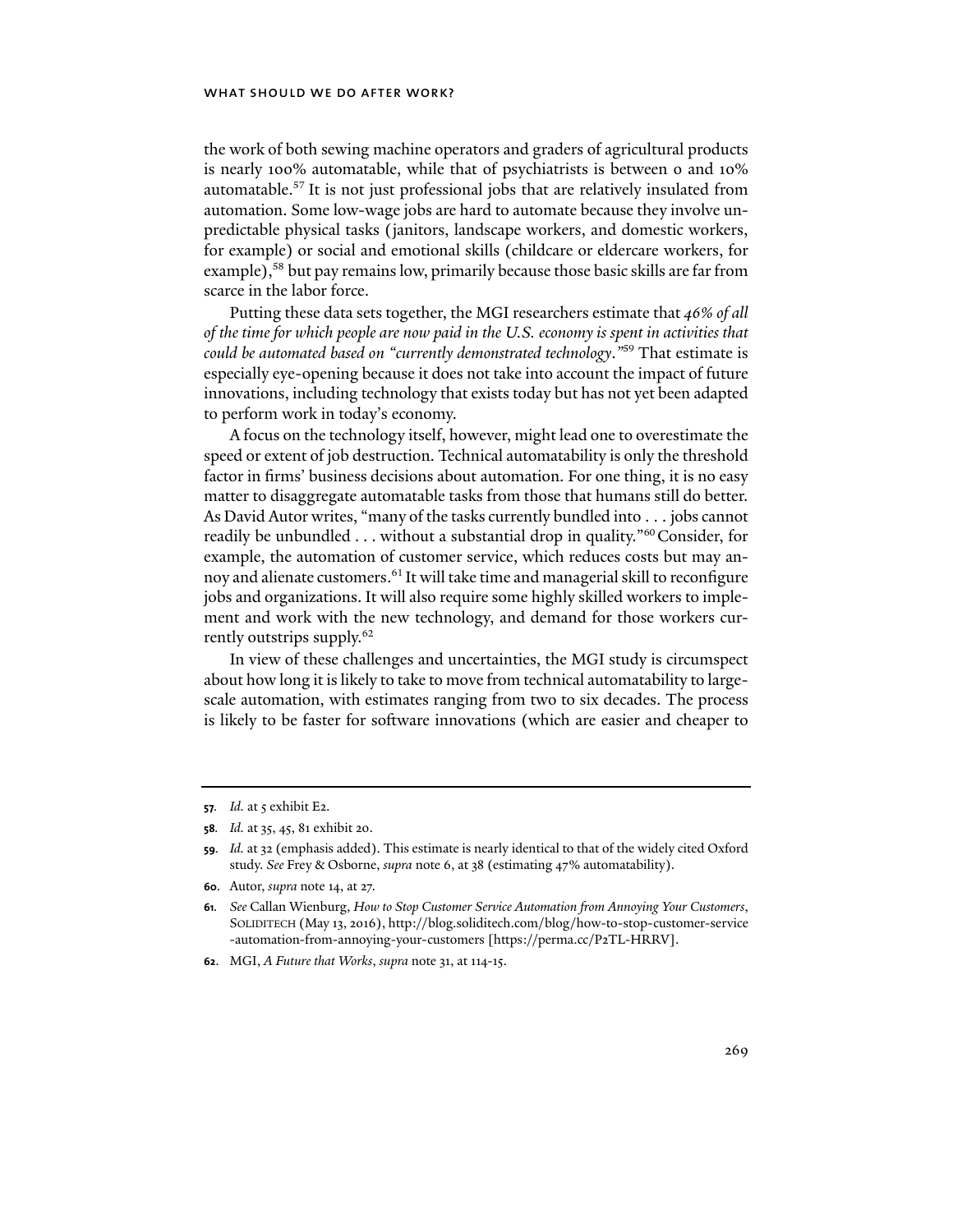implement) than for robots, faster for higher-wage but automatable jobs, and faster in higher-wage countries like the United States.<sup>63</sup>

The MGI study identifies one large and pervasive factor in managers' decisions about automation: labor costs. If an existing technology—a robot or a software solution—is capable of performing certain tasks for which a firm currently employs humans, then the firm must weigh the costs of acquiring, operating, and maintaining the technology, and of reorganizing operations accordingly, against the potential gains.<sup>64</sup> Chief among those gains is labor cost savings: how many hours of human labor could be saved, and what are the direct and indirect costs associated with that labor? Other less-quantifiable gains in safety, reliability, and quality, for example, may be even greater in some cases. But labor costs are obviously crucial, and will inevitably affect the pace of automation. As a result, the most automatable jobs may not be the first to disappear. While jobs in "accommodations and food services" are among the most automatable in the U.S. economy (73%), low wages in that sector tend to slow the process of automation.65 I will return below to the link between labor costs and automation decisions.

Strikingly, the MGI report concludes that automation is currently proceeding *too slowly* to garner all of the gains that it could generate.<sup>66</sup> Firms are failing to capture the efficiency and productivity gains that are already possible with existing technology.<sup>67</sup> And societies are missing out on the gains that are necessary, especially in aging societies, to drive economic growth.<sup>68</sup> But even if faster automation can generate greater gains, it might also generate greater losses in the form of displaced workers. That depends on the other side of the equation new job creation—where the debate about automation and jobs is least empirically grounded.

**<sup>63</sup>***. Id.* at 10, 12, 40, 31, 53, 76-77, 80, 83, 95-96.

**<sup>64</sup>***. Id.* at 67-70.

**<sup>65</sup>***. Id.* at 7 exhibit E4, 68.

**<sup>66</sup>***. Id.* at 109-16; *see also* Furman, *supra* note 37, at 4 ("We have had substantial innovation in robotics, AI, and other areas in the last decade. But we will need a much faster pace of innovation in these areas to really move the dial on productivity growth going forward."); Matthew Yglesias, *The Automation Myth*, VOX (July 27, 2015, 7:00 AM), http://www.vox.com /2015/7/27/9038829/automation-myth [https://perma.cc/Y7R6-BWTR] (arguing that the pace of automation must accelerate to meet society's basic needs).

**<sup>67</sup>**. And the MGI researchers' counterparts on the consulting side of McKinsey are urging firms to better "capture the opportunity from automation" with their help. *See Robotics & Automation*, MCKINSEY & COMPANY, https://www.mckinsey.com/business-functions/digital-mckinsey/how -we-help-clients/robotics-and-automation [https://perma.cc/VW3V-PTLJ].

**<sup>68</sup>**. *See* MGI, *A Future that Works*, *supra* note 31, at 112-13.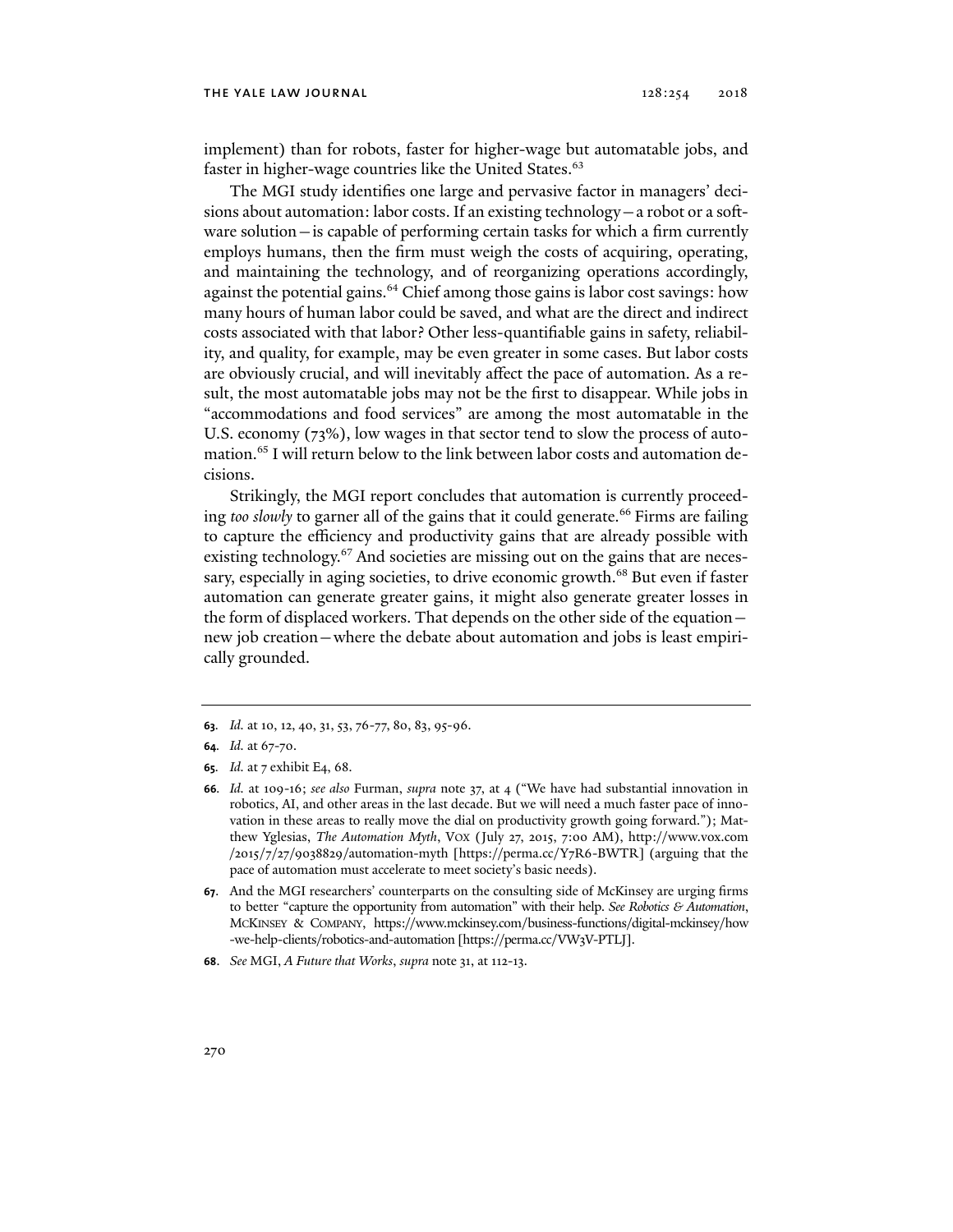### WHAT SHOULD WE DO AFTER WORK?

## *C. Estimating New Job Creation Through Labor Complementarity, Consumer Surplus, and New Products and Services*

Like many economists, the MGI researchers tend toward optimism about the economic impact of technology, and toward a belief that historical patterns of creative destruction through innovation will continue. As of early 2017, their prediction that automation would spur economic growth in the United States and across the globe was based on an explicit assumption that "human labor displaced by automation would rejoin the workforce and be as productive as it was in 2014, that is, new demand for labor will be created."69 That looks like a colossal leap of faith when compared with the meticulous and sophisticated analysis behind the estimates of likely job losses. But a more recent MGI report seeks to identify sources of new or increased demand for labor that might absorb workers displaced by automation, and to quantify new job creation.<sup>70</sup>

The new MGI study parallels recent efforts by leading economists to model the impact of automation on both job destruction and job creation and to come to grips analytically and empirically with the contingencies affecting the economy's absorption of displaced workers into new jobs.<sup>71</sup> Daron Acemoglu and Pascual Restrepo conclude in a recent paper that, contrary to "accounts emphasizing that technology always increases the demand for labor and benefits workers," some technological innovations might "simultaneously reduce wages and employment."72 Examining empirical trends, David Autor and Anna Salomons

**71**. *See* Acemoglu & Restrepo, *supra* note 43.

**<sup>69</sup>***. Id*. at 90. Indeed, it is "vital that there be new demand for labor displaced by automation." *Id.*  On automation's expected contribution to growth, see *id.* at 87-101.

**<sup>70</sup>**. McKinsey Glob. Inst., *Jobs Lost, Jobs Gained*: *Workforce Transitions in a Time of Automation*, MCKINSEY & COMPANY (Dec. 2017) [hereinafter MGI, *Jobs Lost, Jobs Gained*], https://www .mckinsey.com/~/media/mckinsey/featured%20insights/future%20of%20organizations /what%20the%20future%20of%20work%20will%20mean%20for%20jobs%20skills%20and %20wages/mgi-jobs-lost-jobs-gained-report-december-6-2017.ashx [https://perma.cc /F8TR-HEJS].

**<sup>72</sup>***. Id.* at 6, 11. Another recent study by Acemoglu and Restrepo found that investments in robots are associated with localized net job losses. Daron Acemoglu & Pascual Restrepo, *Robots and Jobs: Evidence from US Labor Markets* (Nat'l Bureau of Econ. Research, Working Paper No. 23285, Mar. 2017), http://www.nber.org/papers/w23285.pdf [https://perma.cc/LX5E -ZK5A]. For an early reaction, see Thomas Claburn, *Robots Are Killing Jobs After All, Apparently: One Droid Equals 5.6 Workers*, REGISTER (Mar. 28, 2017, 10:22 PM), https://www .theregister.co.uk/2017/03/28/robots\_are\_killing\_jobs\_after\_all [https://perma.cc/UNY3 -SR9N].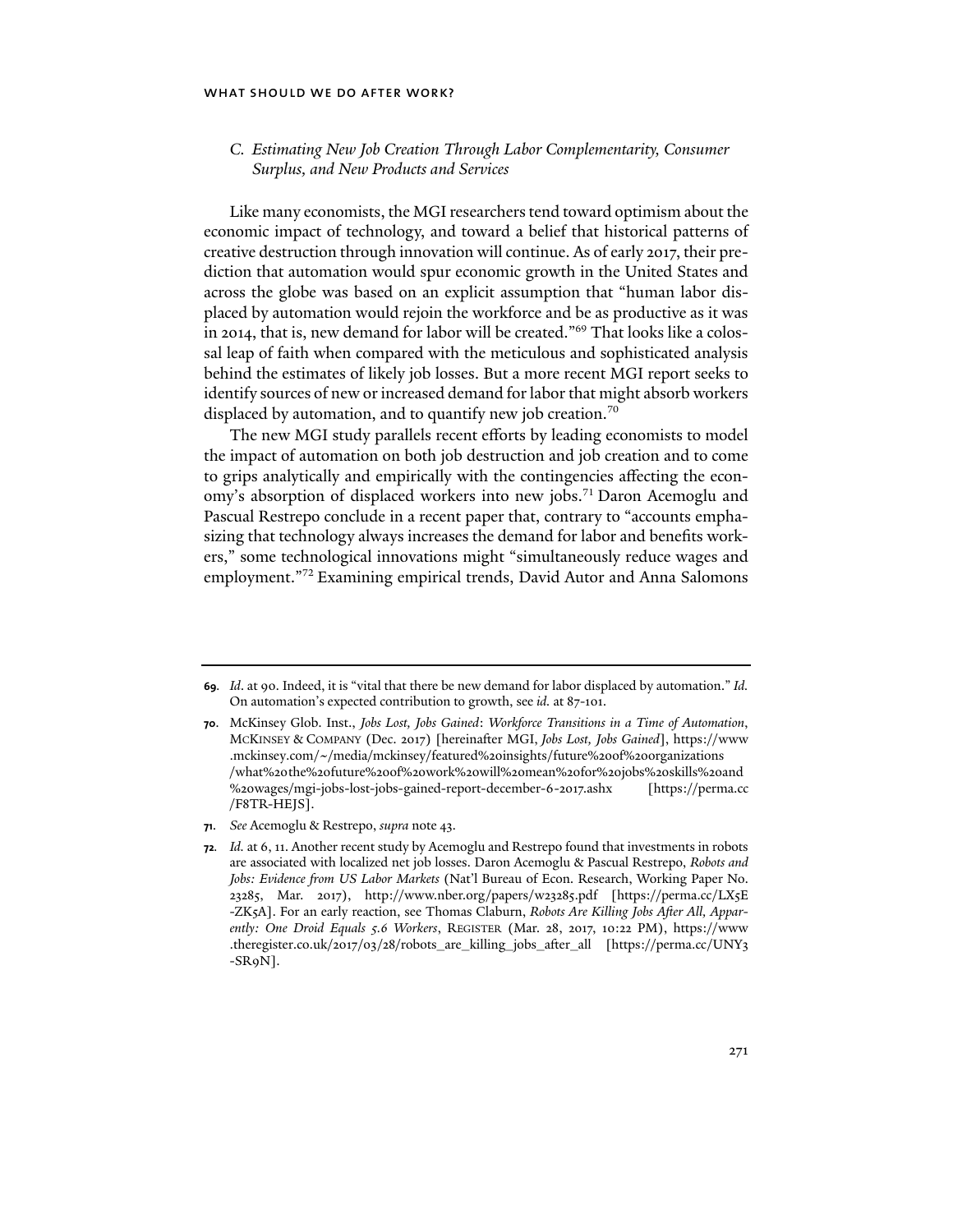### THE YALE LAW JOURNAL  $128:254$   $2018$

find that "automation has become increasingly labor-displacing in recent decades, both at the industry level and in aggregate."73 Economists—both modelers and measurers—are thus questioning and testing the historically grounded conventional wisdom on creative destruction.

Automation can create new jobs in several different ways. First and most obviously, there will be new jobs for those who create, implement, maintain, and work with the new technology itself.<sup>74</sup> Second, the productivity gains and cost savings stemming from automation can increase consumer surplus, which in turn can generate new demand for human labor both in existing job categories and in new types of jobs that produce goods and services that do not exist in the current economy.<sup>75</sup> The crucial—and exceptionally difficult—question is how many new jobs we are likely to see from all these sources. Not surprisingly, predictions about job creation are much hazier and harder to quantify than predictions of job losses, which turn on observable features of existing jobs and existing technology.

The MGI researchers' bottom-line prediction for the United States is that job creation could just about keep pace with job destruction in the coming decades.<sup>76</sup> Yet they hedge this prediction with some qualifications and contingencies that should unsettle any complacency about "creative destruction." First, they explicitly base their break-even prediction on what they call the "step-up scenario," which requires major new public and private investments in training and education, human services, infrastructure, and income support.77 Second, their prediction assumes that the pace of job destruction through automation is at the mean point of the MGI's large estimated ranges.<sup>78</sup> If the pace of job destruction

- **74***. Cf.* Acemoglu & Restrepo, *supra* note 43, at 10 (describing new jobs that could be created to maintain and deploy new AI technologies in health care, design, and education); MGI, *Jobs Lost, Jobs Gained*, *supra* note 70, at 7 (estimating that twenty to fifty million jobs related to developing and deploying new technology could be created by 2030).
- **75**. Regarding other possible sources of new jobs, see Acemoglu & Restrepo, *supra* note 43, at 10, which discusses the possibility that "rapid automation may endogenously generate incentives for firms to introduce new labor-intensive tasks." The MGI economists suggest that by 2030, "9 percent of the US labor force could be employed in occupations that do not exist today." MGI, *Jobs Lost, Jobs Gained*, *supra* note 70, at 70.
- **76**. *See* MGI, *Jobs Lost, Jobs Gained*, *supra* note 70, at 14 (finding that "[e]nough jobs are created in the step-up scenario . . . to offset both automation and the growth in labor force").

**78***. Id.* at 6-8, 11.

**<sup>73</sup>**. David Autor & Anna Salomons, *Is Automation Labor-Displacing? Productivity Growth, Employment, and the Labor Share*, BROOKINGS PAPERS ON ECON. ACTIVITY 8 (Mar. 8, 2018), https://www.brookings.edu/wp-content/uploads/2018/03/1\_autorsalomons.pdf [https:// perma.cc/4XQ4-5NVA].

**<sup>77</sup>***. Id.* at 6-8.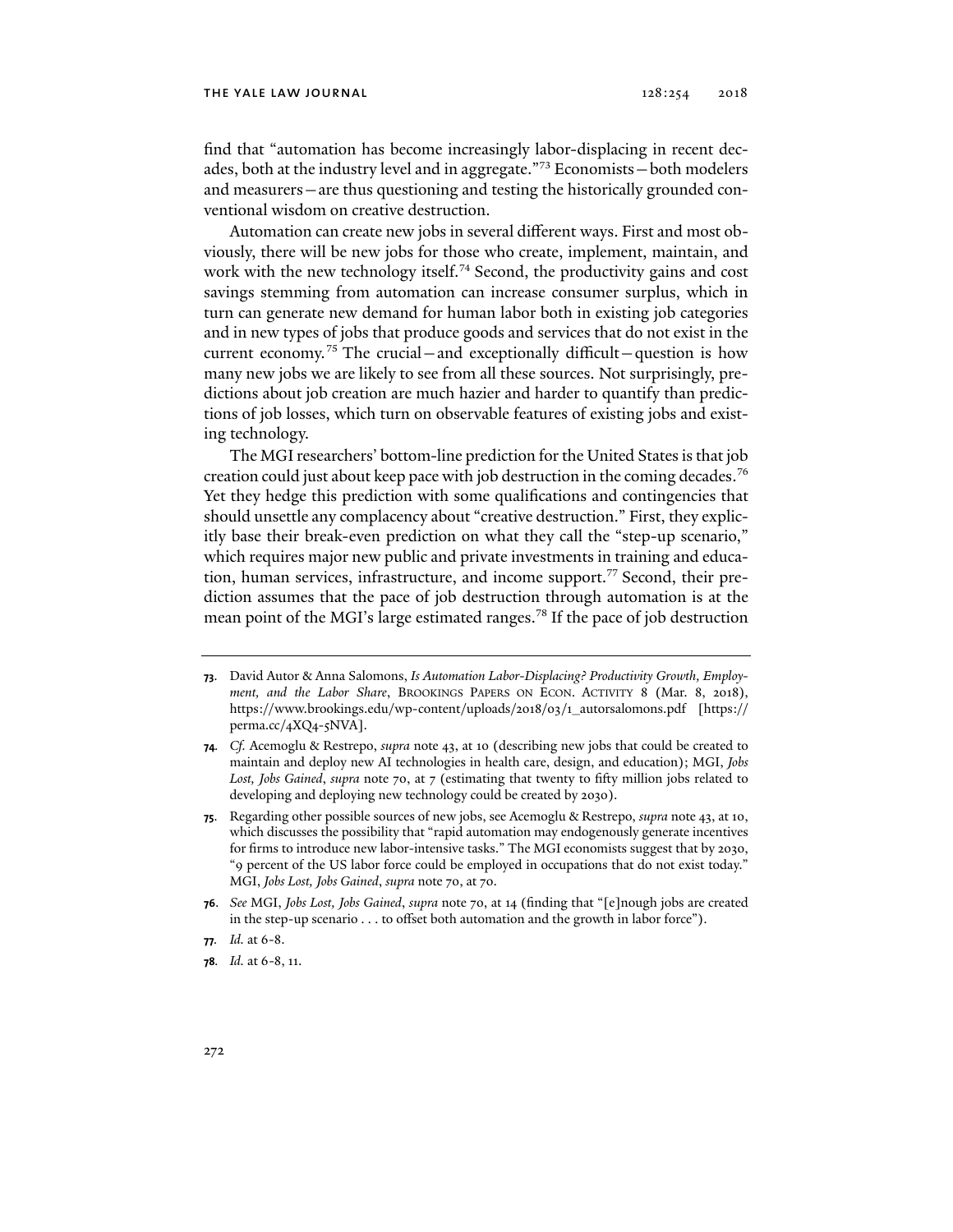## WHAT SHOULD WE DO AFTER WORK?

is faster, then job creation will not keep pace even under the step-up scenario, with its various stimulating and mitigating measures.

Even apart from those two big explicit "ifs," the MGI estimates seem to depend on some worrisome circularities. The lion's share of new jobs is supposed to stem from higher consumer incomes and the resulting increase in demand for goods and services that more productive machines will help to generate.79 But what if income growth is sharply skewed toward the rich, and especially toward owners of capital, rather than being widely distributed through new, decently paid jobs?<sup>80</sup> (That would affect job growth because richer people spend proportionally less of their income on goods and services.<sup>81</sup>) And what if consumer appetites are not inexhaustible but increasingly sated? (The so-called "full closet effect" has the potential to dampen new consumer demand for goods—if not for services and "experiences."<sup>82</sup>) Finally, what if the new goods and services that people want can themselves be produced largely by robots or algorithms instead of by humans? There are, in short, reasons to doubt that increased consumer income will be the engine of job creation that it has been in the past.<sup>83</sup>

If predictions of new job creation prove too optimistic for any of the reasons suggested above, or if job destruction outpaces current estimates, then many workers displaced from midlevel jobs over the next few decades may find themselves competing for jobs that are hard to automate but require no special human skills or that are not worth automating because wages are so low.

All sides in the debate over automation's impact on jobs are on the lookout for evidence of that impact on today's economy. Those who are skeptical that automation is a net job killer point to some key economic statistics.<sup>84</sup> The unemployment rate has fallen to historic lows, and employers in parts of the country

**<sup>79</sup>***. See id.* at 6.

**<sup>80</sup>***. See* Freeman, *supra* note 7, at 1, 6-7.

**<sup>81</sup>***. See* Acemoglu & Restrepo, *supra* note 43, at 33; *see also* Josh Zumbrun, *How Rich and Poor Spend (and Earn) Their Money*, WALL ST. J. (Apr. 6, 2015, 12:38 PM), https://blogs.wsj.com /economics/2015/04/06/how-the-rich-and-poor-spend-and-earn-their-money [https:// perma.cc/EE8Y-PE38] (noting that the poor spend a disproportionate share of their income on food and housing, while the rich spend more on entertainment and financial products).

**<sup>82</sup>**. *See* Joanne Kimberlin, *'Full-Closet Effect' Puts Damper on Consumer Spending, Retail Consultant Says*, KNIGHT RIDDER/TRIB. BUS. NEWS (Feb. 10, 2002), https://www.highbeam.com/doc /1G1-82735497.html [https://perma.cc/WCL8-WABK].

**<sup>83</sup>***. See* Erik Sherman, *Automation Won't Create New Jobs Like Technology Did in the Past*, FORBES (Dec. 17, 2016), https://www.forbes.com/sites/eriksherman/2016/12/17/automation-has -created-more-jobs-in-the-past-but-will-it-now [https://perma.cc/4R3M-RNZF].

**<sup>84</sup>***. See* Autor, *supra* note 14, at 5-9; Furman, *supra* note 37, at 1 (arguing "that the economic impact of AI will [not] be very different from previous technological advances").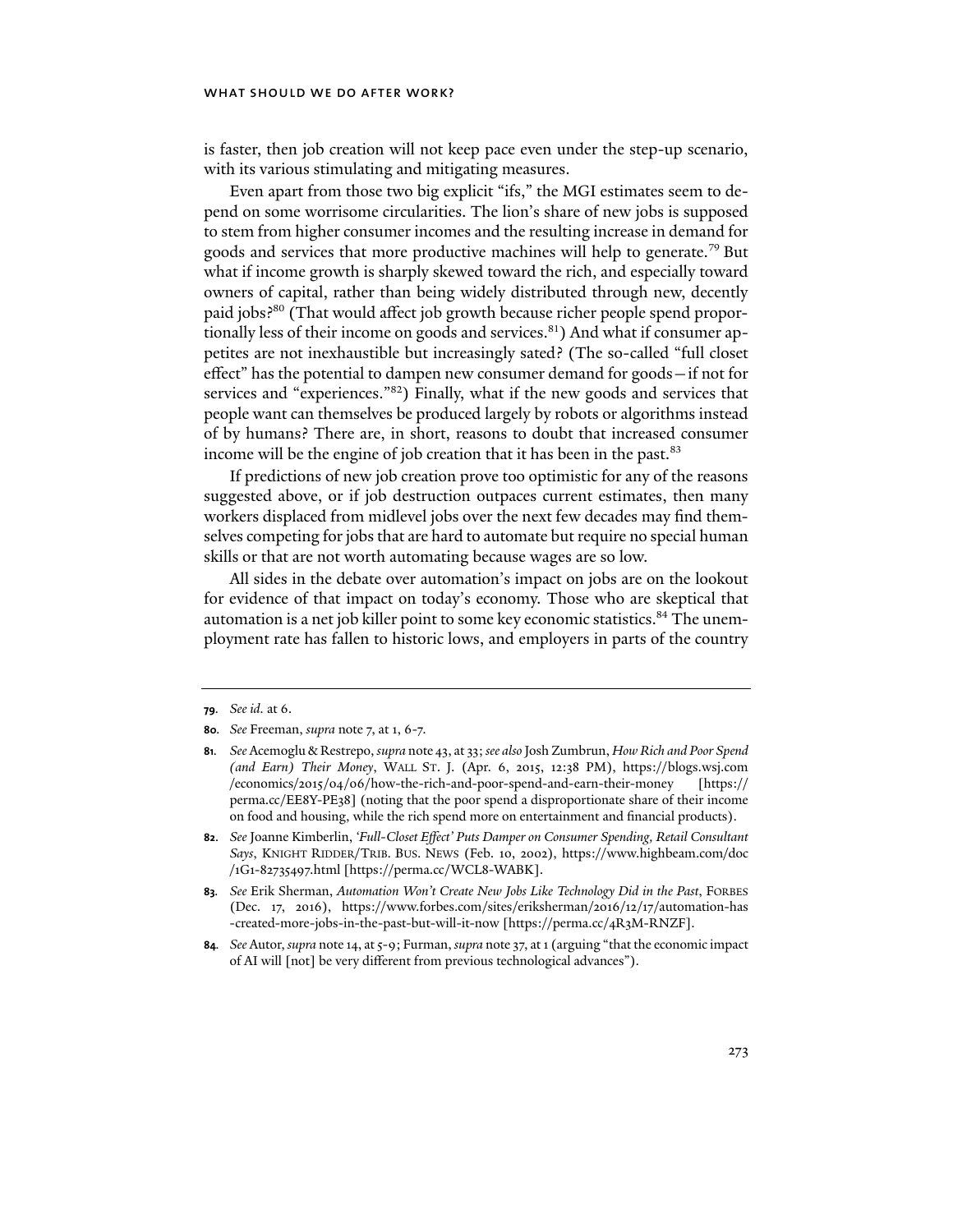are encountering labor shortages. <sup>85</sup> Those skeptics also point to sluggish productivity growth in recent years. Stated simply: "If automation were rapidly accelerating, labor productivity and capital investment would also be surging as fewer workers and more technology did the work. But labor productivity and capital investment have actually decelerated in the 2000s."86 The coexistence of sluggish productivity growth and highly visible advances in automation technology is puzzling to many observers.<sup>87</sup> It could be that workers are being diverted into less productive jobs in the protean but zero-sum quest for market share, as Tyler Cowen has suggested.<sup>88</sup> Or it could just be that the future impact of automation is still in the future (which is notoriously hard to predict<sup>89</sup>).

On the other hand, one might see harbingers of future job losses in two welldocumented historical trends. The first is the long-term decline in labor-force participation–for young and elderly men,<sup>90</sup> and, since the 1950s, for prime working-age men.91 (Women's workforce participation has obviously increased

- **86**. Editorial, *No, Robots Aren't Killing the American Dream*, N.Y. TIMES (Feb. 20, 2017), https:// www.nytimes.com/2017/02/20/opinion/no-robots-arent-killing-the-american-dream.html [https://perma.cc/J36Y-ZGWN]. The editorial cites data from the Economic Policy Institute. *See also* Mishel & Bivens, *supra* note 20.
- **87**. As Larry Summers put it, "Any fully-satisfactory synthetic view has to reconcile those two observations. I have not heard them satisfactorily reconciled. This is something we have to figure out." Larry Summers, Former Dir., Nat'l Econ. Council, Remarks at the Brookings Institute's "Future of Work" Panel (Feb. 19, 2015), http://larrysummers.com/2015/02/23/the -future-of-jobs [https://perma.cc/JN97-QS43].
- **88**. Cowen points to the proliferation of jobs in branding and marketing: "[M]achines are not effective at persuading, at developing advertising campaigns, at branding products or corporations, or at greeting you at the door in a charming manner . . . . Those activities will remain the province of human beings for a long time to come." Tyler Cowen, *In a Robot Economy, All Humans Will Be Marketers*, BLOOMBERG: VIEW (July 26, 2017, 1:16 PM), https://www .bloomberg.com/view/articles/2017-07-26/in-a-robot-economy-all-humans-will-be -marketers [https://perma.cc/Q9G5-KPJV]. Those activities do not enhance productivity because they do not produce anything; they reflect a "zero- or negative-sum game" in which "[e]ach business tries to pull customers away from the other brands." *Id.* It is questionable whether those jobs can sustain a healthy economy over the longer run. *Id.*
- **89**. According to Yogi Berra, Niels Bohr, and an ancient Danish proverb. *It's Difficult to Make Predictions, Especially About the Future*, QUOTE INVESTIGATOR (Oct. 20, 2013), https:// quoteinvestigator.com/2013/10/20/no-predict [https://perma.cc/B437-B7MS].
- **90***. See* GORDON, *supra* note 26, at 250-53.
- **91***. See The Long-Term Decline in Prime-Age Male Labor Force Participation,* WHITE HOUSE COUNCIL ECON. ADVISERS 7 (June 2016) [hereinafter *Long-Term Decline*], https://obamawhitehouse

**<sup>85</sup>**. Binyamin Appelbaum, *Lack of Workers, Not Work, Weighs on the Nation's Economy*, N.Y.TIMES (May 21, 2017), https://www.nytimes.com/2017/05/21/us/politics/utah-economy-jobs.html [https://perma.cc/2T8X-FK7S].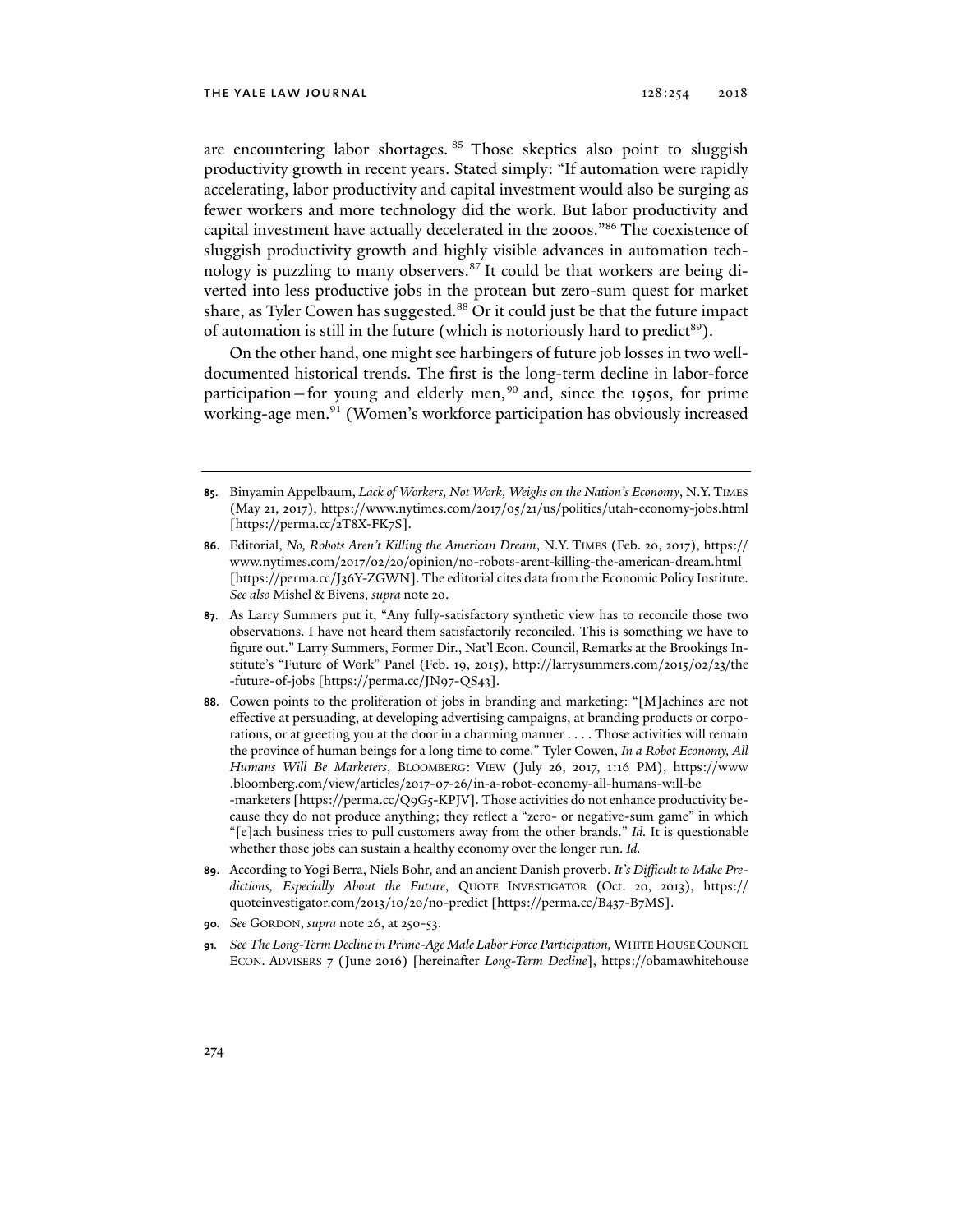## WHAT SHOULD WE DO AFTER WORK?

over that period, though it has fallen since 2000.<sup>92</sup>) Nationwide, 12% of men ages 25 to 54, and 17% of those with only a high school degree or less, were out of the labor force in 2015; that compares to 2% and  $3\%$ , respectively, in 1954.<sup>93</sup> The second trend is a long-term decline in working hours per employee. On one recent accounting, hours of work per employee across nonagricultural sectors have dropped from nearly sixty hours per week in the 1890s to just under thirtyfive hours per week in 2010.<sup>94</sup> In short, automation has a long history of enabling the production of more goods and services with fewer total hours of human labor. Those who now predict significant net job losses due to automation, far from ignoring history, merely posit a continuation and acceleration of those historical trends.

## *D. Should We Welcome or Worry About a Future with Much Less Work?*

If the coming wave of automation does enable greater economic output with less need for human labor, why not celebrate? Most humans throughout modern history have aspired to a life with more leisure and less toil. The demise of child labor, the advent of the forty-hour workweek, and the rise of retirement are among the greatest joint achievements of organized labor and modern industrial capitalism, with automation playing a starring role. Why not press for further reductions in the time that humans must devote to paid work, and wider sharing of the work that remains?

This very question was hotly debated among New Dealers and labor leaders in the 1930s, and again after the all-hands-on-deck wartime period.95 Notably, the relatively few women who were active in that debate tended to favor a continued campaign to reduce work time.<sup>96</sup> For a variety of reasons, however, both

- **93***. Long-Term Decline*, *supra* note 91, at 2.
- **94**. GORDON, *supra* note 26, at 258-59. That is across all sectors, including agriculture. The decline before World War II mainly reflects the reduced workweek and the advent of vacations; after World War II, it reflects partly the entry of women into the workforce and the rise of parttime jobs. *Id.* at 259-60.
- **95***. See* HUNNICUTT, *supra* note 9; BENJAMIN HUNNICUTT, WORK WITHOUT END: ABANDONING SHORTER HOURS FOR THE RIGHT TO WORK 147-50 (1988) [hereinafter HUNNICUTT, WORK WITHOUT END].
- **96***. See* HUNNICUTT, *supra* note 9, at 150.

<sup>.</sup>archives.gov/sites/default/files/page/files/20160620\_cea\_primeage\_male\_lfp.pdf [https:// perma.cc/AZ76-5E95].

**<sup>92</sup>***. See* Sandra E. Black et al., *The Recent Decline in Women's Labor Force Participation*, BROOKINGS (Oct. 2017), https://www.brookings.edu/wp-content/uploads/2017/10/es\_10192017 \_decline\_womens\_labor\_force\_participation\_blackschanzenbach.pdf [https://perma.cc /4YTT-8M38].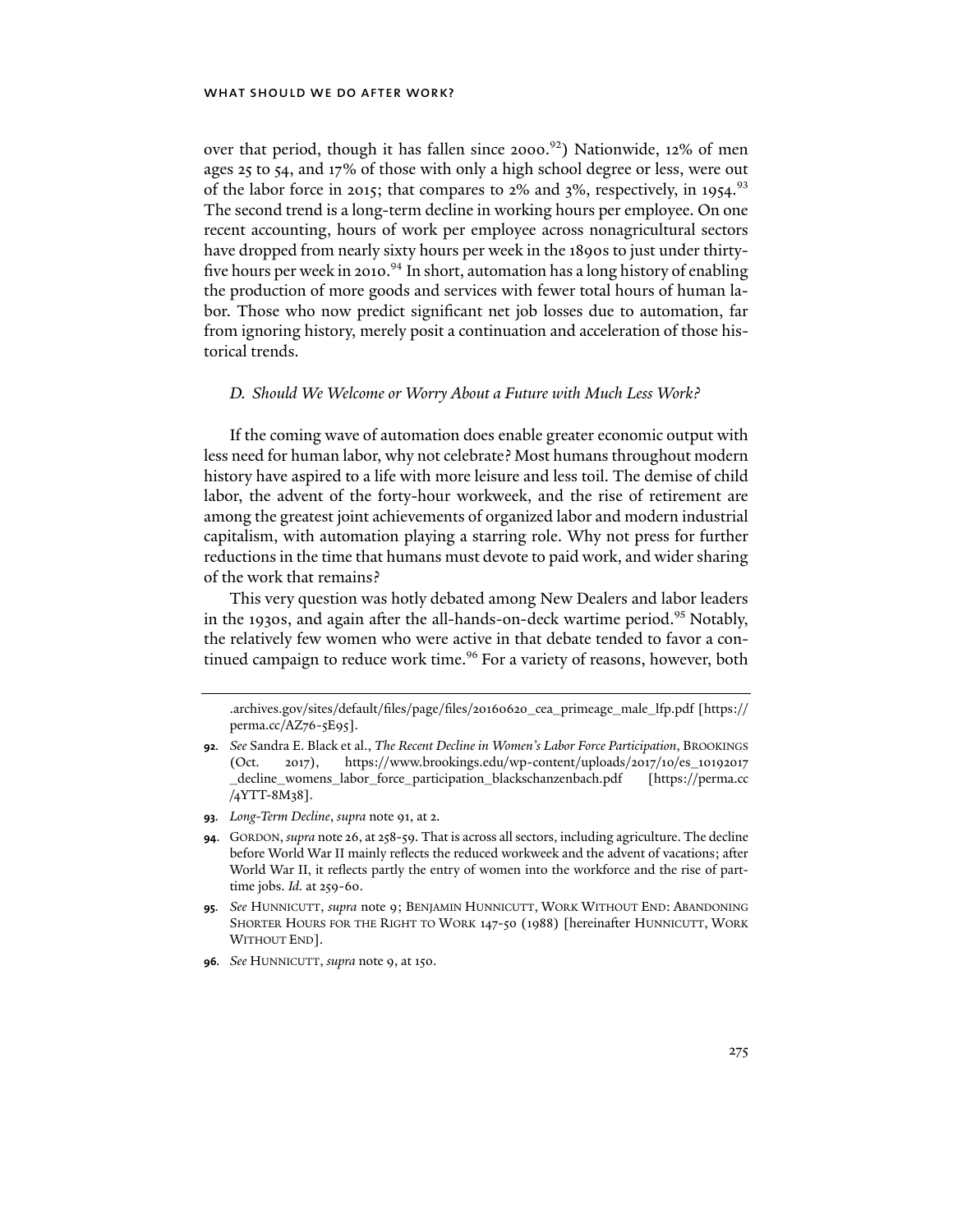#### THE YALE LAW JOURNAL  $128:254$   $2018$

organized labor and progressive thinkers and policy makers opted to press instead for more work, including through public job creation, and higher incomes.97 The goal of reducing hours of work, which had animated organized labor for the better part of a century, gave way to a goal of "full employment," with the government on call as needed to employ surplus workers.<sup>98</sup>

Today, with the prospect of net job losses from automation, that debate may be reopening, at least on the left. The idea of a federal job guarantee has gained new traction,<sup>99</sup> while others call for a return to the agenda of less work and more leisure.<sup>100</sup> The latter has some obvious appeal. Imagine, for example, a world in which everyone could meet their basic economic needs while working no more than thirty hours per week and forty weeks per year, with access to health care, basic income, educational opportunities throughout one's life, and ample public goods of all kinds. That would be, if not utopian, a more egalitarian and less market-centric world than we have now. Indeed, it might require a radical transformation, or even the end, of capitalism as we know it.<sup>101</sup> If that is one's ideal vision of the future, then one might aim to accelerate the replacement of human labor with technology while agitating for the radical social and political changes that would be required to bring about this more egalitarian distribution of income, work, and leisure.<sup>102</sup>

But others who would welcome a world of less work might still fear largescale net job destruction in the near or medium term. Given our existing political and institutional landscape, a decline in the demand for human labor threatens to leave many people not with fewer hours of work and decent pay, but with no regular paid work at all and too little income to live a decent life. If that is what a future of less work looks like, then it would be perverse to characterize it as one

- **99***. See* sources cited *supra* note 10.
- **100***. See, e.g.*, ANDRÉ GORZ, FAREWELL TO THE WORKING CLASS: AN ESSAY ON POST-INDUSTRIAL SOCIALISM (Michael Sonenscher trans., 1982); NICK SRNICEK & ALEX WILLIAMS, INVENTING THE FUTURE: POSTCAPITALISM AND A WORLD WITHOUT WORK (2015); KATHI WEEKS, THE PROBLEM WITH WORK: FEMINISM, MARXISM, ANTIWORK POLITICS, AND POSTWORK IMAGI-NARIES (2011). These writers have predecessors among nineteenth-century social thinkers*. See, e.g*., EDWARD BELLAMY, LOOKING BACKWARD (New Am. Library 1960) (1888); J.A. ETZ-LER, THE PARADISE WITHIN THE REACH OF ALL MEN, WITHOUT LABOUR, BY POWERS OF NA-TURE AND MACHINERY (London, John Brooks 1836).
- **101***. See* Randall Collins, *The End of Middle-Class Work: No More Escapes*, *in* IMMANUEL WALLER-STEIN ET AL., DOES CAPITALISM HAVE A FUTURE? 37, 51 (2013).
- **102***. See, e.g.*, SRNICEK &WILLIAMS, *supra* note 100, at 107-118 (calling for significant wage increases as a way to accelerate automation and the destruction of jobs while increasing the returns to labor).

**<sup>97</sup>***. See* HUNNICUTT, WORK WITHOUT END, *supra* note 95, at 309-12.

**<sup>98</sup>**. HUNNICUTT, *supra* note 9, at 148-65.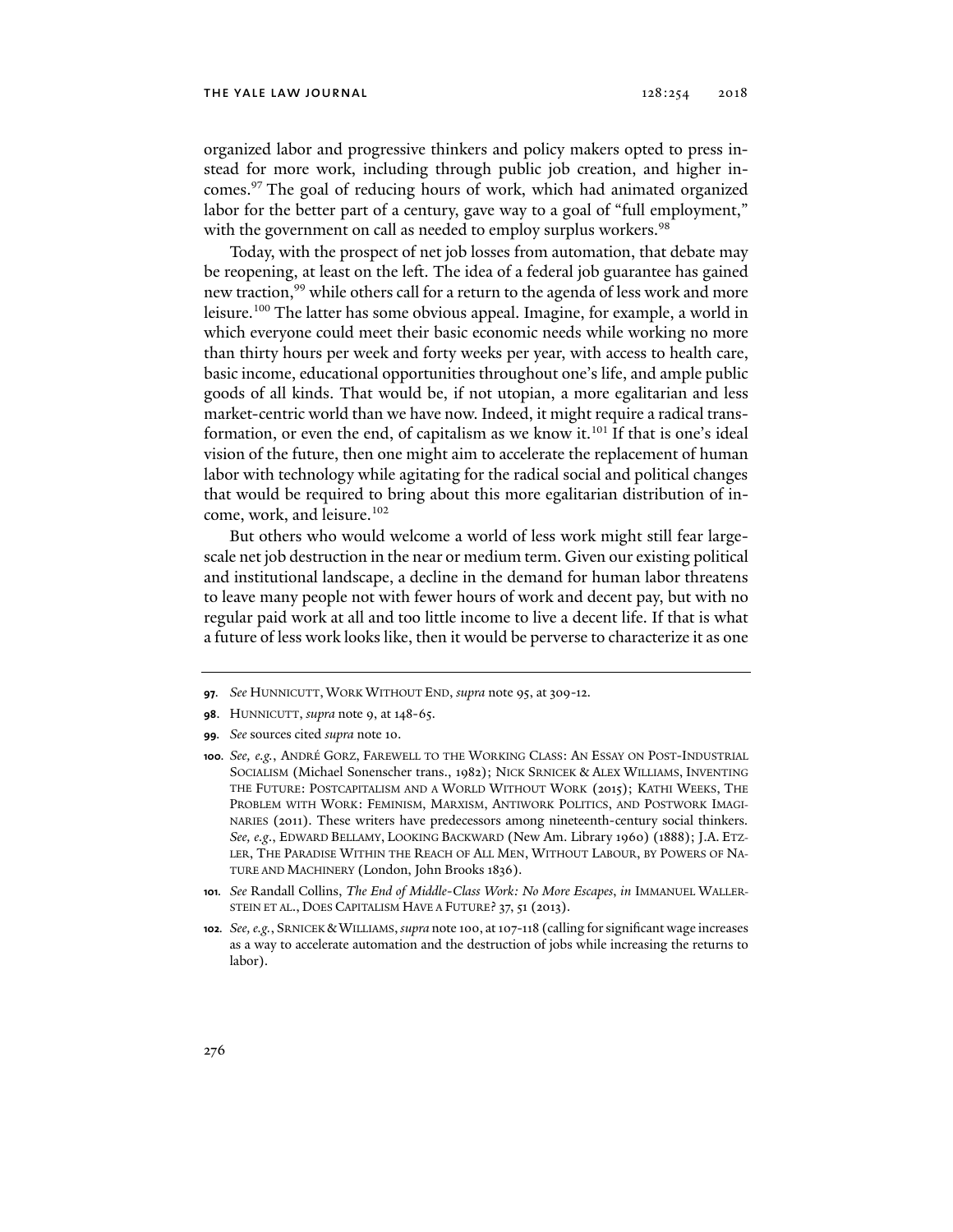## WHAT SHOULD WE DO AFTER WORK?

of greater leisure. Leisure without an adequate source of household income is just the poverty and malaise of long-term unemployment.

The economic consequences of unemployment—periodic and long-term only begin with the loss of wages. For much of the twentieth century, many social entitlements were bundled together in a concept that Harry Arthurs has called "industrial citizenship"—that is, "an employment-related system of entitlements which would protect workers against arbitrary treatment by their employer and against the vicissitudes of the economy, old age and illness."103 More than its European counterparts, the American social model delivers many of the material requisites of a decent life—not only income, but also retirement security and insurance for health care, disability, and unemployment—mainly through employment.<sup>104</sup>

Outside the highly regulated employment nexus, and above a rather stingy safety net for the poor,<sup>105</sup> individuals are largely left to the tender mercies of the market, armed with whatever individual bargaining power they can muster given the intersection of their skill set with changing market conditions. Automation threatens the future reach not only of the so-called "standard employment relationship"—the long-term, full-time jobs that were the foundation of twentieth-century American prosperity, partial though it was—but of paid work more broadly.

The problem with a significant loss of paid work—if that is what we are facing—is not merely an economic one. Useful work is central not only to most people's identity, but also to our social and political life. The experience of shared work fosters social interaction and social integration, solidarity and friendship,

**<sup>103</sup>**. H.W. Arthurs, *The New Economy and the New Legality: Industrial Citizenship and the Future of Labour Arbitration*, 7 CANADIAN LAB. & EMP. L.J. 45, 46 (1999); *see also* H.W. Arthurs, *Developing Industrial Citizenship: A Challenge for Canada's Second Century*, 45 CANADIAN B. REV. 786 (1967).

**<sup>104</sup>***. See* David Charny, *The Employee Welfare State in Transition*, 74 TEX. L. REV.1601, 1601 (1996); Katherine V.W. Stone, *A Fatal Mismatch: Employer-Centric Benefits in a Boundaryless World*, 11 LEWIS & CLARK L. REV. 451 (2007).

**<sup>105</sup>**. *See* Elise Gould & Hilary Wething, *U.S. Poverty Rates Higher, Safety Net Weaker than in Peer Countries*, ECON. POL'Y INST. 5-7 (2012), https://www.epi.org/publication/ib339-us-poverty -higher-safety-net-weaker [https://perma.cc/9C4K-Q6D8]. "Social spending" in the United States is lower than the average of OECD countries (as a percentage of GDP), and much lower than in comparably rich developed countries in Western Europe. *See Social Spending*, OECD, https://data.oecd.org/socialexp/social-spending.htm#indicator-chart [https://perma.cc /HT68-Q439].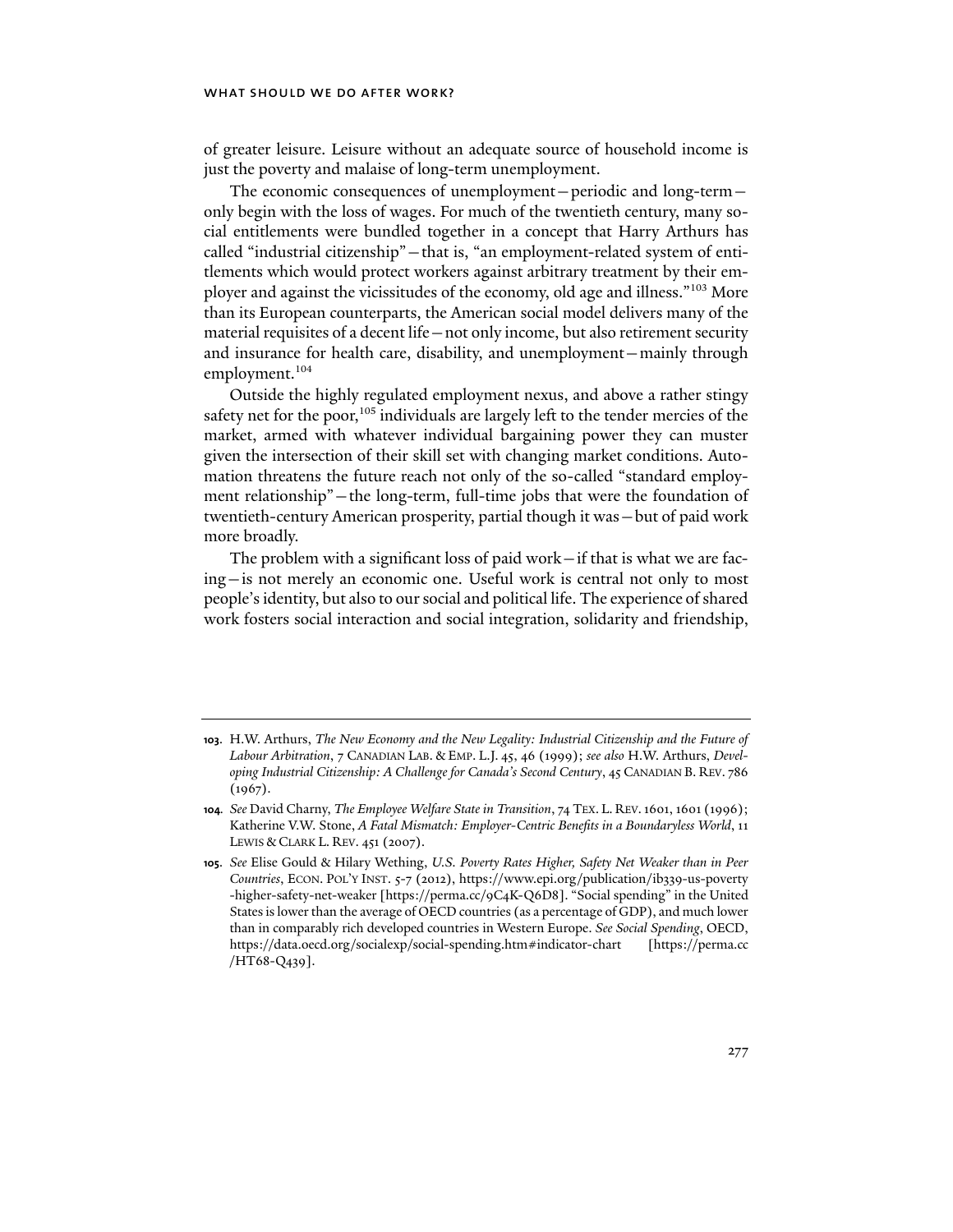and cooperation and compromise amidst conflict.<sup>106</sup> Work and workplace relationships are a far more prolific source of communal, cooperative, and collegial ties than neighborhoods or other associations; and those ties play a crucial role in maintaining the social fabric of a diverse society.<sup>107</sup> If a growing segment of the population finds itself detached from the world of work, that social fabric will become even more frayed and our politics even more fraught. I think that would be true even if people's basic material needs were met by something like a universal basic income.

To be sure, people who have or expect to have fulfilling and high-status jobs (like me and most of my readers) may be inclined to idealize work as a source of community and identity. Labor lawyers and scholars in particular may tend to romanticize the experience of shared work and solidarity among coworkers. Looking ahead, we might need to recalibrate our cultural matrix of values away from what one does for a living and toward what one does with one's life, and to reconfigure our institutions to enable people to alternate among periods of education, caring for family, recreation, civic and volunteer work, and paid work.108

All in all, if we could ensure a reasonably fair distribution of income, leisure, *and* work,<sup>109</sup> then the growing ability to replace human labor with machines and technology would have a far more positive valence. In the meantime, however, ours is a society in which most people's income and economic security, as well as their identity, status, and experience of collective effort toward shared aims, are all heavily dependent on paid work. That makes the prospect of significant net job destruction through automation deeply unsettling, even if it is still uncertain.

If decent paid work grows scarce while most individuals continue to depend on paid work for their livelihood, then we face a feverishly competitive and highly polarized future—a high-stakes tournament in which the winners will include firms with the talent, agility, and perhaps ruthlessness to exploit laborsaving technology, and individuals who learn to "race with the machines."<sup>110</sup> It

**<sup>106</sup>***. See generally* CYNTHIA ESTLUND, WORKING TOGETHER: HOW WORKPLACE BONDS STRENGTHEN A DIVERSE DEMOCRACY (2003) (arguing that the extent of sociability and cooperation among relatively diverse coworkers makes workplace ties crucial in a diverse democratic society).

**<sup>107</sup>***. See id.*

**<sup>108</sup>***. See* WEEKS, *supra* note 100 (challenging the centrality of work to identity, morality, and social organization).

**<sup>109</sup>**. As in Thomas More's original *Utopia*, as it happens. *See History of Basic Income*, *supra* note 8.

**<sup>110</sup>**. *See* BRYNJOLFSSON & MCAFEE, RACE AGAINST THE MACHINE, *supra* note 3.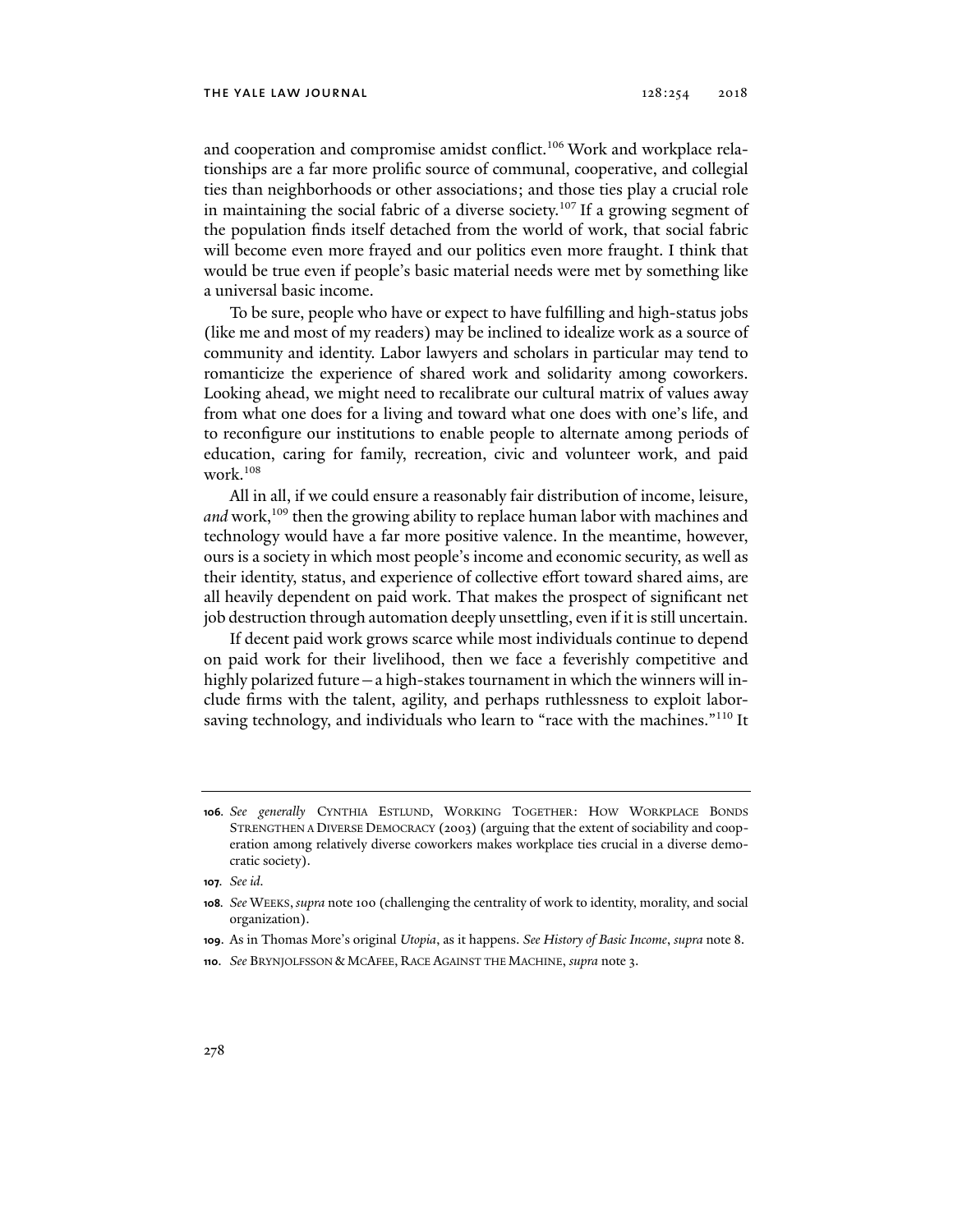is in the nature of tournaments that losers outnumber winners, and this tournament will be true to form.<sup>111</sup> Firms in competitive markets will lose out if they continue to employ people to do things that machines can do more efficiently, and if they lack the human talent and organizational agility to constantly adapt to and adopt new technology. Far more importantly, people will lose out if they fail to acquire the high-end, hard-to-automate skills that will be in greatest demand, if they lack the resources and opportunities needed to acquire those skills, or if they crumple under the pressure of the tournament itself. There will be many fewer of the decent midlevel jobs that require diligent completion of mostly routine tasks, and that have long sustained the broad middle of the working population.

Perhaps paradoxically, many workers at both the top and the bottom of this more automated and polarized economy might find themselves working very long hours, albeit for diametrically opposed reasons. Those with scarce skills and high marginal productivity, as well as their employers, might rationally converge around long hours of work (as we already see now). By contrast, some low-wage workers will scramble to work longer hours or multiple jobs just to make ends meet.

One cannot help but blanch at how much will be demanded of the human beings who hope to come out on top of this tournament. They will need to be intelligent, adaptable, and entrepreneurial about their working lives, and both willing and able to continually retrain and redeploy their talents to meet the everchanging demands of technological innovation and dynamic market conditions.112 That in turn will require a high level of psychological resilience and tolerance for risk and change, as well as a strong basic education that equips them to learn how to learn. Not everyone is blessed by nature and nurture with the makings of those traits, and not everyone in our egregiously unequal society has an opportunity to cultivate them. Moreover, there is little room in this scenario for a balanced life, one that is not dominated by the competition to get and stay ahead in an increasingly polarized labor market.

**<sup>111</sup>**. The kind of tournament I have in mind here is of the "winner-take-all" variety. *See* ROBERT FRANK &PHILIP J.COOK,THE WINNER-TAKE-ALL SOCIETY:WHY THE FEW AT THE TOP GET SO MUCH MORE THAN THE REST OF US (1996).

**<sup>112</sup>**. The market-backed injunction to be entrepreneurial about one's own life and work is a signature feature of neoliberalism, for its critics. *See* WENDY BROWN, UNDOING THE DEMOS: NEO-LIBERALISM'S STEALTH REVOLUTION 22 (2015).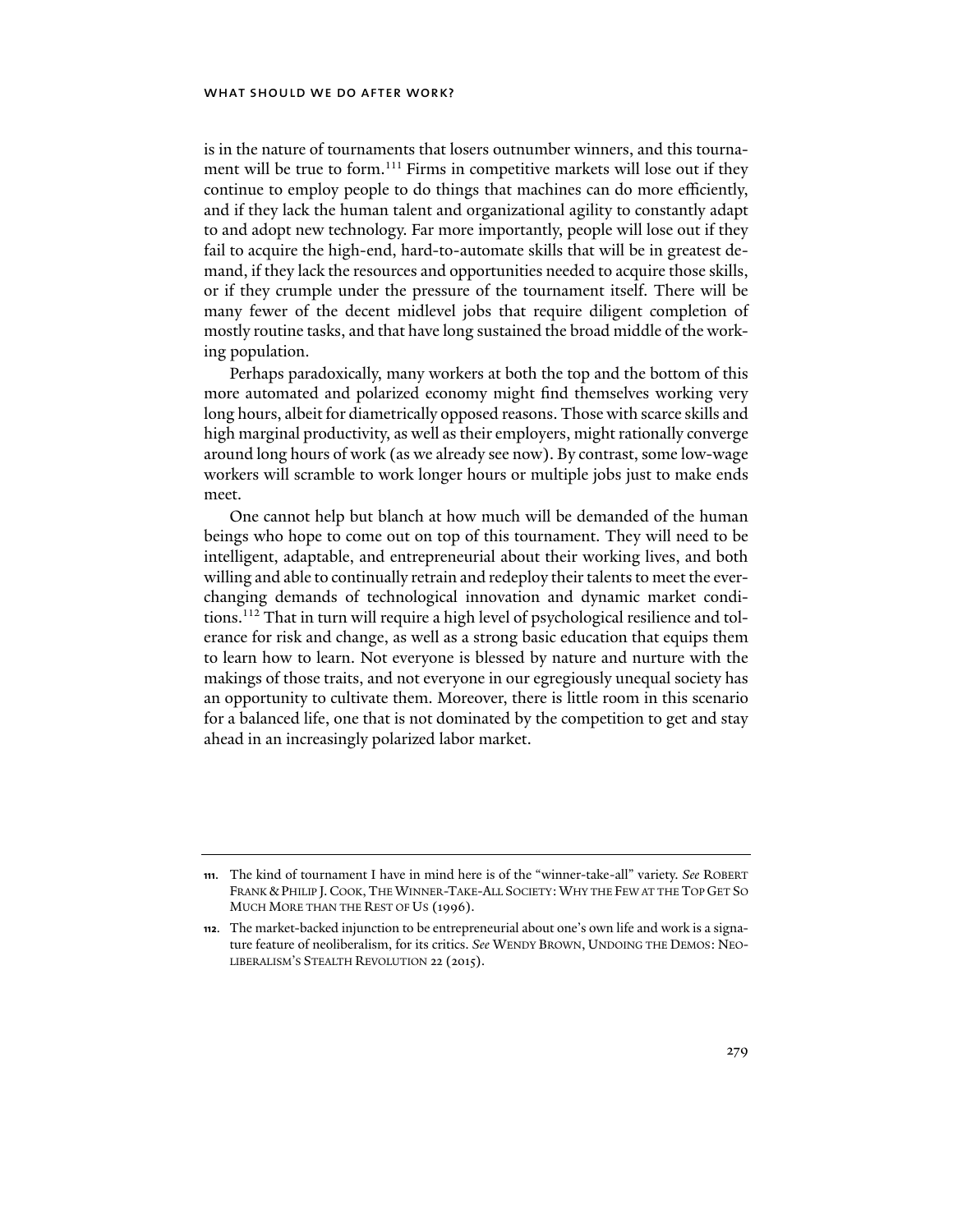### *E. Alternative Futures and Why the Pace of Automation Matters*

With more than a little bit of simplification, the foregoing account suggests several possible futures for workers.<sup>113</sup> First, those who trust in the market dynamics of creative destruction expect the future to look much like the present, but with more and better stuff. They believe that job losses from automation, though temporarily disruptive, will be offset by new and better jobs that satisfy evolving, and bottomless, consumer appetites.<sup>114</sup> But this vision is beginning to look far too complacent, at least on the view of the MGI economists. Without an ambitious suite of mitigating and stimulating policies, or perhaps even with those policies, job losses are likely to mount.<sup>115</sup>

If trust in creative destruction proves misplaced, and society fails to "stepup" investments in training, job creation, and the rest, then we might face a second, deeply dystopian future of mass immiseration and a growing concentration of wealth at the top. Workers without in-demand skills will compete, and drive down wages, for the jobs that machines cannot do as well or as cheaply but that most humans can do. The winners—those who make or own the technology or whose scarce skills are augmented by technology—will win access to private enclaves of privilege fortified against the rage and resentment of the losers.<sup>116</sup> Let us posit that this is a future that is worth striving to avoid.

MGI's "step-up scenario" suggests a third possible future. If firms and governments *do* rise to the challenge of automation by investing heavily in training and education, income support, infrastructure, and social services, then job creation can keep pace with job destruction and we can enjoy continuing growth and prosperity. Some will embrace this vision of supercharged capitalism, while others will recoil—even apart from profound doubts about the environmental sustainability of perpetual economic growth.<sup>117</sup> In any case, this vision may be

- **115**. That is the MGI's "trendline scenario," in which society fails to undertake the institutional responses that will be needed to stimulate job growth, promote redeployment of workers, and cushion losses. *See* MGI, *Jobs Lost, Jobs Gained*, *supra* note 70, at 14.
- **116***. See generally* FRASE, *supra* note 113 (offering a speculative portrait of what this future might entail).
- **117**. The literature on the tension between sustainability and economic growth is large. For an early articulation of the conflict, see DONELLA H. MEADOWS ET AL., THE LIMITS TO GROWTH

**<sup>113</sup>**. My terminology here unintentionally echoes that of PETER FRASE, FOUR FUTURES: LIFE AFTER CAPITALISM (2016). But his futures are more starkly futuristic and (deliberately) less tethered to realism than those sketched here.

**<sup>114</sup>***. See* GORDON, *supra* note 26, at 593-604; Autor, *supra* note 14, at 9-14; *Robots Won't Take Your Job—They'll Help Make Room for Meaningful Work Instead*, QUARTZ (Mar. 15, 2017), https://qz.com/932417/robots-wont-take-your-job-theyll-help-make-room-for-meaningful -work-instead [https://perma.cc/V792-5D23].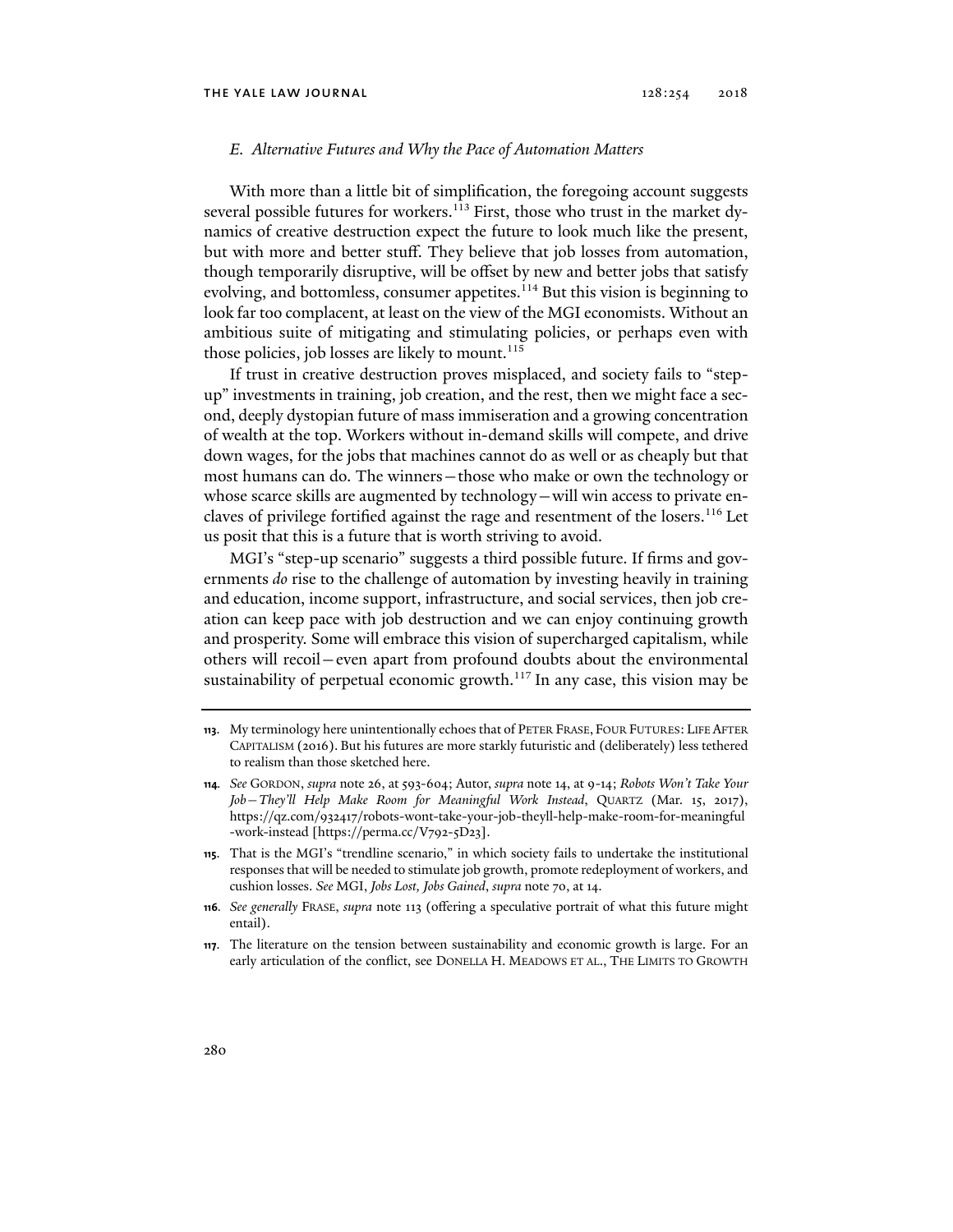out of reach if estimates of job creation prove too sanguine, or if the pace of automation is on the high side of current estimates.

A fourth vision of the future is utopian and perhaps postcapitalist: automation will banish scarcity, and a benevolent state will orchestrate the production of ample public goods and the distribution of resources so that everyone can live a decent life with little or no paid work. Many readers will dismiss this vision as hopelessly unrealistic; others may reject the very idea of a postcapitalist, nonmarket economy; or they may shudder at the prospect of a society and of human lives that are not anchored by shared work. But even those who find this vision both attractive and attainable should concede that it would require a radical transformation of politics and social institutions, and a raft of ameliorative policy measures, to fend off the dystopian alternatives. The challenge will be much greater if automation proceeds faster than expected.

A fifth possible future would steer between the last two paths—a "Goldilocks" future, if you will—toward a fair distribution of (less) paid work, leisure, and income. Shorter workweeks and access to periodic leaves for family, recreation, education, and civic work would be coupled with universal basic social entitlements and ample public goods.<sup>118</sup> Here, too, the faster the automation and destruction of existing jobs proceed, the harder it would be to construct this more egalitarian and humane future.

This last vision might appeal to many readers, as it does to me. Others will disagree as to what is desirable and what is achievable. (Indeed, one dimension of an attractive future, in my view, is the room it makes for divergent individual

<sup>(1972).</sup> For a recent overview and intervention, see Jeroen C.J.M. van den Bergh, *A Third Option for Climate Policy Within Potential Limits to Growth*, NATURE CLIMATE CHANGE (Feb. 1, 2017), https://www.nature.com/articles/nclimate3113.pdf [https://perma.cc/VZ57-4Y9G].

**<sup>118</sup>**. This future would build on basic features of social policy in most European countries, which are grounded in a belief that it is necessary to "constrain the free market in the name of the public interest" in order to lay the foundation of a just society. TONY JUDT, ILL FARES THE LAND 75 (2010); *see also* PETER BALDWIN, THE POLITICS OF SOCIAL SOLIDARITY: CLASS BASES OF THE EUROPEAN WELFARE STATE 1875-1975 (1990) (examining the social bases of the European welfare state); GØSTA ESPING-ANDERSEN: THE THREE WORLDS OF WELFARE CAPITALISM (1990) (distinguishing three major types of welfare state in advanced Western countries). Some contemporary American thinkers look to the ideals of European social democracy for both moral inspiration and concrete policy ideas in their effort to construct a humane political economy and respond to challenges such as automation. *See, e.g.*, STEPHEN HILL, EUROPE'S PROMISE: WHY THE EUROPEAN WAY IS THE BEST HOPE IN AN INSECURE AGE (2010); LANE KENWORTHY, SOCIAL DEMOCRATIC AMERICA (2015); LESSONS FROM EUROPE?: WHAT AMERICANS CAN LEARN FROM EUROPEAN PUBLIC POLICIES (R. Daniel Kelemen ed., 2015). In the meantime, European social democracy faces its own challenges on political, ideological, and economic fronts. For a range of perspectives on these challenges, see THE CRISIS OF SOCIAL DEMOCRACY IN EUROPE (Michael Keating & David McCrone eds., 2013). The comparative perspective on the challenge of automation to the future of work is beyond the scope of this Article, but I plan to take it up in future work.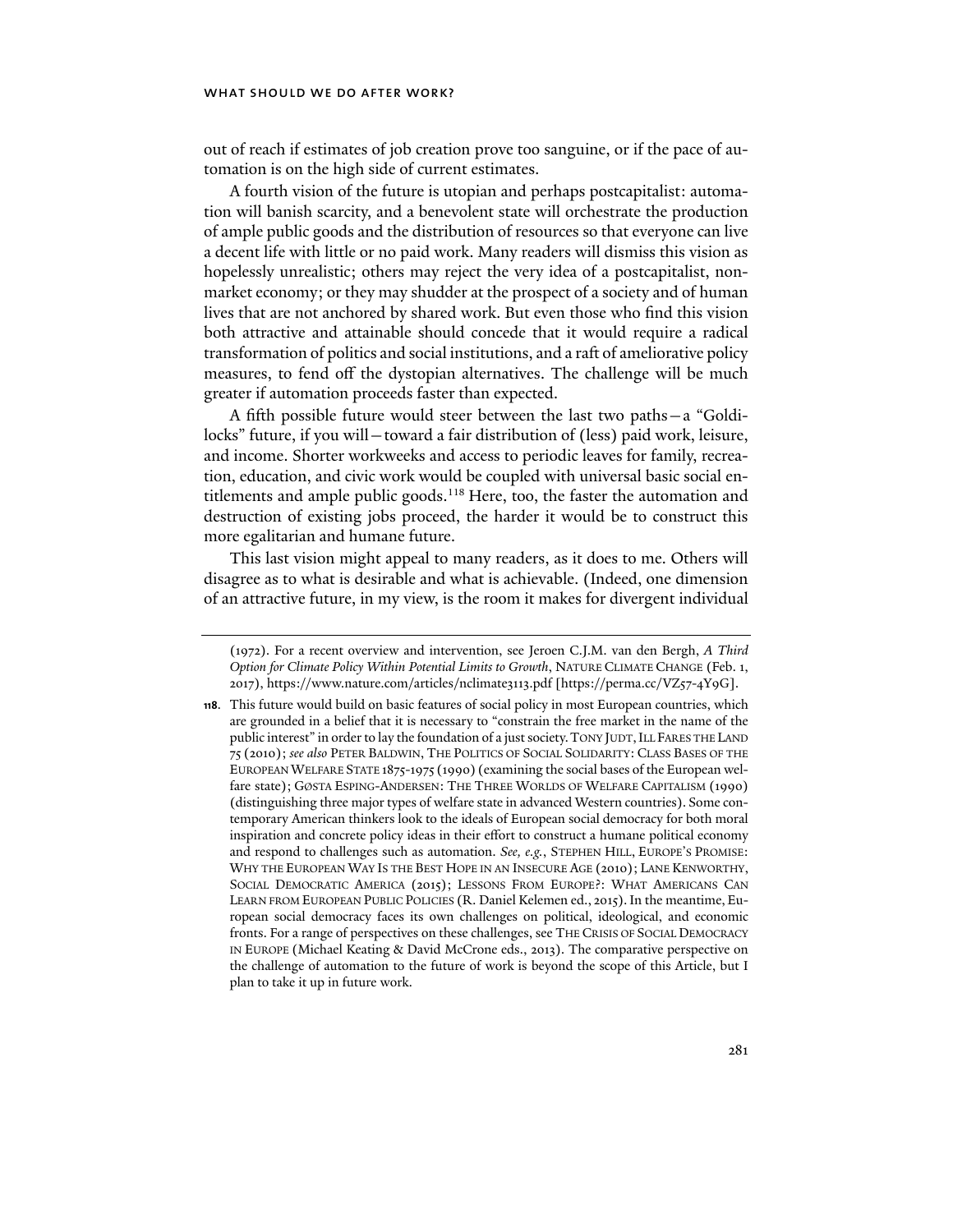choices about the ideal mix of, and trade-offs among, labor, leisure, and income.) It seems clear, however, that avoiding dystopia and reaching one of the better futures—better, that is, for the overwhelming majority of the population would require major changes both in policies and in the state of our politics. That process will also take time, and could careen off the rails—if it hasn't already done so—if job losses and economic misery and resentments start to mount. It is imperative that citizens and political leaders begin to focus on these alternative futures, and avoid simply falling into the dystopian future by default—or by complacently trusting in creative destruction, which could lead to the same end if this time is indeed different.

Across a wide range of views about the likelihood and desirability of a society with much less work, the pace of automation-based job destruction is a critical factor. Public policy and public spending will have to play a large role in fostering new job creation and in equipping workers for those new jobs. But the faster jobs are destroyed, the harder it will be for public and private job creation and worker retraining to keep pace. Faster job destruction will yield more wrenching social consequences and less hospitable conditions for a serious political debate about spreading the gains and mitigating the losses from automation.

A prescription of slower automation will be anathema to those who tout automation's role in economic growth, prosperity, and innovation, and in improving human welfare. Automation both substitutes for human labor and complements human labor; and it both destroys jobs and improves efficiency, quality, safety, and sustainability. Is it possible to slow down automation's job-destructive side without sacrificing its other benefits? I believe it is possible to some degree, and will try to show how in the pages that follow.

Many bodies of law are relevant to the pace of automation.<sup>119</sup> I seek here to address how employment law might affect the pace of automation-related job losses, and how that body of law might best respond to the challenge of automation.<sup>120</sup> To that end, it is important first to situate automation among other ongoing changes in the organization of work that have lately preoccupied labor scholars, policy makers, and advocates. That is because the prevailing prescriptions for responding to those changes within labor and employment law might

**<sup>119</sup>**. For example, very recent work has explored the impact of the law governing intellectual property and innovation, see Camilla A. Hrdy, *Intellectual Property and the End of Work*, 71 FLA. L. REV. (forthcoming 2019), https://ssrn.com/abstract=3011735, and tax law, see Ryan Abbott & Bret Bogenschneider, *Should Robots Pay Taxes? Tax Policy in the Age of Automation*, 12 HARV. L. & POL'Y REV. 145 (2018).

**<sup>120</sup>**. I largely set aside here the role of "labor law"—that is, the law of collective labor relations and trade unions—and how it might affect automation and vice versa. I intend to return to this topic in future work.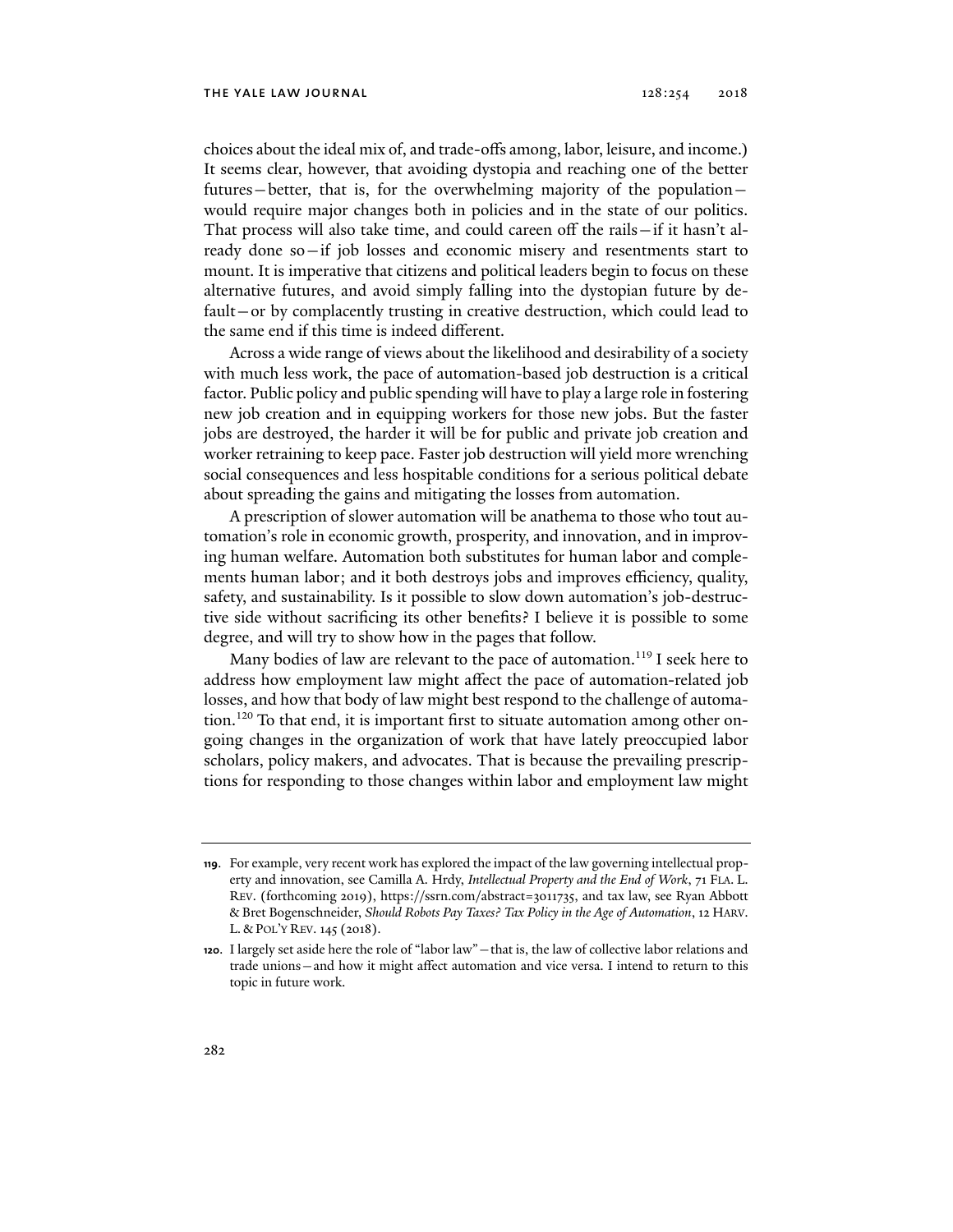counterproductively speed up automation-related job losses and thus exacerbate the challenge of automation.

## **ii. how automation alters the landscape of work and confounds efforts to shore up the fortress of employment**

The challenge that automation poses to the future of work is in many ways continuous with the more familiar challenges of "fissuring"—the growing proclivity of firms to outsource, offshore, or otherwise contract out their labor needs to other firms and individuals. In particular, the managerial decisions behind both fissuring and automation reflect similar causal forces, including the manifold costs associated with direct employment of human labor. Yet automation is also different in basic ways that confound prevailing strategies for coping with the challenge of fissuring.

## *A. Fissuring and the Growth of Outsourcing, Offshoring, and Platform Work*

"Fissuring" is the now-prevalent term, coined by David Weil, for the migration of many jobs away from the profitable branded corporations that reign at the top of the economy.<sup>121</sup> Many jobs that were done in the 1950s and 1960s within those large integrated firms—especially jobs in manufacturing and services such as maintenance, cleaning, security, and food services—are now contracted out to outside firms. Some outside firms supply specialized services or components; others, like temporary employment agencies, supply nothing but labor; still others, like franchisees, take over all daily operations subject to standards set by the lead firm. Across the board, however, workers usually end up worse off.<sup>122</sup> Instead of enjoying the relatively high wages, benefits, promotion ladders, and formal or informal job security that used to prevail even at the bottom of lead firms' "internal labor markets," many workers are now concentrated in low-wage supplier sectors.<sup>123</sup>

**<sup>121</sup>***. See generally* WEIL, *supra* note 23 (describing the causes and effects of corporations' growing tendency to supply labor inputs through outsourcing, franchising, and contracting).

**<sup>122</sup>**. For a concise explanation of why that is so, see David Weil, *Income Inequality, Wage Determination, and the Fissured Workplace*, *in* AFTER PIKETTY: THE AGENDA FOR ECONOMICS AND IN-EQUALITY, *supra* note 7, at 209, 224-27.

**<sup>123</sup>**. The terms "lead firm" and "supplier" serve here as shorthand for dynamics that recur across multiple layers of a supply chain. A large logistics firm is a supplier for other lead firms, but it is a lead firm relative to its own suppliers. But not all lead firms are created equal. Firms with a valuable consumer brand that commands a price premium (such as Apple, Inc.) have capabilities and vulnerabilities that business-to-business firms generally do not.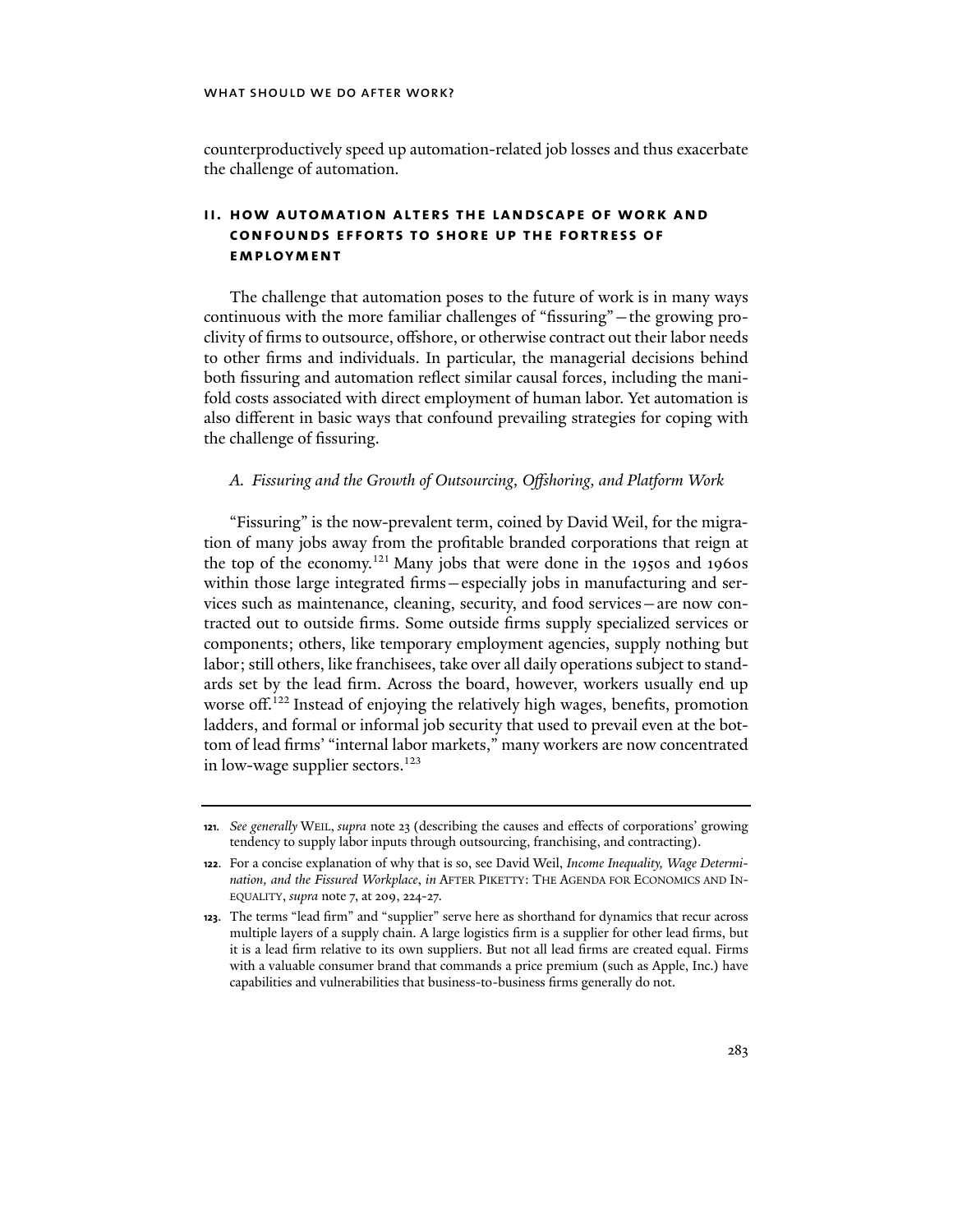Lower wages and widespread labor-standards violations among suppliers in many sectors are due in part to intense cost-based competition that sharpens the incentive to cut corners. In addition, some suppliers use or purport to use independent contractors, who are not covered by employment laws. And many suppliers invest little or nothing in compliance and have little physical capital or public reputation at stake should they break the law or become insolvent. These conditions all contribute to the decline of wages and the erosion of labor standards that have accompanied the shift of work away from branded, publicly traded lead firms. Fissuring enables lead firms to secure lower labor costs as well as a measure of insulation from the stench of the unlawful practices that may contribute to those lower costs.

Two kinds of fissuring have drawn especially anxious attention from scholars and advocates: the offshoring of jobs to overseas suppliers, and the splintering of jobs into "gigs" that are or purport to be outside the employment nexus. China and Uber thus both stand for larger trends in the world of work.

In seeking to reduce production costs, many firms have contracted out laborintensive tasks to low-cost producers in developing countries. As a result, China's share of global manufacturing output grew from less than 3% in 1990 to nearly 25% in 2015.<sup>124</sup> India, with its large reservoir of English-language skills, has become the epicenter of outsourced information-based services.<sup>125</sup> The cost savings from transnational outsourcing stem partly from lower wages and weaker regulatory institutions and trade unions in these much poorer countries, and partly from the same forces that depress labor standards among domestic suppliers: cost-based competition in a concentrated low-wage, low-profit environment. Offshoring is one exit option that enables firms to escape collective and regulatory efforts to protect workers or improve their wages or working conditions in more advanced economies.

Uber represents another kind of fissuring and another exit option—one that shifts work outside the employment nexus by disintegrating jobs into "gigs."<sup>126</sup>

**<sup>124</sup>***. See Made in China*?, ECONOMIST (Mar. 12, 2015), https://www. economist.com/news/leaders /21646204-asias-dominance-manufacturing-will-endure-will-make-development-harder -others-made [https://perma.cc/FAW9-PQUK].

**<sup>125</sup>***. India Tops 2016 Outsourcing Index*, HINDU BUS. LINE (Jan. 12, 2016), https://www .thehindubusinessline.com/info-tech/india-tops-2016-outsourcing-index/article8097482 .ece [https://perma.cc/3TE5-LBWH].

**<sup>126</sup>**. Some aspects of the "gig economy" echo past patterns of industrial piecework or the old garment industry's "putting out system" for the service economy. *See* Matthew W. Finkin, *Beclouded Work, Beclouded Workers in Historical Perspective*, 37 COMP. LAB. L.&POL'Y J. 603, 604- 11 (2016).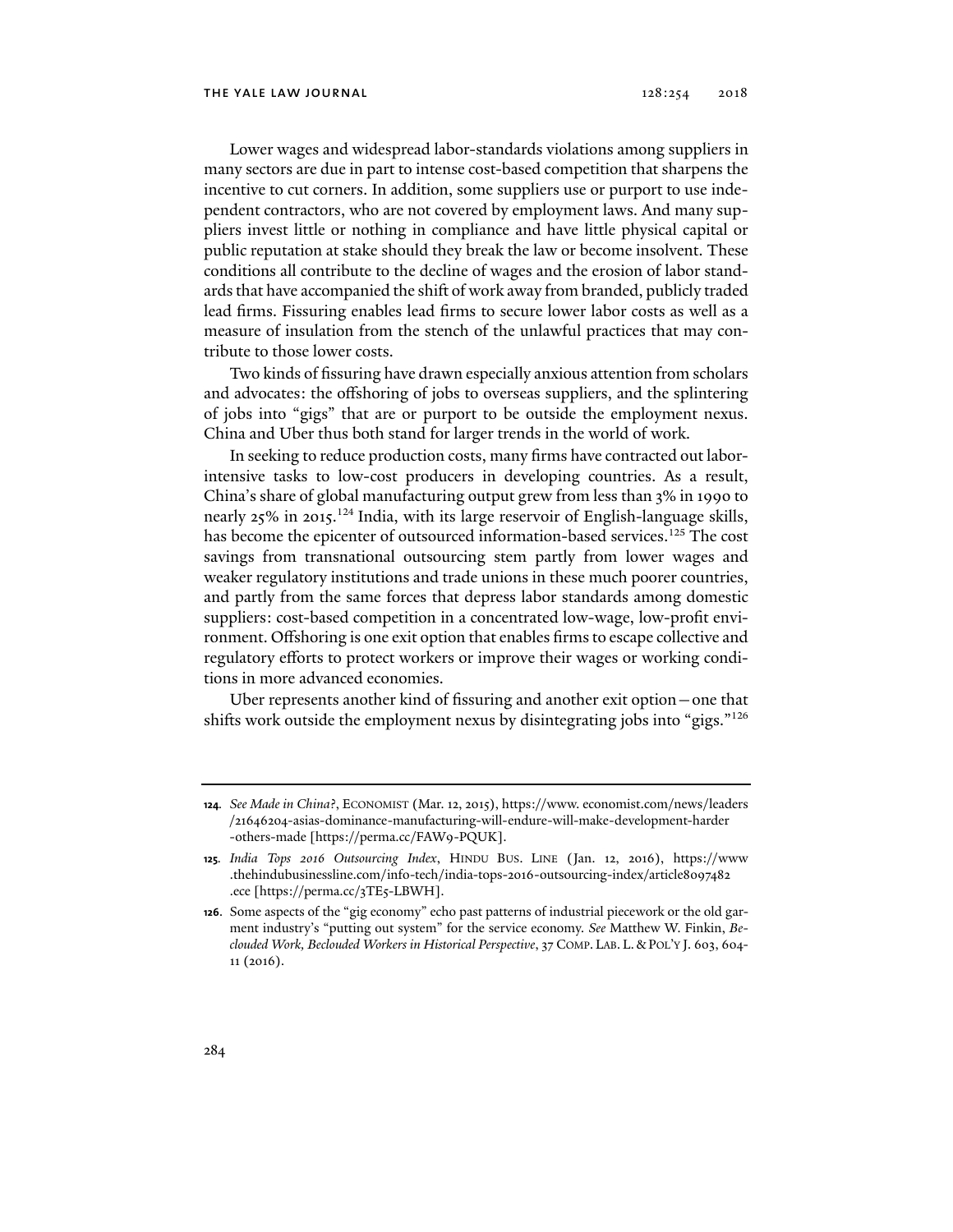Drivers, writers, accountants, cleaners, artists, carpenters, care workers, web designers, software programmers, fitness instructors, and therapists are among those attempting to piece together a living from a patchwork of short-term engagements, mostly as freelancers, in today's economy.127 Highly valuable platforms like Uber, for their part, purport to produce nothing but the software that links consumers with the services and servants they seek. Some of these platforms induce workers to bid against each other in real time. And where the work can be done remotely—as with the microtasks posted on Amazon's Mechanical Turk128—the bidders may include poor workers in developing countries. Some platforms thus allow firms to exit both the employment relationship and highwage labor markets.

Platform-based work is one small but salient aspect of the larger practice of outsourcing work to individual independent contractors without any of the responsibilities and burdens that attend the employment relationship. Those responsibilities and burdens, and the corresponding workers' rights and entitlements, are not merely passed down the line to less visible, profitable, and capable employers; they are vaporized.

Some freelancers prosper, and some value the greater autonomy and flexibility of independent work.129 But for many U.S. workers and their families, the devolution of stable and decently paid jobs into insecure and undependable contingent work and gigs is a socioeconomic disaster. That is partly because of the loss of the economic security, benefits, and social insurance programs attached to employment, either by law, contract, or widespread practice, especially in large companies. The shift of work from lead firms to leaner and meaner supplier firms, and from long-term, full-time employment to contingent work and gigs,

- **128**. *Amazon Mechanical Turk*, https://www.mturk.com [https://perma.cc/NF52-A9UN].
- **129***. See* MGI, *Study on Independent Work*, *supra* note 127, at 7. *See generally* ARUN SUNDARARAJAN, THE SHARING ECONOMY:THE END OF EMPLOYMENT AND THE RISE OF CROWD-BASED CAPITAL-ISM (2016) (detailing some virtues of the sharing economy)*.*

**<sup>127</sup>**. One large recent study found that 20-30% of working-age individuals in the United States and Europe engaged in some "independent work." McKinsey Glob. Inst., *Independent Work: Choice, Necessity, and the Gig Economy*, MCKINSEY & COMPANY 26 (2016) [hereinafter MGI, *Study on Independent Work*], https://www.mckinsey.com/~/media/McKinsey/Featured %20Insights/Employment%20and%20Growth/Independent%20work%20Choice %20necessity%20and%20the%20gig%20economy/Independent-Work-Choice-necessity -and-the-gig-economy-Full-report.ashx [https://perma.cc/RE86-CFZ6]. Of those, most said they did so by choice, either for their primary source of income (30%) or for supplemental income (40%). The remainder said they did "independent work" out of necessity, either as their primary source of income (though they would prefer a "traditional job") (14%), or for supplemental income (16%). *Id.* at ix.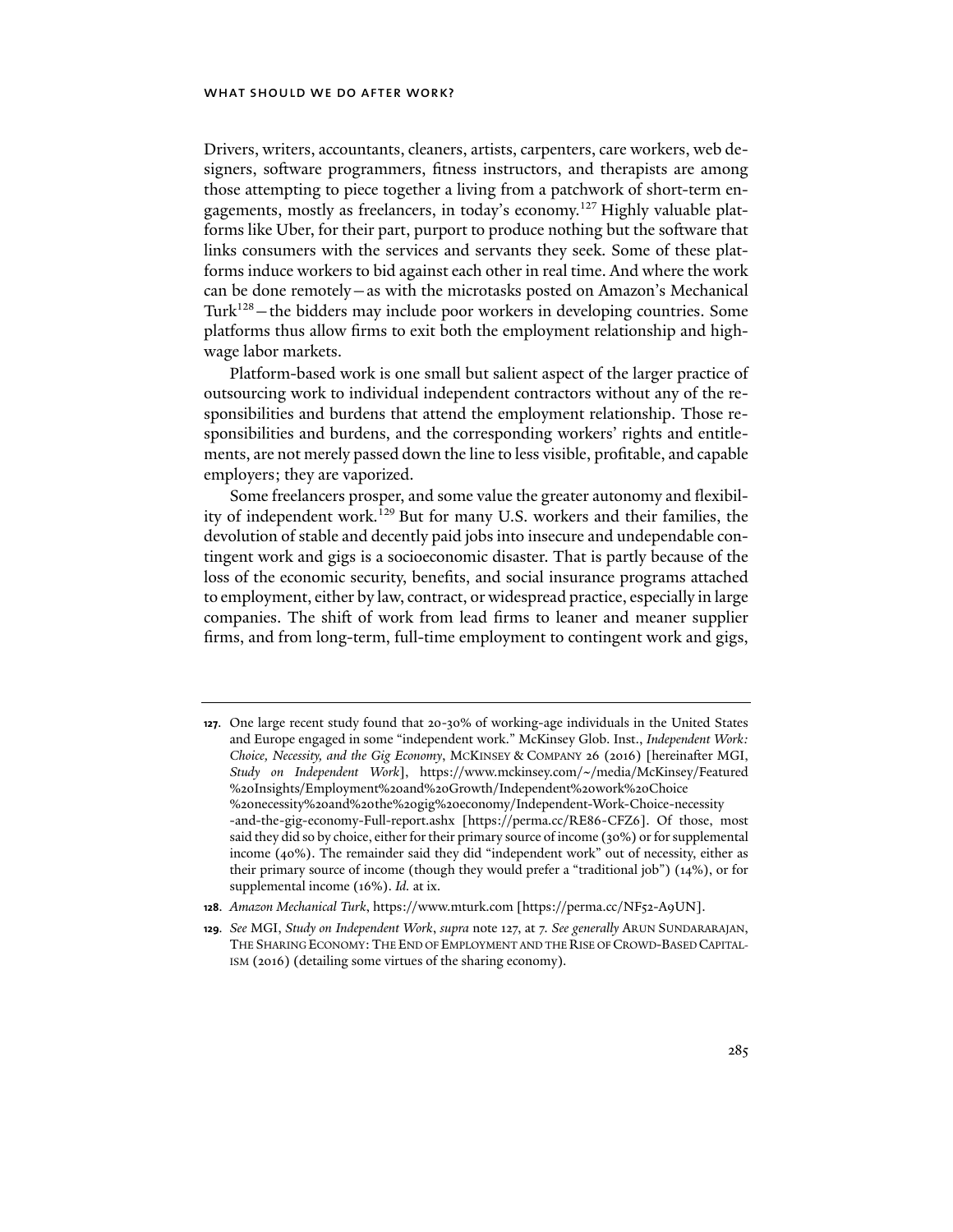### THE YALE LAW JOURNAL  $128:254$   $2018$

is shaking the foundations of the American social model that took hold in the New Deal era.<sup>130</sup>

## *B. Three Common Causes of Automation and Fissuring: Technology, Heightened Competition, and the Costs of Employing People*

Before turning to what makes automation different from fissuring, let us first take note of three common causal forces behind these developments: technology, more competitive product and capital markets, and the costs of human labor.

Technology—obviously the essence of automation—has played a crucial role in nearly every aspect of fissuring, including both outsourcing to lower-wage countries and platform work. 131 In short, technology lowers the transaction costs associated with explicit contracting for goods and services, or of "buying" versus "making" necessary inputs.<sup>132</sup> It enables lead firms to disintegrate products and processes into component parts, to set precise standards and specifications, and to monitor performance and outputs of lower-cost and remote outside suppliers. Technology, in the form of container ships and bar-coding, enables Walmart to track goods from a factory in Guangdong Province in China to a store in Lexington, Kentucky.<sup>133</sup> Technology enables Apple to maintain scrupulous quality standards while tapping into the much cheaper Chinese labor market. And it enables Uber, without directly supervising drivers, to monitor them, connect them with customers, and capture a large share of the fares.<sup>134</sup>

Technology is just the means, however, and not the motivation for these developments. Fissuring and automation are driven in part by supercharged global capital markets, in which billions of dollars move across the world in microseconds, and globalized product markets, in which firms from across the world

**132***. See id.* at 60-63, 171-74.

**<sup>130</sup>***. See generally* KATHERINE V.W. STONE, FROM WIDGETS TO DIGITS: EMPLOYMENT REGULATION FOR THE CHANGING WORKPLACE (2004) (describing the changes in the American workplace over time); WEIL, *supra* note 23 (same); Katherine V.W. Stone, *The New Psychological Contract: Implications of the Changing Workplace for Labor and Employment Law*, 48 UCLA L. REV. 519 (2001) (same).

**<sup>131</sup>***. See* WEIL, *supra* note 23, at 54-58, 60-63, 167-74 (detailing the mechanisms by which fissuring cuts costs).

**<sup>133</sup>**. The transformative impact of container ships and bar codes on global supply chains is chronicled in Witold Rybcyznski, *Shipping News*, N.Y. REV. BOOKS (Aug. 10, 2006), https:// www.nybooks.com/articles/2006/08/10/shipping-news [https://perma.cc/23LB-CVU6].

**<sup>134</sup>**. Whether Uber can do so without being the legal employer of those drivers is a hotly contested issue, as discussed below. *See infra* notes 175-182 and accompanying text.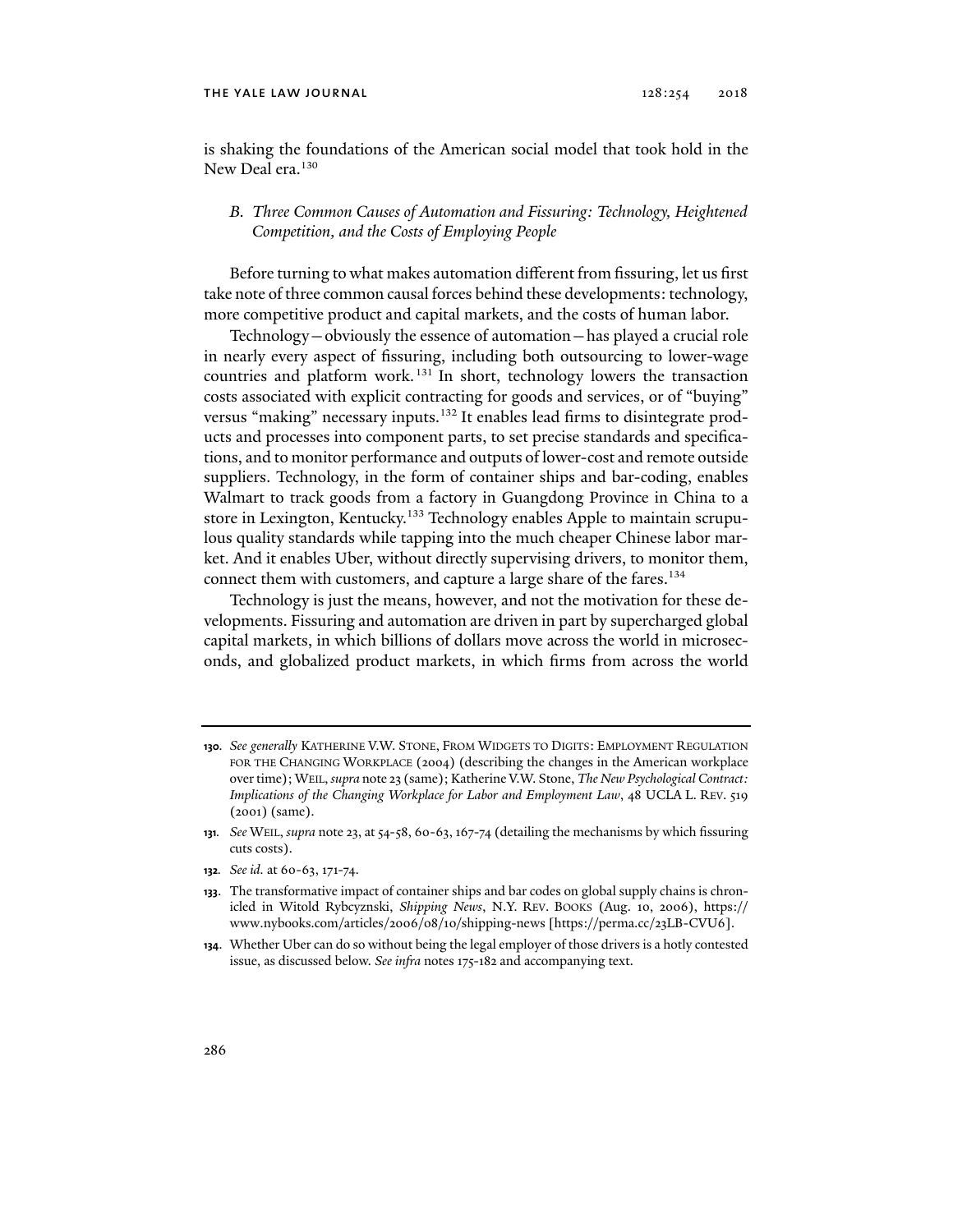compete for customers.<sup>135</sup> Firms that falter in the pursuit of cheaper means of producing goods and services risk losing both investors and market share to more efficient producers. The basic underlying dynamics of price, supply, and demand are hardwired into the market economy, although deliberate policy decisions have done much to foster the growth of transnational firms, networks, and supply chains, and to facilitate the movement of goods, services, and capital across national boundaries.<sup>136</sup> Technology has obviously accelerated all of those movements. But firms use technology to eliminate or outsource jobs only when doing so generates higher returns to capital through lower production costs, higher productivity, or both.

Automation is thus part of a larger menu of options by which those who own or manage capital seek to maximize their returns. Those who supply the robots and the algorithms that replace human labor and destroy jobs are responding to demand from firms seeking more profitable ways to produce other goods and services. All of the related trends that fall under the rubric of fissuring—the development of far-flung supply chains, domestic outsourcing of labor-intensive functions, franchising of food service and hospitality services, and the rise of platform-based service providers—reflect the growing ability of lead firms to secure labor inputs without directly employing people. And if robots or algorithms can supply those inputs even more quickly, more reliably, more cheaply, or with less risk, then lead firms will turn to them instead of human labor.

That points to a third factor driving fissuring and automation: the effort to reduce or avoid the costs and risks of employing human beings. For many labor scholars and advocates, it is distressing to realize the extent to which this factor drives trends in the organization and automation of work. Investment banker Steven Berkenfeld made the point in vivid terms at a 2015 Department of Labor (DOL) conference on the future of work:

As I talk to companies, yes, it's about labor savings, but that's just the starting point. It's also about indirect cost savings . . . . It's about health care liabilities, lawsuits[,] and insurance and disabilities benefits.

**<sup>135</sup>**. Some observers call the resulting economy "hypercapitalism." *See, e.g.*, Marina Vujnovic, *Hypercapitalism*, *in* 2 THE WILEY-BLACKWELL ENCYCLOPEDIA OF GLOBALIZATION 978 (George Ritzer ed., 2012).

**<sup>136</sup>***. See generally* DANI RODRIK, THE GLOBALIZATION PARADOX: DEMOCRACY AND THE FUTURE OF THE WORLD ECONOMY (2011) (critiquing the excesses of liberalization of trade and finance and analyzing their consequences).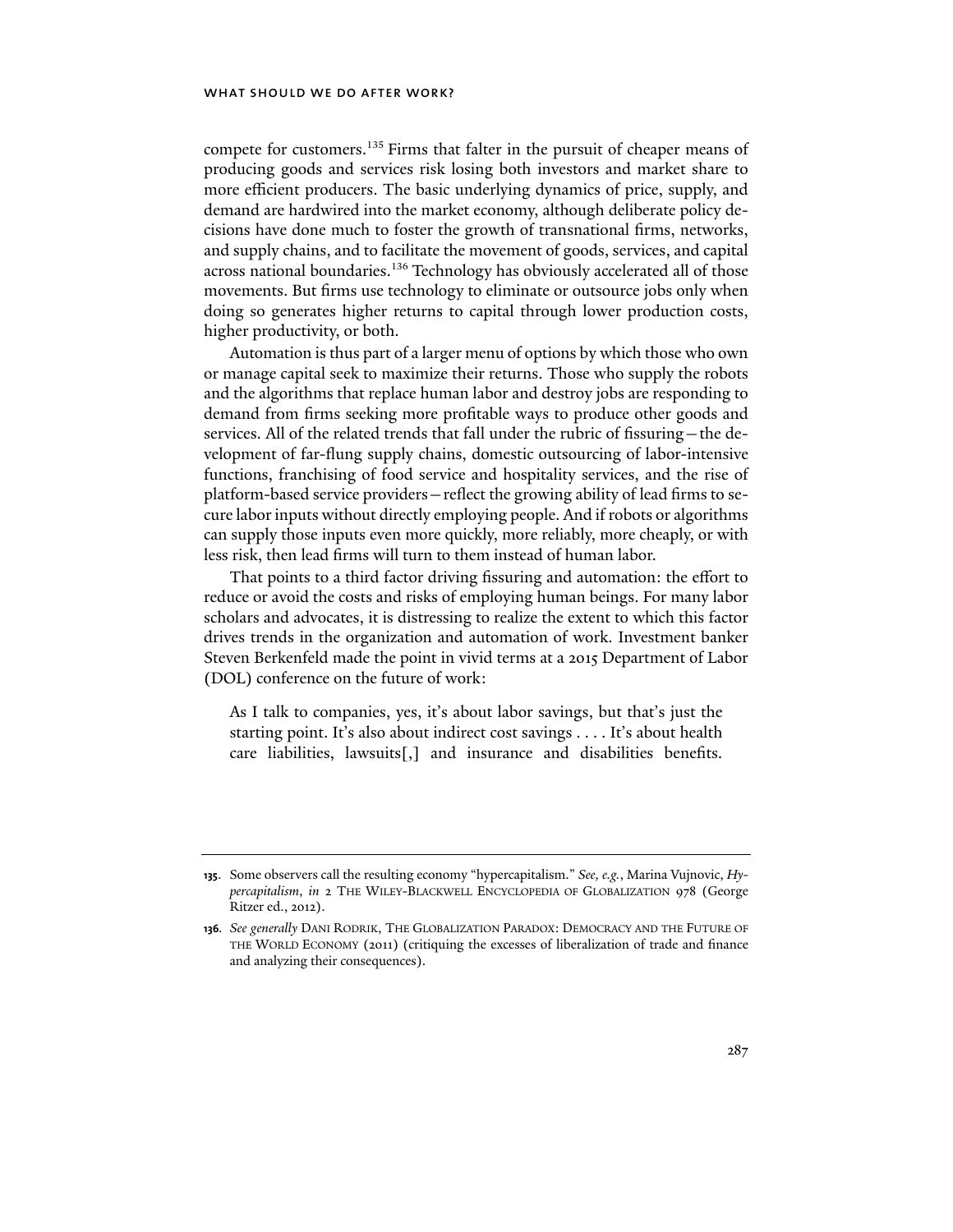And . . . people need people. There is a whole management infrastructure that needs to go on top of every person that you employ; it's a multiplier effect.<sup>137</sup>

Worse yet from the perspective of labor advocates, managers report that "people are a pain to manage":

They have to be identified and recruited, hired [and] trained. They want performance reviews and promotions. They take vacations, they get sick, their kids get sick, their parents get sick, they get pregnant; they get injured on the job. Sometimes they don't get along with each other. They sue for harassment. They need all kinds of insurance and benefits. They want raises and career development, and then sometimes they quit. Then you have to start it all over again . . . . [People] have needs, issues, and ambitions. And perhaps most significantly from a CEO's standpoint they do dumb things. They give bribes and kickbacks, they discriminate and harass, they expose companies to cyber-attacks, they commit . . . acts of negligence, misconduct, and violence, and sometimes they even deliberately sabotage. They create liabilities, they damage brands, and they sometimes get CEOs fired.<sup>138</sup>

Berkenfeld's bottom line brought an audible gasp from the mostly laborfriendly audience at the DOL conference. "[S]ome CEOs . . . will do anything possible, they'll explore all other alternatives so as not to hire another full-time employee."<sup>139</sup> Putting the point more succinctly in another venue, Berkenfeld reports that CEOs these days ask, "Can I automate it? If not, can I outsource it? If not, can I give it to an independent contractor?" In other words, "[h]iring an employee is the last resort."<sup>140</sup>

The role of labor costs in outsourcing and other forms of fissuring is well established.<sup>141</sup> Their role in spurring automation can come as no surprise. A basic postulate of labor economics holds that increases in the cost of labor whether due to market forces, legal mandates, or collective bargaining—tend to

**<sup>137</sup>**. Steven Berkenfeld, Managing Dir., Barclays Capital, Opportunities and Challenges, Presentation at the U.S. Department of Labor Conference on the Future of Work (Dec. 10, 2015) (transcript on file with author).

**<sup>138</sup>**. *Id.*

**<sup>139</sup>**. *Id.*

**<sup>140</sup>**. Olivier Garret, *How the Coming Wave of Job Automation Will Affect You and the U.S.*, FORBES (Feb. 23, 2017), http://www.forbes.com/sites/oliviergarret/2017/02/23/how-the-coming -wave-of-job-automation-will-affect-you-and-the-us [https://perma.cc/6KGV-AKLC].

**<sup>141</sup>***. See, e.g.*, WEIL, *supra* note 23.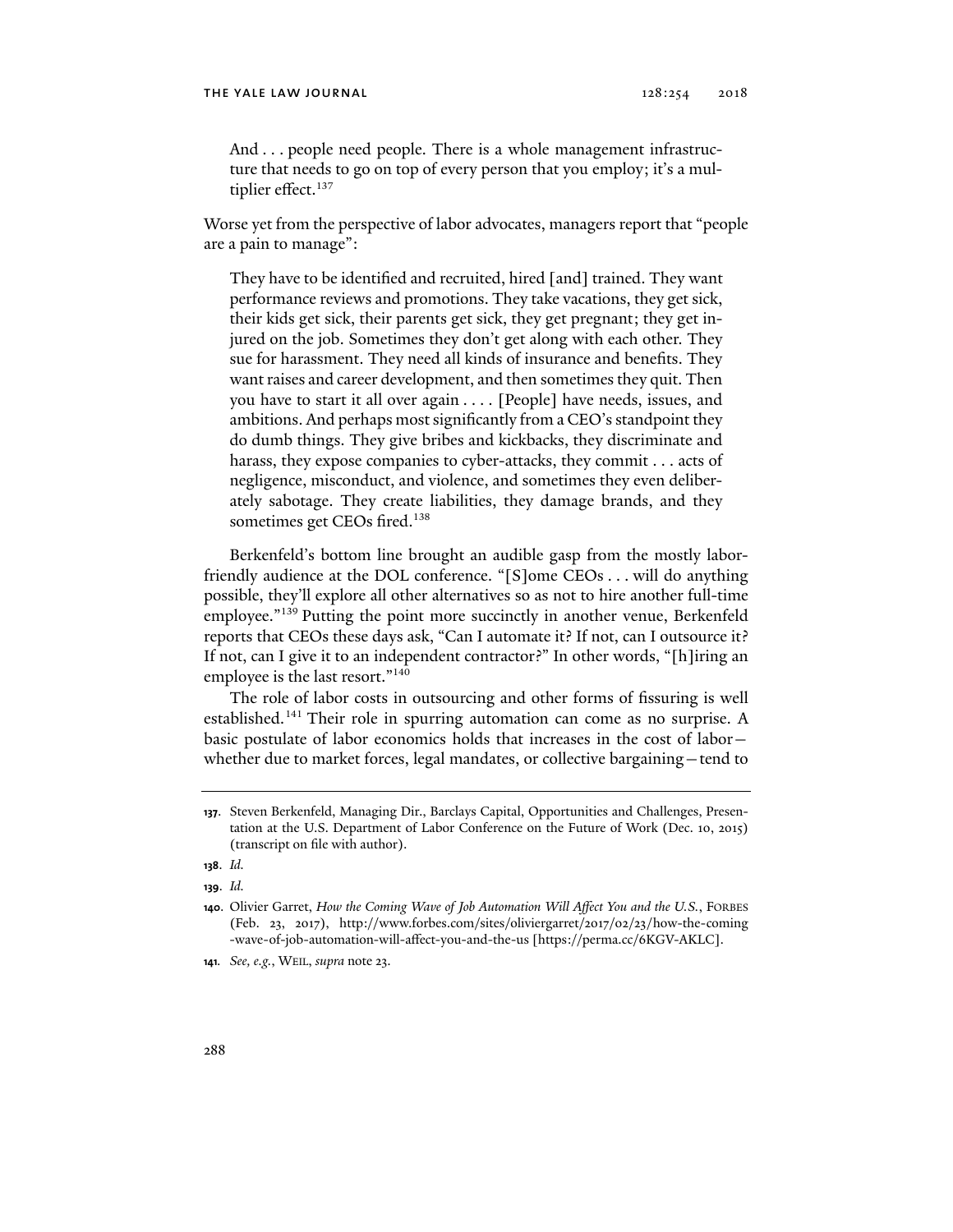lead firms to substitute capital, including technology, for labor.<sup>142</sup> That substitution is bound to accelerate with the growing capabilities and falling cost of labor-saving technology.

Some labor costs, and thus some part of the motivation for both automation and fissuring, stem from employment laws.143 Some laws add predictable direct costs, such as payroll taxes for workers' compensation and unemployment insurance, Social Security, and Medicare, which can add 18 to 26% to the base salary cost.144 Minimum wage rates obviously affect direct labor costs at the bottom of the labor market.<sup>145</sup> Overtime laws and the pay-or-play employer mandates of the Affordable Care Act (ACA)—as long as they exist—may increase direct costs much further up the wage scale.<sup>146</sup> Labor economists generally assume that employees bear the cost of these taxes and mandates in the form of lower wages—down to the point at which minimum wage laws block further wage reductions.147 If that is so, then these laws mainly add to the cost of employing

- **145**. On the economic impact of minimum wage levels, see *infra* Section II.D.
- **146**. For example, the ACA covers employers with more than fifty employees, but only with regard to employees working over thirty hours per week. Most early studies found modest effects on employers' costs and employment levels. *See, e.g.*, Jean Abraham & Anne Beeson Royalty, *How Has the Affordable Care Act Affected Work and Wages?*, LEONARD DAVIS INST. HEALTH ECON. (Jan. 19, 2017), https://ldi.upenn.edu/brief/how-has-affordable-care-act-affected-work-and -wages [https://perma.cc/L59D-BTMS]; Fredric Blavin et al., *Monitoring the Impact of the Affordable Care Act on Employers*, URB.INST. (Oct. 2014), https://www.urban.org/sites/default /files/publication/33696/413273-Monitoring-the-Impact-of-the-Affordable-Care-Act-on -Employers.PDF [https://perma.cc/BNB5-8NGP].
- **147**. *See* TRUMAN F. BEWLEY, WHY WAGES DON'T FALL DURING A RECESSION 173-80 (1999); Alan B. Krueger & Uwe E. Reinhardt, *The Economics of Employer Versus Individual Mandates*, 13 HEALTH AFF. 34 (1994); Lawrence H. Summers, *What Can Economics Contribute to Social Policy?: Some Simple Economics of Mandated Benefits*, 79 AM. ECON. REV. 177, 180 (1989); John Olson, *What Are Payroll Taxes and Who Pays Them?*, TAX FOUND. (July 25, 2016), https://taxfoundation.org/what-are-payroll-taxes-and-who-pays-them [https://perma.cc /X4K3-W4G9]. They are more likely to offer slower wage increases to incumbents or lower starting wages to new hires. *See* BEWLEY, *supra*, at 1, 131.

**<sup>142</sup>**. RICHARD B. FREEMAN & JAMES L. MEDOFF, WHAT DO UNIONS DO? (1984).

**<sup>143</sup>**. Charlotte Alexander has explored firms' ability to restructure work to avoid the costs of legal mandates—for example, by using independent contractors or reducing employee work hours below a minimum threshold for coverage (e.g., the Affordable Care Act's employer pay-orplay obligations accrue only for employees working more than thirty hours per week). *See*  Charlotte S. Alexander, *Legal Avoidance and the Restructuring of Work*, *in* THE STRUCTURING OF WORK IN ORGANIZATIONS 311 (Lisa E. Cohen et al. eds., 2016). Automation may be an even better legal avoidance strategy.

**<sup>144</sup>**. For a breakdown of the nonwage direct costs of each employee, see Jose Pagliery, *You Make \$70k but Cost Your Boss \$88k*, CNN MONEY (Feb. 28, 2013, 9:16 AM ET), https://money.cnn .com/2013/02/28/smallbusiness/salary-benefits/index.html [https://perma.cc/RD5C  $-I_4AH$ ].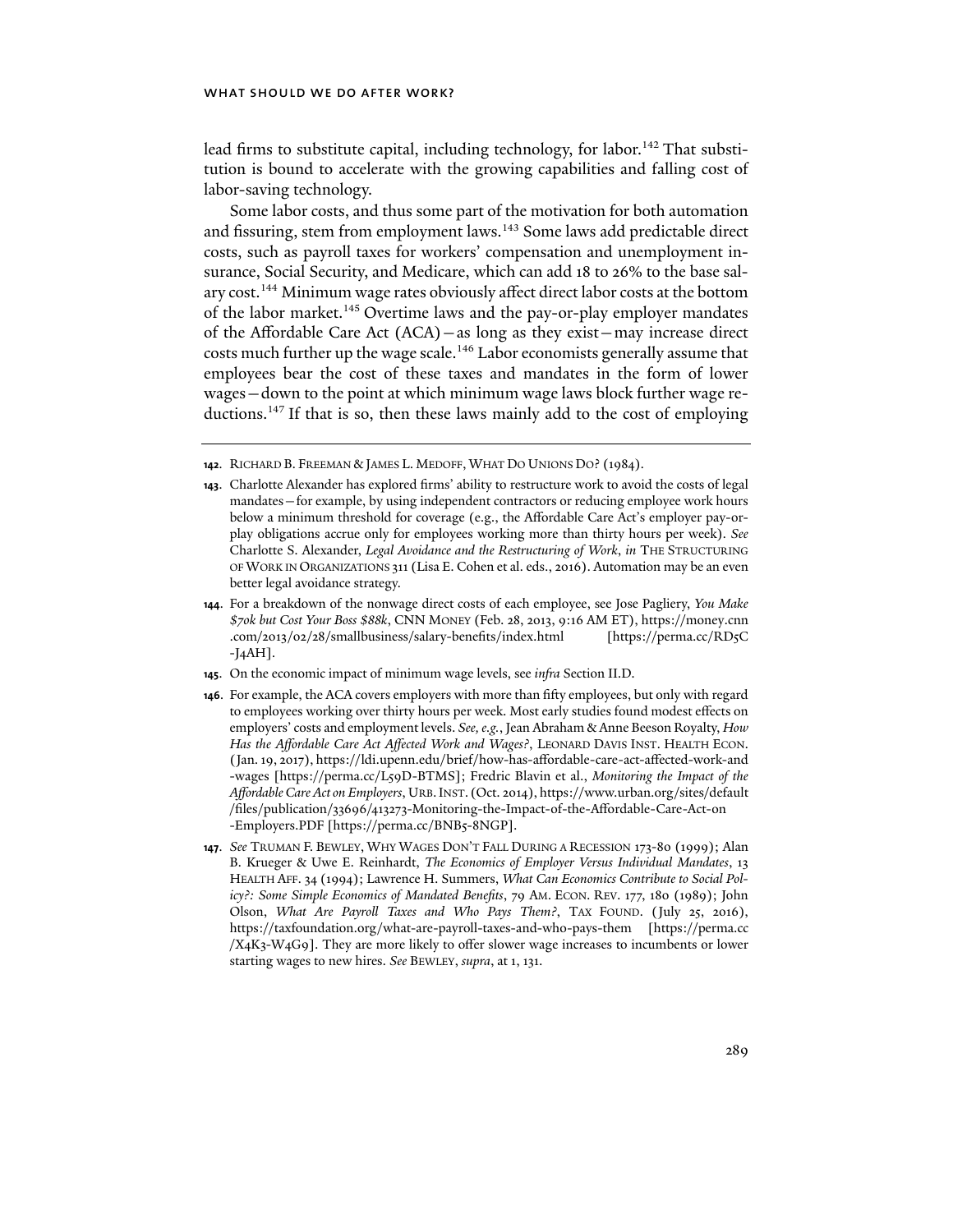#### THE YALE LAW JOURNAL  $128:254$   $2018$

low-wage workers. But evidence is mixed on whether the assumption holds and whether employers—whose decisions are at the heart of the matter—believe it.<sup>148</sup> Other laws increase the cost of employing people in less predictable ways; they are a source of *risk*. For example, union organizing, strikes, and other activities that are protected by federal labor law pose "risks" to firms;<sup>149</sup> and firms pay "union avoidance" consultants a lot of money to manage those risks.<sup>150</sup>

I will focus here on employment laws and liabilities. Consider the bevy of employment laws prohibiting discrimination, harassment, and retaliation. Litigation under those laws imposes both tangible costs and intangible ones, such as harms to reputation and morale. Employees may be on both sides of litigation, as when employees or ex-employees sue over other employees' misconduct, mistakes, or misjudgments for which the employer is liable. Employees can mistakenly or maliciously trigger corporate liabilities not only under employment laws but also under environmental laws, tax and securities laws, consumer protection laws, and other laws regulating corporate conduct. Large corporate compliance departments, which cost large firms billions of dollars per year, are devoted to avoiding or managing these risks and liabilities (not to mention the risks created by managerial malfeasance or brinksmanship).<sup>151</sup>

Employment laws thus account for part of the cost of employing humans. Some legal mandates could yield countervailing productivity gains through lower turnover or higher employee morale and motivation. But most of the

**150**. How much they spend is unclear. *See* Michael Hiltzik, *Labor Dept. Finally Closes a Loophole Favoring Union-Busters—After 57 Years*, L.A.TIMES (Mar. 24, 2016), https://www.latimes.com /business/hiltzik/la-fi-hiltzik-union-busting-20160323-snap-htmlstory.html [https://perma .cc/N54J-RYXB]; Dave Jamieson, *It's About to Get Harder for Companies to Hide Union-Busting*, HUFFINGTON POST (Mar. 23, 2016, 12:01 AM EST), https://www.huffingtonpost.com/entry /union-busting-persuader-rule\_us\_56f1bdcbe4b0c3ef52172770 [https://perma.cc/DB5M -BPG4]; Noam Scheiber, *Rules to Require Employers to Disclose Use of Anti-Union Consultants*, N.Y. TIMES (Mar. 23, 2016), https://www.nytimes.com/2016/03/24/business/economy /union-labor-regulation-consultant-relationships.html [https://perma.cc/X5WU-6QAH].

**<sup>148</sup>**. For evidence that employers in fact bear a large share of payroll taxes, see Daniel S. Hamermesh, *New Estimates of the Incidence of the Payroll Tax*, 45 S. ECON. J. 1208 (1979). On employer beliefs regarding who pays for employment taxes, see *id.* at 1217; and Krueger & Reinhardt, *supra* note 147, at 43.

**<sup>149</sup>**. The direct costs stemming from the labor laws, including the cost of violating those laws, are small; but when workers exercise their rights through collective agitation and organizing, the costs can be substantial (though only obliquely traceable to the law).

**<sup>151</sup>**. HSBC, for example, anticipated spending \$3.3 billion on regulatory and compliance actions in 2017 alone. Richard Partington, *Banks Trimming Compliance Staff as \$321 Billion in Fines Abate*, BLOOMBERG (Mar. 22, 2017, 8:01 PM EDT), https://www.bloomberg.com/news /articles/2017-03-23/banks-trimming-compliance-staff-as-321-billion-in-fines-abate [https://perma.cc/B97D-7TXD].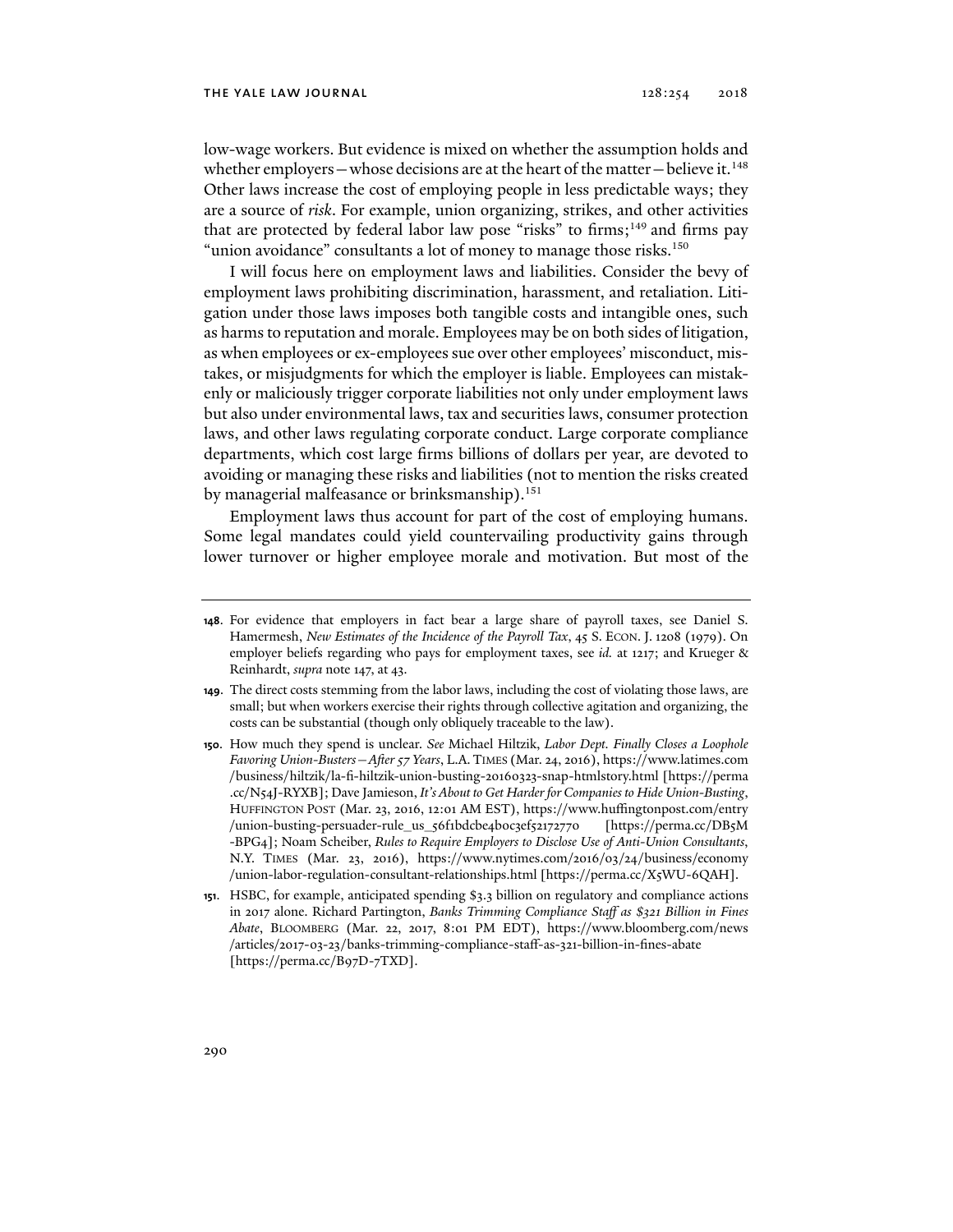productivity gains associated with higher wages and benefits (according to "efficiency wage" theory) depend on their being voluntary and above what either the law or the market demands; that is how employers recruit and retain employees who might otherwise go elsewhere, and induce reciprocal loyalty in the form of higher effort.<sup>152</sup> That dynamic cannot necessarily be reproduced through across-the-board mandates and minimum standards.

It is hardly a revelation that employment laws add to the cost of employing humans. Nor is it a reason to oppose those laws. From a societal standpoint, those laws might promote allocative efficiency by mitigating negative externalities or overcoming collective action problems; or they might serve just distributional ends or other overriding noneconomic values.153 But none of those social gains undercut firms' private incentive to avoid or evade those laws and their costs if they can do so. Indeed, both corporate law and financial-market pressures virtually compel firms to minimize these costs if doing so increases returns to shareholders. 154 And increasingly firms can avoid those costs—in part through fissuring, but more completely through automation.

### *C. Why Automation Is Different*

Automation is in one sense just another tool in the toolbox for firms seeking to reduce the costs and risks associated with in-house labor. But in other ways it is fundamentally different. Rather than separating human workers from those who use and profit from their labor, automation replaces human labor inputs altogether. Where automation is feasible and cost-effective, it offers the ultimate exit from the costs, risks, and hassles of employing people, including those that stem from the law of work.

**<sup>152</sup>***. See* Lawrence F. Katz, *Efficiency Wage Theories: A Partial Evaluation*, *in* 1 NBER MACROECO-NOMICS ANNUAL 1986, at 235, 248 (Stanley Fischer ed., 1986); Michael L. Wachter, *Neoclassical Labor Economics: Its Implications for Labor and Employment Law*, *in* RESEARCH HANDBOOK ON THE ECONOMICS OF LABOR AND EMPLOYMENT LAW 20, 28-29 (Cynthia L. Estlund & Michael L. Wachter eds., 2012).

**<sup>153</sup>***. See* Christine Jolls, *Employment Law and the Labor Market* 2 (Nat'l Bureau of Econ. Research, Working Paper No. 13230, 2007), https://www.nber.org/papers/w13230 [https://perma.cc /B6DM-UQNC] (arguing that "[i]n the presence of a market failure, legal intervention through employment law may both enhance efficiency and make employees better off"); *see also* Alain Supiot, *Law and Labour: A World Market of Norms?*, 39 NEW LEFT REV. 109, 120 (May-June 2006) (arguing that the law can and should serve noneconomic human values).

**<sup>154</sup>***. See* Henry Hansmann & Reinier Kraakman, *The End of History for Corporate Law*, *in* CONVER-GENCE AND PERSISTENCE IN CORPORATE GOVERNANCE 33 (Jeffrey N. Gordon & Mark J. Roe eds., 2004).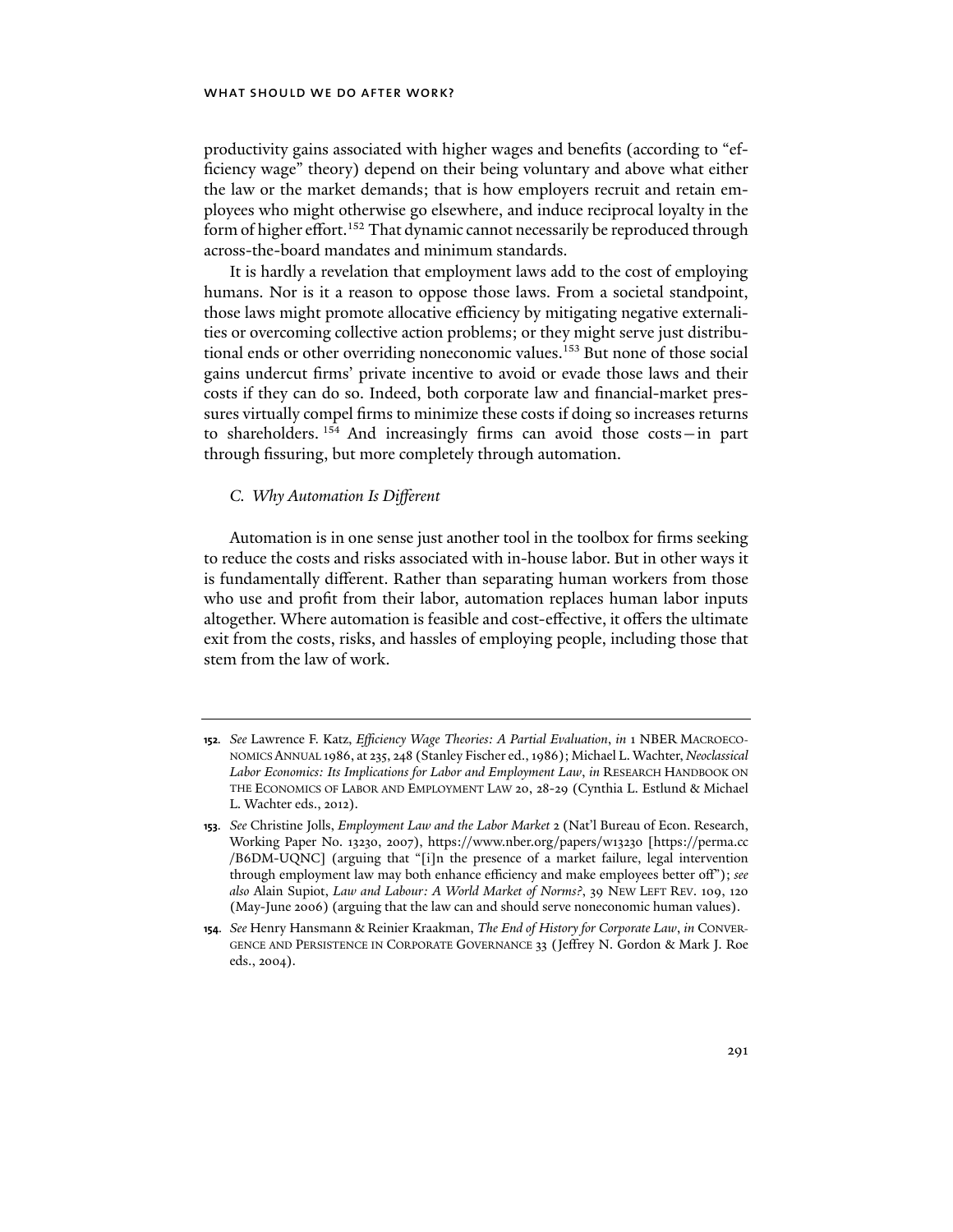Fissuring can partially but not completely insulate lead firms from the workers who perform outsourced tasks and from the blowback that may hit even faraway lead firms when those workers suffer abuse. Recall Apple's brand-bruising scandals when a dozen Foxconn workers committed suicide in 2010, or when others were injured in explosions or suffered nerve damage from the use of dangerous chemicals in the manufacture of iPhones and iPads.<sup>155</sup> By contrast, robots and algorithms have no human rights to be violated and no bodies to be bruised or battered. Foxconn's plan to automate nearly all of its operations will avert some risks to both Apple and Foxconn, for robots do not commit suicide or suffer nerve damage.

Robots and algorithms also do not demand higher wages, form unions, or go on strike, as humans sometimes do. The high wages and benefits that unionized American blue-collar workers had fought for over many decades in part caused the flight of much manufacturing to China. But average real wages in China rose by a factor of ten from 1990 to 2015.<sup>156</sup> Higher wages in China have

- **155**. *See* Tania Branigan, *Chinese Workers Link Sickness to N-Hexane and Apple iPhone Screens*, GUARDIAN (May 7, 2010), https://www.theguardian.com/world/2010/may/07/chinese -workers-sickness-hexane-apple-iphone [https://perma.cc/G8SG-9BSB]; Jenny Chan, *Robots, Not Humans: Official Policy in China*, NEW INTERNATIONALIST (Nov. 1, 2017), https://newint.org/features/2017/11/01/industrial-robots-china [https://perma.cc/QBB7 -RYAC]; Charles Duhigg & David Barboza, *In China, Human Costs Are Built into an iPad*, N.Y. TIMES (Jan. 25, 2012), https://www.nytimes.com/2012/01/26/business/ieconomy-apples -ipad-and-the-human-costs-for-workers-in-china.html [https://perma.cc/B9HK-UQTW]; Nick Statt, *iPhone Manufacturer Foxconn Plans to Replace Almost Every Human Worker with Robots*, VERGE (Dec. 30, 2016, 5:07 PM EST), http://www.theverge.com/2016/12/30/14128870 /foxconn-robots-automation-apple-iphone-china-manufacturing [https://perma.cc/KH26  $-GY_{53}$ ].
- **156***. See A Tightening Grip: Rising Chinese Wages Will Only Strengthen Asia's Hold on Manufacturing*, ECONOMIST (Mar. 12, 2015) [hereinafter *A Tightening Grip*], http://www.economist.com /news/briefing/21646180-rising-chinese-wages-will-only-strengthen-asias-hold -manufacturing-tightening-grip [https://perma.cc/GU6C-QKN7]. Rising wages in China (and elsewhere) reflect some profound social forces. Karl Polanyi famously argued that the spread of capitalist markets and the commodification of labor have historically tended to provoke a countermovement—both collective agitation and political mobilization—in pursuit of social protection against harsh market forces. KARL POLANYI, THE GREAT TRANSFORMATION: THE POLITICAL AND ECONOMIC ORIGINS OF OUR TIME (2d ed. 2001). The countermovement to socialize markets is far from inevitable, especially in authoritarian countries. Yet China's unelected leaders have found it necessary to raise labor standards in response to the spread of labor unrest. *See* ELI FRIEDMAN, INSURGENCY TRAP: LABOR POLITICS IN POSTSOCIALIST CHINA (2014);*see also* CYNTHIA ESTLUND,ANEW DEAL FOR CHINA'S WORKERS? 99-122 (2017) (describing how higher labor standards fit into a larger effort to preempt politically threatening labor conflict and mobilization).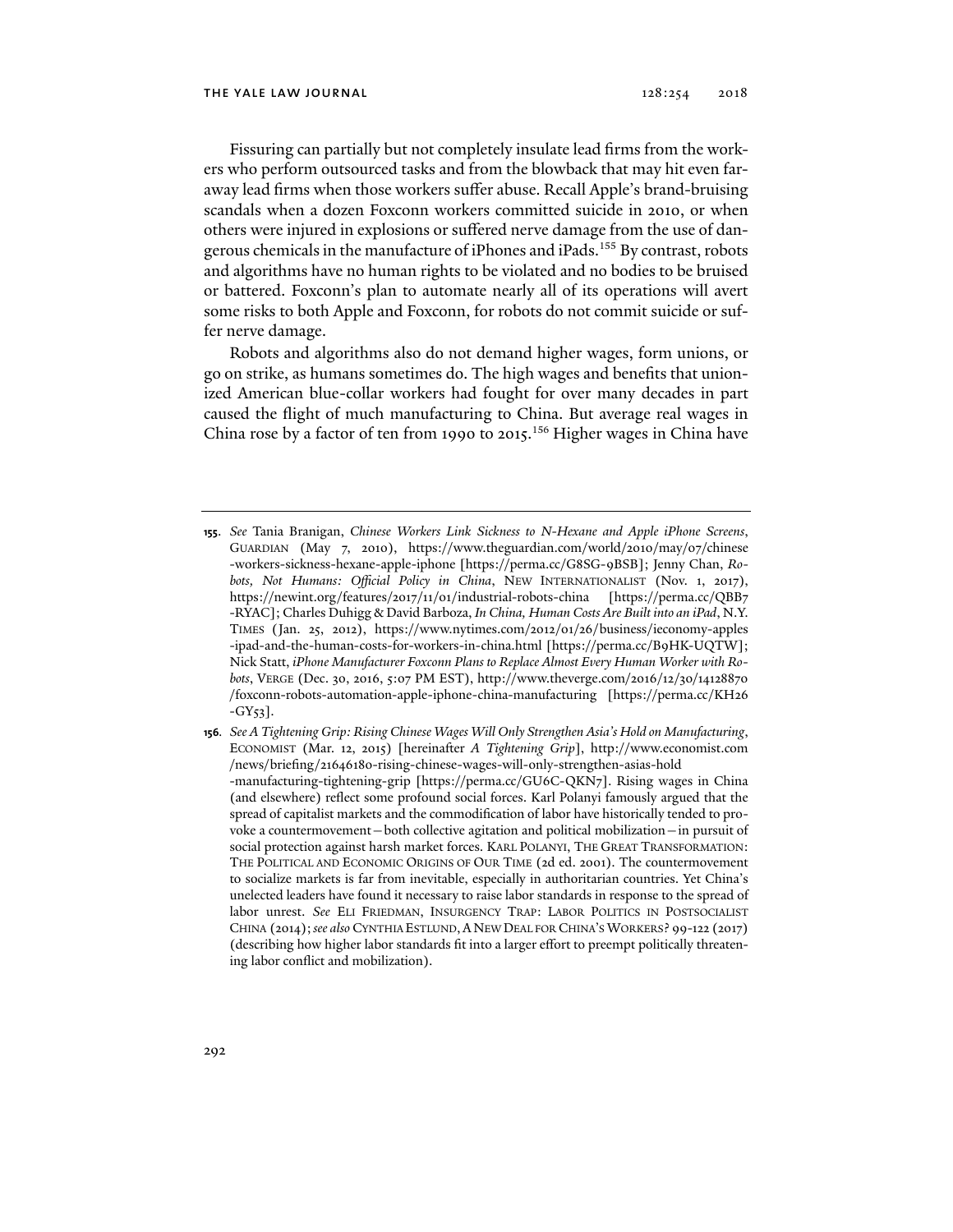pushed some suppliers to poorer countries with cheaper labor and have led others to automate their Chinese factories.<sup>157</sup> Some manufacturing has even returned to the United States, but to factories equipped with robots and 3-D printers, and staffed with a relative handful of workers who are more likely to have an engineering degree than just a high school diploma.<sup>158</sup>

Even if workers demand only a decent living wage—as the "Fight for \$15" movement does in many high-cost U.S. cities—they may bolster the managerial case for automation. Andrew Puzder, a fast-food CEO and President Trump's first nominee for Secretary of Labor, made the point in more colloquial terms: "If you're making labor more expensive, and automation less expensive—this is not rocket science."159 The first burger-flipping robots might be expensive relative to low-wage fast food workers. But as innovation races forward, the machines get cheaper and more efficient while labor usually does not. At some point, the up-front investment will be worthwhile, if not obligatory, for firms in a competitive market.

Unlike human labor, machines tend inexorably to get more capable and cheaper over time.<sup>160</sup> The falling costs and expanding capabilities of robots and algorithms stem from the mysterious but much studied dynamics of innovation. In response to firms' demand for ways to lower costs and increase productivity, tech firms on the supply side race to improve the capabilities and lower the cost of the technologies that enable both fissuring and automation.<sup>161</sup>

In short, technological innovation outpaces human evolution. That oversimplifies things, of course; educational and cultural institutions expand the horizon of human aptitudes. But the functional capabilities of machines appear to be rising much faster and with fewer apparent natural limits than those of humans. At the same time, humans are unable, even if they were willing, to keep pace with the falling cost of machines. The organizational innovations that come under the rubric of fissuring, though facilitated by technology, still run up against the upper bounds of human performance and the lower bounds of the cost of

**<sup>157</sup>**. *See A Tightening Grip*, *supra* note 156.

**<sup>158</sup>**. *See* Jeffrey Rothfeder, *Why Donald Trump Is Wrong About Manufacturing Jobs and China*, NEW YORKER (Mar. 14, 2016), https://www.newyorker.com/business/currency/why-donald -trump-is-wrong-about-manufacturing-jobs-and-china [https://perma.cc/AB4R-XW8W].

**<sup>159</sup>**. Kate Taylor, *Fast-Food CEO Says He's Investing in Machines Because the Government Is Making It Difficult to Afford Employees*, BUS. INSIDER (Mar. 16, 2016, 5:30 PM), https://www .businessinsider.com/carls-jr-wants-open-automated-location-2016-3 [https://perma.cc /HT2N-44CX].

**<sup>160</sup>**. FORD, *supra* note 3.

**<sup>161</sup>***. See* Hrdy, *supra* note 119 (questioning whether society necessarily benefits from speeding the pace of labor-saving innovations, as intellectual property protections can do).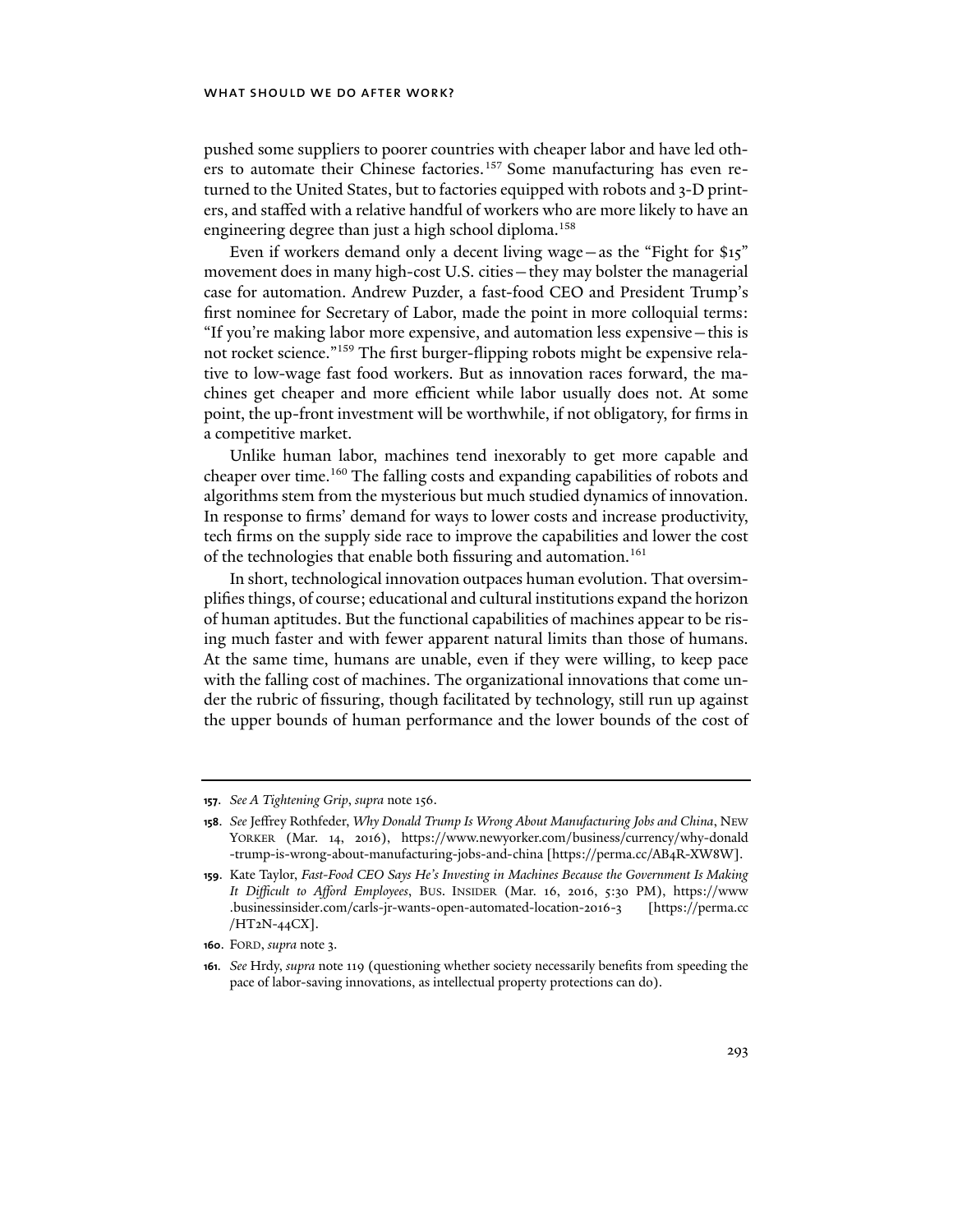sustaining human beings and reproducing their labor. Automation transcends both.

So automation is different from the various forms of fissuring that have drawn so much attention from labor scholars in recent years. It offers firms the ultimate exit from the costs of employing human labor, including those stemming from the large body of law, developed over centuries, that regulates human labor and the sometimes-complex relationships between the users and the suppliers of labor. That is unsettling. But it reflects another basic difference between automation and fissuring: automation simply obviates some of the problems that the law of work addresses. It reduces workers' exposure to occupational illness or injury, discrimination, retaliation, and excessive hours. To the extent that technology replaces human workers in dangerous jobs, OSHA has no role to play, for there are no hazards to abate or regulate. So, too, with excessive work hours or discrimination.

The law of work is largely concerned with ensuring decent terms and conditions of work in whatever jobs exist. Indeed, it reflects a societal judgment about what jobs should and should not exist. By and large, however, it neither seeks to ensure that jobs do exist, nor to compel firms to use humans to do things that machines can do better or cheaper or both, nor to hold firms responsible for the humans whose labor they no longer need.<sup>162</sup> Other bodies of law - environmental or consumer safety regulations, for example—might be deployed in ways that deliberately or incidentally slow the destruction of jobs. Concerns about traffic safety, whether justified or not, might thus slow down the advent of autonomous vehicles and the displacement of millions of U.S. workers who make their living by driving cars or trucks.<sup>163</sup> But the U.S. law of work itself simply is not designed to preserve jobs or to slow the pace of job destruction in the private sector.

To be sure, a "right to work"—a right to a job and a corresponding duty of government to promote full employment—has been a recurring demand from left-liberals since the New Deal,<sup>164</sup> and it finds support in international labor law

**<sup>162</sup>**. That is, apart from the system of temporary unemployment compensation for those who are actually laid off.

**<sup>163</sup>***. See Why Waiting for Perfect Autonomous Vehicles May Cost Lives*, RAND CORP. (Nov. 7, 2017), https://www.rand.org/blog/articles/2017/11/why-waiting-for-perfect-autonomous -vehicles-may-cost-lives.html [https://perma.cc/TLQ8-NZMT].

**<sup>164</sup>**. The "right to work" touted by organized labor (as distinct from the antiunion "right-to-work" slogan that is more familiar in U.S. public discourse) has a long history in the United States. *See, e.g.*, Senator Huey P. Long, *Statement of the Share Our Wealth Movement* (May 23, 1935), *in* 74 CONG. REC. 8040-43 (1935) (calling for, among other things, a national minimum income and a limitation on the hours of work); Dr. Martin Luther King, Jr., *Showdown for Non-Violence*, LOOK, Apr. 16, 1968, at 23, http://www.thekingcenter.org/archive/document /showdown-nonviolence [https://perma.cc/UEE9-JTYH] (calling for an "economic bill of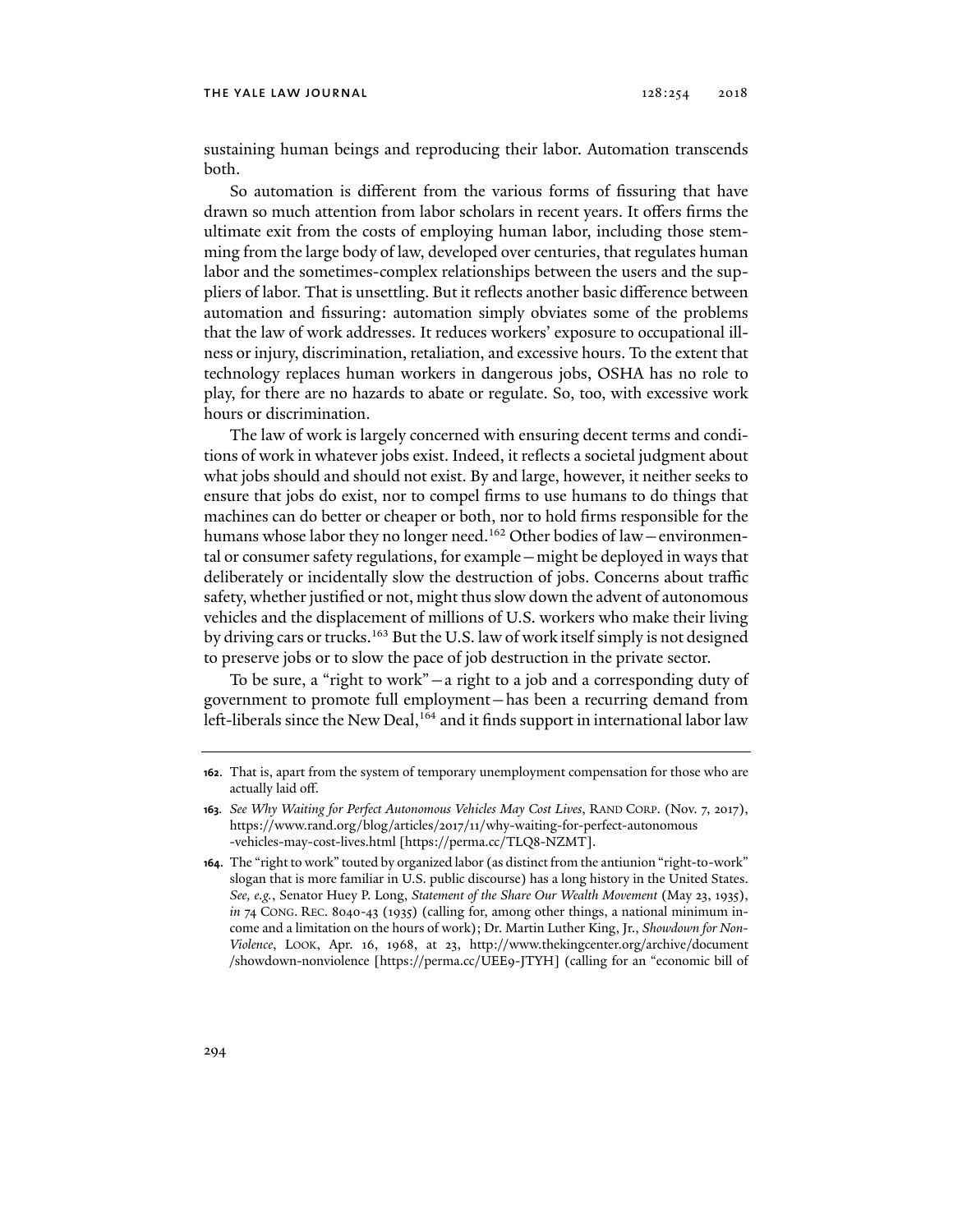theory and advocacy.<sup>165</sup> But the right to work, even when it has come closest to realization, is not part of the U.S. law of work as such.<sup>166</sup> Nor do U.S. workers have a right to consult with management over decisions about the use of laborsaving technology, as some European workers do under works-council legislation. For example, Germany permits workers to negotiate with management over uses of labor-saving technology.167

# *D. How Automation Confounds Prevailing Approaches to the Regulation of Work*

Even if the U.S. law of work does not concern itself with the displacement of jobs by automation, that does not mean it is irrelevant to that process. To whatever extent employment laws add to the costs of human labor (without boosting its productivity), they tilt firms' calculus toward labor-saving technologies.<sup>168</sup> The effect is probably greater at the low end of the labor market, where many highly automatable jobs reside, and where minimum wage levels prevent firms from shifting the costs of legal mandates onto employees through lower wages. Especially at the bottom of the labor market, raising the floor on wages, benefits, and working conditions through employer mandates strengthens the business case for automation of automatable jobs.

That surely includes large increases in the minimum wage. Twenty years ago, Daniel Shaviro observed that "[m]ost economists of all ideological persuasions have long agreed that [the minimum wage] is self-defeating: it destroys jobs in

**168**. The McKinsey study makes that clear. *See* MGI, *A Future that Works*, *supra* note 31, at 7.

rights," which "would guarantee a job to all people who want to work and are able to work"). The "right to work," or at least the effort to ensure full employment, largely supplanted the earlier effort to reduce working hours. *See supra* text accompanying notes 97-100. For more recent calls for a "right to work" in the form of a federal jobs guarantee, see *infra* text accompanying note 260.

**<sup>165</sup>**. For an excellent collection of essays offering theoretical, comparative, and historical perspectives on the "right to work," see THE RIGHT TO WORK: LEGAL AND PHILOSOPHICAL PERSPEC-TIVES (Virginia Mantouvalou ed., 2015). This line of inquiry is beyond the scope of this Article, though it is one that I plan to include in future work on the topic.

**<sup>166</sup>***. See* Katherine V.W. Stone, *A Right to Work in the United States: Historical Antecedents and Contemporary Possibilities*, *in* THE RIGHT TO WORK: LEGAL AND PHILOSOPHICAL PERSPECTIVES, *supra* note 165, at 275.

**<sup>167</sup>***. See* Walther Müller-Jentsch, *Germany: From Collective Voice to Co-management*, *in* WORKS COUNCILS: CONSULTATION, REPRESENTATION, AND COOPERATION IN INDUSTRIAL RELATIONS 53,58-60 (Joel Rogers & Wolfgang Streek eds., 1995).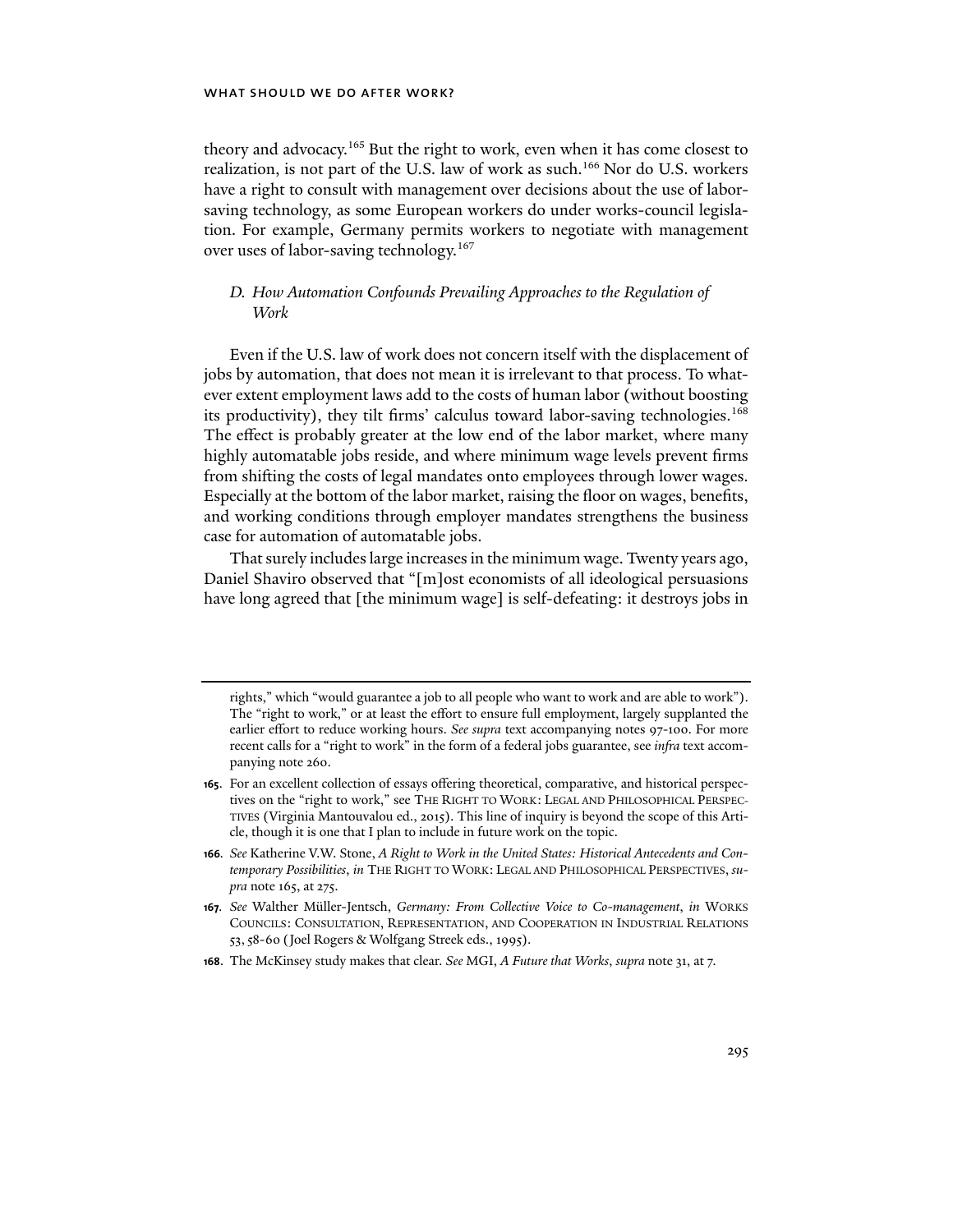the low-wage sector of the economy and thus hurts many of the people it is intended to help." 169 The widely discussed Card and Krueger studies in the 1990s,170 as well as more recent empirical studies, have challenged that consensus. <sup>171</sup> Others discount those studies and hold to the orthodox position. <sup>172</sup> While the debate continues with regard to moderate increases in the minimum wage, most economists would now agree that small increases do not matter much, and that large increases are indeed likely to lead to job losses, at least among the least skilled workers.<sup>173</sup> At any point along either spectrum, however—from small to large increases in the minimum wage, or from orthodoxy to heterodoxy—the growing capabilities and falling costs of automation are bound to tilt the scales to some degree toward displacement of workers.

Puzder's comment cited above ("this is not rocket science") makes the wellnigh irrefutable point that the business case for automation is stronger if direct wage costs are fifteen dollars an hour versus eight dollars an hour. Puzder was

- **172***. See* David Neumark, *The Effects of Minimum Wages on Employment*, FED. RES. BANK S.F. (Dec. 2015), https://www.frbsf.org/economic-research/publications/economic-letter/2015 /december/effects-of-minimum-wage-on-employment [https://perma.cc/WEP2-S3PD].
- **173**. For example, liberal economist Jared Bernstein, based on recent studies including Dube et al., *supra* note 171, concludes: "I don't think we should worry too much about the impact of moderate minimum wage increases on labor substitution . . . . Large minimum wage increases, like going to \$15 in places with low wages, are another story," and may need to be phased in slowly. *See* Jared Bernstein, *Minimum Wages and Capital/Labor Substitution*, ON THE ECON.: JARED BERNSTEIN BLOG (Aug. 17, 2015, 3:43 PM), https://jaredbernsteinblog.com/minimum -wages-and-capitallabor-substitution [https://perma.cc/U7FU-GYSL]. Similarly, Alan Krueger (of the Card-Krueger study, *supra* note 170, which challenged the orthodox view of employment effects of minimum wage increases) argues that an increase to \$12 per hour "would not have a meaningful negative effect on United States employment," but that "\$15 an hour is beyond international experience, and could well be counterproductive," especially in low-wage regions. Alan B. Krueger, Opinion, *The Minimum Wage: How Much Is Too Much?*, N.Y. TIMES (Oct. 10, 2015), https://www.nytimes.com/2015/10/11/opinion/sunday/the -minimum-wage-how-much-is-too-much.html [https://perma.cc/8TE6-272J].

**<sup>169</sup>**. Daniel Shaviro, *The Minimum Wage, the Earned Income Tax Credit, and Optimal Subsidy Policy*, 64 U. CHI. L. REV. 405, 406 (1997).

**<sup>170</sup>***. See* DAVID E. CARD & ALAN B. KRUEGER, MYTH AND MEASUREMENT:THE NEW ECONOMICS OF THE MINIMUM WAGE (1995). For a critique of the methodology of the Card and Kruger studies, see Shaviro, *supra* note 169.

**<sup>171</sup>***. See* Arindrajit Dube et al., *Minimum Wage Effects Across State Borders: Estimates Using Contiguous Counties* (Inst. for Research on Labor and Emp't, IRLE Working Paper No. 157-07, 2010), https://irle.berkeley.edu/files/2010/Minimum-Wage-Effects-Across-State-Borders.pdf [https://perma.cc/C4AC-53UD]. For a round-up of recent studies finding no impact of (usually modest) increases in minimum wage levels on employment, see Holly Sklar, R*esearch Shows Minimum Wage Increases Do Not Cause Job Loss*, BUS. FOR FAIR MINIMUM WAGE, https://www.businessforafairminimumwage.org/news/00135/research-shows-minimum -wage-increases-do-not-cause-job-loss [https://perma.cc/VJ5X-HMYE].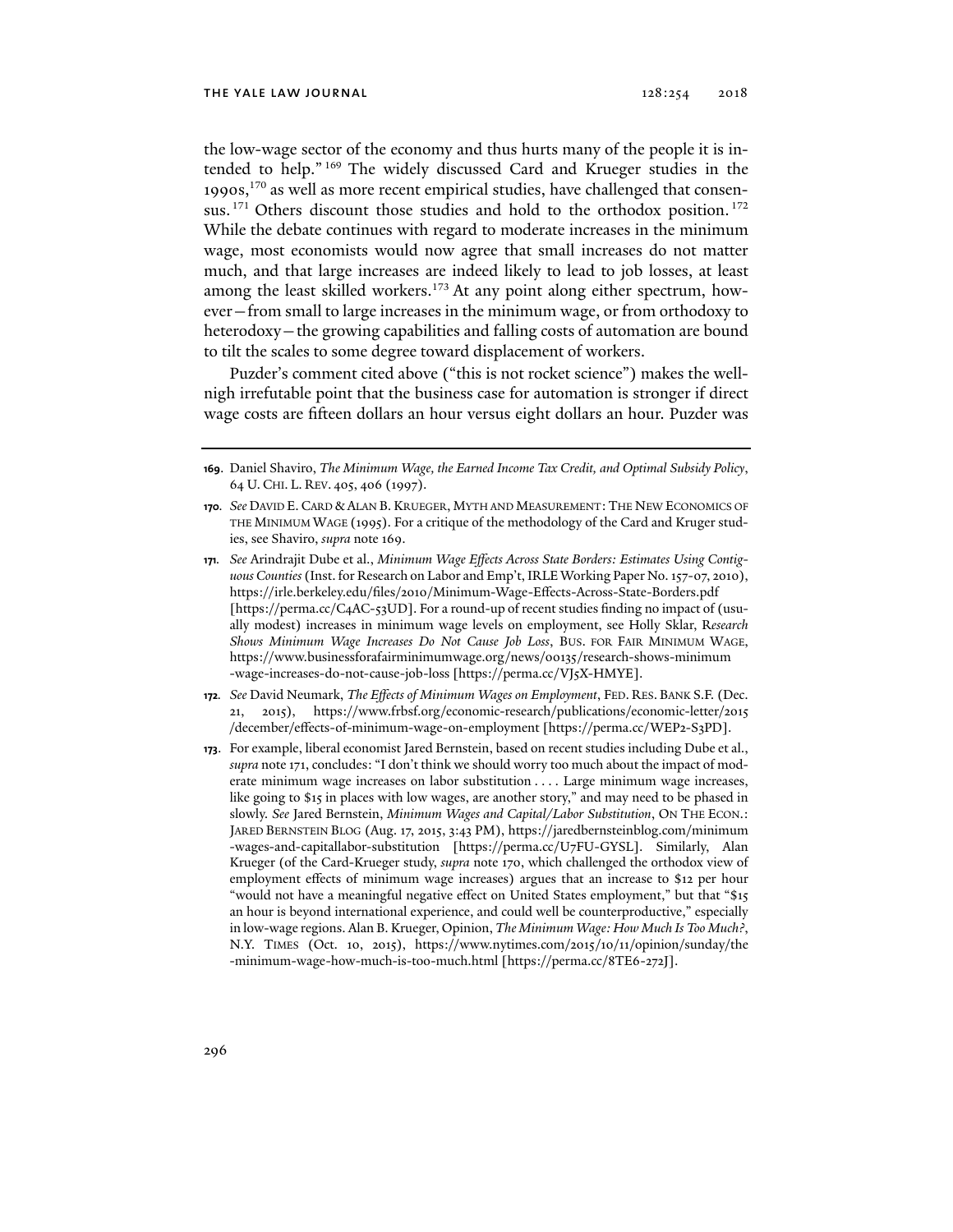excoriated by workers' advocates for preferring robots to workers.<sup>174</sup> But at the point that robots can perform as well as or better than humans at a lower cost, they will be irresistible for firms in competitive markets, lest those firms lose profits, market share, and investors. That is indeed "not rocket science"; it is Capitalism 101. And *if* new job creation lags behind job destruction, then those who call for significant hikes in the minimum wage—or in any other material labor standards that raise employer costs—face a dilemma.

A similar dilemma plagues the prevailing legal responses to fissuring. Even as law-related labor costs tend to promote fissuring in all its varied forms, including the disintegration of jobs into "gigs," fissuring tends to undermine labor standards and the employment-based social model. Faced with this very big problem, labor scholars have converged on a solution with several variations: shore up what I call the "fortress of employment"—the whole array of rights and duties associated with employment—by expanding lead firms' responsibility for the wages and working conditions of the workers whose labor they use.<sup>175</sup> Hence the proliferation of scholarship and advocacy aimed at combatting misclassification of employees as independent contractors and at expanding the definition of "employment," including the scope of "joint employment," so that it is harder for lead firms to escape the costs of complying with labor standards. Other scholars have proposed more radically reconstructing the concept of employment, $176$ or dismantling the distinction between employees and independent contractors,177 or creating an intermediate category between the highly regulated employment relationship and the relatively free-wheeling domain of commercial contracting.178

**<sup>174</sup>**. *See, e.g.*, Michael Hiltzik, *Andy Puzder, Trump's Choice for Labor Secretary, Is a Good Spokesman for Fast-Food Restaurant Owners. For Their Employees, Not So Much*, L.A. TIMES (Dec. 8, 2016, 1:40 PM), https://www.latimes.com/business/hiltzik/la-fi-hiltzik-puzder-labor-20161208 -story.html [https://perma.cc/9P7T-JQBW].

**<sup>175</sup>***. See* WEIL, *supra* note 23.

**<sup>176</sup>***. See* JEREMIAS PRASSL, THE CONCEPT OF THE EMPLOYER (2015).

**<sup>177</sup>***. See* Judy Fudge et al., *Changing Boundaries in Employment: Developing a New Platform for Labour Law*, 10 CANADIAN LAB. & EMP. L.J*.* 329, 336 (2003).

**<sup>178</sup>***. See* GUY DAVIDOV, A PURPOSIVE APPROACH TO LABOUR LAW (2016); H.W. Arthurs, *The Dependent Contractor: A Study of the Legal Problems of Countervailing Power*, 16 U. TORONTO L.J. 89 (1965). A more recent proposal in the United States along these lines focuses on the status of "platform-based" workers such as Uber drivers. *See* Seth D. Harris & Alan B. Krueger, *A Proposal for Modernizing Labor Laws for Twenty-First-Century Work: The "Independent Worker*,*"* HAMILTON PROJECT (Dec. 2015), https://www.hamiltonproject.org/assets/files/modernizing \_labor\_laws\_for\_twenty\_first\_century\_work\_krueger\_harris.pdf [https://perma.cc/66AB -G82M].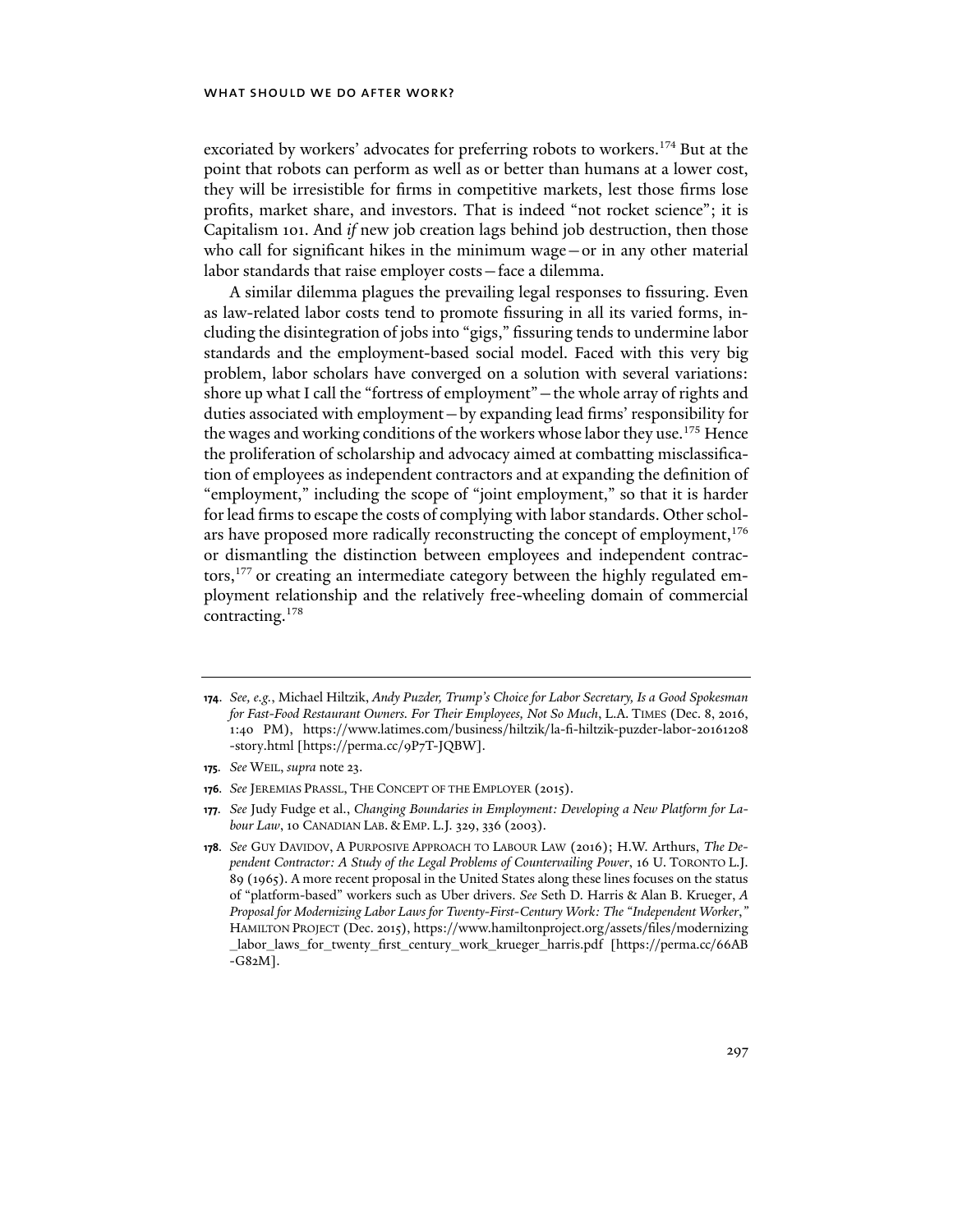These proposals generally aim to expand the responsibility of firms for the people who supply their labor inputs. That is, they aim to extend to those firms some or all of the legal costs and burdens that are conventionally tied to employment, and to extend to some actually or nominally "self-employed" individuals the corresponding benefits and protections. The effort to expand firms' responsibility for workers whom they do not formally employ is vehemently opposed by many in the business community, who argue that it will squelch innovation, flexibility, and growth.<sup>179</sup> But corporations do not merely oppose these efforts; they can often escape them by rewriting contracts and reconfiguring supplier relationships to avoid employer status.<sup>180</sup> Smart legal tests of "employment" aim to defeat that response by ignoring the formalities that are most easily manipulated by firms and focusing on functional issues of control (however exercised), integration into the firm's operations, or genuine entrepreneurial autonomy of the worker.<sup>181</sup> If firms have to pay a functional price to avoid employer responsibilities, more workers will remain within the fortress of employment.

- **179**. See, for example, the U.S. Chamber of Commerce's statements against Obama-era expansions of "joint-employer" responsibility in the NLRB, *Establish a Proper Definition of Joint Employer*, U.S. CHAMBER COM. (Feb. 26, 2018), https://www.uschamber.com/issue-brief /establish-proper-definition-joint-employer [https://perma.cc/S7QY-B3LK], and in the Department of Labor (DOL), *Wage and Hour's Joint Employer Pile-on*, U.S.CHAMBER COM. (Feb. 10, 2016), https://www.uschamber.com/article/wage-and-hour-s-joint-employer-pile [https://perma.cc/L7HJ-2UV3]. The Trump NLRB and DOL have both obliged. *See Board Proposes Rule to Change Its Joint-Employer Standard*, NLRB (Sept. 13, 2018), https://www.nlrb .gov/news-outreach/news-story/board-proposes-rule-change-its-joint-employer-standard [https://perma.cc/AU7Z-UX98]; *Secretary of Labor Withdraws Joint Employment, Independent Contractor Informal Guidance*, U.S. DEP'T LAB. (June 7, 2017), https://www.dol.gov /newsroom/releases/opa/opa20170607 [https://perma.cc/DM7J-XL8N].
- **180***. See* DAVIDOV, *supra* note 178, at 116; WEIL, *supra* note 23, at 236-37; *Independent Contractor Misclassification Imposes Huge Costs on Workers and Federal and State Treasuries*, NAT'L EMP. L. PROJECT (July 2015), http://www.nelp.org/content/uploads/Independent-Contractor-Costs .pdf [https://perma.cc/84NX-FUC6] (reviewing recent studies on the misclassification of employees as independent contractors).
- **181***. See* DAVIDOV, *supra* note 178, at 115; Richard R. Carlson, *Why the Law Still Can't Tell an Employee When It Sees One and How It Ought to Stop Trying*, 22 BERKELEY J. EMP. & LAB. L. 295, 306-14 (2001). The so-called "ABC test" is one such test. As articulated recently by the California Supreme Court in *Dynamex Operations West, Inc. v. Superior Court*, the hiring firm has the burden of meeting a three-part test to escape employer status:

(A) [T]hat the worker is free from the control and direction of the hirer in connection with the performance of the work, both under the contract . . . and in fact; (B) that the worker performs work that is outside the usual course of the hiring entity's business; and (C) that the worker is customarily engaged in an independently established trade, occupation, or business of the same nature as the work performed for the hiring entity.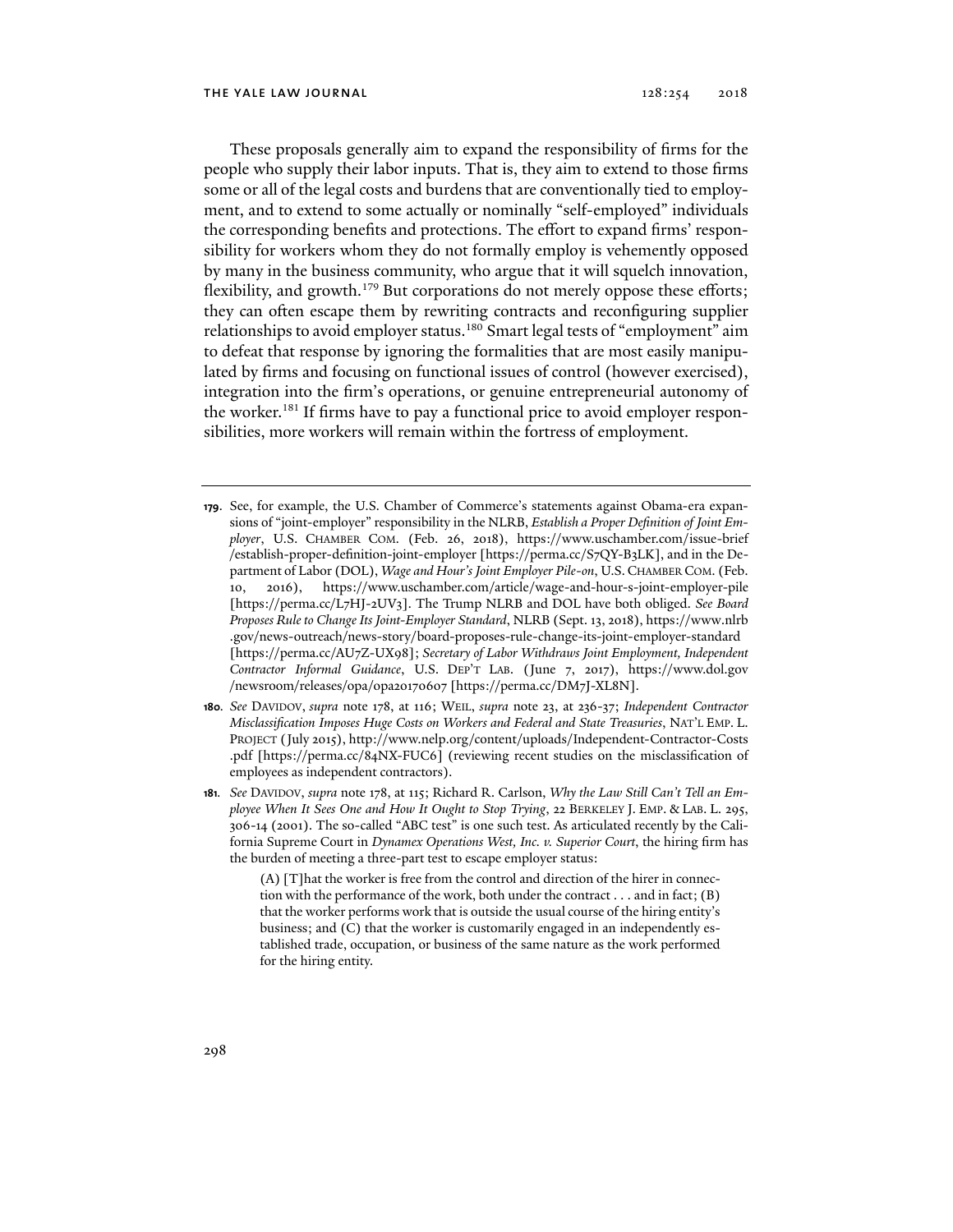The exit option of automation, however, confounds this otherwise sensible strategy of expanding the scope of employer responsibility. The more successful worker advocates are in holding lead firms responsible for the workers who supply their labor inputs, the greater those firms' incentive to replace workers altogether through automation.<sup>182</sup> In other words, if McDonalds, Inc., is held to be the employer of its franchisees' employees, or if Uber is deemed to be the employer of its drivers, those firms are marginally more likely to turn to burgerflipping robots or self-driving vehicles.

An analogous dilemma shadows the evolving response to branded firms' offshoring of operations to lower-cost, less-regulated jurisdictions. Echoing the domestic strategy of expanding the scope of employer responsibility, advocates and scholars have sought over the course of several decades to develop transnational regulatory tools—some of them "soft law," others with harder edges—that aim to hold major corporations responsible for labor conditions within their supply chains.183 Progress has been halting, and firms' public commitments to social responsibility surely outstrip actual improvements on the ground.<sup>184</sup> Still, we are very far from the days when big consumer brands could respond to reports of forced labor or child labor in their supply chains by claiming they were "just the buyer."185 That is seen, for example, in Apple's response to a rash of negative publicity about injuries to the Foxconn workers who assemble iPhones and iPads

**182**. To be sure, where automation is infeasible or too costly, these strategies might have the desired effect of inducing lead firms either to monitor and improve contractors' labor practices or to bring contracted-out work back into the firm.

- **184**. *See* Estlund, *supra* note 183, at 241-47.
- **185***. See id.* at 241 (recounting that, when early antisweatshop activists sought to hold Nike accountable for labor violations in its supply chain, Nike claimed to be "just the buyer").

<sup>416</sup> P.3d 1, 7 (Cal. 2018). Commentators have pointed out that Uber and many other "gig economy" firms will be especially hard pressed to meet the second part of the test. *See* Noam Scheiber, *Gig Economy Business Model Dealt a Blow in California Ruling*, N.Y. TIMES (Apr. 30, 2018), https://www.nytimes.com/2018/04/30/business/economy/gig-economy-ruling.html [https://perma.cc/L38G-CG8Y]. *See generally* Anna Deknatel & Lauren Hoff-Downing, *ABC on the Books and in the Courts: An Analysis of Recent Independent Contractor and Misclassification Statutes*, 18 U. PA. J.L. SOC. CHANGE 54, 65-71 (2015) (analyzing the power of the "ABC Test" to ferret out the misclassification of employees).

**<sup>183</sup>***. See* Alan Hyde, *To What Duties Do Global Labour Rights Correlate?: Responsibility for Labour Standards down the Production Chain*, *in* GLOBAL JUSTICE AND INTERNATIONAL LABOUR RIGHTS 209, 209-236 (Yossi Dahan et al. eds., 2016); *see also* Cynthia Estlund, *Enforcement of Private Transnational Labor Regulation: A New Frontier in the Anti-Sweatshop Movement?*, *in* ENFORCE-MENT OF TRANSNATIONAL REGULATION: ENSURING COMPLIANCE IN A GLOBAL WORLD 237 (Fabrizio Cafaggi ed., 2012).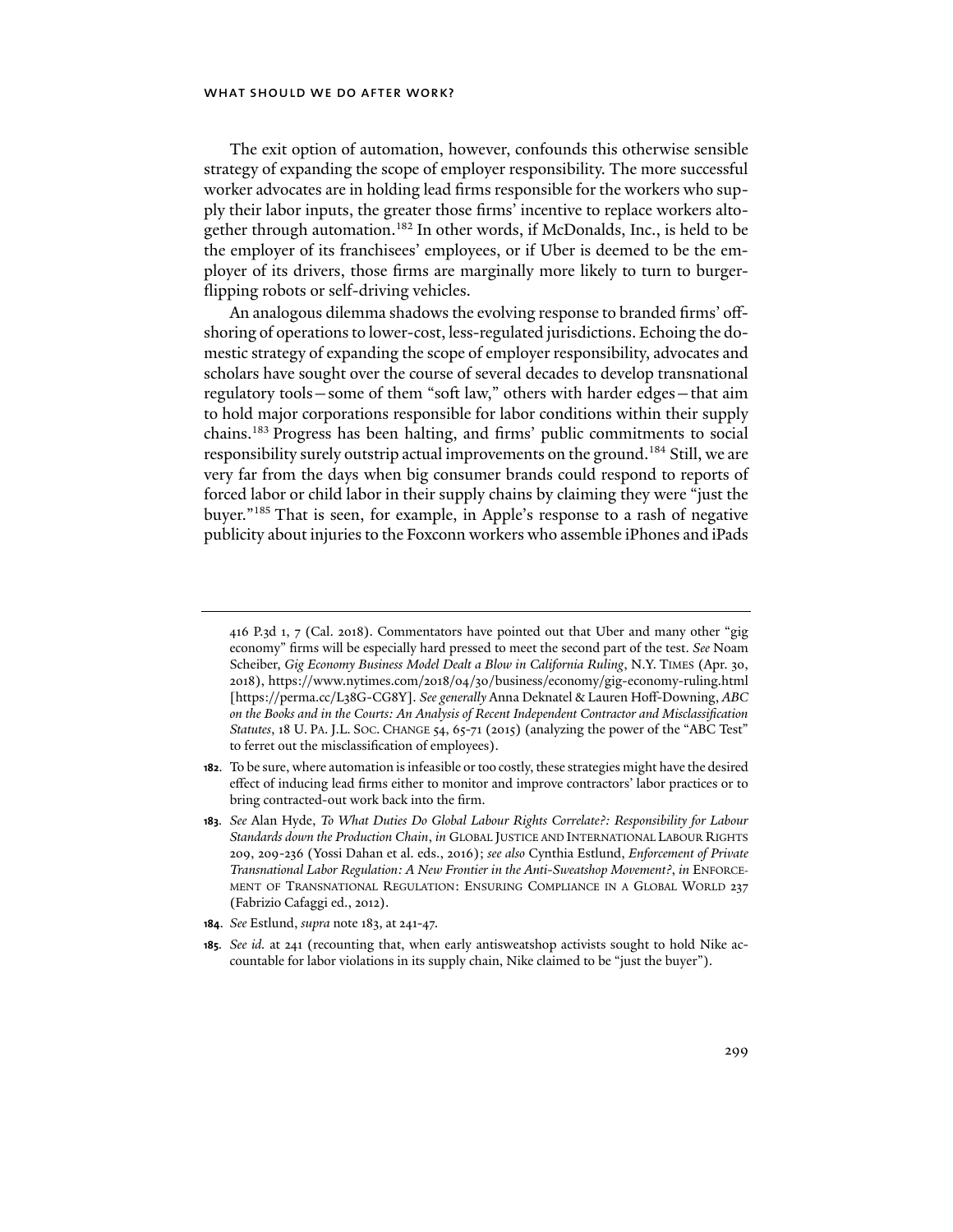#### THE YALE LAW JOURNAL  $128:254$   $2018$

in China.<sup>186</sup> Apple felt compelled to improve transparency and monitoring and to put resources into improving labor conditions at Foxconn.<sup>187</sup>

Automation modestly complicates this transnational strategy. The more successful global labor regulators and advocates are in holding branded firms politically, socially, or even legally responsible for labor conditions in their global supply chains, the more those firms and their suppliers have an incentive to switch to robots. For Apple, one side benefit of Foxconn's ambitious plan to replace most of its Chinese workers with robots—starting with the most dangerous jobs—is that it will neatly sidestep future scandals based on labor abuses.

None of this means that advocates and scholars are misguided in seeking to hold profitable and capable firms accountable for the wages and working conditions of the workers, foreign and domestic, who supply necessary labor inputs. Still, proponents of this sensible multifaceted response to fissuring should reckon with the fact that it not only fails to meet the potential challenge of automation-based job loss, but also tends to tilt firms' calculus further away from human labor and toward machines. It might even contribute to what Dani Rodrik calls "premature deindustrialization," by which developing countries experience declining employment in industry before attaining the income, resources, and infrastructure needed to advance to a postindustrial economy.<sup>188</sup>

At the same time, the Apple-Foxconn case illustrates again the double-edged nature of automation for workers. Automation is enabling Foxconn to eliminate some very dangerous jobs, as well as hundreds of thousands of other jobs whose grueling nature was blamed for a spate of worker suicides in 2010.<sup>189</sup> If the displaced workers end up with better jobs, this case may show innovation and creative destruction at their most virtuous. If not, it may illustrate the double-edged nature of efforts to hold lead firms responsible for upstream working conditions, at least for workers who lack decent alternatives. That does not mean we should

**<sup>186</sup>***. See* Duhigg & Barboza, *supra* note 155.

**<sup>187</sup>***. See* Rebecca Greenfield, *How Apple Fixed Its Foxconn Problem*, ATLANTIC (May 10, 2012), https://www.theatlantic.com/technology/archive/2012/05/how-apple-fixed-its-foxconn -problem/328307 [https://perma.cc/G4KX-R6S5]; Paul Harris, *Apple Hit by Boycott Call over Worker Abuses in China*, GUARDIAN (Jan. 28, 2012, 19:07 EST) https://www.theguardian.com /technology/2012/jan/29/apple-faces-boycott-worker-abuses [https://perma.cc/8XNV  $-5AG5$ ].

**<sup>188</sup>**. *See* Dani Rodrik, *Premature Deindustrialization*, (Nat'l Bureau of Econ. Research, Working Paper No. 20935, 2015), http://www.nber.org/papers/w20935 [https://perma.cc/EY8Y -GEYD]. Rodrik notes that a significant factor in "premature deindustrialization" is the erosion of labor-cost-based comparative advantages in manufacturing by automation. *Id.*

**<sup>189</sup>**. *See* David Barboza, *After Suicides, Scrutiny of China's Grim Factories*, N.Y.TIMES (June 6, 2010), https://www.nytimes.com/2010/06/07/business/global/07suicide.html [https://perma.cc /TN7W-UFAQ].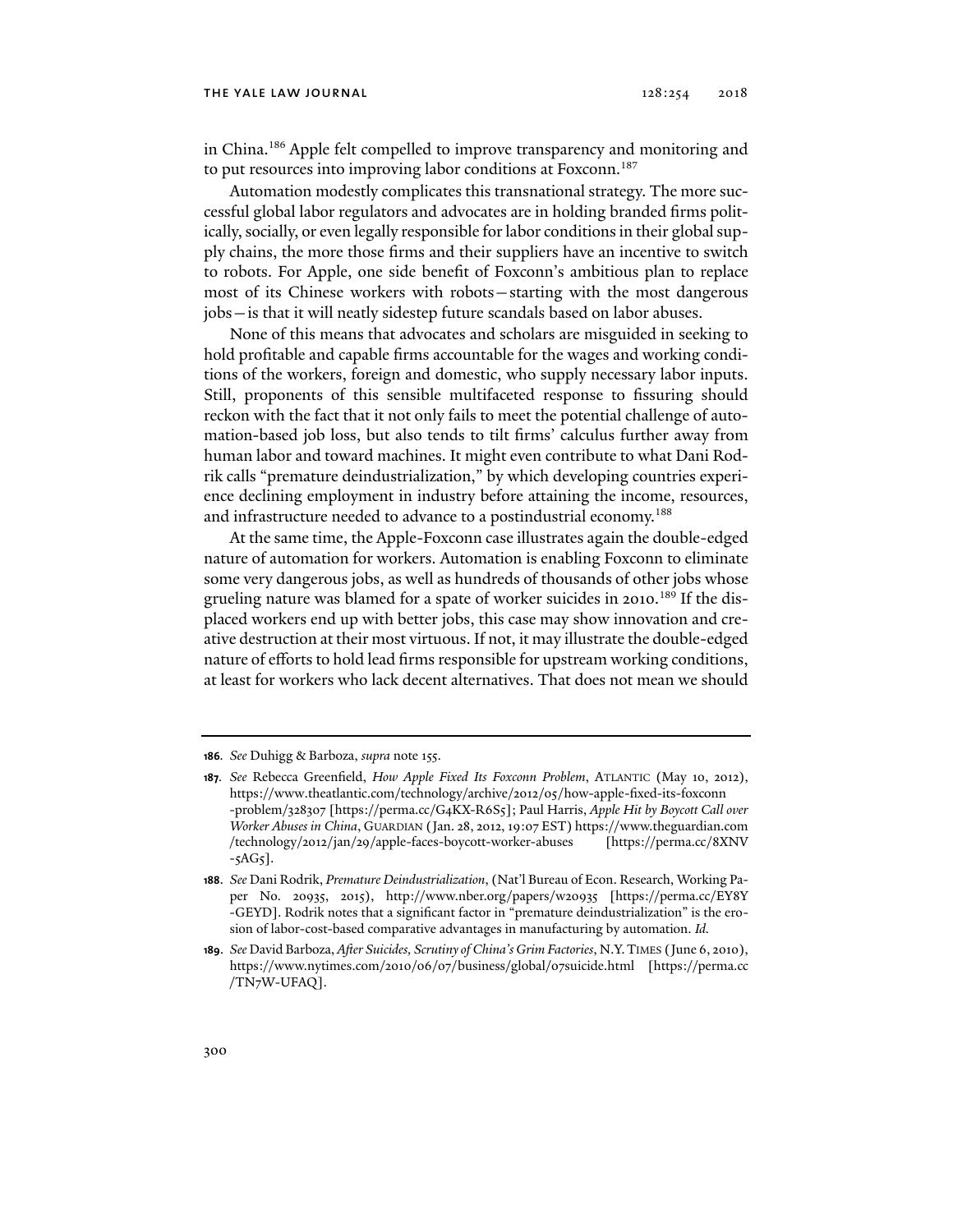abandon those efforts, but we should proceed with eyes wide open, and on the lookout for ways to mitigate the dilemma they pose.

## **iii. a way forward in the face of uncertainty**

Workers, their organizations, and their advocates have long struggled to raise labor standards, expand employee rights and benefits, and improve the enforcement of these legal entitlements. For present purposes, we may assume that those labor standards, rights, and benefits serve the interests of workers and the society as a whole; they represent an evolving societal conception of "decent work." But to private firms, many of those entitlements entail net labor costs or risks that are worth avoiding if possible—in effect, they tax the employment of human labor. Fissuring strategies enable firms to avoid or evade some of those costs, and legal efforts to expand the scope of direct or joint employer responsibility aim to make that more difficult. Automation sidesteps those efforts and more completely avoids the costs of human labor, including those stemming from the law. The automation option becomes ever more compelling as the cost of machines falls and their capabilities rise.

All in all, it is hard to avoid the conclusion that labor costs stemming from employment laws are among the factors that lead firms to automate jobs and replace people. Those costs accelerate what might be an already-inevitable decline in the overall demand for human labor, especially in midlevel jobs. That is a serious concern if, as I have argued, a faster process of automation will make it much harder for individuals, institutions, and society as a whole to respond in ways that mitigate the losses and spread the gains from automation. Such a conclusion might point to a verdict that would be dispiriting to worker advocates and many labor and employment law scholars: perhaps we should now be looking for judicious ways to unburden or deregulate the employment relationship so as to slow down, or avoid speeding up, automation-related job losses.

There are reasons to resist this "unburdening" strategy, even apart from the basic uncertainty about the future net impact of automation on employment, and I will turn to them below. But first, we must return to that basic empirical uncertainty, for it has important implications for the strategy going forward, and for whether and in what ways to "unburden" employment. This Part will frame the objectives of an optimal strategy, illustrate how the strategy would work in several contexts, and defend it against some objections.

### *A. Framing a Strategy in the Face of Uncertainty*

As discussed in Part I, the prospect that automation will produce sizable net job losses and growing wage disparities in the next decade or two is uncertain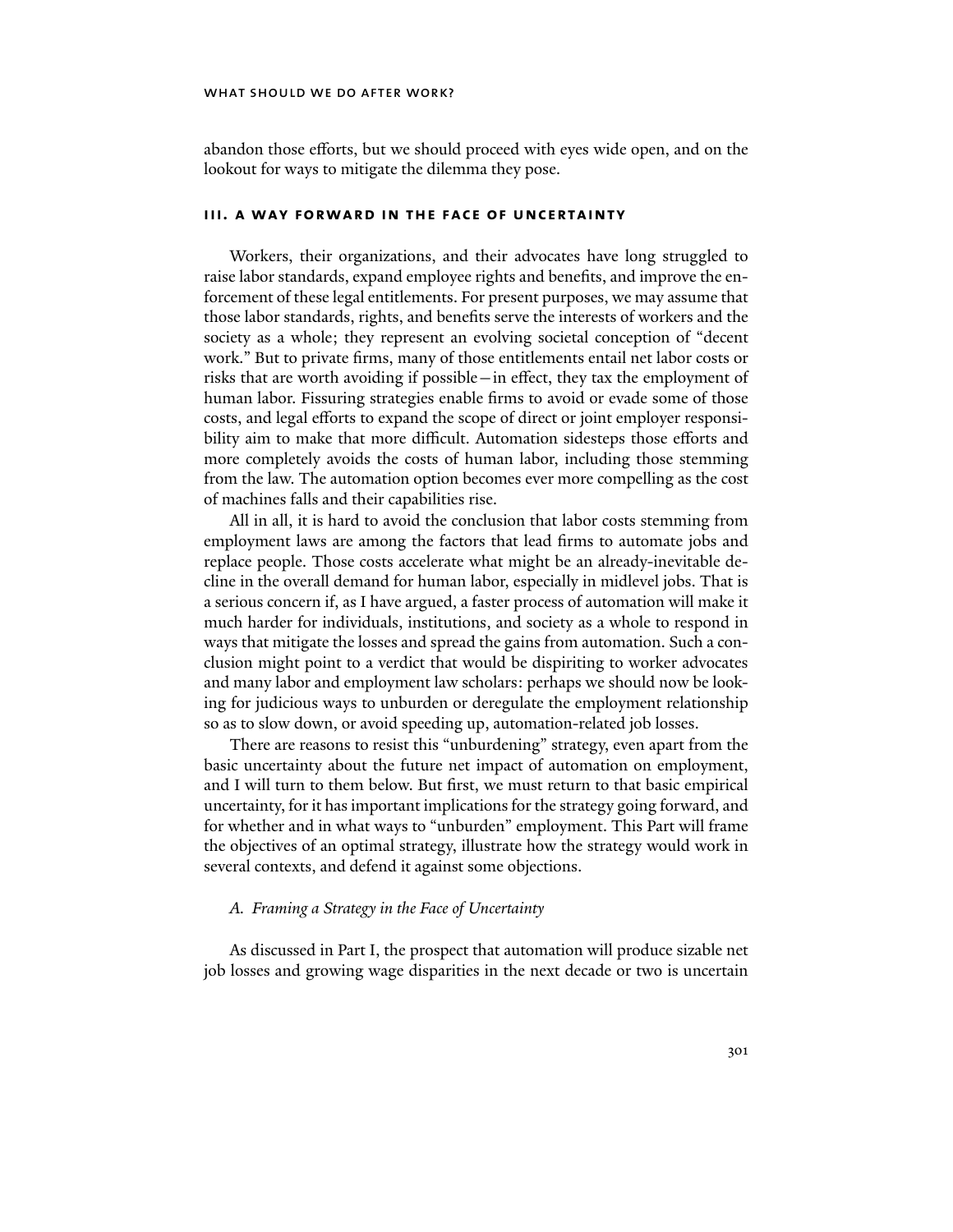and hotly debated, including among economists who are chiefly concerned with the well-being of ordinary workers. There is disagreement as well over whether a net decline in the demand for labor might be a boon for most people (if we had the political will and capacity to fairly distribute leisure, income, and the work that remains). There is much less controversy, however, over three related problems: growing economic *inequality*, *erosion of labor standards* at the bottom of the labor market, and the role of *fissuring* in both trends. That is, there is wider agreement that those three trends exist and that they are detrimental to workers and society.<sup>190</sup> I do not intend to argue those points further–for example, to rehearse arguments that our economy is too unequal—but will take them as reasonable premises for the argument that follows.

Given the relatively wide consensus about inequality, erosion of labor standards, and fissuring, one might conclude that we should put a priority on addressing those problems rather than the more uncertain prospect of automation-related job losses. Unfortunately, as shown in Part II, the prevailing responses within labor and employment law to the former set of problems—that is, raising minimum labor standards and mandatory benefits and expanding the reach of employer responsibility for compliance—tend to accelerate the loss of jobs to automation.

Can we avoid the opposite problem in framing a response to the threat of automation? That is, can we slow the tide of job destruction while also addressing the problems of fissuring, inequality, and deteriorating labor standards? Without pretending to magically dissolve the dilemmas flagged above, I believe we can devise a strategy that will make progress on all these fronts. It is possible, in short, to reduce the legal tax on employment—and thus marginally reduce firms' incentive *both* to replace human workers with machines and to replace employees with contractors—while improving the quality of work and of life for most workers.

It seems axiomatic that reducing the legal tax on employment, and thus reducing the cost of labor, will tend to reduce firms' incentive to outsource labor

**<sup>190</sup>**. For example, the left-leaning Economic Policy Institute, which rejects the claim that automation has hurt workers' employment or wages, *see* Mishel & Bivens, *supra* note 20, has reported critically on problems of wage stagnation and growing inequality, *see* Josh Bivens, *Inequality Is Slowing U.S. Economic Growth*, ECON. POL'Y INST. (Dec. 12, 2017), https://www.epi.org /files/pdf/136654.pdf [https://perma.cc/PD59-H4KW], and on firms' growing use of oftenmisclassified independent contractors in place of employees, *see* Françoise Carré, *(In)dependent Contractor Misclassification*, ECON. POL'Y INST. (June 8, 2015), https://www.epi.org/files /pdf/87595.pdf [https://perma.cc/NL4Q-LKS2].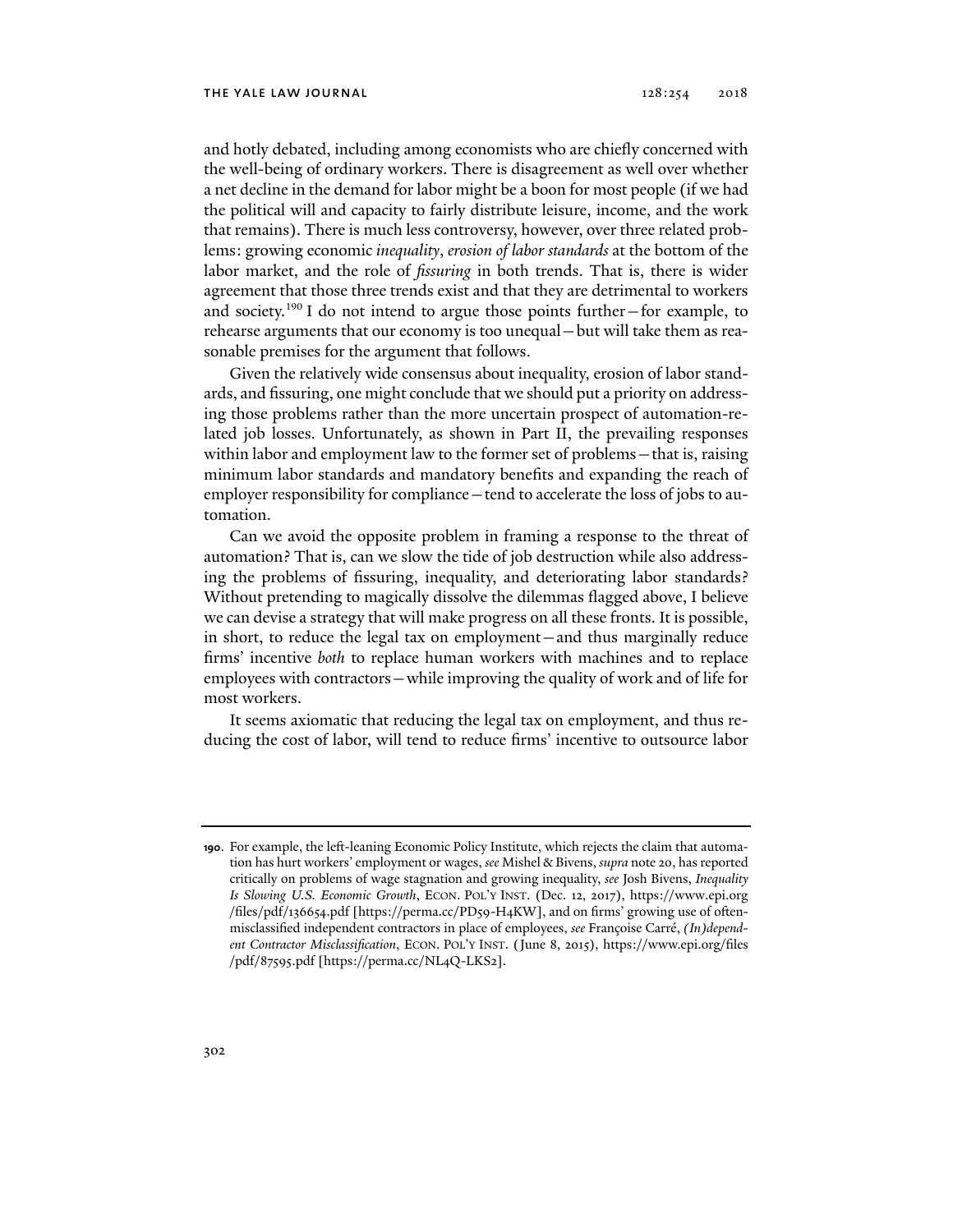needs and to automate them.<sup>191</sup> The challenge is to do that while maintaining or improving labor standards and mitigating inequality. The first step in meeting that challenge lies in separating the normative question of which entitlements workers should have from the question of where the attendant costs should fall, or how the entitlements should be financed. (I use the term "entitlements" here, despite its political baggage, to encompass all of the rights, protections, benefits, and minimum labor standards to which workers are entitled by law.) The latter question, I will argue, is more practical than normative. In some cases it makes sense to put the costs of workers' entitlements on those who employ workers, or more broadly on those who use their labor. But in other cases, it does not. Having identified the appropriate set of worker entitlements, we need to conduct an inventory to determine which of those entitlements should correspond to employer burdens and which should not.

Separating the question of what workers' entitlements should be from the question of how they should be paid for opens up constructive possibilities on three fronts. It allows us to reduce the labor-and-employment-law tax on the use of human labor; to extend some rights and benefits to nonemployed workers; and, not just incidentally, to redistribute some of the enormous wealth that is flowing to the already wealthy, especially to those who own or make the machines.

### *B. Employee Entitlements that Are Inextricable from Employer Mandates*

Some of the hard-won rights and protections of workers necessarily entail duties and burdens on those who employ them. That is true, for example, of laws regulating workplace hazards. Employers exercise actual or potential control over many aspects of workplace safety. Compelling them to abate hazards and to internalize the costs of occupational injuries and disease gives them an incentive to exercise their control to avoid those losses. The point holds as well for laws prohibiting discrimination and retaliation (against whistleblowers, for example). These laws are designed to redress past harms and to prevent future harms; and the latter requires altering employer behavior. Forcing the firm to answer for past harms deters future misconduct and encourages organizational precautions that reduce the individual and social harms of discrimination and retaliation.

**<sup>191</sup>**. Indeed, to the degree that law effectively taxes the employment of human labor (as opposed to being borne wholly by employees in the form of a lower cash wage, *see supra* notes 147-148 and accompanying text), it distorts firms' demand for labor versus capital in the form of laborsaving technology. *See* Abbott & Bogenschneider, *supra* note 119, at 27. Reducing that tax would thus improve economic efficiency as well as slow the loss of jobs to automation.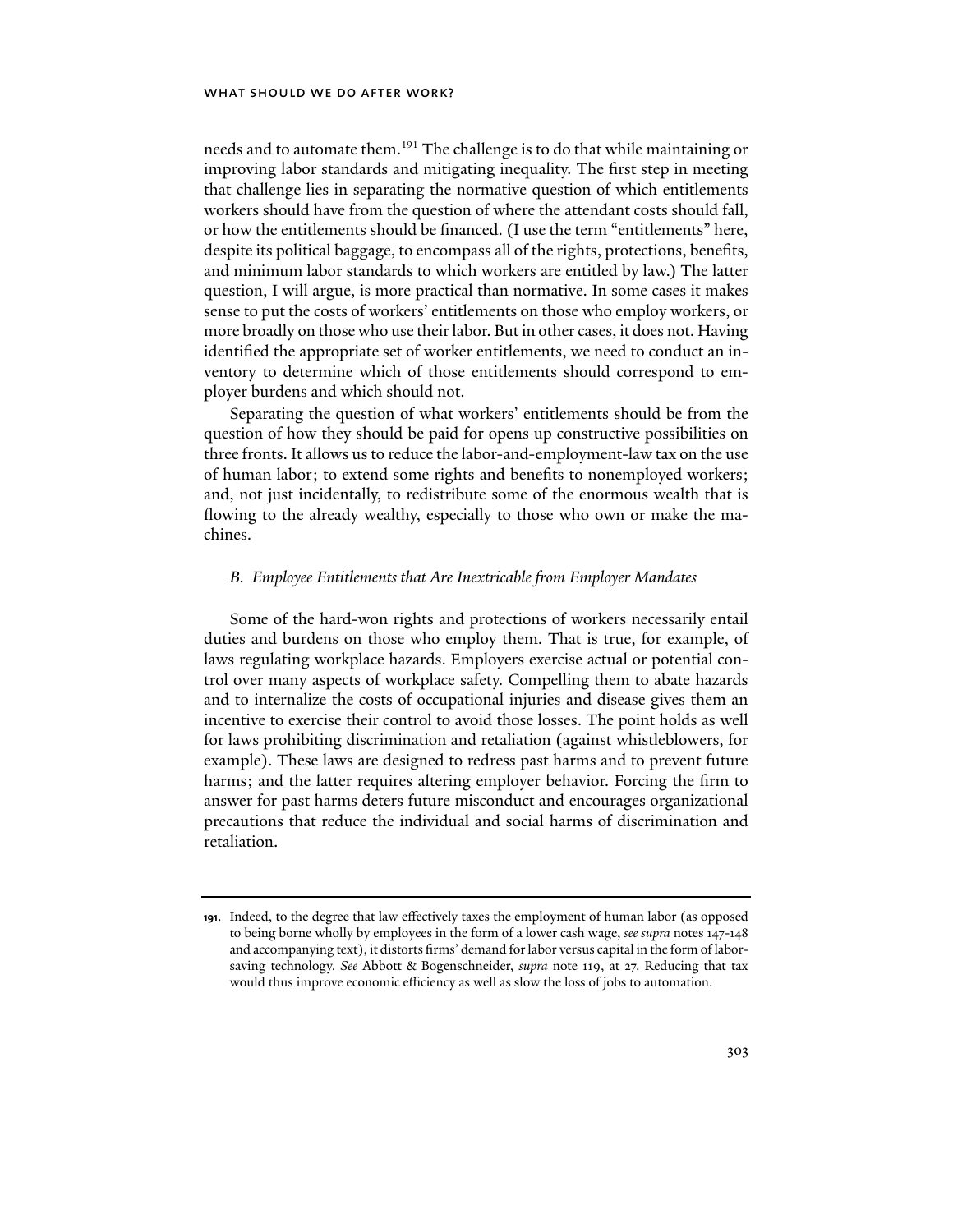The point is not that these laws impose no costs or trade-offs on employers. If compliance entails a net cost to employers that they cannot pass on to workers through lower wages, those employers are presumably more likely to replace workers with machines. That trade-off should be considered by advocates and policy makers in deciding whether and how to regulate labor standards. Yet some trade-offs between the number of jobs and their quality are obviously justified. Once we as a society conclude that a decent job entails protection from hazardous conditions and from discrimination and retaliation, there is no way around imposing the costs of those protections on employers (perhaps to be shared, as market conditions permit, with employees and consumers).

The same is true of laws that regulate working time. One typical feature of the employment relationship is employer control over work hours and scheduling. American legislatures have been regulating working time for well over a century, albeit in the teeth of judicial resistance until the New Deal breakthrough.<sup>192</sup> The Fair Labor Standards Act (FLSA) of 1938 established a forty-hour workweek and a time-and-a-half overtime premium for most employees.<sup>193</sup> More recently, worker advocates have pushed for "fair scheduling" laws in response to employers' high-tech efforts to reduce staffing costs by tailoring work schedules to customer volume.<sup>194</sup> Laws that regulate onerous "just-in-time" scheduling practices presumably increase the costs of employing people in some jobs to some degree—relative, that is, to a baseline of unfettered employer discretion—and affect firms' calculus as to whether to automate those jobs. But if the entitlement to "fair scheduling" is justified (as I think it is), then so is the regulation of employers' scheduling practices. There is no way to regulate hours and scheduling, and to protect workers' ability to plan and live their lives, without regulating employers and imposing costs on them.

For the subset of worker entitlements that necessarily or practically entail employer duties and burdens, the scope of employer responsibility should be broad enough to protect the underlying rights and entitlements, to promote compliance, and to discourage evasion through fissuring. The law should aim to minimize lead firms' ability to evade responsibility by misclassifying workers as independent contractors, or to avoid the cost of compliance by contracting out the work. That weighs in favor of extending some of these entitlements to inde-

**<sup>192</sup>***. See* Frank T. deVyver, *Regulation of Wages and Hours Prior to 1938*, 6 LAW & CONTEMP. PROBS. 323, 325-26 (1939).

**<sup>193</sup>**. *See* Fair Labor Standards Act of 1938, Pub. L. No. 75-718, § 7, 52 Stat. 1060, 1063 (codified as amended at 29 U.S.C. § 207 (2018)).

**<sup>194</sup>***. See* Jonathan Timm, *Why Fair Scheduling Could Be Labor's Next Big Fight*, THESE TIMES (Nov. 25, 2016), http://inthesetimes.com/article/19669/why-fair-scheduling-could-be-labors -next-big-fight [https://perma.cc/6VFV-XHJ6].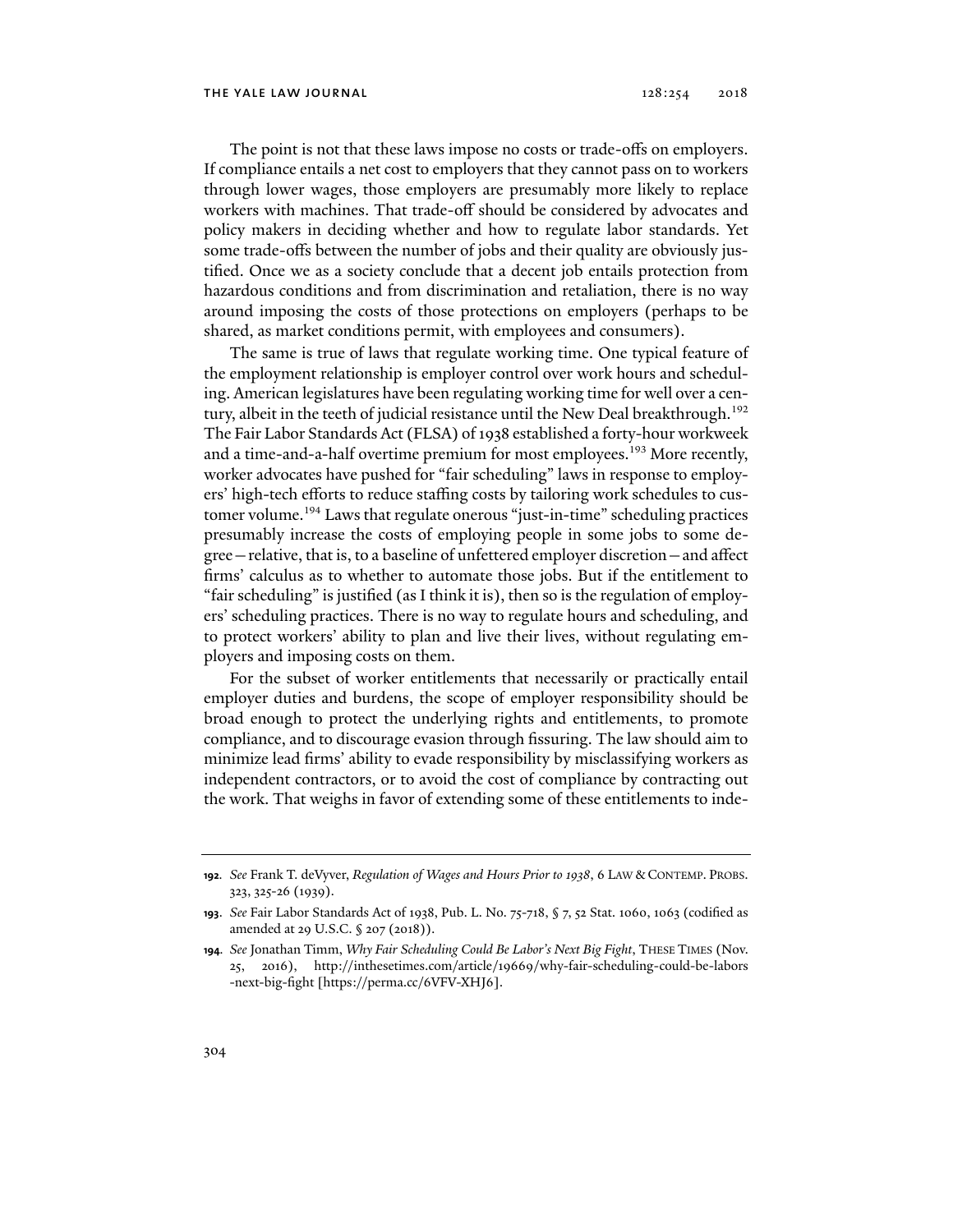pendent contractors—for example, protections against discrimination and retaliation, and against hazards within the control of the contracting firm. It also weighs in favor of "joint employer" responsibility on the part of lead firms, at least for contractor violations that the lead firm knows or should know about. Such liability should induce lead firms to monitor and control errant contractors. In other words, for this subset of worker rights and entitlements, efforts to extend the reach of lead firms' responsibility for workers in their supply chain—to shore up the "fortress of employment"—make eminent good sense.

Again, I assume that efforts to abate occupational hazards, prevent discrimination and retaliation, and regulate working hours—and to expand coverage and responsibility for compliance with those laws—*do* generally raise the cost of human labor relative to machines. Those entitlements, though, are part of our society's evolving definition of "decent work," and they necessarily entail corresponding duties and burdens on employers. Debates over the establishment and enforcement of minimum labor standards and nonwaivable worker rights have always been about what jobs we think are worth having at all at any point in our economic and social development. The growing capabilities of machines might, and perhaps should, draw closer attention to that trade-off. But once we settle on what "decent work" entails, and on the corresponding need to change employer behavior by imposing certain costs and liabilities on them, we should strive to make that judgment stick as broadly as possible, knowing and even intending that some jobs will be lost.

# *C. Employee Entitlements that Can and Should Be Detached from Employer Mandates*

That prescription does not apply, however, to all entitlements that are or could be attached to employment. Some employer mandates redress no harms that are caused or preventable by the employer. While these mandates may support crucial social entitlements, charging their cost to the employer is not necessary to protect those entitlements. On the contrary, they function as taxes on the employment of human labor, and introduce a distortion in firms' demand for labor and toward the substitution of capital.<sup>195</sup>

**<sup>195</sup>**. Brishen Rogers similarly notes that the cost of "employment-linked benefits" is "part of the reason firms seek to avoid employing their workers," versus treating them as independent contractors. Rogers, *supra* note 25, at 517. For that reason, he suggests that "employment-related duties should be limited to those that advance goals that can only be achieved through changes to employer policies." *Id.* at 518. Rogers calls for the "socialization" of benefits and their funding, citing the mitigation of economic inequality and greater worker mobility. *Id.*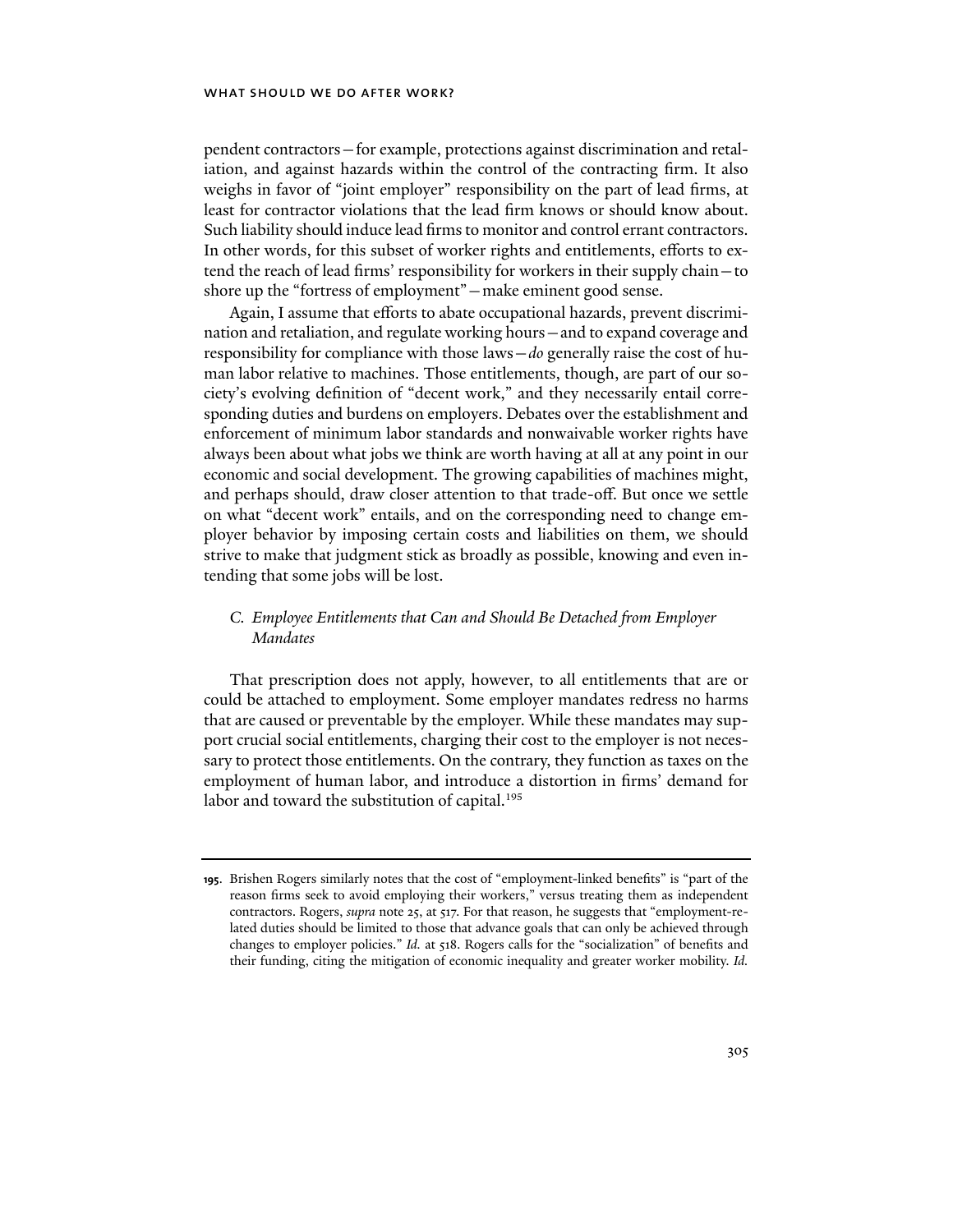Take health insurance, for example—a big-ticket item for many U.S. employers.<sup>196</sup> Let us posit that employees need access to affordable health care, and that most of them need help paying for it. But should the cost fall on their employers? In general, employers bear no causal responsibility for the health-care needs of workers or their families; and there is no deterrent logic in requiring employers to bear a portion of employees' health insurance costs, as the pay-or-play mandate of the ACA tends to do. On the contrary, the ACA might counterproductively deter some employment, for employers can escape its reach by reducing employees' hours below thirty per week, the threshold for employee coverage, or by keeping the size of their workforce below fifty, the threshold for employer coverage.<sup>197</sup> An employer mandate, to the extent it imposes significant and unavoidable costs on employers, will tend to discourage some employment and encourage the replacement of employees with machines, or with contractors who are not covered by the mandate, where either is feasible.

There are proposals afoot to extend guaranteed health (and other) benefits to all workers, including part-time employees and independent contractors or "gig" workers, while maintaining the link to paid work. Ideally those benefits would be portable from job to job and funded on a pro rata basis by firms on behalf of all who perform work for them.<sup>198</sup> The result would be to afford coverage to individuals who need it, and to reduce firms' incentive to substitute

These proposals are sketched briefly at the end of an article on classification of platform workers. But the congruence of our proposals suggests an important point: there are a number of good reasons to socialize many "employment-linked benefits"; the goal of slowing automation-related job losses is one more good reason to do so.

**<sup>196</sup>**. According to a 2016 survey of employers, "[a]nnual premiums for employer-sponsored family health coverage reached \$18,142 this year, up 3% from last year, with workers on average paying \$5,277 towards the cost of their coverage." *2016 Employer Health Benefits Survey: Abstract*, KAISER FAM. FOUND. (Sept. 14, 2016), http://www.kff.org/health-costs/report/2016 -employer-health-benefits-survey [https://perma.cc/NH78-B995]. Not all of these costs are the product of legal mandates, of course.

**<sup>197</sup>***. See* Alexander, *supra* note 143, at 318. The empirical evidence on these effects is mixed. One study estimated "an increase in low-hours, involuntary part-time employment of a half-million to a million workers in retail, accommodations, and food services." Marcus Dillender et al., *Effects of the Affordable Care Act on Part-Time Employment: Early Evidence* (Upjohn Inst., Working Paper No. 16-258, 2016), https://research.upjohn.org/cgi/viewcontent.cgi?article =1276&context=up\_workingpapers [https://perma.cc/KK8V-TGVB]. Other studies are inconclusive or show limited effects. *See, e.g.*, Abraham & Royalty, *supra* note 146, at 21-22; *see also id.* at 11 (summarizing related work).

**<sup>198</sup>**. One proposal along these lines—though not clearly framed as mandatory—has gained support from a wide range of stakeholders. *See* Byron Auguste et al., *Common Ground for Independent Workers: Principles for Delivering a Stable and Flexible Safety Net for All Types of Work*, WTF?ECONOMY (Nov. 9, 2015), https://wtfeconomy.com/common-ground-for-independent-workers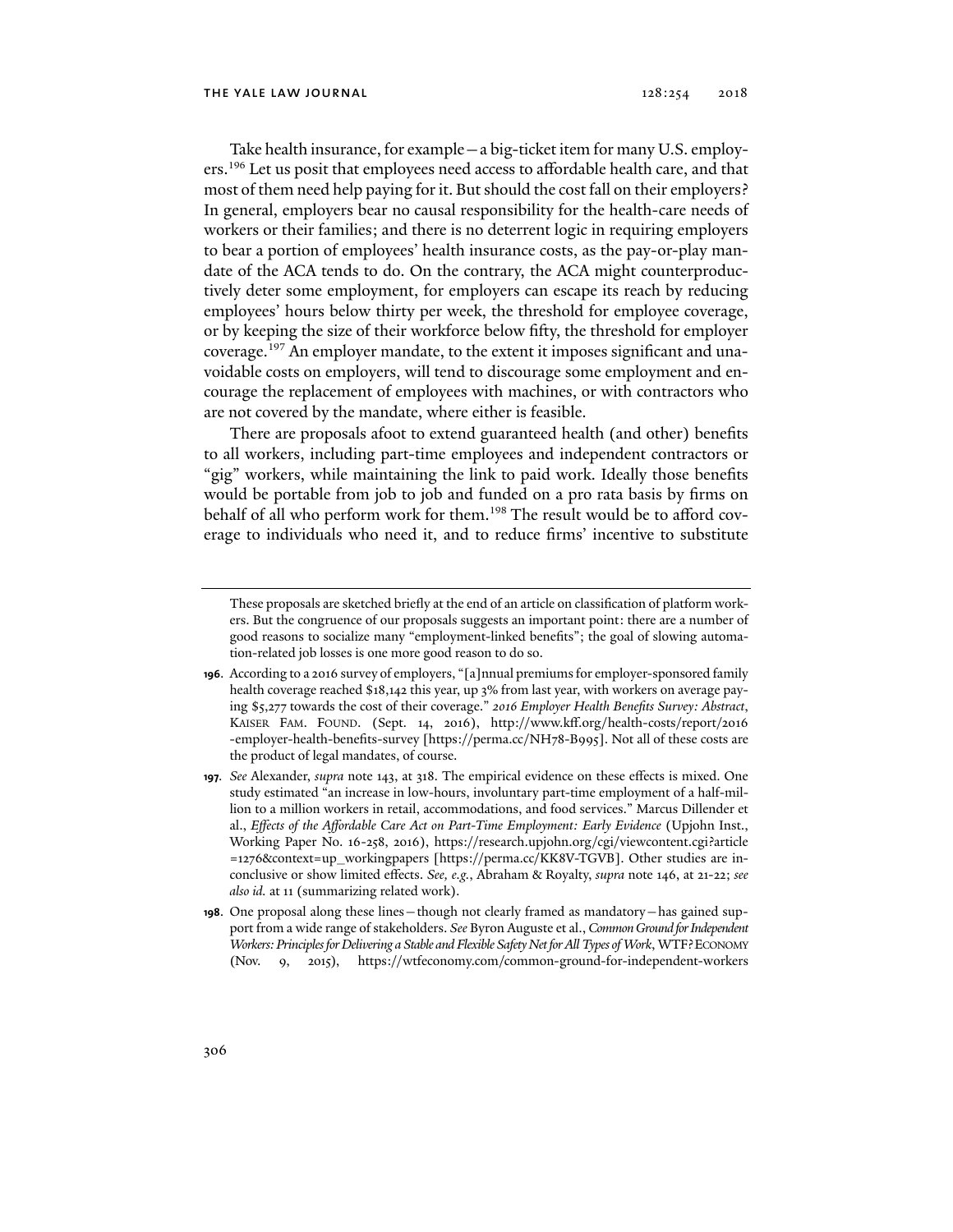part-timers or freelancers for full-time employees. That is all to the good. But as long as the mandate is tied to the use of human labor, it will still tend to tilt the users' calculus toward the exit option of automation (or perhaps the other exit option of transnational outsourcing) when that is feasible.

The point here is simple, though the details are devilish. Although a broad entitlement to health insurance makes good sense, that does not necessarily dictate putting its cost on the users of labor. Uncoupling the funding of health benefits from the use of human labor will mitigate firms' incentive to replace employees with contractors and human labor with machines. I will return briefly below to the question of how to finance benefits such as health insurance if not through an employer mandate. For now I will simply note that most alternative finance mechanisms have the added virtue of enabling a modicum of redistribution, thus mitigating economic inequality.

Rather than only repealing the ACA's employer mandate, we should replace it with something better. Repeal-and-replace, if you like. The United States is an outlier among developed countries in its failure to ensure universal health-care coverage.<sup>199</sup> It long relied on voluntary employer provision of health benefits (with the increasingly weak spur of collective bargaining and competition with unionized firms), and a backstop of Medicaid for the poor and Medicare for the elderly. The ACA took an important step forward by imposing an employer mandate (plus a now-deceased individual mandate to cover those still left out in the cold).<sup>200</sup> A broader mandate that covered some independent workers would be a further improvement. But the tax that such employer mandates impose on

<sup>-83</sup>f3fbcf548f [https://perma.cc/JLL5-TSFT] ("Everyone, regardless of employment classification, should have access to the option of an affordable safety net that supports them when they're injured, sick, in need of professional growth, or when it's time to retire.").

**<sup>199</sup>**. Among countries in the OECD, the United States has by far the lowest level of public healthcare coverage (under 35% compared to 100% coverage in most countries); including private health-care coverage, the United States is still next-to-last among OECD countries (ahead of Greece) in health-care coverage, and is one of the few that has not achieved universal health coverage. *Universal Health Coverage and Health Outcomes*, OECD 9 (2016), https://www.oecd .org/els/health-systems/Universal-Health-Coverage-and-Health-Outcomes-OECD-G7 -Health-Ministerial-2016.pdf [https://perma.cc/6AUY-7F2J; *see also* Special Report, *America Is a Health-Care Outlier in the Developed World*, ECONOMIST (Apr. 26, 2018), https://www .economist.com/special-report/2018/04/26/america-is-a-health-care-outlier-in-the -developed-world [https://perma.cc/8FTT-LFPS].

**<sup>200</sup>**. The ACA took a step closer to the so-called "Bismarck Model," found in Germany, France, and Japan, among other developed countries. The Bismarck Model relies on private insurers and mostly private providers, with funding through mandatory employer contributions; it taxes employment, but the tax is smaller than in the United States because insurers are nonprofit and tightly regulated, and costs are lower. *See* T.R. REID, THE HEALING OF AMERICA: A GLOBAL QUEST FOR BETTER, CHEAPER, AND FAIRER HEALTH CARE 17 (2009).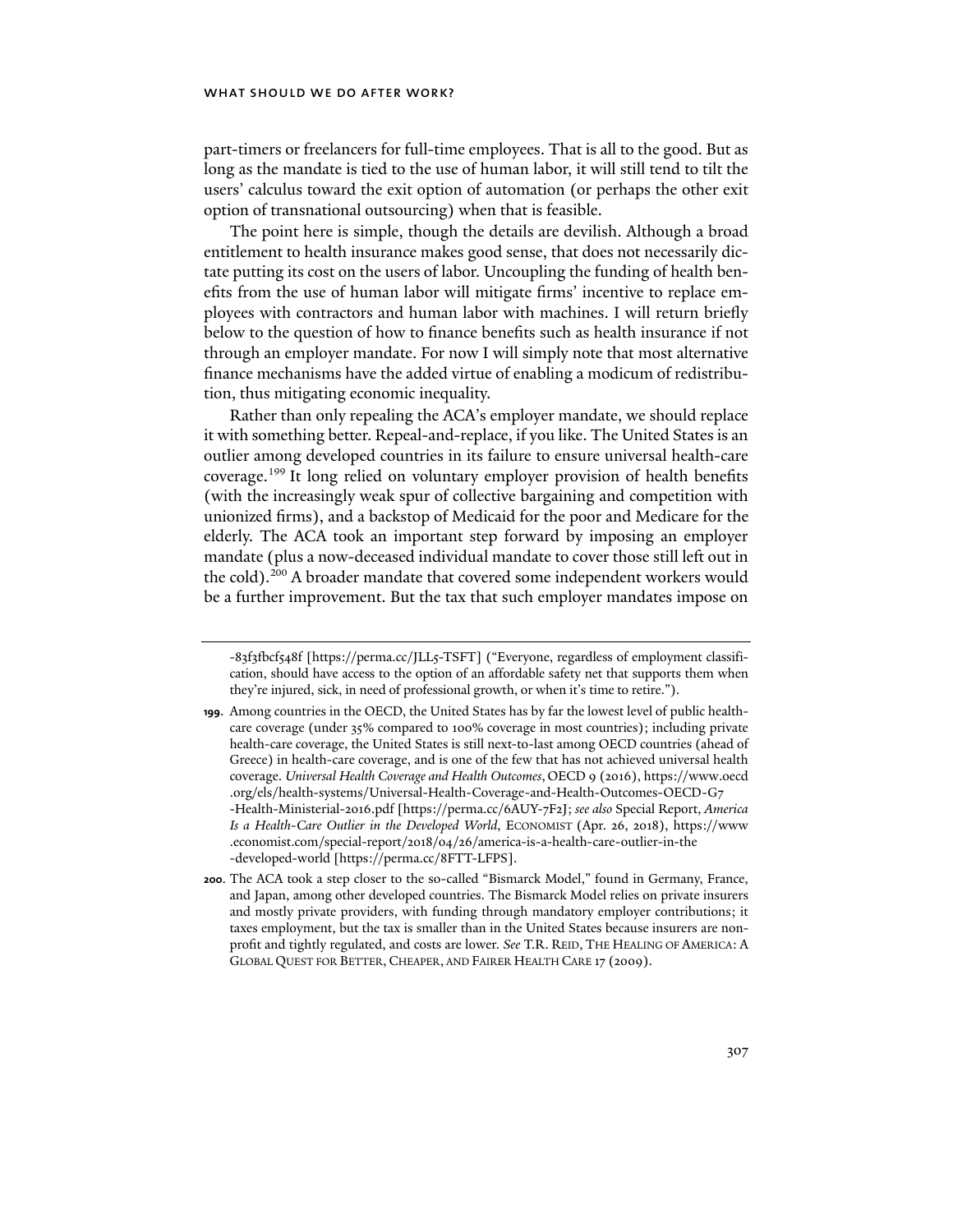the use of human labor becomes more troubling as automation becomes an increasingly viable alternative. That is among the reasons to take the next step from an employment-based system toward some form of universal single-payer health-care model.<sup>201</sup> Beyond that point, the extremely complex mechanics, economics, and politics of health care are beyond the scope of this Article.

Consider another example: paid leave for family responsibilities such as child care and elder care. Employees should be able to take a reasonable period of time off for these essential human activities without losing either their job or their income (as they can in every other OECD country).<sup>202</sup> The benefits would flow to employees' family members as well as employees themselves, and would tend to advance gender equity by mitigating the disproportionate burden of family responsibilities that is still borne by women.<sup>203</sup> Yet who should bear the cost of an entitlement to family leave?

Let us first distinguish between the entitlement to take time off without job loss and the entitlement to be paid during that time. It clearly makes sense to require the employer to grant leave and to restore the employee's job afterward (as the Family and Medical Leave Act does).204 Only the employer can do that, and the costs are fairly modest and at least partially offset by intangible gains from employee retention.205

**202**. Gretchen Livingston, *Among 41 Nations, U.S. Is the Outlier When It Comes to Paid Parental Leave*, PEW RES. CTR. (Sept. 26, 2016), https://www.pewresearch.org/fact-tank/2016/09/26 /u-s-lacks-mandated-paid-parental-leave [https://perma.cc/P5RA-XWB4].

**203***. See* AEI-Brookings Working Grp. on Paid Family Leave, *Paid Family and Medical Leave: An Issue Whose Time Has Come*, BROOKINGS 4-7 (May 2017), https://www.brookings.edu/wp -content/uploads/2017/06/es\_20170606\_paidfamilyleave.pdf [https://perma.cc/TMC6  $-B<sub>5</sub>NJ$ ].

**204**. *See* 29 U.S.C. § 2601 (2018).

**<sup>201</sup>**. Single-payer plans may use a single government provider (as in the United Kingdom's "Beveridge Model"), or may use multiple and mostly private providers (as in Canada's National Health Insurance system). *See* REID, *supra* note 200, at 17-19. The single-payer concept is still a political long shot in the United States, though support is growing. *See, e.g.*, Alexander Burns & Jennifer Medina, *The Single-Payer Party? Democrats Shift Left on Health Care*, N.Y. TIMES (June 3, 2017), https://www.nytimes.com/2017/06/03/us/democrats-universal -health-care-single-payer-party.html [https://perma.cc/864W-HV7N].

**<sup>205</sup>***. See FMLA and Its Impact on Organizations: A Survey Report by the Society for Human Resource Management*, SOC'Y FOR HUM. RES. MGMT. 26 fig.12 (July 2007), https://www.shrm.org/hr -today/trends-and-forecasting/research-and-surveys/documents/fmla%20and%20its %20impact%20on%20organizations%20survey%20report.pdf [https://perma.cc/CYG7 -6MME]; Jacob Alex Klerman et al., *Family and Medical Leave in 2012: Technical Report*, ABT ASSOCS., INC. 157 exhibits 8.5.1 & 8.5.2 (Apr. 18, 2014), https://www.dol.gov/asp/evaluation /fmla/FMLA-2012-Technical-Report.pdf [https://perma.cc/NN4A-F939].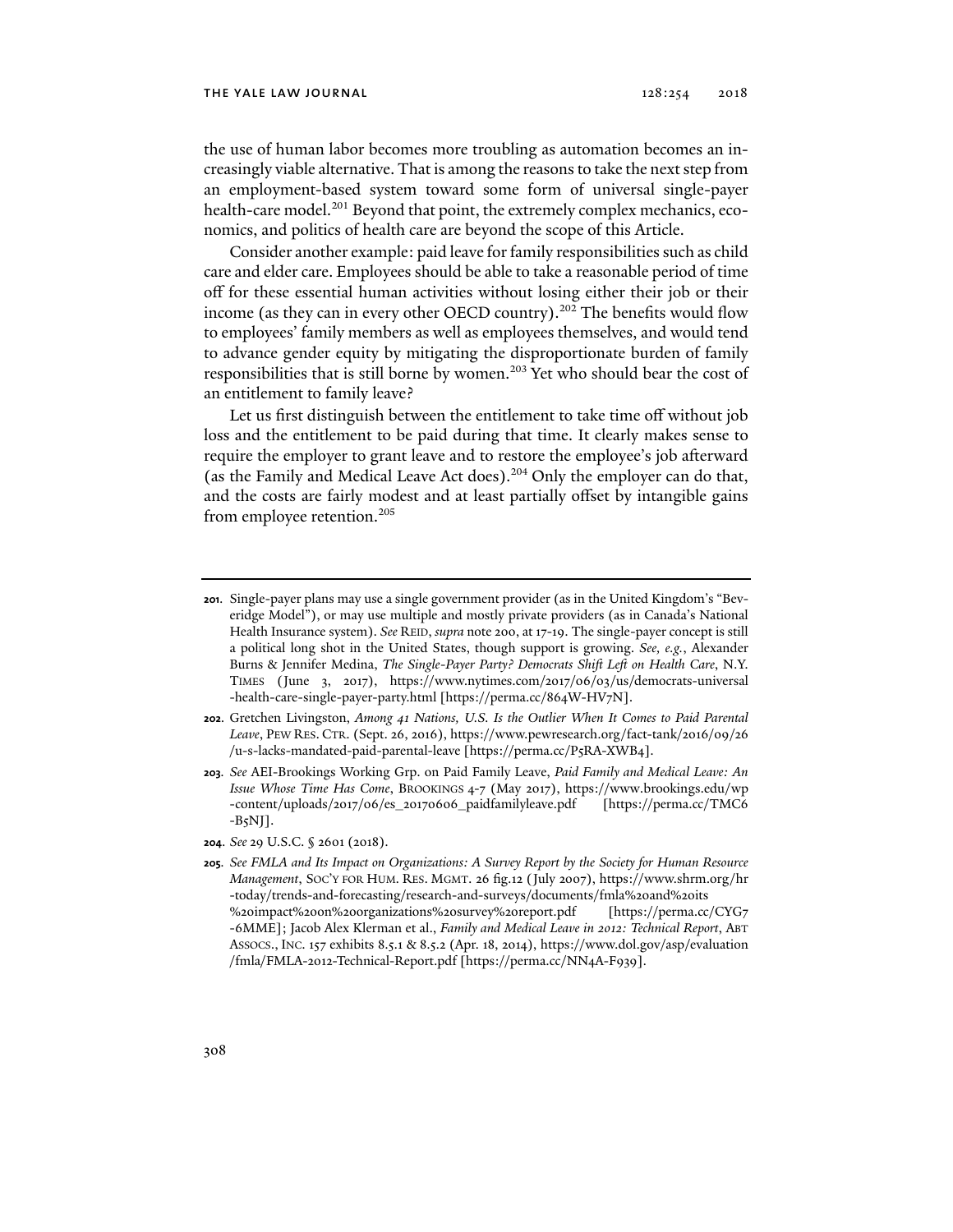What about the larger cost of *paid* family leave? The employer did not cause the circumstances giving rise to the leave and can do nothing to avoid it—or nothing good, anyway. If employers had to pay the cost of family leave directly out of current revenues, some would predictably discourage or penalize leave taking or discriminate against likely leave-takers, such as women of childbearing age.206 To avoid this problem, state-level paid-leave mandates in the United States generally use a payroll tax, which spreads the cost of paid leave across the entire workforce.<sup>207</sup> Unfortunately, a payroll tax modestly raises the cost of employing anyone and to that degree may tilt firms' calculus toward automating work where that is feasible.<sup>208</sup>

Once again, we should recall the economists' assumption that employees largely bear payroll taxes (in the form of lower wages) regardless of who nominally pays them.<sup>209</sup> On that assumption, the resulting tax is regressive – because it generally phases out at higher income levels<sup>210</sup>-but it is not one that should spur automation. On the other hand, that assumption may not match the beliefs of employers who make decisions about hiring versus automation; and in any event it runs out at the low end of the labor market. To whatever extent the bur-

- **208**. Paid family leave might pay off for employers in the form of employee retention and loyalty. That is presumably why some employers voluntarily offer paid family-leave benefits. For those who do not, and who would be affected by a mandate, it is possible but hardly certain that the benefits of employee retention outweigh the costs of paid leave.
- **209**. *See* Kelly Bedard & Maya Rossin-Slater, *The Economic and Social Impacts of Paid Family Leave in California: Report for the California Employment Development Department*, CAL. EMP'T DEV. DEP'T (Oct. 13, 2016), https://www.edd.ca.gov/Disability/pdf/PFL\_Economic\_and\_Social \_Impact\_Study.pdf [https://perma.cc/MU6V-D3AP].
- **210**. Payroll taxes in general are the most regressive large category of taxes (in Europe as well as in the United States). *See Briefing Book*, TAX POL'Y CTR. 61 fig.2 (2016), https://www .taxpolicycenter.org/sites/default/files/briefing-book/tpc-briefing-book\_0.pdf [https:// perma.cc/UK4U-PBDX]; John H. Cochrane, *Europe's Payroll Taxes*, GRUMPY ECONOMIST (Sept. 22, 2012, 3:28 PM), https://johnhcochrane.blogspot.com/2012/09/europes-payroll -taxes.html [https://perma.cc/36RE-REC3]; *Policy Basics: Federal Payroll Taxes*, CTR. ON BUDGET & POL'Y PRIORITIES (Mar. 23, 2016), https://www.cbpp.org/research/federal-tax /policy-basics-federal-payroll-taxes [https://perma.cc/5L9U-HTJ8].

**<sup>206</sup>**. Of course, that would be illegal, but it might not be detectable, provable, or likely to trigger a lawsuit. *See* Samuel Issacharoff & Elyse Rosenblum, *Women and the Workplace: Accommodating the Demands of Pregnancy*, 94 COLUM. L. REV. 2154, 2172-89 (1994).

**<sup>207</sup>**. That is the case in California and New Jersey, two states with paid family-leave programs. A Trump Administration proposal would link funding to unemployment compensation programs, also funded by payroll taxes. *See* Maggie Haberman, *Ivanka Trump Swayed the President on Family Leave. Congress Is a Tougher Sell*, N.Y. TIMES (May 21, 2017), https://www.nytimes .com/2017/05/21/us/politics/ivanka-trump-parental-leave-plan.html [https://perma.cc /8GVS-GJZB].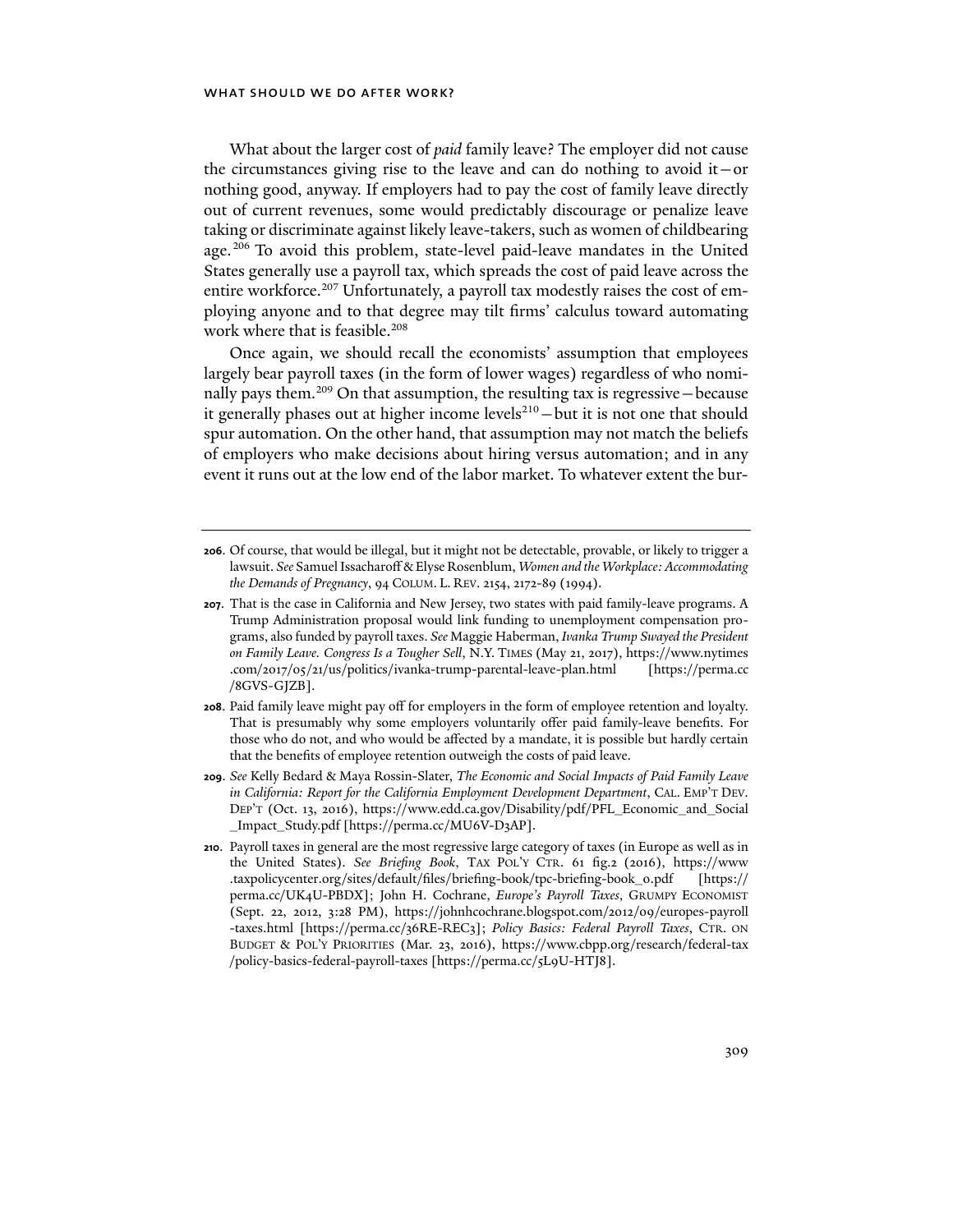den of mandatory paid family leave does fall on employers, it is part of a cumulative tax on employment whose incentives appear counterproductive in an age of accelerating automation.<sup>211</sup>

To be sure, much turns on the particulars of the program. Existing paid family-leave mandates (in California, New Jersey, and Rhode Island, for example) are modest, providing for four to six weeks of partial salary replacement, up to a rather low cap.<sup>212</sup> At those benefit levels, the cost is quite small, wherever it falls.213

Suppose, however, that we aspired to a more generous paid family-leave mandate (like those in much of Europe.) $2^{14}$  And suppose that we sought to extend the entitlement to cover a larger set of family and medical exigencies, and even to allow an annual paid vacation of at least three or four weeks, along with some number of paid holidays. If we did all those things, we would join the overwhelming majority of the world's developed countries in the worthy effort to enable employees to care for themselves and their families and to have annual and periodic respites from work, without losing their income for those periods.215 Yet this larger entitlement to paid leave—if it were funded through a payroll tax or other mandatory employer contribution keyed to number of employees and hours of work—would impose a significant tax on employment. Far from inducing employers to avoid socially harmful conduct (as in the case of workplace safety mandates and their costs), a generous paid-leave mandate would give firms an added incentive to offload employees and turn to fissuring or automation.

**212***. Id.*

**214***. See* Erin Killian, *Parental Leave: The Swedes Are the Most Generous*, NPR (Aug. 8, 2011 3:59 PM EST), https://www.npr.org/sections/babyproject/2011/08/09/139121410/parental-leave-the -swedes-are-the-most-generous [https://perma.cc/8J87-LRRD].

**<sup>211</sup>***. See, e.g.*, Harry J. Holzer, *Paid Family Leave: Balancing Benefits and Costs*, BROOKINGS (Jan. 30, 2017), https://www.brookings.edu/blog/social-mobility-memos/2017/01/30/paid-family -leave-balancing-benefits-and-costs [https://perma.cc/A33C-ENQ4].

**<sup>213</sup>***. Id.*; *see* Eileen Appelbaum & Ruth Milkman, *Paid Family Leave Pays Off in California*, HARV. BUS. REV. (Jan. 19, 2011), https://hbr.org/2011/01/paid-family-leave-pays-off-in [https:// perma.cc/KNU3-T945]; *The Economics of Paid and Unpaid Leave*, COUNCIL ECON. ADVISERS 19-20 (June 2014), https://obamawhitehouse.archives.gov/sites/default/files/docs/leave \_report\_final.pdf [https://perma.cc/9RVB-GRWP].

**<sup>215</sup>**. The United States is the only OECD country that has no mandatory paid vacation or personal leave and among the few without a right to paid holidays. *See* Rebecca Ray & John Schmitt, *No-Vacation Nation USA—A Comparison of Leave and Holiday in OECD Countries*, EUR.TRADE UNION INST. 1 (2007), https://www.etui.org/content/download/3061/35676/file/EEEPB +03+2007+BBA.pdf [https://perma.cc/7VC7-5FCC].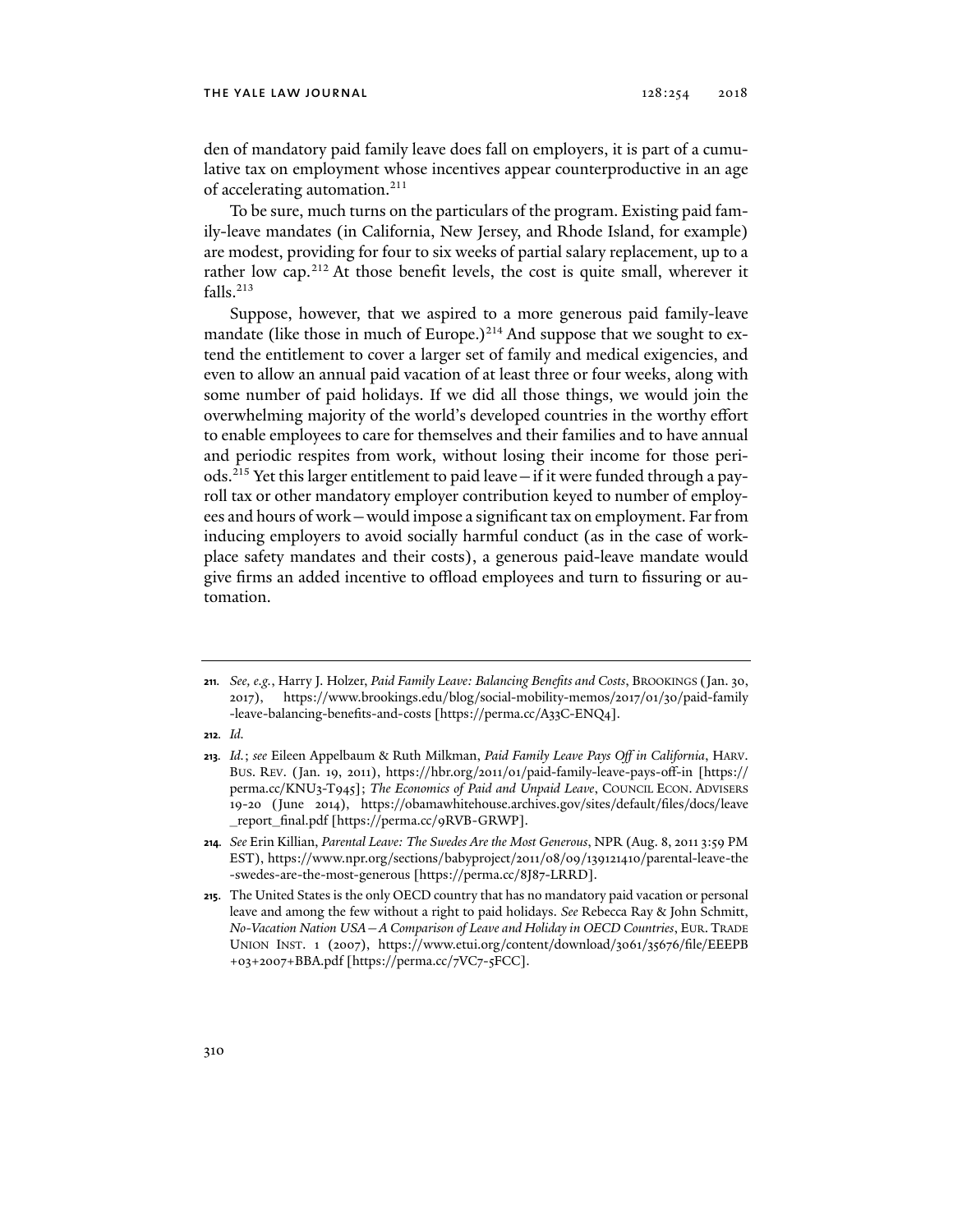An alternative would be to shift all or part of the cost of these social benefits onto a different—and potentially more progressive—tax base. The main goal would be to reduce the tax on the use of human labor for all the reasons explored above. But an important secondary goal could be to permit a modicum of redistribution from wealthier taxpayers toward ordinary workers. I return briefly below to the question of how that might best be accomplished. The central point here is that some entitlements that have historically been linked to employment should be reconceived, and their funding mechanisms reconfigured, so that they do not tax and discourage the employment of human labor. Some employer mandates usefully force employers to bear the costs of, and thus to avoid, socially harmful conduct within their operations. Others, though, are politically expedient off-budget ways to finance social entitlements that bear no necessary relation to employment or to work.<sup>216</sup>

For historically contingent reasons, both public policy and private ordering have held major employers in the United States—more than their counterparts in Europe—heavily responsible for their employees' ability to care for their dependents and to live a decent life through retirement.<sup>217</sup> That model might have been sustainable in the economy of the past century, dominated as it was by vertically integrated firms with strong internal labor markets and long-term employment relationships within mostly national labor and product markets.<sup>218</sup> But in an age of rampant fissuring, shorter job tenure, proliferating contingent work arrangements, and global production networks, we need to rethink that paradigm.219 Rapidly advancing automation capabilities amplify the point. We need better ways of delivering basic social entitlements and meeting people's material needs that are not dependent on steady full-time employment, *and* that do not function as a tax on the use of human labor versus machines.

**<sup>216</sup>**. It is possible that the political advantages of existing funding mechanisms outweigh the disadvantages discussed here, and that the status quo is the only politically realistic alternative to sacrificing these entitlements altogether. That is a challenge that I plan to take up in future work, but that I bracket here.

**<sup>217</sup>***. See* Stone, *supra* note 104, at 454-60. Collective bargaining between unions and major employers, war-time wage controls in the 1940s, and tax laws all played pivotal roles in the "Treaty of Detroit," which created this template. *See* Shayna Strom & Mark Schmitt, *Protecting Workers in a Patchwork Economy*, CENTURY FOUND. 2 (Apr. 7, 2016), https://s3-us-west-2 .amazonaws.com/production.tcf.org/app/uploads/2016/04/25195440/ProtectingWorkers InAPatchworkEconomy-1.pdf [https://perma.cc/8S4U-FT9W]. For more on the Treaty of Detroit, see NELSON LICHTENSTEIN, WALTER REUTHER: THE MOST DANGEROUS MAN IN DE-TROIT (1995).

**<sup>218</sup>***. See* Stone, *supra* note 104, at 460; Strom & Schmitt, *supra* note 217, at 2-3.

**<sup>219</sup>**. Katherine Stone and others have made this argument for several years. *See* Stone, *supra* note 104, at 464.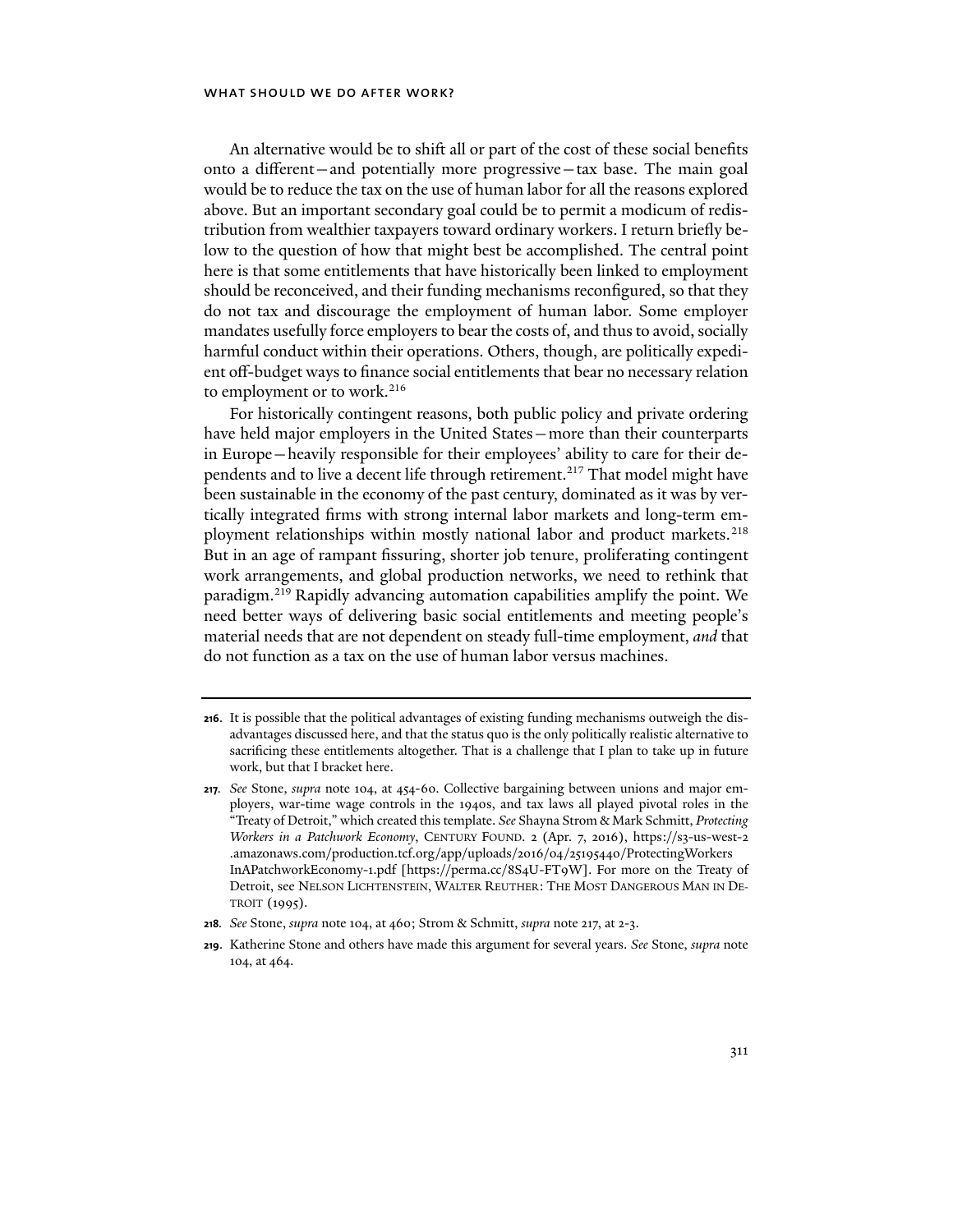As suggested above, it is not just the cost of entitlements but the entitlements themselves that in some cases should extend beyond employment.<sup>220</sup> After all, not only employees but also self-employed individuals need to be able to take time off from work without losing their entire income for the duration.<sup>221</sup> That might be ensured through a system of what Alain Supiot refers to as "socialdrawing rights" to support time off from paid work—whether in employment or self-employment—for education, retraining, a job search, or volunteer civic work.222 Those "social-drawing rights" might be funded in part through forced savings by individual workers; but to the extent that such rights generate broader social benefits, they could be subsidized by public revenues drawn from a broader and more progressive tax base.

Subsidizing time out of the paid workforce for both employees and independent workers would have many benefits. Especially in case of future job losses and further declines in labor-force participation, enabling individuals to take time off work would have a modest but valuable tendency to spread work among more workers. In addition, it would serve the various human and social needs that require time away from work, such as caring for infants and elders, and it would enable individuals to upgrade their skills or switch occupations in a changing labor market. Finally, funding such subsidies through a broad-based and progressive tax would also redistribute income from the winners to the rest in a more polarized economy. It would do all those things without taxing, and thus discouraging, the use of human labor.

The basic strategy of separating the question of what workers should be entitled to from the question of how to pay for those entitlements has surprising implications for minimum wage laws. Suppose we agree, as to the first question, that all workers deserve at least a living wage—enough for a single individual working full-time to meet basic material needs.<sup>223</sup> The current national minimum wage of \$7.25 per hour falls far short of a living wage not only in high-cost

**<sup>220</sup>***. See* Nicolas Colin & Bruno Palier, *The Next Safety Net: Social Policy for a Digital Age*, FOREIGN AFF. (July-Aug. 2015), https://www.foreignaffairs.com/articles/2015-06-16/next-safety-net [https://perma.cc/3DWT-62JA].

**<sup>221</sup>***. See* Julie Kashen, *The Future of Work? Paid Leave for All*, CENTURY FOUND. (Mar. 8, 2018), https://tcf.org/content/commentary/future-work-paid-leave [https://perma.cc/6N83 -J6P9] (referring to New York's recent paid family-leave law, N.Y. WORKERS' COMP. LAW § 212(4)(b) (Consol. 2018), which permits independent contractors and self-employed individuals to opt in).

**<sup>222</sup>***. See* ALAIN SUPIOT, BEYOND EMPLOYMENT: CHANGES IN WORK AND THE FUTURE OF LABOUR LAW IN EUROPE 56 (2001).

**<sup>223</sup>**. In other words, minimum wage workers who support one or more dependents will have to turn to other forms of social support.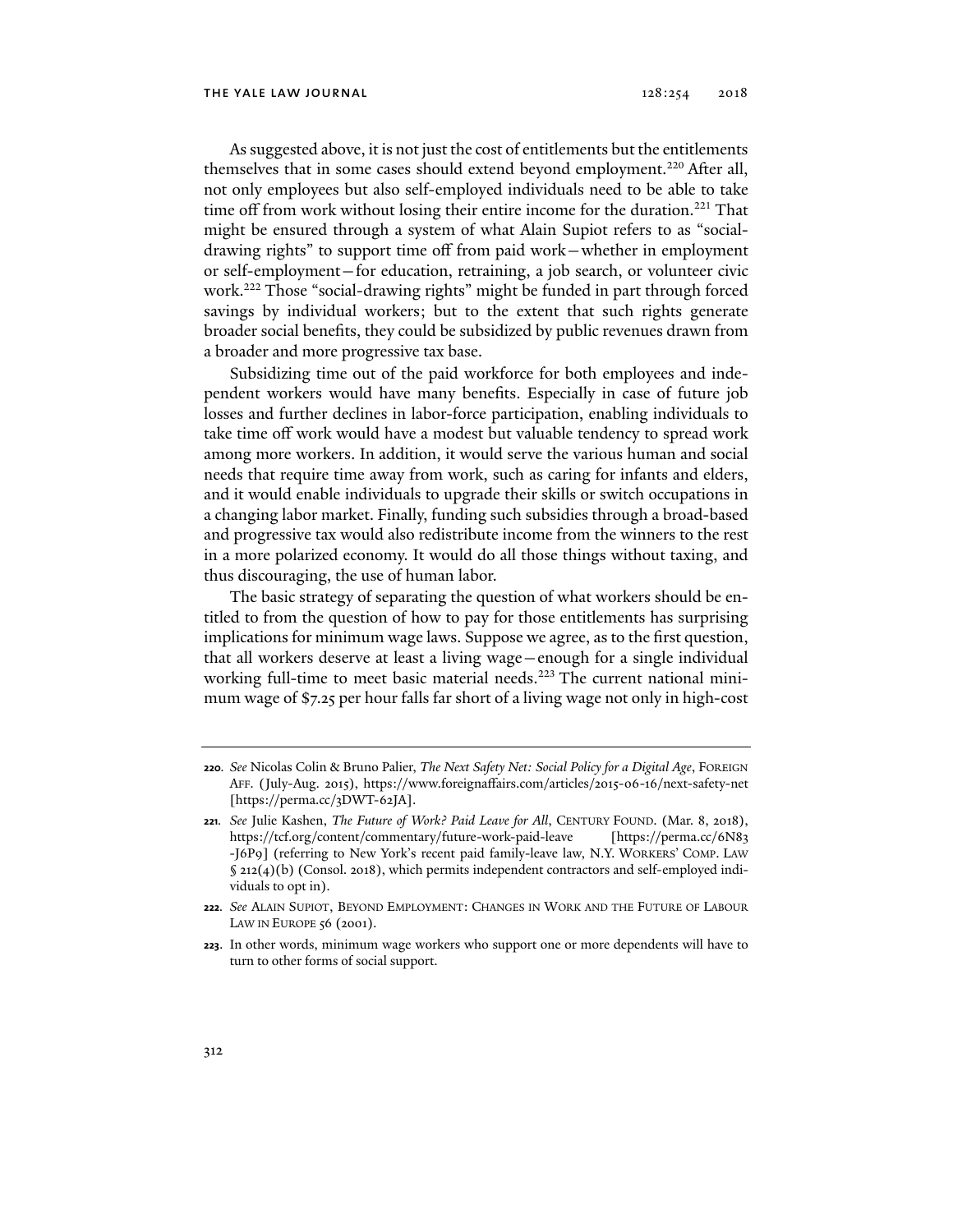states and cities (many of which have enacted higher minimum wage rates), but even in the poorest counties in the nation.<sup>224</sup> Raising the minimum wage to a living wage would thus require large locally targeted increases in much of the country—as much as  $75\%$  in some cases.<sup>225</sup> Alternatively, a large increase in the national minimum wage (to \$15 per hour, for example) would ensure a living wage to most workers; but in many poorer localities it would more than double the prevailing minimum wage, and would far exceed a locally adjusted living wage.<sup>226</sup> Either way, ensuring that all U.S. workers make at least a living wage which I take to be a self-evidently worthy aim—would require some very large wage increases for the poorest workers.

The problem, as economists across the political spectrum agree, is that wage hikes of that magnitude are very likely to destroy jobs and displace workers.<sup>227</sup> Those wage-destructive tendencies are magnified as robots and algorithms become ever-better and cheaper substitutes for human workers, especially in the routine tasks that dominate many low-wage jobs. Workers clearly need a raise, but they also need jobs (at least under current social arrangements). So even if we agree that low-income workers need and deserve higher incomes, we should ask whether it makes sense to require employers to supply those higher incomes in the form of a much higher minimum wage. Or are there other ways to put some of that money into workers' pockets?

Indeed there are. The Earned Income Tax Credit (EITC) currently subsidizes low-income workers and funds that subsidy through general revenues in the form of a tax expenditure. Daniel Shaviro, among others, has argued that the EITC is a better way to raise poor workers' incomes and to increase the returns to work than higher minimum wages, both because the subsidy is better targeted

**<sup>224</sup>**. For example, in Holmes County, Mississippi, one of the poorest counties in the country, the living wage is calculated to be \$10.25 per hour. *See Living Wage Calculation for Holmes County, Mississippi*, LIVING WAGE CALCULATOR (2018), http://livingwage.mit.edu/counties/28051 [https://perma.cc/M3EV-VTQU].

**<sup>225</sup>**. This would apply to Atlanta, Georgia, for example. *See Living Wage Calculation for Atlanta-Sandy Springs-Roswell, GA*, LIVING WAGE CALCULATOR (2018), http://livingwage.mit.edu /metros/12060 [https://perma.cc/KJ7F-Y2BD].

**<sup>226</sup>**. That is, it would double the minimum wage in all states and cities where the national minimum wage currently prevails, and would exceed a living wage for a single individual almost everywhere—though not, for example, in Manhattan. *See Living Wage Calculation for New York County, NY*, LIVING WAGE CALCULATOR (2018), http://livingwage.mit.edu/counties/36061 [https://perma.cc/GUH7-2X5M].

**<sup>227</sup>***. See supra* notes 169-173 and accompanying text. Of course, that effect would be mitigated to the extent that the higher wage is introduced gradually, as some advocates propose. *See Why America Needs a \$15 Minimum Wage*, ECON. POL'Y INST. & NAT'L EMP. L. PROJECT (Apr. 26, 2017), https://www.epi.org/files/pdf/127246.pdf [https://perma.cc/Y5DR-3LME].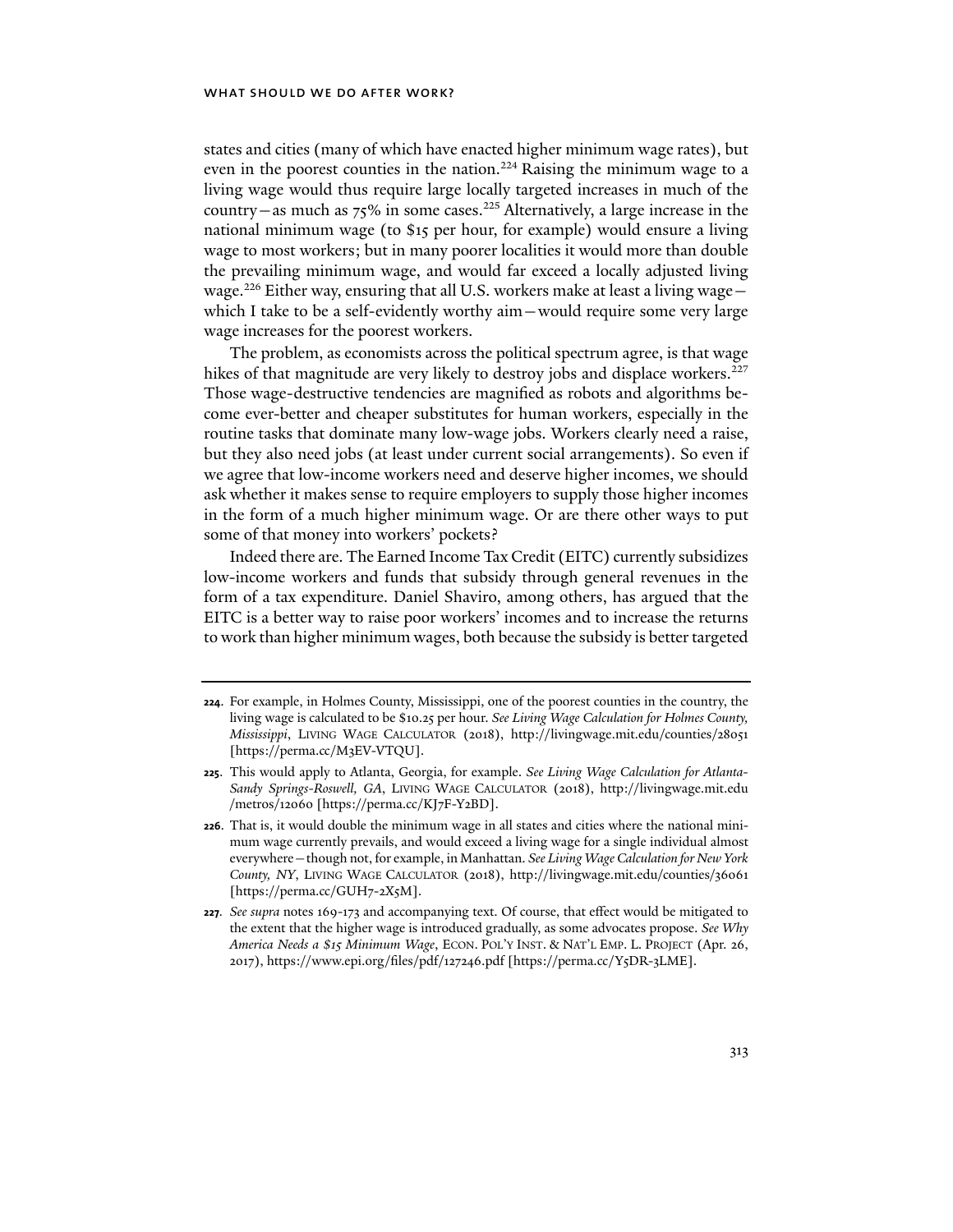at low-income workers and because it does not tax and reduce employment.<sup>228</sup> Better yet, he has argued, would be a "universal lump-sum payment"—essentially a guaranteed basic income—or "negative marginal tax rates" at low income levels.229 Others have argued for "wage subsidies" that low-wage workers receive with each paycheck instead of at the end of the tax year, and without the filing requirements that keep many eligible workers from claiming the EITC.<sup>230</sup> In one way or another, all of these alternative strategies effectively separate the question of what workers need or deserve by way of income from the question of what their employers should be required to pay them. All of them increase incomes for low-wage workers and allow for the pursuit of legitimate redistributive aims without a counterproductive impact on employment. Any of them might also be combined with moderate increases in the minimum wage. $^{231}$ 

This argument is bound to rankle many worker advocates. It flies in the face of what might seem to be a perfectly sensible normative premise that employers ought to pay whatever workers deserve to earn as a return on their labor—indeed, that tapping public funds to support the incomes of the poorest workers "provide what is in effect a subsidy for unconscionable employers."<sup>232</sup> That normative claim is frequently backed by an empirical prediction that mandating higher wages would push firms toward more efficient and capital-intensive modes of production and the creation of better jobs—as indeed it did in the runup to World War II and its aftermath.<sup>233</sup> It is at least plausible, however, to think that this time will be different, that job destruction will outrun job creation, and

- **229**. Shaviro, *supra* note 169, at 410.
- **230**. For an empirical assessment of some relatively narrow wage-subsidy programs, see Lawrence F. Katz, *Wage Subsidies for the Disadvantaged* (Nat'l Bureau of Econ. Research, Working Paper No. 5679, 1996). For a more polemical endorsement from a business-friendly think tank, see *The Case for a Targeted Living Wage Subsidy*, EMP. POLICIES INST. (June 2001), https://www .epionline.org/wp-content/studies/epi\_livingwage\_07-2001.pdf [https://perma.cc/6RUT  $-ME<sub>3</sub>H$ ].
- **231**. That is the position of Alan Krueger, a leading scholarly skeptic of the conventional economic wisdom regarding minimum wage increases. *See* Krueger, *supra* note 173 ("Although the plight of low-wage workers is a national tragedy, the push for a nationwide \$15 minimum wage strikes me as a risk not worth taking, especially because other tools, such as the earnedincome tax credit, can be used in combination with a higher minimum wage to improve the livelihoods of low-wage workers.").
- **232**. West Coast Hotel v. Parrish, 300 U.S. 379, 399 (1937).
- **233**. *See* Marc Linder, *The Minimum Wage as Industrial Policy: A Forgotten Role*, 16 J. LEGIS. 151, 157- 58 (1990).

**<sup>228</sup>**. *See* Shaviro, *supra* note 169, at 459-66. Notably, the EITC covers "self-employed" workers who work as independent contractors. 26 U.S.C.  $\S$  32(c)(2)(A)(ii) (2018). The EITC does not now, but could, reflect local differences in the cost of living. David Callahan, *Why Not Peg EITC Benefits to the Local Cost of Living?*, DEMOS (Mar. 9, 2014), https://www.demos.org/blog /3/19/14/why-not-peg-eitc-benefits-local-cost-living [https://perma.cc/T4K7-RYBK].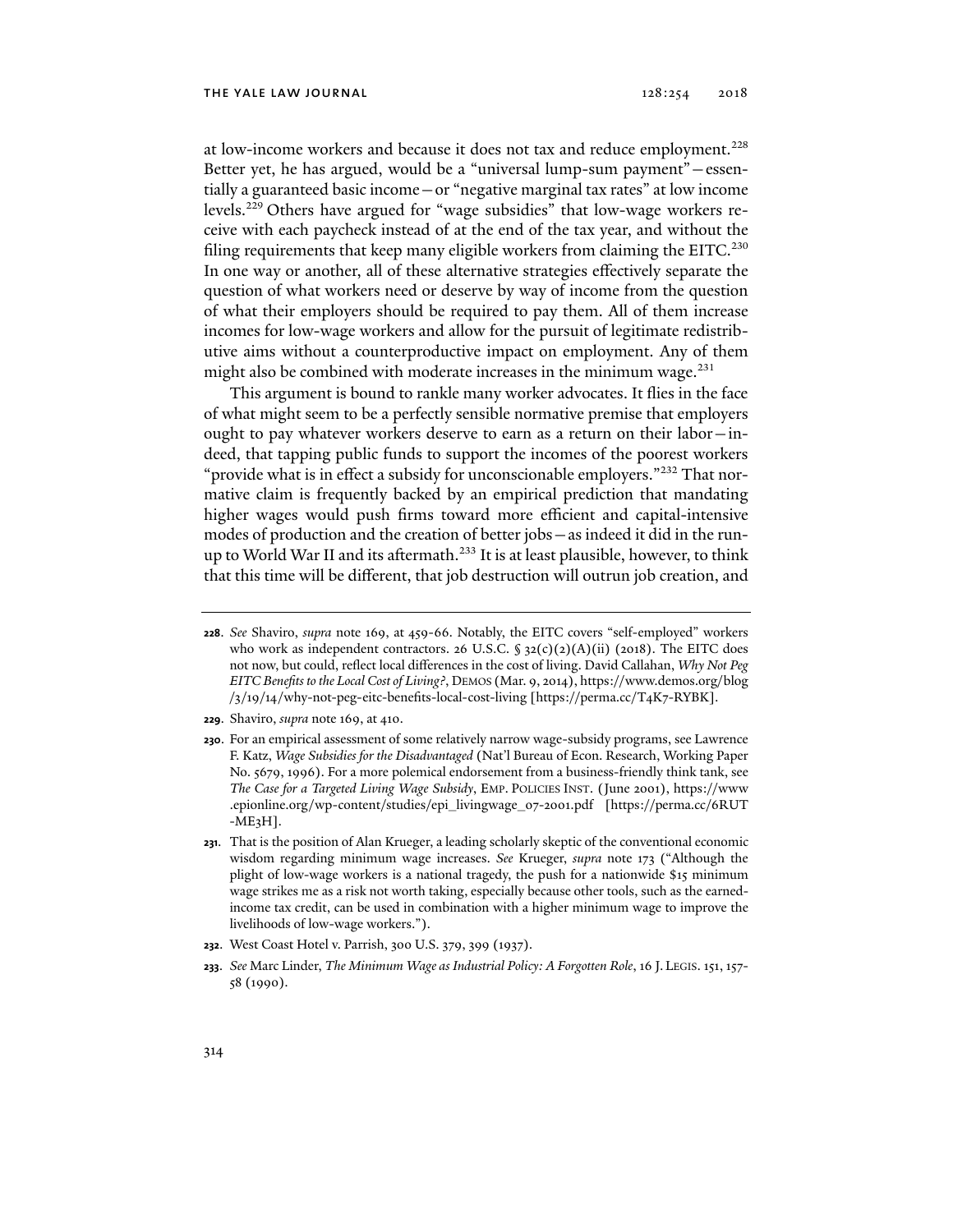that large minimum wage increases will contribute to that process. If I am right in arguing that a slower pace of automation will better enable us to make the major social, political, and individual adjustments that will be required to meet the challenge of automation, then it makes sense to find alternative ways to pay for part of what workers deserve to earn from their labor—even if it might look like a subsidy to employers.

In short, to the extent that firms are increasingly able to boost profits by shedding workers and automating work, their chronic complaints about the costs of employment mandates will have to be taken more seriously. Yet that need not entail shrinking workers' entitlements; in some cases, we can and should instead shift the burden of paying for those entitlements away from the employment nexus.

The unburdening strategy proposed here has an additional virtue that should appeal to those who see much to be gained from technological advances. The proposed strategy would have its greatest impact on the automation decisions that should most concern us: those that mainly *substitute* for labor rather than complement labor, and those that are driven chiefly by *labor costs* rather than gains in quality, reliability, safety, or the like. Obviously, the same technology can both replace some workers and enhance others' productivity, and can both save on labor costs and improve quality. But the more heavily labor costs weigh in firms' automation decisions, the more those decisions will be affected by the unburdening of employment. Firms' pursuit of other gains from automation such as increasing workers' productivity, product quality, and reliability—will be left comparatively unaffected.

## *D. Paying for Entitlements that Are Detached from Employment*

Thus far I have argued for maintaining or even expanding workers' entitlements, and for replacing the current mechanism for financing them. That raises the obvious question, already touched on, of how to pay for those entitlements. Without wandering too far into the domain of tax policy and public finance, let us take up that question briefly.

The primary aim is to reduce the costs associated with hiring workers, and thus slow the flight from human labor to machines. Insofar as we can shift those costs toward the top of the income scale, where the gains from automation are concentrated, then we can simultaneously address the distinct but related problem of rising income inequality. Automation has already contributed to the troubling growth of economic inequality by increasing the returns to capital versus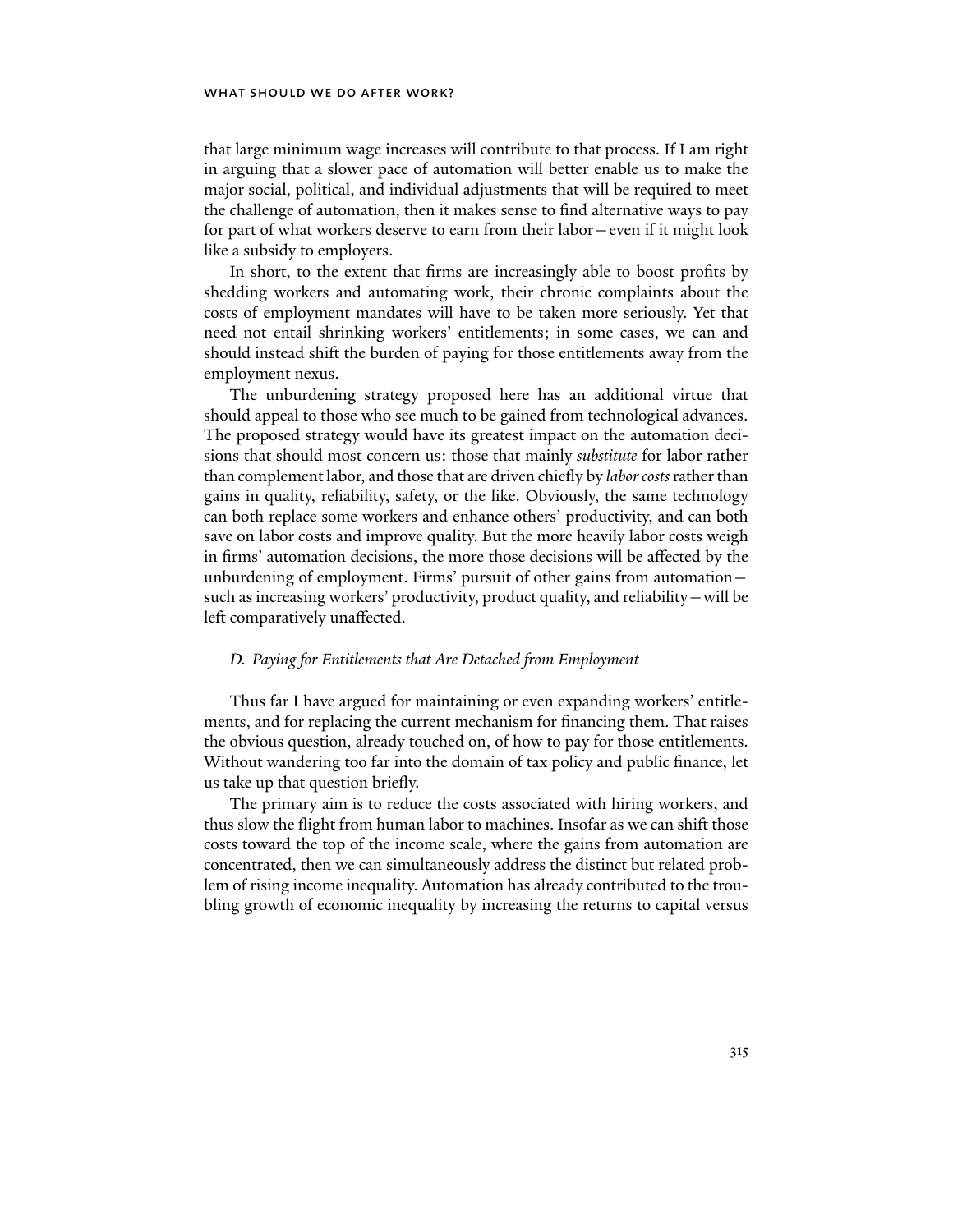#### THE YALE LAW JOURNAL  $128:254$   $2018$

labor, and is likely to continue to do so going forward.<sup>234</sup> As such, it is increasingly a moral and political imperative to find ways to redistribute income from the winners in our highly polarized winner-take-all economy to those who have lost ground or are just scraping by. A reconfiguration of the basic system for funding social entitlements opens the door to undertaking some much-needed redistribution. (On the political question of how to persuade more voters of the need for redistribution I will be even briefer here.)

Redistribution can be achieved and inequality countered through policy decisions on both the taxing side and the spending side of the public ledger.<sup>235</sup> More egalitarian European countries achieve redistribution less through a highly progressive tax structure than through larger public expenditures on behalf of those in need (and higher taxes overall). On the spending side, I have already argued for replacing employee entitlements with broader or universal benefits such as affordable health care, generous paid family and medical leave and vacations, decent retirement income, and income support for poor workers. But the net redistributive impact of these programs, and the impact on economic inequality, would depend on how they are financed—on the taxation side of the ledger.

It is worth noting at the outset that the payroll tax, which now finances several major employee entitlements, is arguably the single most regressive major source of tax revenues in the United States (and elsewhere).<sup>236</sup> Shifting all or part of the cost of some worker entitlements from employers' payrolls to a broader and more progressive tax base would mitigate *both* the incentive to automate *and* the growth of income inequality.

Given the multiple goals here—funding social benefits, achieving redistribution, and mitigating the incentive to automate—it might seem hard to resist the idea of a "robot tax," proposed famously by Bill Gates and Elon Musk.<sup>237</sup> On the

**<sup>234</sup>***. See, e.g.*, Tyson & Spence, *supra* note 7, at 171. The problem is exacerbated by the U.S. tax code, which "subsidizes capital relative to labor." Acemoglu & Restrepo, *supra* note 43, at 14; *see also* Abbott & Bogenschneider, *supra* note 119, at 150.

**<sup>235</sup>**. *See* EDWARD D. KLEINBARD, WE ARE BETTER THAN THIS: HOW GOVERNMENT SHOULD SPEND OUR MONEY, at xxi (2015).

**<sup>236</sup>**. That is based on the standard assumption that the payroll tax mainly falls on workers themselves, and on the fact that the tax drops out at high income levels. As of 2018, only the first \$128,400 of income is subject to the tax. *See* Cost-of-Living Increase and Other Determinations for 2018, 82 Fed. Reg. 59937, 59939 (Dec. 15, 2017). If we relax the first assumption, the payroll tax would be less regressive but more likely to discourage employment.

**<sup>237</sup>***. See* Kevin J. Delaney, *The Robot that Takes Your Job Should Pay Taxes*, *Says Bill Gates*, QUARTZ (Feb. 17, 2017), https://qz.com/911968/bill-gates-the-robot-that-takes-your-job-should-pay -taxes [https://perma.cc/G3KD-WVX5]; *see also* Abbott & Bogenschneider, *supra* note 119;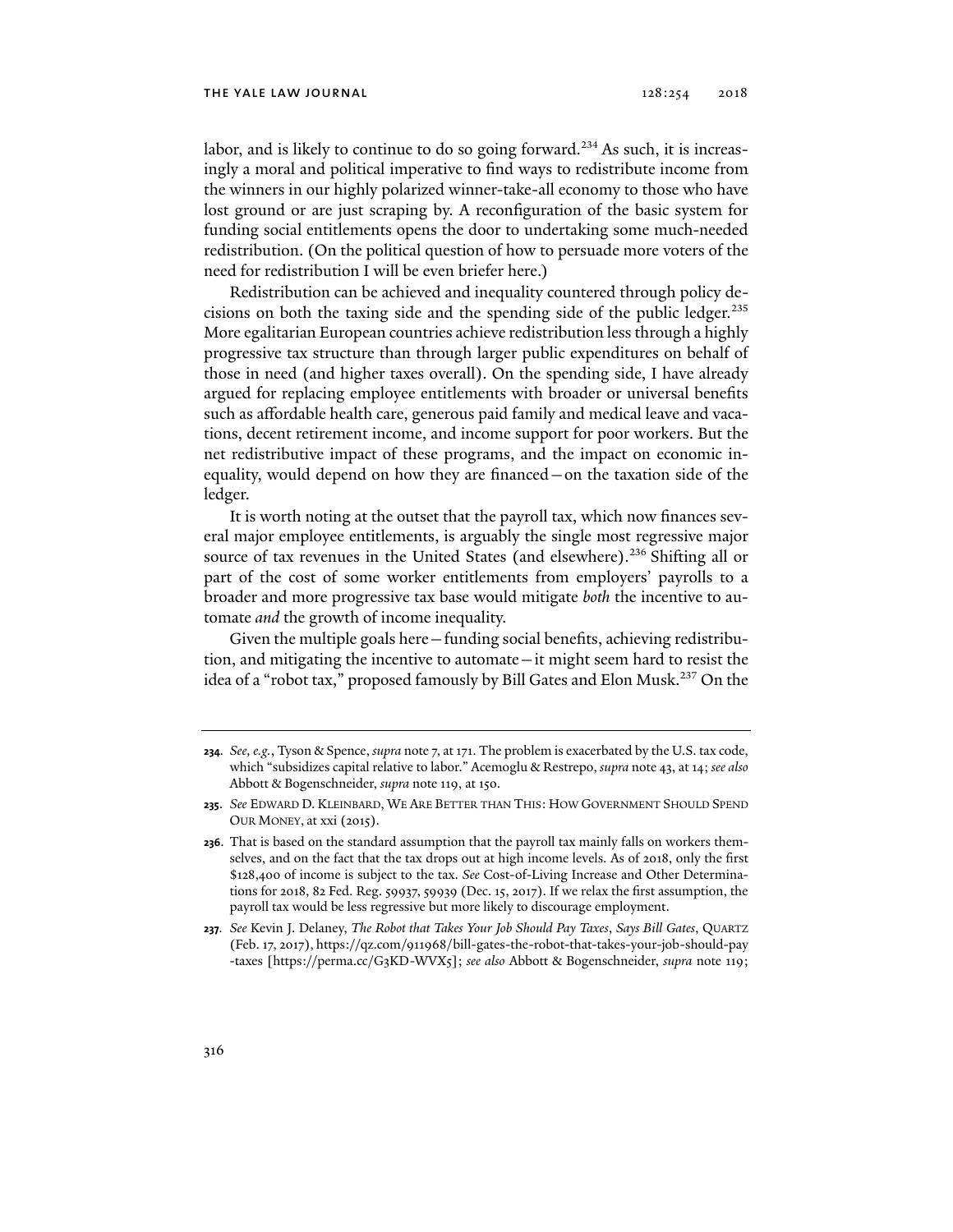face of it, such a tax could simultaneously slow down the replacement of people by robots, replace lost payroll-tax revenues as payrolls shrink, and promote equitable redistribution from those who make and own the robots to those whose jobs they are destroying or degrading. Presumably, like the tax on human labor, a robot tax would affect firms' decisions only at the margin; size matters. But the basic concept might seem irresistible given all I have argued here. In some ways, a robot tax might look like a mirror image of my proposal to reduce the law's tax on human labor (but without the attack on cherished and hard-fought labor gains). On the other hand, most economists scoff at the idea of a robot tax.<sup>238</sup> There is the challenge of identifying a "robot"—they do not all look like C-3PO or R2-D2 from Star Wars<sup>239</sup> – as well as the arbitrariness of targeting robots versus nonrobotic forms of automation.<sup>240</sup> More importantly, however, they say that such a tax would depress (or drive overseas) any efficient and productive capital investments, along with the good jobs that accompany such investments.241 As a potential source of revenue to fund the entitlements that I propose to unlink from employment, it deserves consideration beyond what I can give it here.

Perhaps the simplest way in the United States to achieve some redistribution of income and to pay for what are now employee entitlements is to increase the income tax and steepen its progressivity.<sup>242</sup> We could, for example, couple a negative income tax for the poor with significantly higher marginal tax rates at the

- **238**. *See, e.g.*, Masur, *supra* note 237, at 19-25 (criticizing robot-tax proposals).
- **239**. *Id.* at 20-21. Proxies for a robot tax, such as a tax based on the ratio of profits to number of employees, would avoid the problem of identifying robots, but it would exacerbate the problem of discouraging or driving away productivity-enhancing investments.
- **240**. *Id.* at 21-22.
- **241**. *See* Yanis Varoufakis, *A Tax on Robots? Bill Gates's Proposal for a "Robot Tax" Highlights Technological Risks to Jobs – and Also to the Income Tax Base*, ACUITY, June-July 2017, at 35-36 (arguing that it would be functionally difficult to create a robot tax that does not expand to encompass all capital goods); James Bessen, *Bill Gates Is Wrong that Robots and Automation Are Killing Jobs*, FORTUNE (Feb. 25, 2017), http://fortune.com/2017/02/25/bill-gates-robot-tax -automation-jobs [https://perma.cc/QU3B-46DZ] (arguing that a robot tax would inhibit innovation and slow job growth). That last argument might reflect assumptions about the overall net societal benefits of automation that I have questioned here. It might also highlight the blunt impact of a tax on robots as compared to a reduction in the tax on human labor. As I have argued above, the latter tends to target the labor substitution and labor-cost-driven aspects of automation.
- **242**. Greater progressivity could be achieved in part by eliminating some highly regressive tax expenditures including "around \$100 billion of outright subsidies every year to various business

Orly Masur, *Taxing the Robots*, 46 PEPP. L. REV. (forthcoming 2019), https://ssrn.com /abstract=3231660.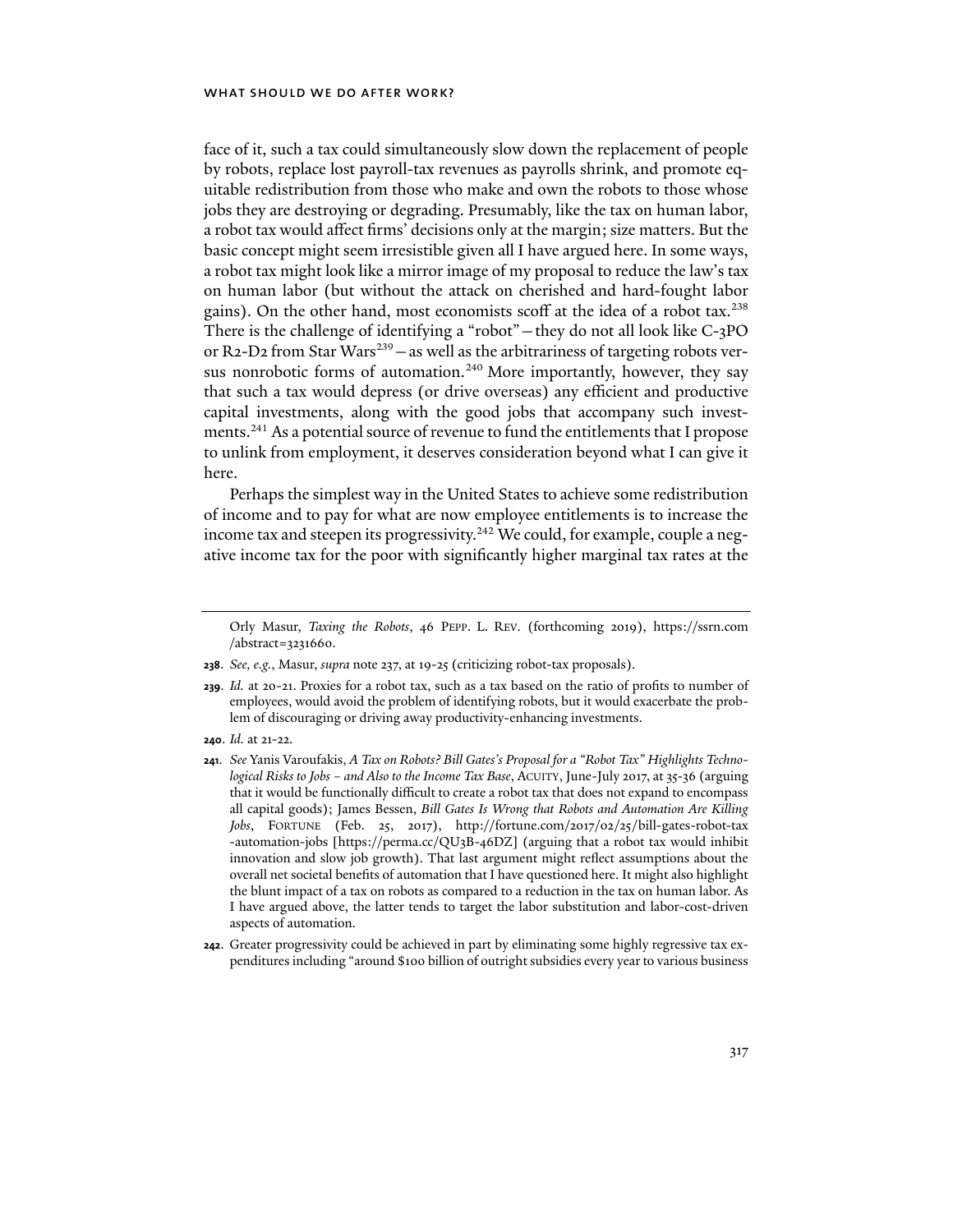top of the income scale. One need not crunch the numbers to recognize that there is some income tax rate structure that could fully fund a set of universal social entitlements that would more than replace both the existing system of mandatory employee benefits and sizeable increases in the minimum wage.

There are alternatives, of course, such as a wealth tax, $243$  a tax on financial transactions,<sup>244</sup> or a European-style consumption tax.<sup>245</sup> Each of these forms of taxation has advantages and disadvantages, all explored elsewhere.<sup>246</sup> The important point here is that some combination of taxes on income, wealth, financial transactions, and consumption would have two virtues over taxes on employment as a way to fund entitlements such as health insurance, paid leave, and supplemental income for poor workers. They would avoid hastening the substitution of technological capital for labor and allow for some redistribution of income.

I want to emphasize that I am not proposing to dismantle the current system of employment-based benefits, creaky and incomplete as it is, unless and until a sustainable system of more broadly socialized benefits is at hand. Efforts to socialize and subsidize what have long been employee benefits will face stiff political headwinds, including powerful antitax and antiredistributive impulses (even among some prospective beneficiaries).<sup>247</sup> Those efforts will also inspire evasive maneuvers, such as transnational tax strategies by which firms or individuals can reduce their tax exposure by offshoring operations or income.<sup>248</sup> The project

- **243**. Thomas Piketty, for example, has proposed a global wealth tax as an antidote to rising inequality. *See* PIKETTY, *supra* note 30, at 515-39.
- **244***. See* Leonard E. Burman et al., *Financial Transaction Taxes in Theory and Practice*, 69 NAT'L TAX J. 171 (2016).
- **245***. See* Michael J. Graetz, *100 Million Unnecessary Returns: A Fresh Start for the U.S. Tax System*, 112 YALE L.J. 261, 281-90 (2002). Consumption taxes tend to be regressive, but that could be offset either by other taxes or, on the spending side, by using increased revenues to fund redistributive programs.
- **246***. See generally* KLEINBARD, *supra* note 235 (providing an overview of different forms of taxation and spending).
- **247**. On the politics of redistribution, see Gillian Lester, *Can Joe the Plumber Support Redistribution? Law, Social Preferences, and Sustainable Policy Design*, 64 TAX L. REV. 313 (2011); Gillian Lester, *"Keep Government Out of My Medicare": The Search for Popular Support of Taxes and Social Spending*, *in* WORKING AND LIVING IN THE SHADOW OF ECONOMIC FRAGILITY 176 (Marion Crain & Michael Sherraden eds., 2014).
- **248**. The potential gamesmanship that can be set off by changes in the tax laws is illustrated (in the context of the Trump administration's tax legislation) in an extraordinary report by thirteen leading tax law scholars. *See* David Kamin et al., *The Games They Will Play: An Update on*

interests—subsidies that never would pass muster as cash outlays." KLEINBARD, *supra* note 235, at 242.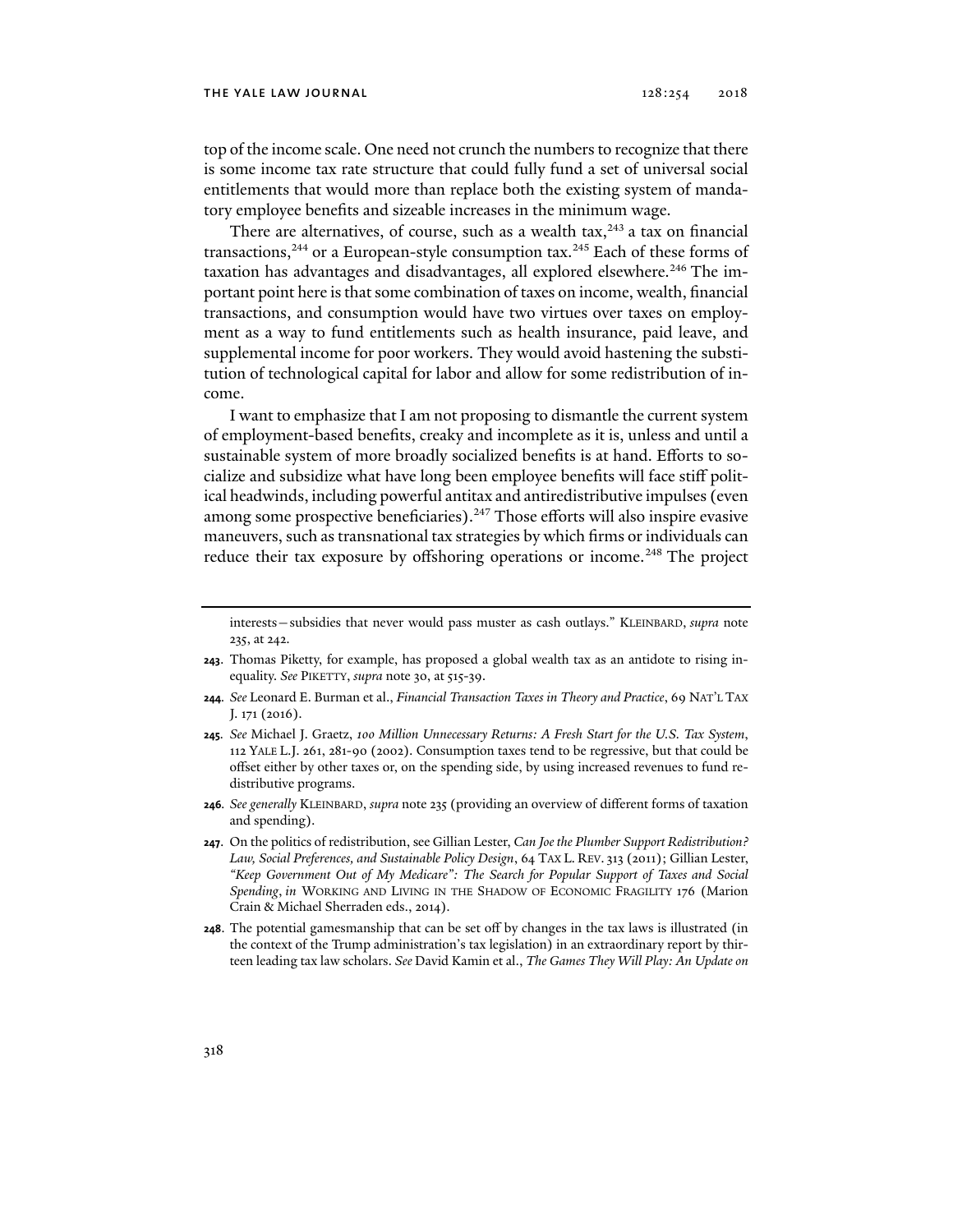outlined here aims to replace the existing employment-based social model, but not to undermine it in the meantime.

### *E. A Broader Case for Reconstructing the Platform for Social Rights and Benefits*

I am hardly the first to call for a shift away from "employment" as the foundation for allocating basic social entitlements. This Article's argument echoes, for example, earlier scholarly responses to the disintegration of the standard employment relationship and the rise of various forms of contingent work and "self-employment." Especially in the wake of Alain Supiot's renowned 1999 report to the European Commission,<sup>249</sup> scholars in Europe and North America were moved to reconsider the continued viability of the contract of employment as what Brian Langille called "the 'platform' for delivering rights and benefits."250 The erosion of the standard employment relationship and the rise of contingent work highlighted the need to extend those social entitlements beyond the "platform" of employment, and to expand the responsibilities of firms accordingly.

Now the growing capabilities and falling costs of automation are highlighting the need to extend basic entitlements, their funding, or both beyond the broader platform of paid work. Now, as then, the goal is at least two-pronged: first, to extend crucial entitlements to those who are no longer (or perhaps never were) securely ensconced within stable employment relationships; and second, to preserve good jobs by countering firms' incentive to replace employees with contractors or human workers with machines.

This Article has focused on the latter virtue of untying some entitlements and their costs from employment. I do not want to overstate the impact on job preservation. The fairly modest recalibration of the legal burdens on employment of human labor proposed here—which aims to preserve or even expand the decent-work agenda—would only incrementally reduce firms' incentive to offload workers. On the other hand, the unburdening strategy, unlike earlier proposals to expand both the benefits and burdens of employment to other workers and work arrangements, would help to meet the challenge of fissuring *and* the challenge of automation. It would extend crucial entitlements to those who no longer work within stable employment relationships, and it would reduce firms' incentive to replace employees with either contractors or machines.

*the Conference Committee Tax Bill*, 103 MINN. L. REV. (forthcoming 2018), https://ssrn.com /abstract=3089423.

**<sup>249</sup>**. The 1999 "Supiot Report" was later published in book form. SUPIOT, *supra* note 222.

**<sup>250</sup>**. Fudge et al., *supra* note 177, at 331-32, 363 (quoting Brian Langille, *Labour Policy in Canada— New Platform, New Paradigm*, 28 CANADIAN PUB. POL'Y 133 (2002)).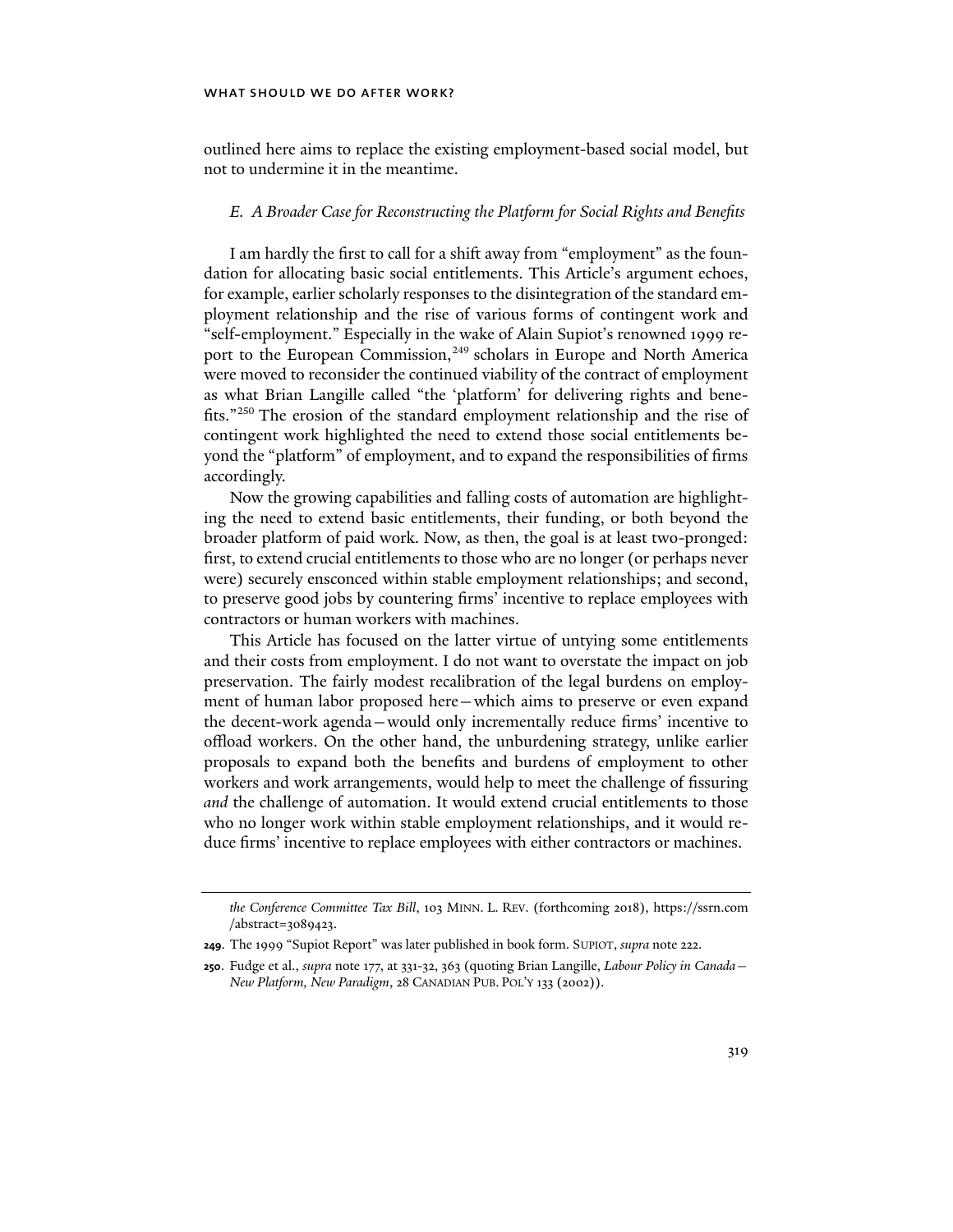In sum, the strategy proposed here would promote both liberty and equality. On the side of liberty, it would better enable some individuals to *choose* the greater autonomy and flexibility of self-employment or freelancing (even as it reduced firms' incentive to use freelancers instead of employees). It is hard to credit the rosy depictions of the so-called sharing economy when so many of those who work in that economy would prefer to have a real job and the relative stability and benefits that go with it.<sup>251</sup> Yet freelance and platform-based work is not merely a sham or a last resort for those who cannot get a full-time job. Many individuals genuinely value the freedom from direct supervision and the ability to determine their own work schedule.<sup>252</sup> Others would surely make that choice if they had a baseline level of economic security from which to do so.

A stronger universal system of social provision would also promote equality in two senses. As sketched in this Article, it would redistribute some of the outsized gains at the top of the income distribution to those whose living standards have fallen or stagnated, and it would counter social stratification between insiders—relatively privileged and well-provisioned employees of leading firms and outsiders who are left to their own devices (or to a social safety net that is politically vulnerable because of its narrow focus on the poor).

The prevailing strategy of shoring up the fortress of employment, however successful, will still leave out a large and probably growing segment of the adult population, along with their dependents. Detached from economically capable and comparatively responsible lead firms, those individuals may work for less profitable and compliant contractor firms, or as independent contractors, freelancers, and temps. Or they may be unable to find steady paid work at all. A stronger set of basic social entitlements would help to ensure that those individuals and their children enjoy the foundations of a decent and healthy life even if they cannot enter the fortress of full-time stable employment.

#### *F. Some Objections and Alternatives*

I have argued that a shift away from employment as the platform for entitlements and their funding, and toward more universal social entitlements and broader-based funding, would serve multiple goals. But the strategy of unburdening employment—even along the circumspect lines proposed here—will meet resistance from those who seek instead to fortify the existing model of worker rights and entitlements and employer responsibilities—to shore up the

**<sup>251</sup>**. MGI, *Study on Independent Work*, *supra* note 127, at 1, 7. **252***. Id.*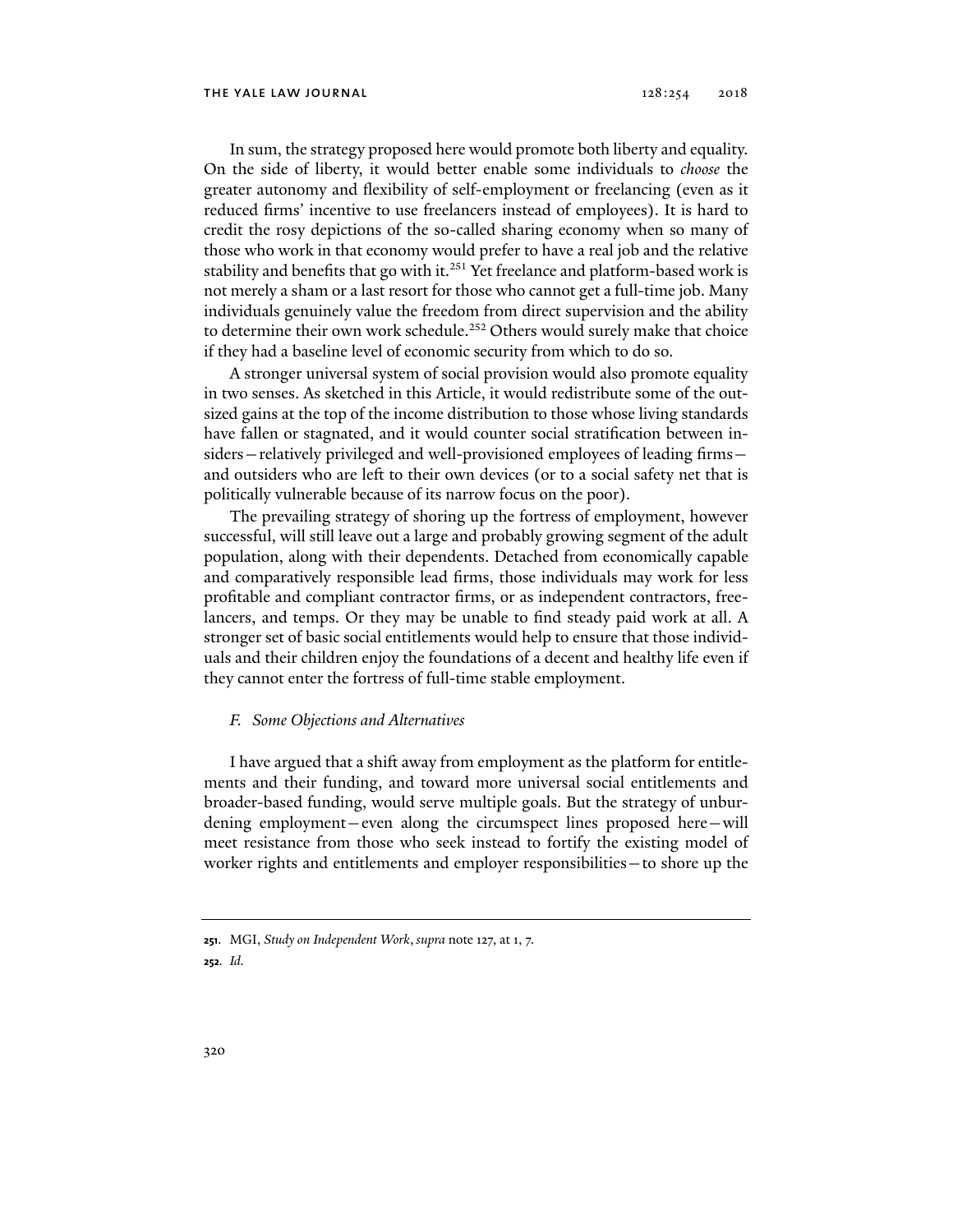fortress of employment. As suggested above, some of the resistance to unburdening employment reflects a premise, explicit or implicit, that employers *deserve* to bear the burden of whatever rights and entitlements workers deserve to have, including the basic material requisites of a decent life for oneself and one's dependents.253 I share that intuition, but I have come to question it. As it becomes easier for employers to escape those burdens—partially through fissuring or altogether through automation—the premise begins to look self-defeating.

Other objections to the unburdening strategy are more pragmatic. One, also foreshadowed above, harkens back to the economists' mantra of creative destruction: even if high labor standards would destroy some jobs, they will also help to generate new and better jobs. As Marc Linder has shown, some New Deal proponents of early minimum wage laws similarly viewed the tendency to displace some workers and to promote more capital-intensive modes of production as a feature, not a bug, of those laws.254 As a result, both consumer demand and displaced workers would flow toward more efficient (and capital intensive) producers who could afford to pay higher wages.<sup>255</sup> But if this time really is different, such that machines will be able to produce an ever-larger share of the products and services that humans demand in the future, then we have more to worry about than the New Dealers did.<sup>256</sup>

Another argument for shoring up the fortress of employment, and against the unburdening strategy, is more fatalistic. Net job losses due to automation are inevitable, and will not be much affected by reducing the costs of employees' legal rights, benefits, and protections. Those costs obviously matter only at the margin in firms' decisions about automation; and cutting them back would only marginally slow down the loss of jobs while undermining the quality and working conditions in the jobs that remain. There is much to be said for this response. To be sure, people will not win a "race against the machines" on cost grounds, and they should not try to do so. Still, as I have argued above, the *pace* of automation matters a lot. The faster jobs are automated, the less time people will have to acquire the skills needed in a more tech-infused economy; and the less time we as a society will have to devise, build support for, and implement sensible legal and institutional responses to automation.

**<sup>253</sup>**. It might resonate, too, with a fulsome conception of the total cost of reproducing labor, the burden of which should arguably fall on those who use labor.

**<sup>254</sup>**. *See* Linder, *supra* note 233, at 152-56.

**<sup>255</sup>**. This was not just left to the "invisible hand" of the market; public investments in training, transition, assistance, and job creation were also part of the New Deal program, and of the recovery. *See infra* note 258.

**<sup>256</sup>**. On the other hand, those who yearn for a postwork future might push for higher wages and labor standards precisely because of their tendency to accelerate automation. For an example, see SRNICEK & WILLIAMS, *supra* note 100, at 105.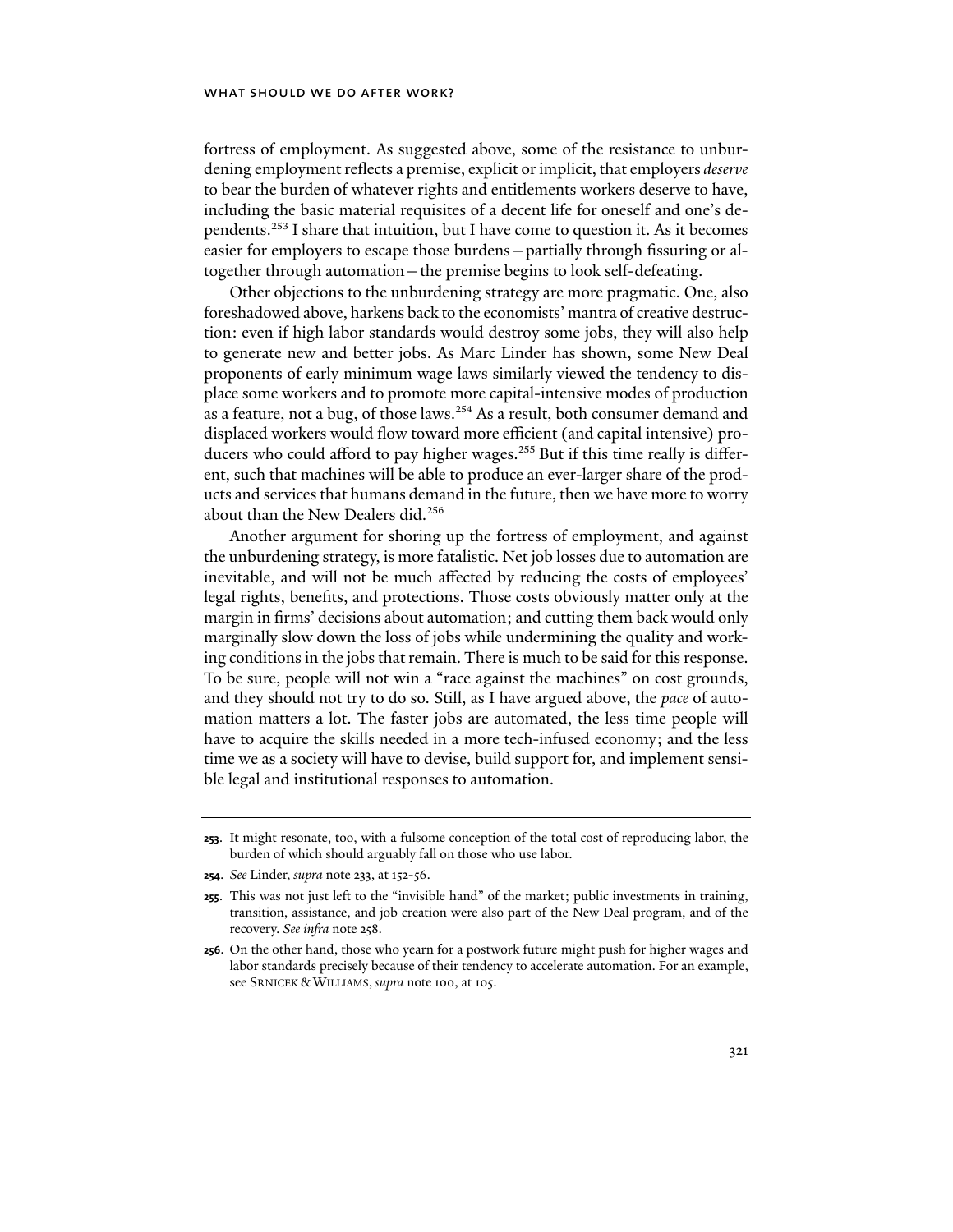Underlying the last two defenses of the fortress strategy are conflicting predictions about the future impact of automation on jobs—one that is skeptical of the prospect of job losses and one that is resigned to them. That reminds us again of the uncertainties and contingencies that cloud our labor-market forecast and cast doubt on a broadly deregulatory response to fears of automation-induced job losses. Yet all of these arguments together do not dispel the concern that labor and employment laws, and their attendant costs, are contributing in some measure to the speed and extent of job losses. I have argued that it is possible to counter that impact while protecting workers' rights and interests, and at the same time to begin constructing a stronger and more inclusive foundation for the more varied working lives that are likely in the labor markets of the future.

Some who oppose the unburdening strategy proposed here would point to alternative strategies for spreading the benefits and mitigating the costs of automation. Most such alternatives fall into four categories. First, investments in job training; second, investments in job creation; third, new forms of guaranteed income support, such as a UBI or a negative income tax; and fourth, job sharing through reduced hours and weeks of work.<sup>257</sup> This is not the place to thoroughly evaluate all of these alternative strategies, although some of them overlap with the proposals I have made here. But I do not believe that these alternative strategies undermine this Article's basic case for shifting some of the entitlements and burdens that are currently linked to employment to a broader set of beneficiaries and a broader funding base.

There is no doubt that we need better institutions of basic and higher education and of vocational training and retraining to equip more people for the technology-adjacent jobs that are likely to grow in the future, and to allow more people to reap the economic gains that automation will produce.<sup>258</sup> But it will

**<sup>257</sup>**. In addition, Richard Freeman and colleagues have proposed that, in view of the long-term and seemingly inexorable decline in economic returns to labor versus capital, workers should gain an ownership share in technological capital—perhaps in the form of employee stock ownership—from which they might derive part of their income. *See* JOSEPH R. BLASI, RICHARD B. FREEMAN & DOUGLAS L. KRUSE, THE CITIZEN'S SHARE: REDUCING INEQUALITY IN THE 21ST CENTURY (2014); Freeman, *supra* note 7, at 1.

**<sup>258</sup>**. Notably, the MGI report urges measures like these. *See* MGI, *Jobs Lost, Jobs Gained*, *supra* note 70, at 106-14. The New Dealers who embraced the tendency of higher labor standards to destroy some jobs also urged the adoption of an "active manpower policy," including investments in "retraining and education . . . and public employment," so that displaced workers did not bear the burden of these shifts. Linder, *supra* note 233, at 158-59. Indeed, the expansion of social programs and regulatory activity since the New Deal—and the resulting growth of public employment at all levels of government—might well have offset some of the labormarket slack created by automation over the past eight decades, whether or not it was intended to do so.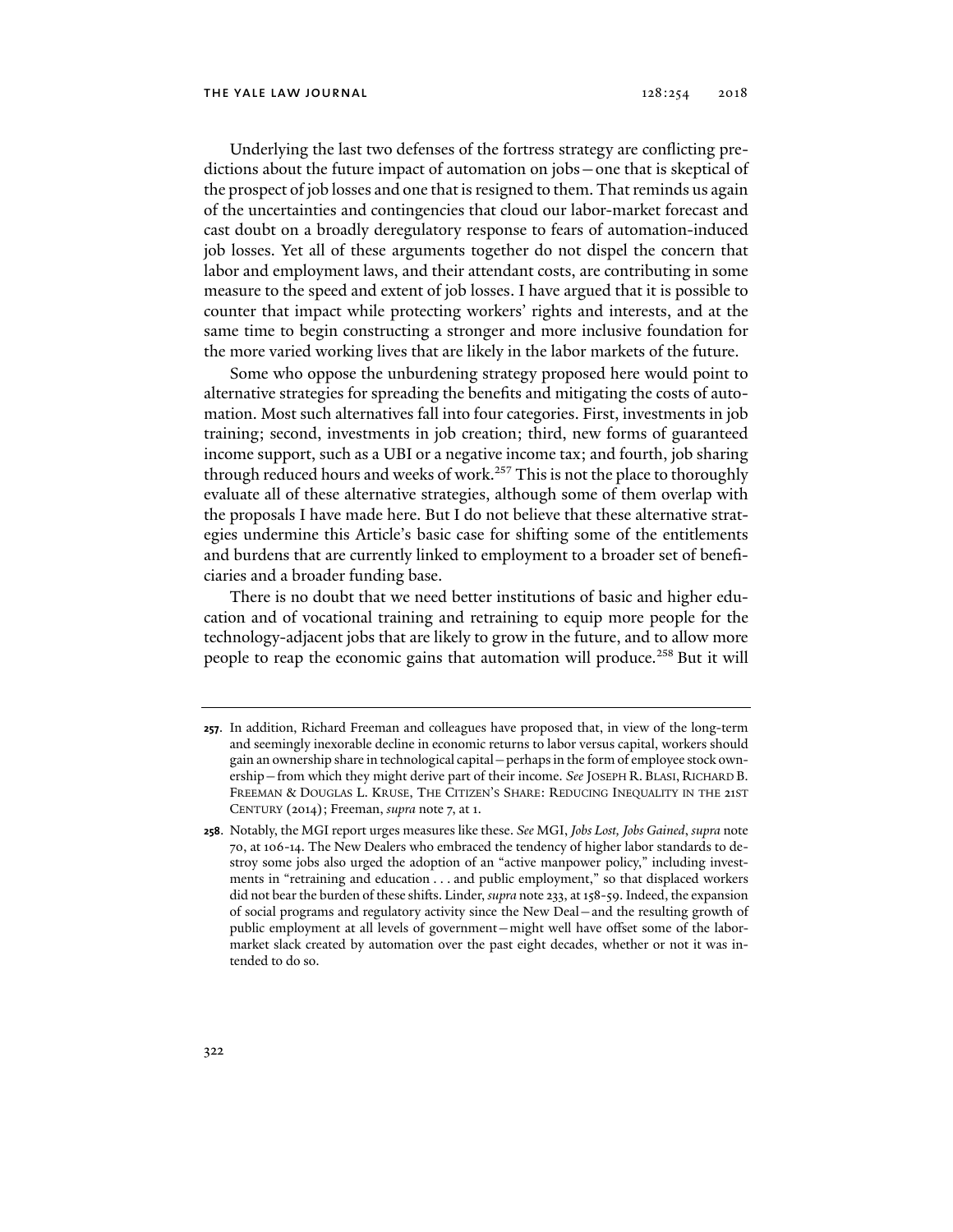take time—even if it is possible—to devise and implement education and training programs that could enable those displaced from more routine jobs to move into higher-skilled jobs. Again, the *speed* of job destruction matters.

Public job creation, including the newly resurgent idea of a federal job guarantee, would have a number of benefits. In particular, investments in physical infrastructure, education, and other public goods, and in social services for people—especially young, old, and disabled people—who cannot afford to buy the services they need in the market, would both create jobs and meet societal needs.259 A program of national service—voluntary or even compulsory—would do both of those things and perhaps more.<sup>260</sup> I do not think, however, that those investments would obviate the need to unburden employment by recalibrating employment mandates, benefits, and liabilities. For one thing, the faster job destruction takes place in the private sector, the harder it will be for public job creation to take up the slack. Moreover, public job creation will not address the growing coverage gap that arises from fissuring and the proliferation of independent work outside of the employment nexus; nor will it serve the liberty interests that a more universal system of social benefits would advance. Public job creation should supplement, not substitute for, the strategy proposed here.

Proposals for universal income support, and especially the idea of a UBI, are gaining renewed attention as fears of automation-related job losses spread. It is striking that former trade-union leader Andy Stern emerged from a deep dive into the impact of technology on the future of work as a proselytizer for a UBI to cushion the impact of massive job losses due to automation.<sup>261</sup> A UBI or some similar measure would help people to weather (or choose) breaks or shortfalls in paid employment, or to choose independent work beyond employment, and it could redistribute some of the gains from automation from the economic winners to the losers. The case for a UBI is hotly contested, but it will undoubtedly gain strength and adherents if job losses begin to mount; and it is not incompatible with the strategy proposed here. But unless new income entitlements also

**<sup>259</sup>**. On the economic and social value of public investments in caregiving and early childhood education, see Nina Dastur et al., *Building the Caring Economy: Workforce Investments to Expand Access to Affordable, High-Quality Early and Long-Term Care*, GEO. CTR. ON POVERTY & INEQ. (2017), https://www.georgetownpoverty.org/wp-content/uploads/2017/05/Building-the -caring-economy\_hi-res.pdf [https://perma.cc/9ZTM-UZZZ].

**<sup>260</sup>**. Apart from supplying valuable paid work opportunities and work experience, "a vastly expanded, even mandatory, national service program . . . might at once throw Americans of every creed and culture together for a year or two at an impressionable age, fire up civic engagement and even revive the American dream." *See* Roger Cohen, *Travel Abroad, in Your Own Country*, N.Y. TIMES (Mar. 4, 2017), https://www.nytimes.com/2017/03/04/opinion/sunday /travel-abroad-in-your-own-country.html [https://perma.cc/G5Y2-VDPJ].

**<sup>261</sup>***. See* STERN & KRAVITZ, *supra* note 3.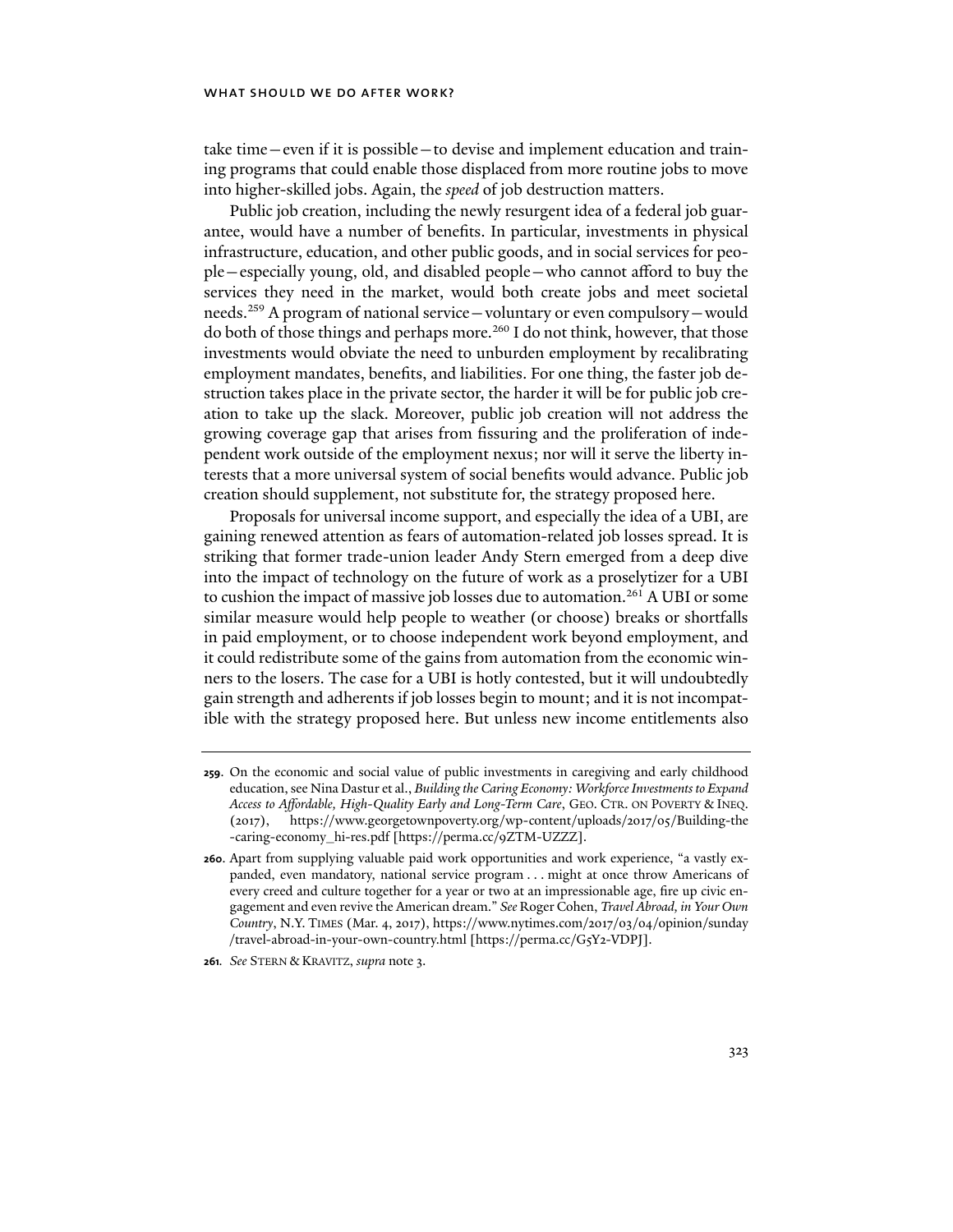replace or reduce the burden of employer mandates, they would not have the job preservation benefits of the strategy I have proposed. Any move to supplement wage-based income should be designed to slow as well as to cushion job losses.

A final alternative strategy would press for a reduction in working hours both fewer hours per week and fewer weeks per year. For the better part of the century leading up to the New Deal, organized labor campaigned tirelessly to reduce the workweek while maintaining compensation levels.<sup>262</sup> More recently, Matthew Dimick has sought to revive the argument for tighter regulation of working hours as a way to more equitably spread both work and leisure.<sup>263</sup> Like the UBI, proposals to reduce hours—as well as proposals to expand access to paid leave and vacations—will gain support if we begin to see an overall decline in the amount of paid work in the economy. Yet the virtues of this proposal do not include work preservation. Tighter regulation of hours—whether in the form of an hours cap or an overtime premium—would likely raise the hourly cost of labor and strengthen the case for automation.<sup>264</sup> That would be especially true if shorter hours are to be achieved without lowering incomes, as past labor campaigns for shorter hours sought to do.

In short, all of these alternatives—job training, job creation, income support, and reduced work time—have much to be said for them, and much more than I can say here. An ideal policy response to the prospect of job destruction through automation would probably combine elements from all four of those categories. I do think it is worth devising an ideal response—even if it is hard in the current environment to envision the political path that would lead there. Indeed, those daunting political challenges underscore the wisdom—whatever the other responses to automation-related job losses—of slowing the pace of job destruction by unburdening employment and building a new and broader platform for social benefits that are currently delivered through employment.

**<sup>262</sup>**. See HUNNICUTT, *supra* note 9; HUNNICUTT, WORK WITHOUT END, *supra* note 95.

**<sup>263</sup>***. See* Dimick, *supra* note 9, at 483 ("[N]ot only could work-hours regulation create more leisure time for workers, but it could also create more work opportunities for those struggling to find a job."). Dimick frames his proposal as an alternative to the UBI, *see id.* at 476 ("[T]his Article . . . contends that working-time regulation is a *superior* alternative to basic income."), but it might also be seen as an alternative response to automation-related job losses.

**<sup>264</sup>***. See, e.g.*, Ronald L. Oaxaca, *The Effect of Overtime Regulations on Employment*, IZAWORLD LAB. (Oct. 2014), https://wol.iza.org/uploads/articles/89/pdfs/effect-of-overtime-regulations -on-employment.pdf [https://perma.cc/9EEK-C33X] ("Legal reduction in work time raises labor costs, which can lead to a reduction in overall employment.").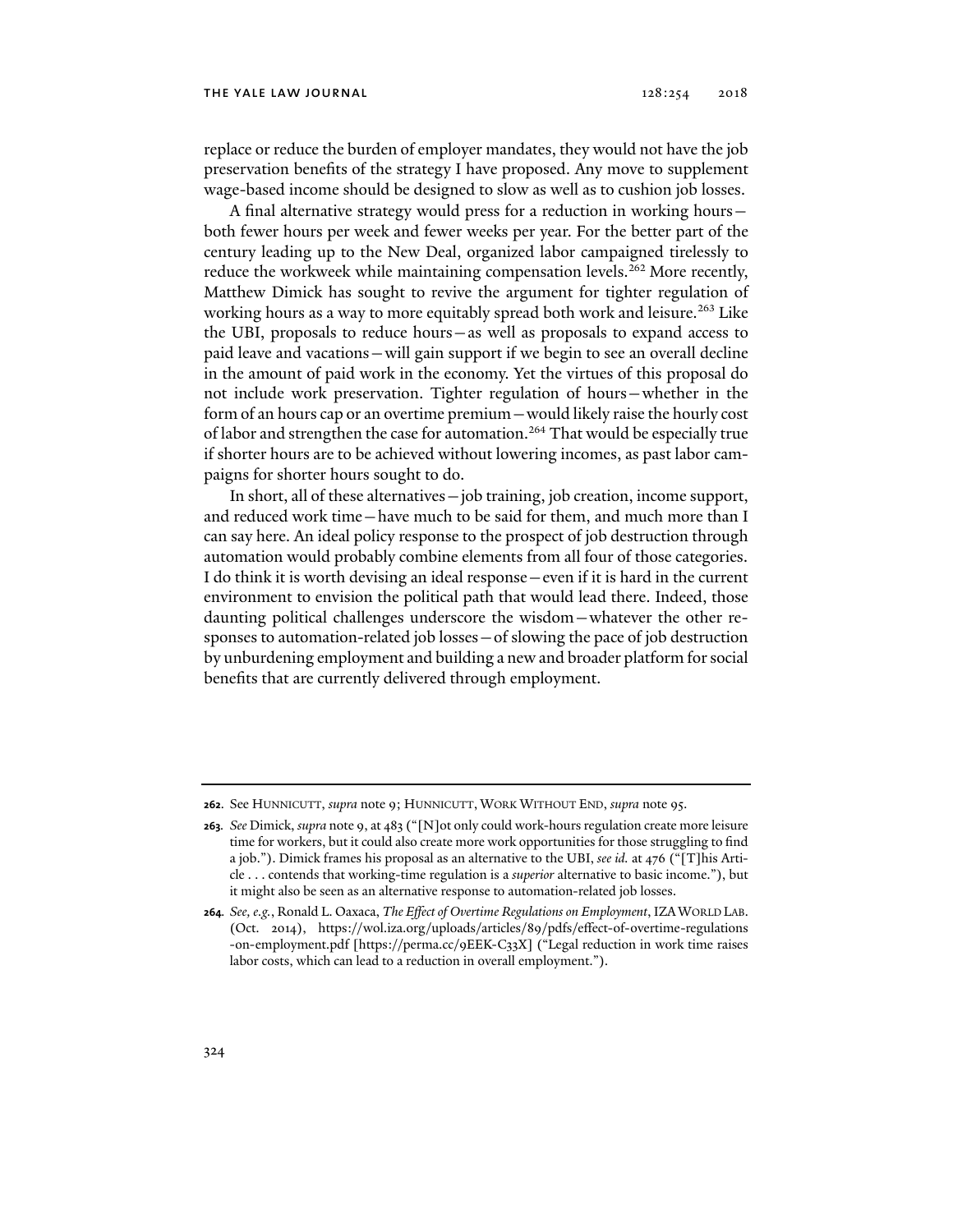## **conclusion**

The claim that machines will make human labor obsolete is overstated and often stated. It is a refrain that has surfaced periodically—often with the addendum that "this time is different"—only to be buried by the next wave of economic growth. History is largely on the side of those enthusiasts of innovation and markets who reject predictions of a jobless future. And yet sometimes the future really is different from the past. Consider Malthus: at the close of the eighteenth century, he extrapolated from centuries of stagnant productivity to predict that a growing population would inevitably outstrip society's nearly fixed food supply,265 only to be proven spectacularly wrong by the Industrial Revolution.266

We might now face a future of shrinking employment opportunities and falling wages for workers whose skills are being replicated or surpassed by eversmarter and more cost-effective machines. Given current social and economic arrangements, that is a devastating prospect for the vast majority of people in our society who depend on paid work for their livelihood and the material support of their dependents. And it is a profoundly unsettling prospect for a society in which so many dimensions of personal identity, social integration, and civil society—as well as economic security—are intertwined with paid work. For now and for the near future, decent work for those who want and need it—whether it is within or beyond the employment relationship—remains a worthy aspiration.

For some scholars, automation's threat to the future of work, and especially the technological destruction of middle-class jobs, is more profound than I have admitted. It may be precipitating the end of capitalism as we know it.<sup>267</sup> If that is so, then we should begin to grapple with the daunting challenge of building the foundations of a new political economy that is not centered on private profits and paid work. That challenge will loom larger if the facts on the ground begin to point decisively toward shrinking demand for human labor. But in the current context of uncertainty and intense debate about the future impact of automation on labor markets, the strategy proposed here can preserve jobs, or slow their loss, while simultaneously laying the foundations for a future of much less work.

There is a certain irony in the almost-romantic attachment of some contemporary worker advocates to the standard employment relationship, with its signature features of worker dependency and managerial domination. In the early

**<sup>265</sup>**. *See* THOMAS ROBERT MALTHUS, AN ESSAY ON THE PRINCIPLE OF POPULATION (Joyce E. Chaplin ed., W.W. Norton & Co. 2018) (1798).

**<sup>266</sup>**. *See* SYLVIA NASAR, GRAND PURSUIT: THE STORY OF ECONOMIC GENIUS, at xiii-xiv (2011).

**<sup>267</sup>**. *See* Collins, *supra* note 101.